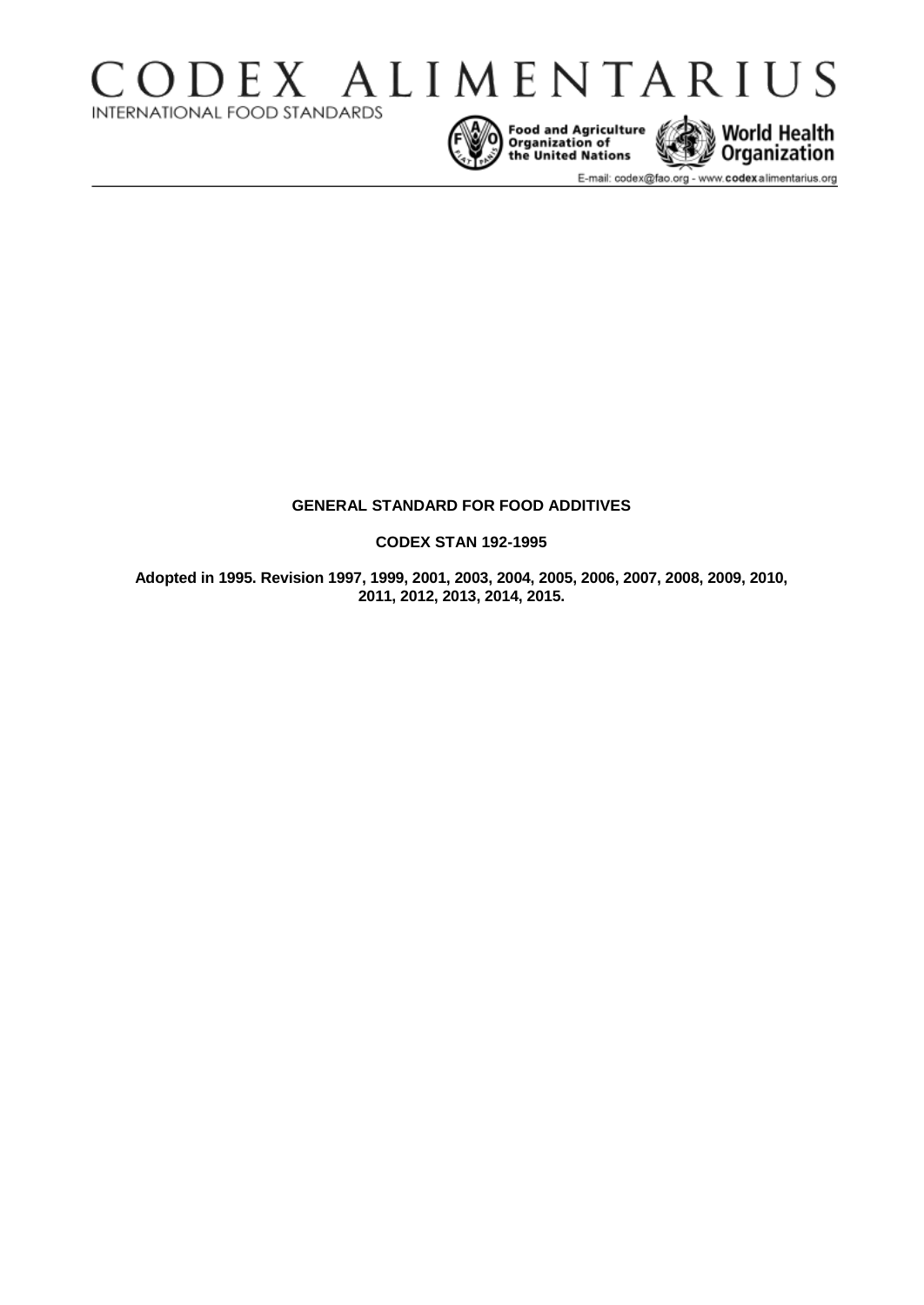## **PREAMBLE**

## **1. SCOPE**

## **1.1 Food Additives Included in this Standard**

Only the food additives listed herein are recognized as suitable for use in foods in conformance with the provisions of this Standard.<sup>1</sup> Only food additives that have been assigned an Acceptable Daily Intake (ADI) or determined, on the basis of other criteria, to be safe<sup>2</sup> by the Joint FAO/WHO Expert Committee on Food Additives (JECFA)<sup>3</sup> and an International Numbering System (INS) designation by Codex will be considered for inclusion in this Standard. The use of additives in conformance with this Standard is considered to be technologically justified.

## **1.2 Foods in Which Additives May Be Used**

This Standard sets forth the conditions under which food additives may be used in all foods, whether or not they have previously been standardized by Codex. The use of additives in foods standardized by Codex is subject to the conditions of use established by the Codex commodity standards and this Standard. The *General Standard for Food Additives* (GSFA) should be the single authoritative reference point for food additives. Codex commodity committees have the responsibility and expertise to appraise and justify the technological need for the use of additives in foods subject to a commodity standard. The information given by the commodity committees may also be taken into account by the Codex Committee on Food Additives (CCFA) when considering food additive provisions in similar non-standardized foods. When a food is not covered by a commodity committee, CCFA will appraise the technological need.

## **1.3 Foods in Which Additives May Not Be Used**

Food categories or individual food items in which the use of food additives is not acceptable, or where use should be restricted, are defined by this Standard.

## **1.4 Maximum Use Levels for Food Additives**

The primary objective of establishing maximum use levels for food additives in various food groups is to ensure that the intake of an additive from all its uses does not exceed its ADI.

The food additives covered by this Standard and their maximum use levels are based in part on the food additive provisions of previously established Codex commodity standards, or upon the request of governments after subjecting the requested maximum use levels to an appropriate method for verifying the compatibility of a proposed maximum level with the ADI.

Annex A of this Standard may be used as a first step in this regard. The evaluation of actual food consumption data is also encouraged.

## **2. DEFINITIONS**

a) *Food additive* means any substance not normally consumed as a food by itself and not normally used as a typical ingredient of the food, whether or not it has nutritive value, the intentional addition of which to food for a technological (including organoleptic) purpose in the manufacture, processing, preparation, treatment, packing, packaging, transport or holding of such food results, or may be reasonably expected to result (directly or indirectly), in it or its by-products becoming a component of or otherwise affecting the characteristics of such foods. The term does not include contaminants or substances added to food for maintaining or improving nutritional qualities.<sup>4</sup>

<sup>-</sup><sup>1</sup> Notwithstanding the provisions of this Section of the General Standard, the lack of reference to a particular additive or to a particular use of an additive in a food in the General Standard as currently drafted, does not imply that the additive is unsafe or unsuitable for use in food. The Commission shall review the necessity for maintaining this footnote on a regular basis, with a view to its deletion once the General Standard is substantially complete.

<sup>2</sup> For the purpose of this standard "determined, on the basis of other criteria, to be safe" means that the use of a food additive does not pose a safety concern under conditions of use described by JECFA as being of no toxicological concern (e.g. use levels defined circumstances).

<sup>3</sup> A data base of food additive specifications with their current ADI status, the year of their most recent JECFA evaluation, their assigned INS numbers, etc. are available in English at the JECFA website at FAO <http://www.fao.org/ag/agn/jecfa-additives/search.html?lang=en>. The database has a query page and background

information in English, French, Spanish, Arabic and Chinese. The reports of JECFA are available at the JECFA website at WHO<http://www.who.int/ipcs/food/jecfa/en/>

<sup>4</sup> Codex Alimentarius Procedural Manual.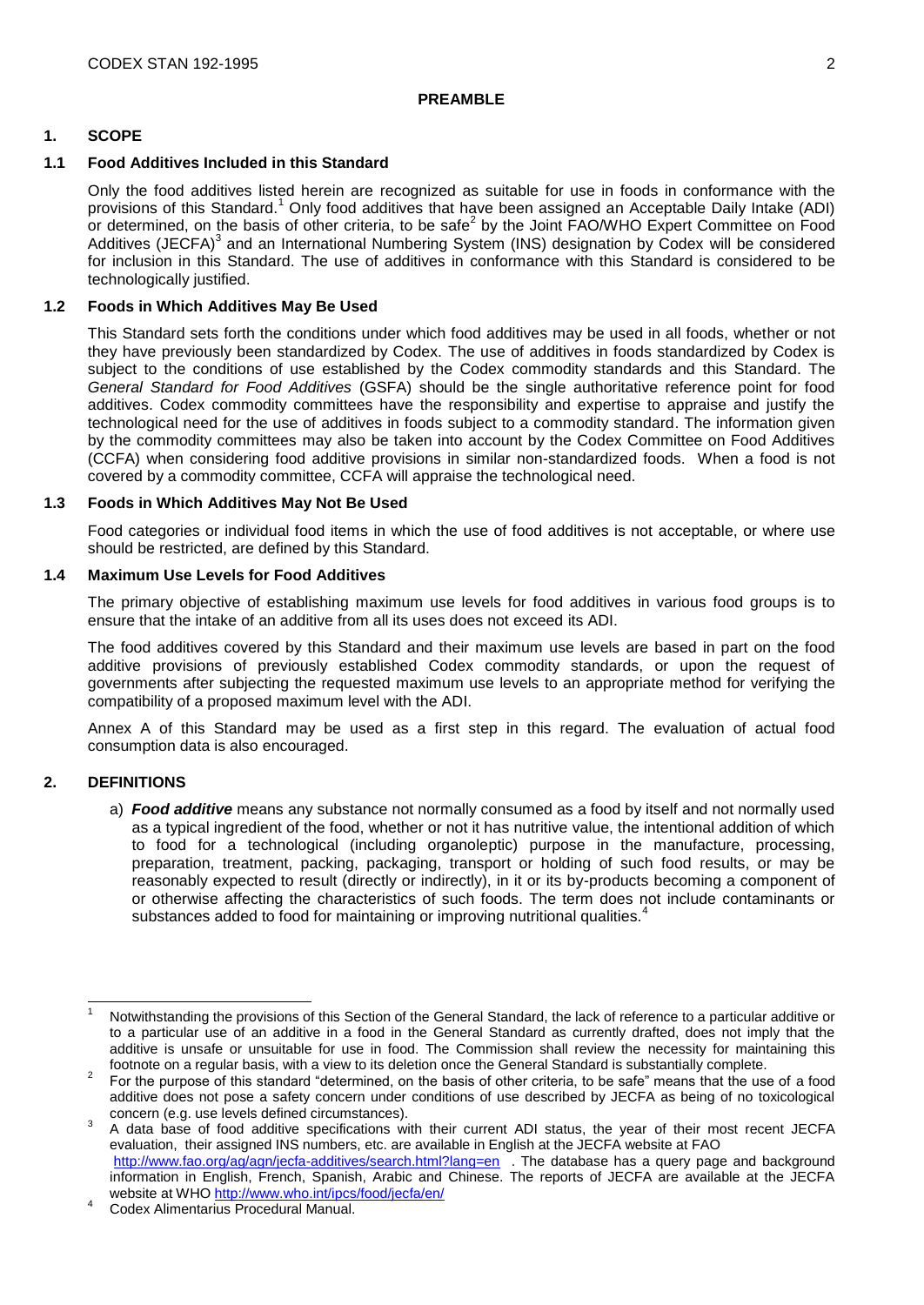- b) *Acceptable Daily Intake (ADI)* is an estimate by JECFA of the amount of a food additive, expressed on a body weight basis that can be ingested daily over a lifetime without appreciable health risk.<sup>5</sup>
- c) Acceptable Daily Intake "Not Specified" (NS)<sup>6</sup> is a term applicable to a food substance of very low toxicity for which, on the basis of the available data (chemical, biochemical, toxicological, and other), the total dietary intake of the substance, arising from its use at the levels necessary to achieve the desired effect and from its acceptable background levels in food, does not, in the opinion of JECFA, represent a hazard to health.

For the above reason, and for reasons stated in individual JECFA evaluations, establishment of an acceptable daily intake expressed in numerical form is not deemed necessary by JECFA. An additive meeting the above criterion must be used within the bounds of good manufacturing practice as defined in section 3.3 below.

d) *Maximum Use Level* of an additive is the highest concentration of the additive determined to be functionally effective in a food or food category and agreed to be safe by the Codex Alimentarius Commission. It is generally expressed as mg additive/kg of food.

The maximum use level will not usually correspond to the optimum, recommended, or typical level of use. Under GMP, the optimum, recommended, or typical use level will differ for each application of an additive and is dependent on the intended technical effect and the specific food in which the additive would be used, taking into account the type of raw material, food processing and post-manufacture storage, transport and handling by distributors, retailers, and consumers.

## **3. GENERAL PRINCIPLES FOR THE USE OF FOOD ADDITIVES**

The use of food additives in conformance with this Standard requires adherence to all the principles set forth in Sections  $3.1 - 3.4$ .

## **3.1 Food Additive Safety**

- a) Only those food additives shall be endorsed and included in this Standard that, so far as can be judged on the evidence presently available from JECFA, present no appreciable health risk to consumers at the use levels proposed.
- b) The inclusion of a food additive in this Standard shall have taken into account any ADI, or equivalent safety assessment established for the additive by JECFA and its probable daily intake<sup>7</sup> from all food sources. Where the food additive is to be used in foods eaten by special groups of consumers (e.g. diabetics, those on special medical diets, sick individuals on formulated liquid diets), account shall be taken of the probable daily intake of the food additive by those consumers.
- c) The quantity of an additive added to food is at or below the maximum use level and is the lowest level necessary to achieve the intended technical effect. The maximum use level may be based on the application of the procedures of Annex A, the intake assessment of Codex members or upon a request by the CCFA to JECFA for an independent evaluation of national intake assessments.

## **3.2 Justification for the Use of Additives**

The use of food additives is justified only when such use has an advantage, does not present an appreciable health risk to consumers, does not mislead the consumer, and serves one or more of the technological functions set out by Codex and the needs set out from (a) through (d) below, and only where these objectives cannot be achieved by other means that are economically and technologically practicable:

a) To preserve the nutritional quality of the food; an intentional reduction in the nutritional quality of a food would be justified in the circumstances dealt with in sub-paragraph (b) and also in other circumstances where the food does not constitute a significant item in a normal diet;

 $\frac{1}{5}$ Principles for the Safety Assessment of Food Additives and Contaminants in Food, World Health Organization, (WHO Environmental Health Criteria, No. 70), p. 111 (1987). For the purposes of this Standard, the phrase "without appreciable health risk" means that there is a reasonable certainty of no harm to consumers if an additive is used at levels that do not exceed those in this Standard. The provisions of this Standard do not sanction the use of an additive in a manner that would adversely affect consumer health.

<sup>6</sup> For purposes of this Standard, the phrase acceptable daily intake (ADI) "not limited" (NL) has the same meaning as ADI "not specified". The phrase "acceptable ADI" refers to an evaluation by JECFA, which established safety on the basis of an acceptable level of treatment of food, limited numerically or by GMP, rather than on a toxicologically established ADI.

<sup>7</sup> Codex members may provide the CCFA with intake information that may be used by the Committee in establishing maximum use levels. Additionally, the JECFA, at the request of the CCFA, will evaluate intakes of additives based on intake assessments submitted by Codex members responding to a call for data. The CCFA will consider the JECFA evaluations when establishing the maximum use levels for additives.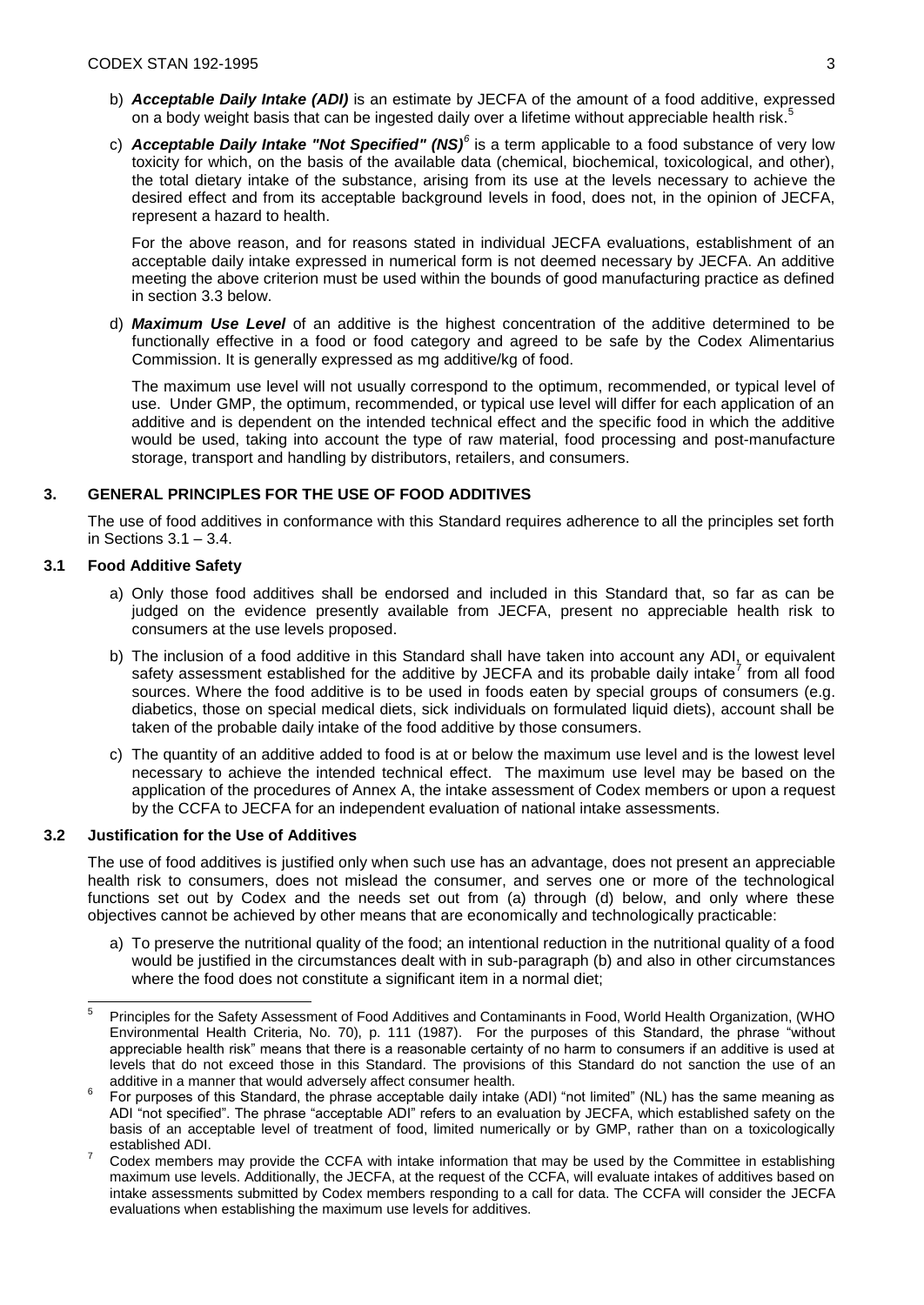- b) To provide necessary ingredients or constituents for foods manufactured for groups of consumers having special dietary needs;
- c) To enhance the keeping quality or stability of a food or to improve its organoleptic properties, provided that this does not change the nature, substance or quality of the food so as to deceive the consumer;
- d) To provide aids in the manufacture, processing, preparation, treatment, packing, transport or storage of food, provided that the additive is not used to disguise the effects of the use of faulty raw materials or of undesirable (including unhygienic) practices or techniques during the course of any of these activities.

## **3.3 Good Manufacturing Practice (GMP)<sup>8</sup>**

All food additives subject to the provisions of this Standard shall be used under conditions of good manufacturing practice, which include the following:

- a) The quantity of the additive added to food shall be limited to the lowest possible level necessary to accomplish its desired effect;
- b) The quantity of the additive that becomes a component of food as a result of its use in the manufacturing, processing or packaging of a food and which is not intended to accomplish any physical, or other technical effect in the food itself, is reduced to the extent reasonably possible; and,
- c) The additive is of appropriate food grade quality and is prepared and handled in the same way as a food ingredient.

## **3.4 Specifications for the Identity and Purity of Food Additives**

Food additives used in accordance with this Standard should be of appropriate food grade quality and should at all times conform with the applicable Specifications of Identity and Purity recommended by the Codex Alimentarius Commission<sup>9</sup> or, in the absence of such specifications, with appropriate specifications developed by responsible national or international bodies. In terms of safety, food grade quality is achieved by conformance of additives to their specifications as a whole (not merely with individual criteria) and through their production, storage, transport, and handling in accordance with GMP.

## **4. CARRY-OVER OF FOOD ADDITIVES INTO FOODS**

-

#### **4.1 Conditions Applying to Carry-Over of Food Additives from ingredients and raw materials into foods**

Other than by direct addition, an additive may be present in a food as a result of carry-over from a raw material or ingredient used to produce the food, provided that:

- a) The additive is acceptable for use in the raw materials or other ingredients (including food additives) according to this Standard;
- b) The amount of the additive in the raw materials or other ingredients (including food additives) does not exceed the maximum use level specified in this Standard;
- c) The food into which the additive is carried over does not contain the additive in greater quantity than would be introduced by the use of raw materials, or ingredients under proper technological conditions or manufacturing practice, consistent with the provisions of this standard.

#### **4.2 Special conditions applying to the use of food additives not directly authorised in food ingredients and raw materials**

An additive may be used in or added to a raw material or other ingredient if the raw material or ingredient is used exclusively in the preparation of a food that is in conformity with the provisions of this standard, including that any maximum level applying to the food is not exceeded.

<sup>8</sup> For additional information, see the Codex Alimentarius Commission Procedural Manual. Relations Between Commodity Committees and General Committees - Food Additives and Contaminants.

<sup>9</sup> An index (CAC/MISC 6) of all specifications adopted by the Codex Alimentarius Commission, as well as the year of adoption, is available at the Codex website [\(http://www.codexalimentarius.org/standards/en/](http://www.codexalimentarius.org/standards/en/)). These specifications, prepared by the JECFA, are also being published in 2006 in the "Combined Compendium of Food Additive Specifications," FAO JECFA Monographs No. 1, which consists of four volumes and in subsequent JECFA Monographs. The specifications are also available at the JECFA website [\(http://www.fao.org/ag/agn/jecfa](http://www.fao.org/ag/agn/jecfa-additives/search.html?lang=en)[additives/search.html?lang=en](http://www.fao.org/ag/agn/jecfa-additives/search.html?lang=en) Although specifications for flavourings are not included in the printed compendium, with the exception of those few which have an additional non-flavour technological function, they are included in an online searchable database at the JECFA website at FAO. [http://www.fao.org/food/food-safety-quality/scientific](http://www.fao.org/food/food-safety-quality/scientific-advice/jecfa/jecfa-flav/en/)[advice/jecfa/jecfa-flav/en/](http://www.fao.org/food/food-safety-quality/scientific-advice/jecfa/jecfa-flav/en/)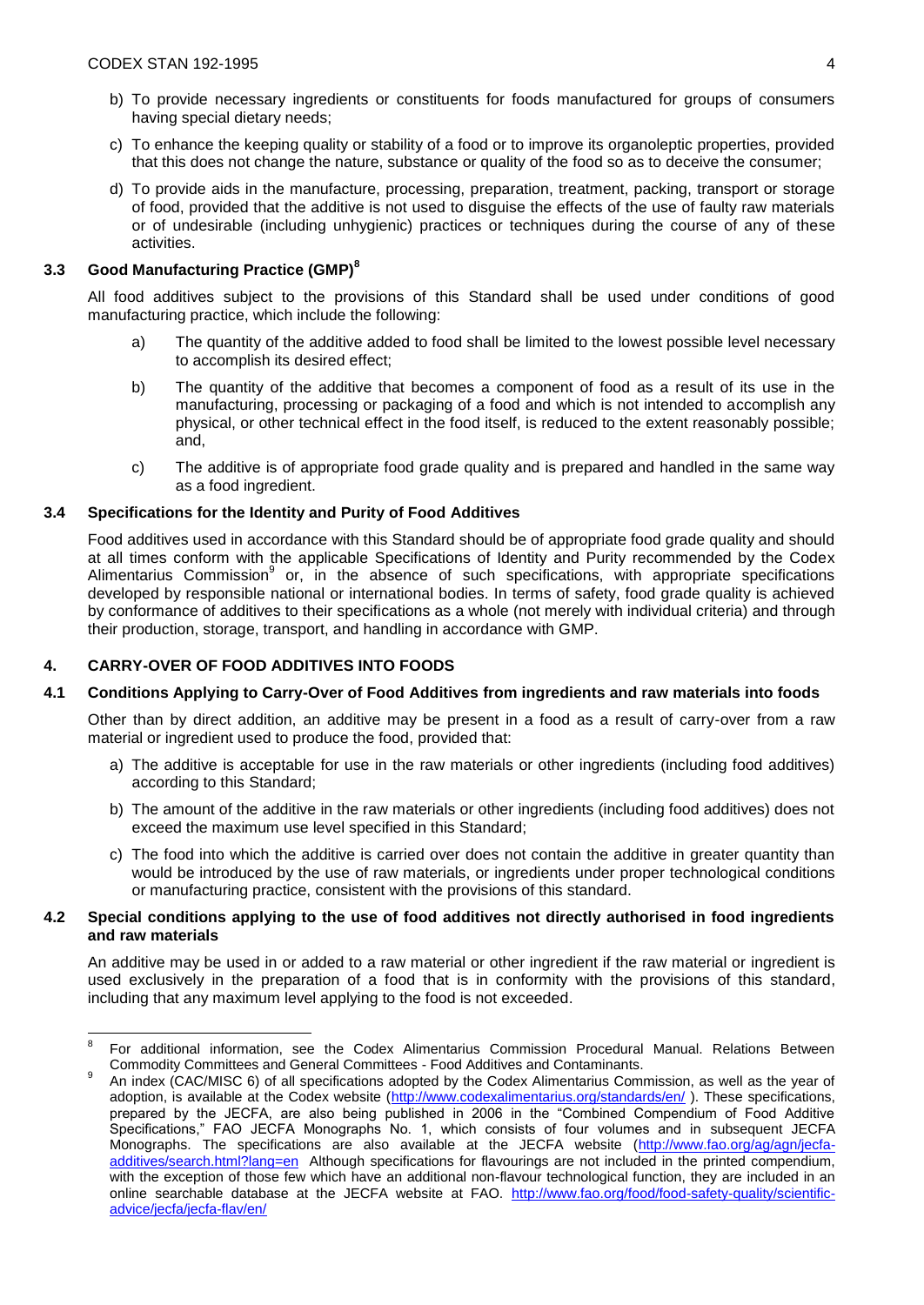## **4.3 Foods for Which the Carry-over of Food Additives is Unacceptable**

Carry-over of a food additive from a raw material or ingredient is unacceptable for foods belonging to the following food categories, unless a food additive provision in the specified category is listed in Tables 1 and 2 of this standard.

- a) 13.1 Infant formulae, follow-up formulae, and formulae for special medical purposes for infants.
- b) 13.2 Complementary foods for infants and young children.

## **5. FOOD CATEGORY SYSTEM**<sup>10</sup>

The food category system is a tool for assigning food additive uses in this Standard. The food category system applies to all foodstuffs.

The food category descriptors are not to be legal product designations nor are they intended for labelling purposes.

The food category system is based on the following principles:

- a) The food category system is hierarchical, meaning that when an additive is recognized for use in a general category, it is recognized for use in all its sub-categories, unless otherwise stated. Similarly, when an additive is recognized for use in a sub-category, its use is recognized in any further subcategories or individual foodstuffs mentioned in a sub-category.
- b) The food category system is based on product descriptors of foodstuffs as marketed, unless otherwise stated.
- c) The food category system takes into consideration the carry-over principle. By doing so, the food category system does not need to specifically mention compound foodstuffs (e.g. prepared meals, such as pizza, because they may contain, pro rata, all the additives endorsed for use in their components), unless the compound foodstuff needs an additive that is not endorsed for use in any of its components.
- d) The food category system is used to simplify the reporting of food additive uses for assembling and constructing this Standard.

## **6. DESCRIPTION OF THE STANDARD**

This Standard consists of three main components:

- a) Preamble
- b) Annexes
	- i. Annex A is a guideline for considering maximum use levels for additives with numerical JECFA ADIs.
	- ii. Annex B is a listing of the food category system used to develop and organize Tables 1, 2, and 3 of the standard. Descriptors for each food category and sub-category are also provided.
	- iii. Annex C is a cross-reference of the food category system and Codex commodity standards.
- c) Food Additive Provisions
	- i. Table 1 specifies, for each food additive or food additive group (in alphabetical order) with a numerical JECFA ADI, the food categories (or foods) in which the additive is recognized for use, the maximum use levels for each food or food category, and its technological function. Table 1 also includes the uses of those additives with non-numerical ADIs for which a maximum use level is specified.
	- ii. Table 2 contains the same information as Table 1, but the information is arranged by food category number.
	- iii. Table 3 lists additives with Not Specified or Not Limited JECFA ADIs that are acceptable for use in foods in general when used at *quantum satis* levels and in accordance with the principles of good manufacturing practice described in Section 3.3 of this Preamble.

The Annex to Table 3 lists food categories and individual food items excluded from the general conditions of Table 3. The provisions in Tables 1 and 2 govern the use of additives in the food categories listed in the Annex to Table 3.

-

<sup>&</sup>lt;sup>10</sup> Annex B to this Standard.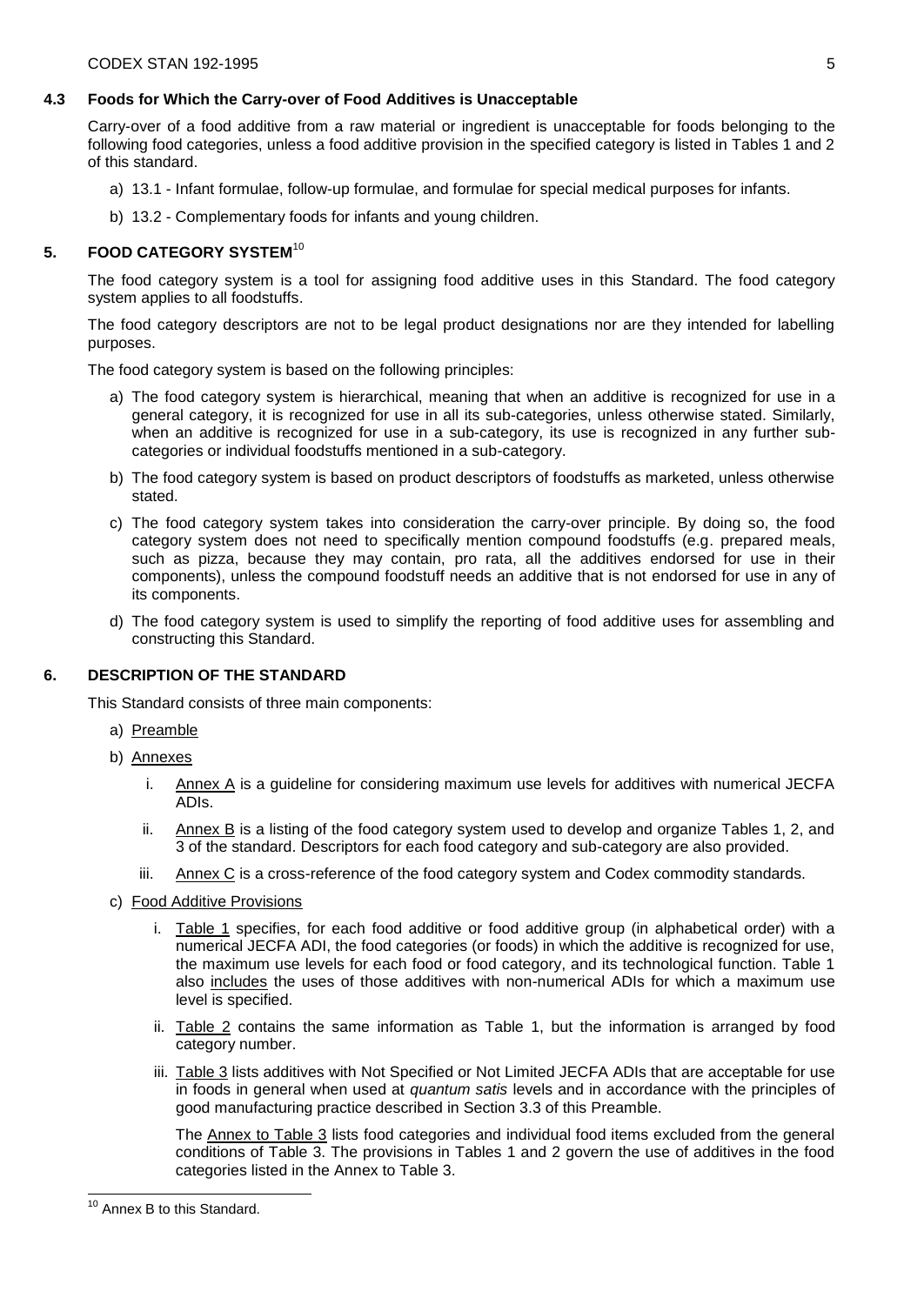Unless otherwise specified, maximum use levels for additives in Tables 1 and 2 are set on the final product as consumed.

Tables 1, 2, and 3 do not include references to the use of substances as processing aids.<sup>11</sup>

 $11$ Processing Aid means any substance or material, not including apparatus or utensils, and not consumed as a food ingredient by itself, intentionally used in the processing of raw materials, foods or its ingredients to fulfill a certain technological purpose during treatment or processing and which may result in the non-intentional but unavoidable presence of residues or derivatives in the final product: Codex Alimentarius Commission Procedural Manual.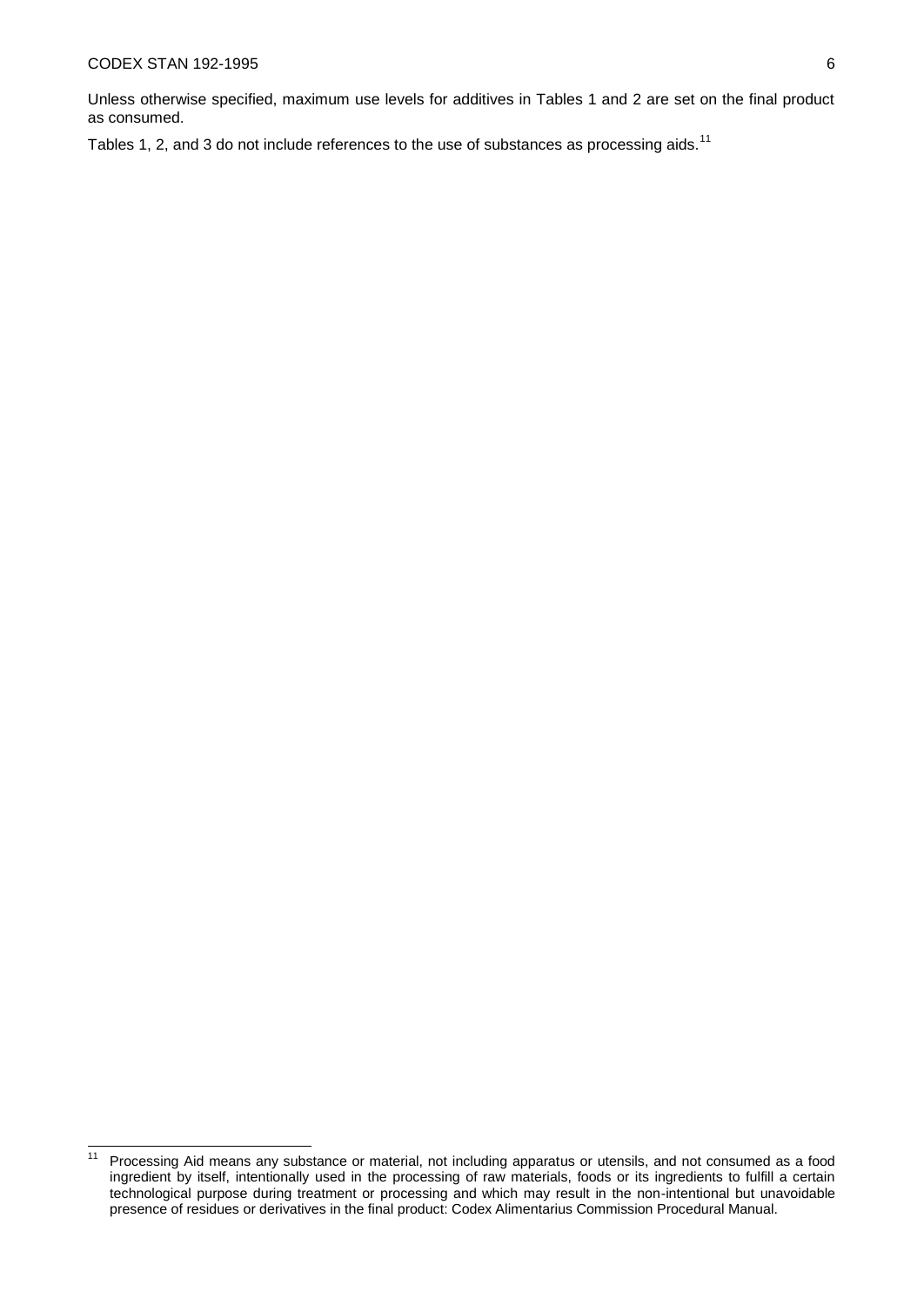### **ANNEX A**

#### **GUIDELINES FOR THE DEVELOPMENT OF MAXIMUM LEVELS FOR THE USE OF FOOD ADDITIVES WITH NUMERICAL ACCEPTABLE DAILY INTAKES**

This annex is intended as a guidance to screen proposals for use of additives based on consideration of their maximum use level and the physiological upper limit to the amount of food and drink that can be consumed each day. The Annex is not intended for allocating provisions for the use of an additive and cannot be used for calculating accurate additive intakes.

## **I. FOOD ADDITIVES - BASIC PRINCIPLES FOR CALCULATION OF USE LEVELS**

### **Guideline 1**

The levels and quantities of food additives used in the Budget Method calculations should be expressed on the same basis as the substances on which the ADI was allocated (e.g. an acid or its salts). For foods sold as concentrates or powders intended for reconstitution before consumption, the Budget calculation on the food additive use levels should be performed on the ready-to-eat product.

## **II. ESTIMATION OF THE SAFETY ASPECTS OF USE LEVELS - FOOD ADDITIVES WITH NO NUMERICAL ADI**

## **Guideline 2**

## *Food Additives with an ADI of "Not Specified"*

When an additive has been allocated an ADI "not specified"<sup>12</sup> it could in principle, be allowed for use in foods in general with no limitation other than in accordance with Good Manufacturing Practices (GMP). It should, however, be born in mind that ADI not specified does not mean that unlimited intake is acceptable. The term is used by JECFA in case where "on the basis of the available data (chemical, biochemical, toxicological, and other) the total daily intake of the substance arising from its use at the levels necessary to achieve the desired effect and from its acceptable background in food does not, in the opinion of the Committee, represent a hazard to health"<sup>1</sup>

If, therefore, a substance is used in larger amounts and/or in a wider range of foods than originally envisaged by JECFA it may be necessary to consult JECFA to ensure that the new uses fall within the evaluation. For example a substance may have been evaluated as a humectant without including a later use as a bulk sweetener, which could give considerable higher intake.

#### **Guideline 3**

## *Food Additives Evaluated as "Acceptable" for Certain Purposes*

In some cases, JECFA has been unable to allocate an ADI but nevertheless found a specific use of a substance acceptable. In such cases, the additive in question should only be authorized in accordance with the conditions specified. In case of any other reported uses CCFA should request JECFA to re-evaluate the additive in question in light of the new information on uses.

## **III. ESTIMATION OF THE SAFETY ASPECTS OF USE LEVELS - FOOD ADDITIVES WITH NUMERICAL ADI**

#### **Guideline 4**

#### *Fractions of the ADI to be used for Solid Food and Beverages, Respectively*

If an additive is proposed for use in both solid food and in beverages the full ADI cannot be used for both for uses in solid food and uses in beverages. It is therefore necessary to allocate a fraction of the ADI to each of the applications. As a first approach, it may be appropriate to assume that one-half of the ADI is allocated to each solid and liquid foods. However, in special cases other fractions may be more appropriate as long as the sum of the fractions does not exceed the figure for the ADI (e.g. FS=1/4 and FB=3/4 ; FS=1/6 and FB=5/6), where **FS** is the fraction for use in solid food and **FB** is the fraction for use in beverages). If the additive is used only in solid food, then FS =1 and FB=0 and if the additive is used only in beverages, then FS=0 and FB=1.

 $12$ <sup>12</sup> *Principles for the Safety Assessment of Food Additives and Contaminants in Food.* Geneva, World Health Organization, 1987 (Environmental Health Criteria, No. 70), p.83.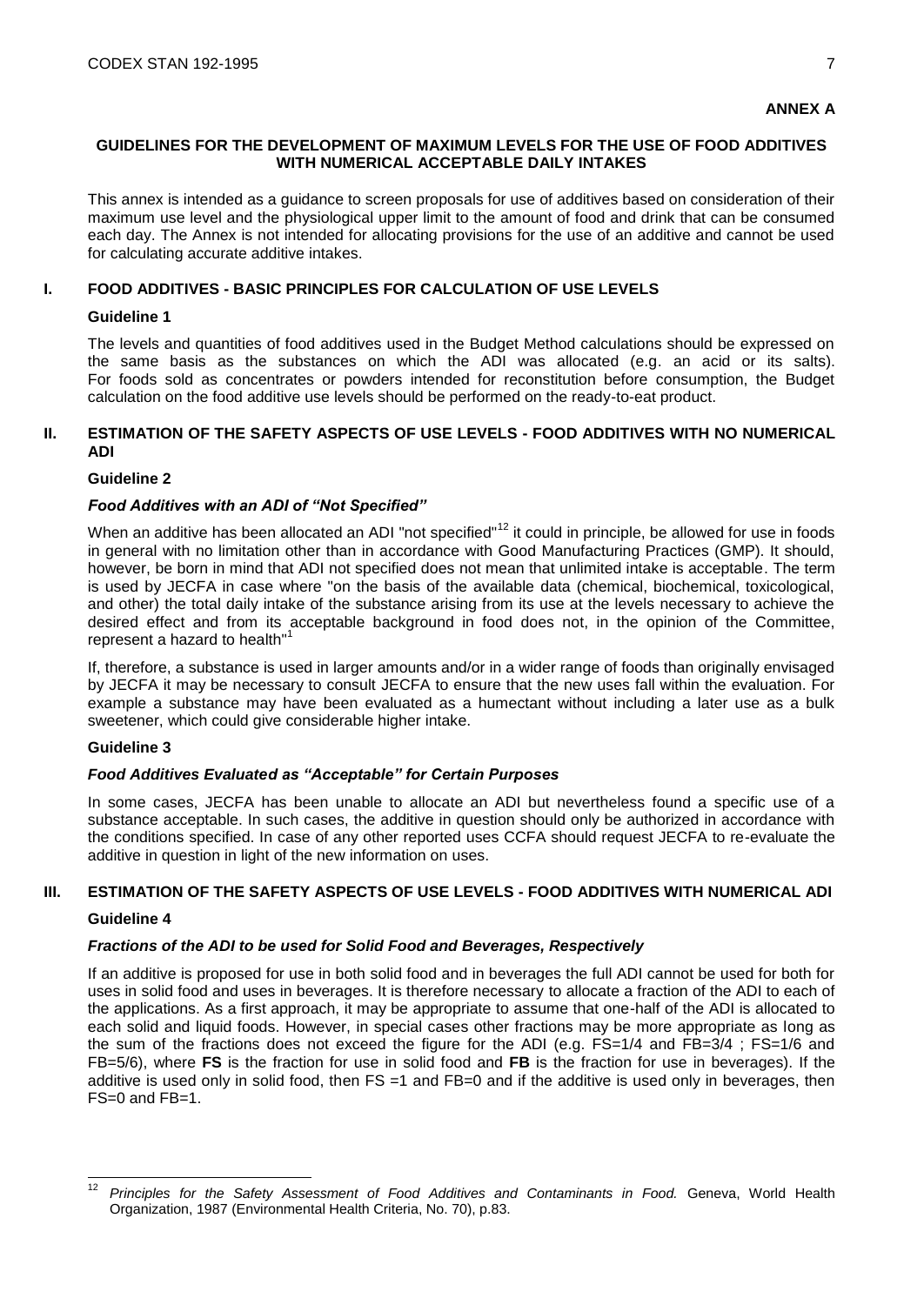#### **III(a) FOOD ADDITIVE USES IN SOLID FOOD (FS)**

#### **Guideline 5**

#### *Use Levels Below FS x ADI x 40*

If the proposed use levels are below FS x ADI x 40, these food additive provisions could be suitable in food in general.

#### **Guideline 6**

#### *Use Levels Below FS x ADI x 80*

If the proposed use levels are below FS x ADI x 80 they are acceptable provided the daily consumption of the foods containing the additive will usually not exceed half of the assumed maximum total solid food intake (i.e. 12.5 g/kg bw/day).

#### **Guideline 7**

#### *Use Levels Below FS x ADI x 160*

If the proposed use levels are below FS x ADI x 160 they are acceptable provided the daily consumption of the foods containing the additive will usually not exceed one fourth of the assumed maximum total solid food intake (i.e. 6.25 g/kg bw/day).

#### **Guideline 8**

#### *Use Levels Below FS x ADI x 320*

If the proposed use levels are below FS x ADI x 320 they could be accepted provided the daily consumption of the foods containing the additive will usually not exceed one eighth of the assumed maximum total food intake (i.e. 3.13 g/kg bw/day).

## **Guideline 9**

### *Use Levels Above FS x ADI x 320*

If the proposed levels are higher than  $FS \times ADI \times 320$  they should only be accepted for products where calculation of potential intake from all proposed uses will show that exceeding the ADI is unlikely, or if estimation of the intake of the additive based on more exact intake estimates methods show that the use levels are acceptable (e.g. food consumption surveys).

#### **III(b) FOOD ADDITIVE USES IN BEVERAGES (FL)**

#### **Guideline 10**

### *Use Levels Below FL x ADI x 10*

If the proposed levels are below FL x ADI x 10 , the additive could be accepted for use in all beverages in general.

#### **Guideline 11**

### *Use Levels Below FL x ADI x 20*

If the proposed use levels are below FL x ADI x 20 they could be accepted provided the daily consumption of beverages containing the additive will usually not exceed half of the assumed maximum total intake of beverage (i.e. 50 ml/kg bw/day).

#### **Guideline 12**

#### *Use Levels Below FS x ADI x 40*

If the proposed use levels are below FL x ADI x 40 they could be accepted provided the daily consumption of beverages containing the additive will usually not exceed a fourth of the assumed maximum total intake of beverage (i.e. 25 ml/kg bw/day).

#### **Guideline 13**

#### *Use Levels Below FL x ADI x 80*

If the proposed use levels are below FL x ADI x 80 they could be accepted provided the daily consumption of beverages containing the additive will usually not exceed an eighth of the assumed maximum total intake of beverage (i.e. 12.5 ml/kg bw/day).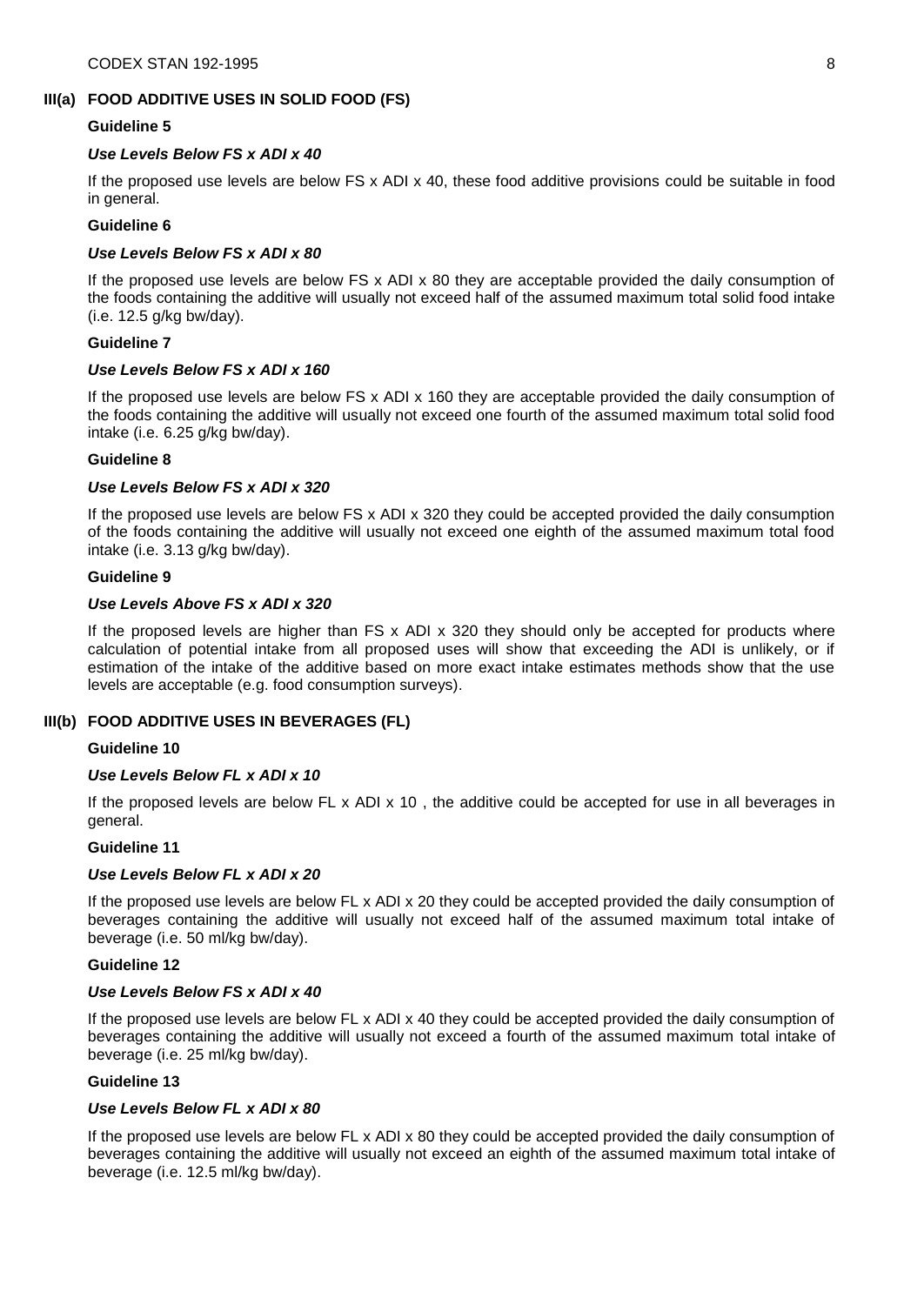## **Guideline 14**

#### *Use Levels Above FL x ADI x 80*

Levels above FL x ADI x 80 should only be accepted for products where calculation of potential intake will show that exceeding the ADI is unlikely (e.g. strong alcoholic beverages).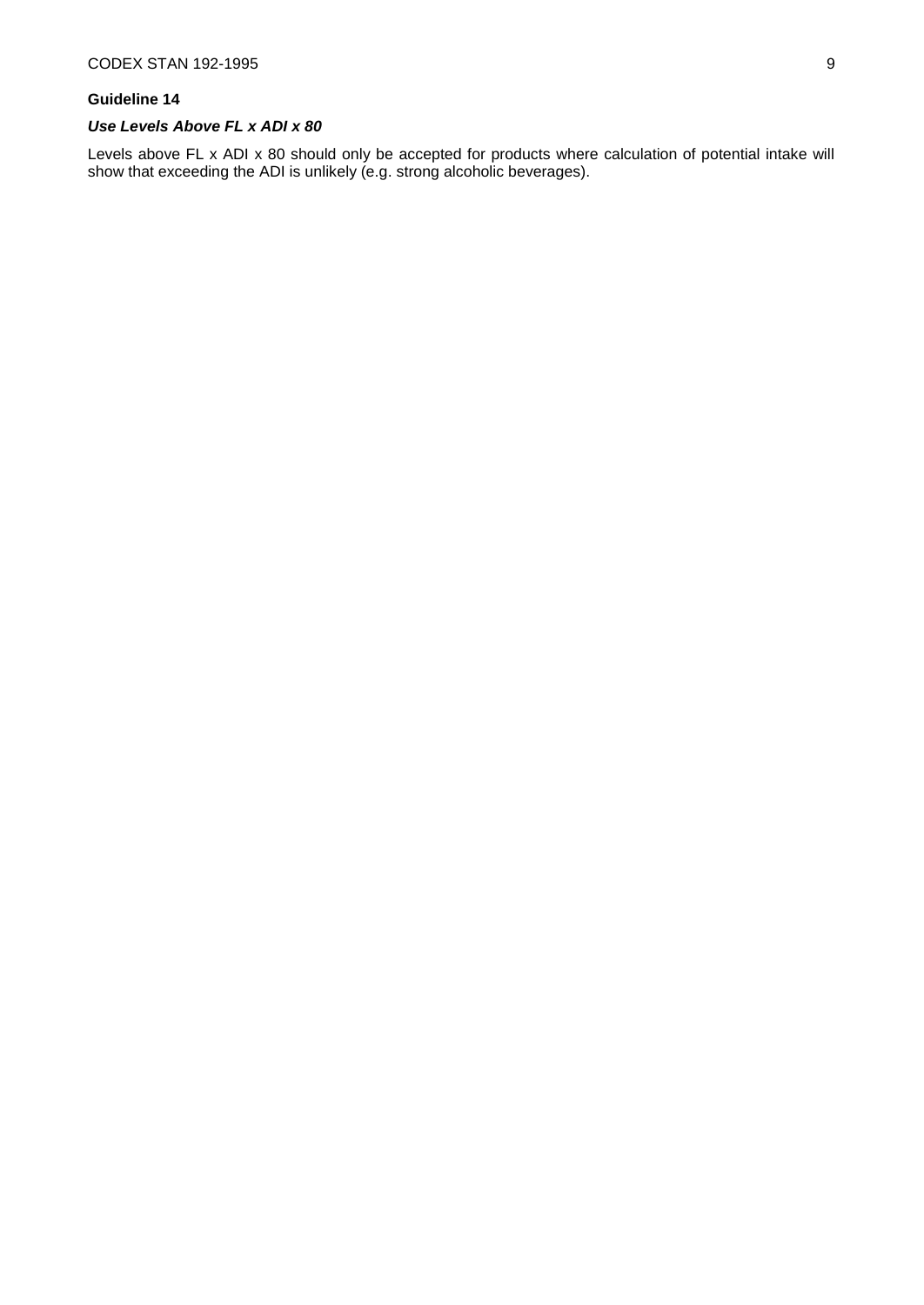## **FOOD CATEGORY SYSTEM**

#### **PART I: Food Category System**

- 01.0 Dairy products and analogues, excluding products of food category 02.0
	- 01.1 Milk and dairy-based drinks
		- 01.1.1 Milk and buttermilk (plain)
			- 01.1.1.1 Milk (plain)
			- 01.1.1.2 Buttermilk (plain)
		- 01.1.2 Dairy-based drinks, flavoured and/or fermented (e.g. chocolate milk, cocoa, eggnog, drinking yoghurt, whey-based drinks)
	- 01.2 Fermented and renneted milk products (plain), excluding food category 01.1.2 (dairy-based drinks)
		- 01.2.1 Fermented milks (plain)
			- 01.2.1.1 Fermented milks (plain), not heat-treated after fermentation
			- 01.2.1.2 Fermented milks (plain), heat-treated after fermentation
		- 01.2.2 Renneted milk (plain)
	- 01.3 Condensed milk and analogues (plain)
		- 01.3.1 Condensed milk (plain)
		- 01.3.2 Beverage whiteners
	- 01.4 Cream (plain) and the like
		- 01.4.1 Pasteurized cream (plain)
		- 01.4.2 Sterilized and UHT creams, whipping and whipped creams, and reduced fat creams (plain)
		- 01.4.3 Clotted cream (plain)
		- 01.4.4 Cream analogues
	- 01.5 Milk powder and cream powder and powder analogues (plain)
		- 01.5.1 Milk powder and cream powder (plain)
		- 01.5.2 Milk and cream powder analogues
	- 01.6 Cheese and analogues
		- 01.6.1 Unripened cheese
		- 01.6.2 Ripened cheese
			- 01.6.2.1 Ripened cheese, includes rind
			- 01.6.2.2 Rind of ripened cheese
			- 01.6.2.3 Cheese powder (for reconstitution; e.g. for cheese sauces)
		- 01.6.3 Whey cheese
		- 01.6.4 Processed cheese
			- 01.6.4.1 Plain processed cheese
			- 01.6.4.2 Flavoured processed cheese, including containing fruit, vegetables, meat, etc.
		- 01.6.5 Cheese analogues
		- 01.6.6 Whey protein cheese
	- 01.7 Dairy-based desserts (e.g. pudding, fruit or flavoured yoghurt)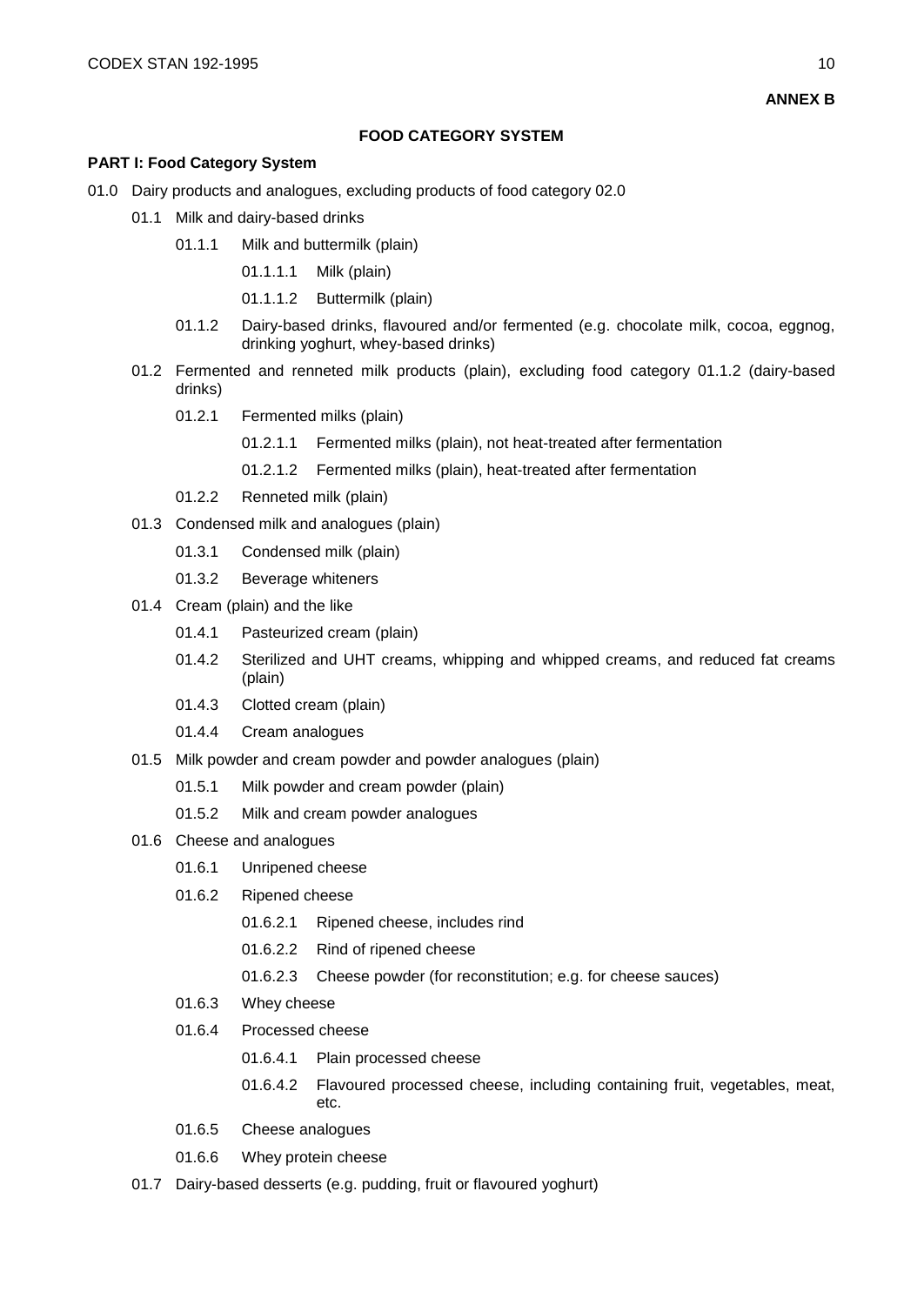- 01.8 Whey and whey products, excluding whey cheeses
	- 01.8.1 Liquid whey and whey products, excluding whey cheeses
	- 01.8.2 Dried whey and whey products, excluding whey cheeses
- 02.0 Fats and oils, and fat emulsions
	- 02.1 Fats and oils essentially free from water
		- 02.1.1 Butter oil, anhydrous milkfat, ghee
		- 02.1.2 Vegetable oils and fats
		- 02.1.3 Lard, tallow, fish oil, and other animal fats
	- 02.2 Fat emulsions mainly of type water-in-oil
		- 02.2.1 Butter
		- 02.2.2 Fat spreads, dairy fat spreads and blended spreads
	- 02.3 Fat emulsions mainly of type oil-in-water, including mixed and/or flavoured products based on fat emulsions
	- 02.4 Fat-based desserts excluding dairy-based dessert products of food category 01.7
- 03.0 Edible ices, including sherbet and sorbet
- 04.0 Fruits and vegetables (including mushrooms and fungi, roots and tubers, pulses and legumes, and aloe vera), seaweeds, and nuts and seeds
	- 04.1 Fruit
		- 04.1.1 Fresh fruit
			- 04.1.1.1 Untreated fresh fruit
			- 04.1.1.2 Surface-treated fresh fruit
			- 04.1.1.3 Peeled or cut fresh fruit
		- 04.1.2 Processed fruit
			- 04.1.2.1 Frozen fruit
			- 04.1.2.2 Dried fruit
			- 04.1.2.3 Fruit in vinegar, oil, or brine
			- 04.1.2.4 Canned or bottled (pasteurized) fruit
			- 04.1.2.5 Jams, jellies, marmalades
			- 04.1.2.6 Fruit-based spreads (e.g. chutney) excluding products of food category 04.1.2.5
			- 04.1.2.7 Candied fruit
			- 04.1.2.8 Fruit preparations, including pulp, purees, fruit toppings and coconut milk
			- 04.1.2.9 Fruit-based desserts, incl. fruit-flavoured water-based desserts
			- 04.1.2.10 Fermented fruit products
			- 04.1.2.11 Fruit fillings for pastries
			- 04.1.2.12 Cooked fruit
	- 04.2 Vegetables (including mushrooms and fungi, roots and tubers, pulses and legumes, and aloe vera), seaweeds, and nuts and seeds
		- 04.2.1 Fresh vegetables, (including mushrooms and fungi, roots and tubers, pulses and legumes, and aloe vera), seaweeds and nuts and seeds
			- 04.2.1.1 Untreated fresh vegetables, (including mushrooms and fungi, roots and tubers, pulses and legumes (including soybeans), and aloe vera), seaweeds and nuts and seeds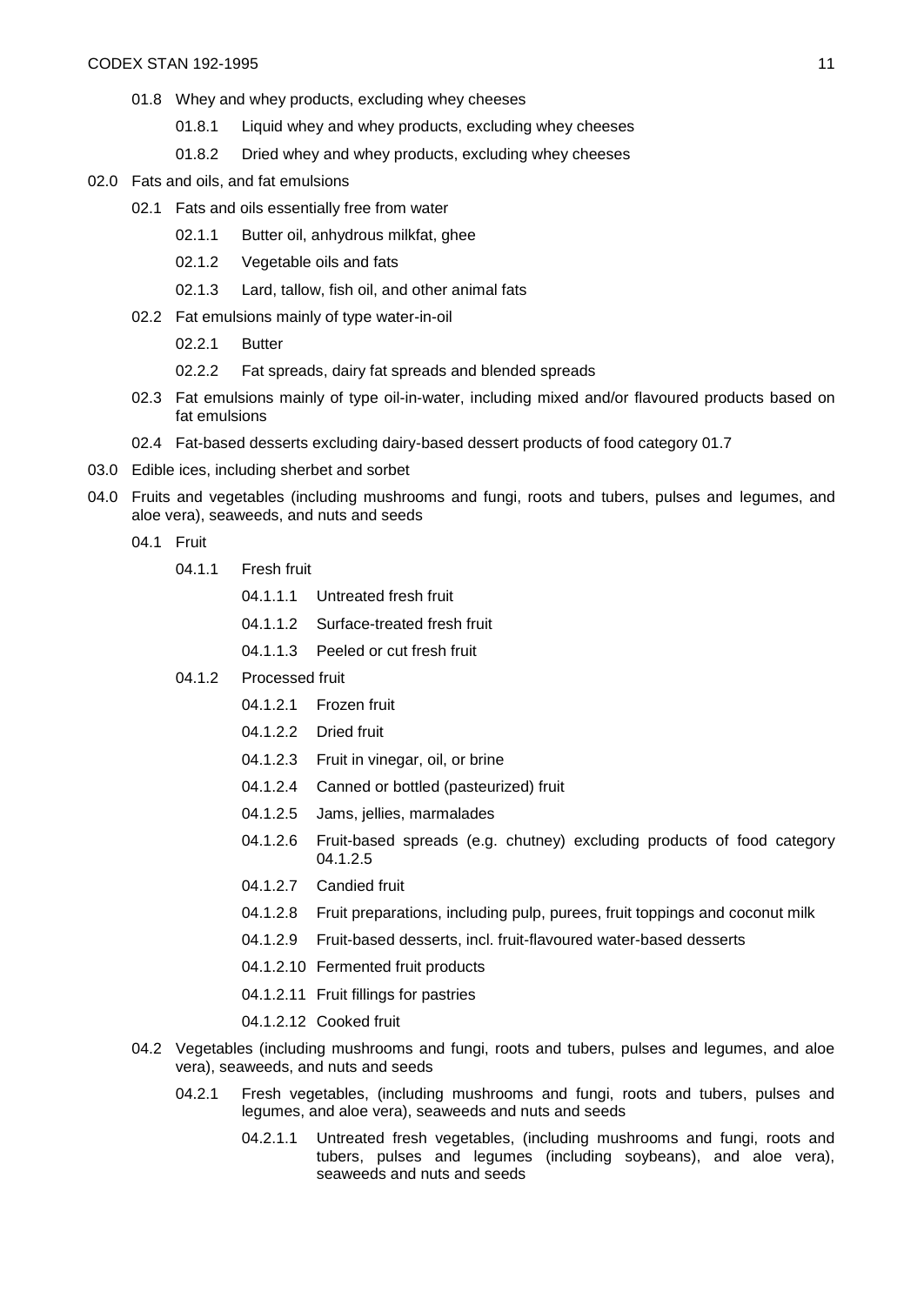- 04.2.1.2 Surface-treated fresh vegetables, (including mushrooms and fungi, roots and tubers, pulses and legumes, and aloe vera), seaweeds and nuts and seeds
- 04.2.1.3 Peeled, cut or shredded fresh vegetables, (including mushrooms and fungi, roots and tubers, pulses and legumes, and aloe vera), seaweeds and nuts and seeds
- 04.2.2 Processed vegetables (including mushrooms and fungi, roots and tubers, pulses and legumes, and aloe vera), seaweeds, and nuts and seeds
	- 04.2.2.1 Frozen vegetables (including mushrooms and fungi, roots and tubers, pulses and legumes, and aloe vera), seaweeds and nuts and seeds
	- 04.2.2.2 Dried vegetables (including mushrooms and fungi, roots and tubers, pulses and legumes, and aloe vera), seaweeds, and nuts and seeds
	- 04.2.2.3 Vegetables (including mushrooms and fungi, roots and tubers, pulses and legumes, and aloe vera), and seaweeds in vinegar, oil, brine, or soybean sauce
	- 04.2.2.4 Canned or bottled (pasteurized) or retort pouch vegetables (including mushrooms and fungi, roots and tubers, pulses and legumes, and aloe vera), and seaweeds
	- 04.2.2.5 Vegetable (including mushrooms and fungi, roots and tubers, pulses and legumes, and aloe vera), seaweed, and nut and seed purees and spreads (e.g. peanut butter)
	- 04.2.2.6 Vegetable (including mushrooms and fungi, roots and tubers, pulses and legumes, and aloe vera), seaweed, and nut and seed pulps and preparations (e.g. vegetable desserts and sauces, candied vegetables) other than food category 04.2.2.5
	- 04.2.2.7 Fermented vegetable (including mushrooms and fungi, roots and tubers, pulses and legumes, and aloe vera) and seaweed products, excluding fermented soybean products of food categories 06.8.6, 06.8.7, 12.9.1, 12.9.2.1 and 12.9.2.3
	- 04.2.2.8 Cooked or fried vegetables (including mushrooms and fungi, roots and tubers, pulses and legumes, and aloe vera), and seaweeds

### 05.0 Confectionery

- 05.1 Cocoa products and chocolate products including imitations and chocolate substitutes
	- 05.1.1 Cocoa mixes (powders) and cocoa mass/cake
	- 05.1.2 Cocoa mixes (syrups)
	- 05.1.3 Cocoa-based spreads, incl. fillings
	- 05.1.4 Cocoa and chocolate products
	- 05.1.5 Imitation chocolate, chocolate substitute products
- 05.2 Confectionery including hard and soft candy, nougats, etc. other than food categories 05.1, 05.3, and 05.4
	- 05.2.1 Hard candy
	- 05.2.2 Soft candy
	- 05.2.3 Nougats and marzipans
- 05.3 Chewing gum
- 05.4 Decorations (e.g. for fine bakery wares), toppings (non-fruit), and sweet sauces
- 06.0 Cereals and cereal products, derived from cereal grains, from roots and tubers, pulses, legumes and pith or soft core of palm tree, excluding bakery wares of food category 07.0
	- 06.1 Whole, broken, or flaked grain, including rice
	- 06.2 Flours and starches (including soybean powder)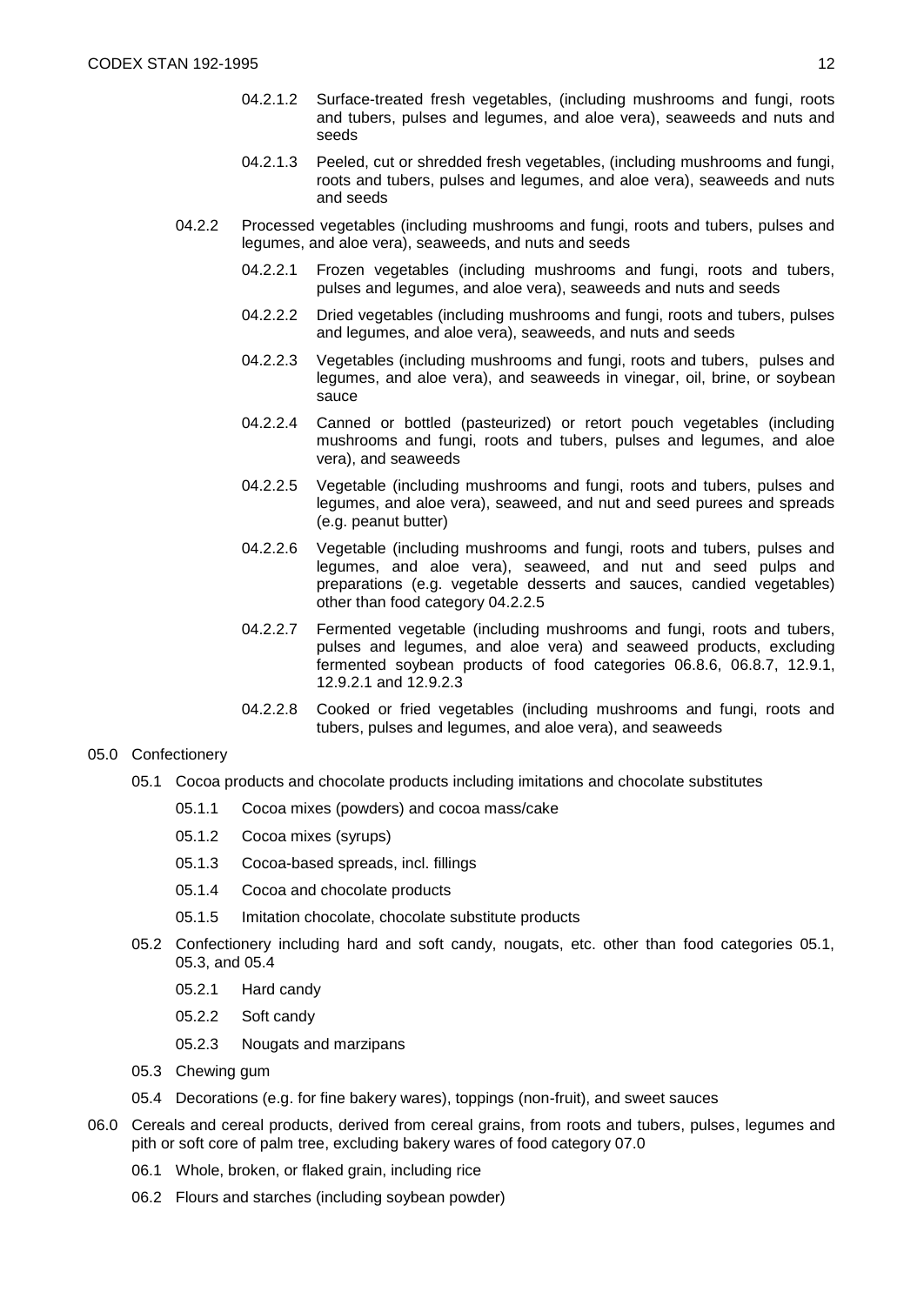- 06.2.1 Flours
- 06.2.2 Starches
- 06.3 Breakfast cereals, including rolled oats
- 06.4 Pastas and noodles and like products (e.g. rice paper, rice vermicelli, soybean pastas and noodles)
	- 06.4.1 Fresh pastas and noodles and like products
	- 06.4.2 Dried pastas and noodles and like products
	- 06.4.3 Pre-cooked pastas and noodles and like products
- 06.5 Cereal and starch based desserts (e.g. rice pudding, tapioca pudding)
- 06.6 Batters (e.g. for breading or batters for fish or poultry)
- 06.7 Pre-cooked or processed rice products, including rice cakes (Oriental type only)
- 06.8 Soybean products (excluding soybean-based seasonings and condiments of food category 12.9)
	- 06.8.1 Soybean-based beverages
	- 06.8.2 Soybean-based beverage film
	- 06.8.3 Soybean curd (tofu)
	- 06.8.4 Semi-dehydrated soybean curd
		- 06.8.4.1 Thick gravy-stewed semi-dehydrated soybean curd
		- 06.8.4.2 Deep fried semi-dehydrated soybean curd
		- 06.8.4.3 Semi-dehydrated soybean curd, other than food categories 06.8.4.1 and 06.8.4.2
	- 06.8.5 Dehydrated soybean curd (kori tofu)
	- 06.8.6 Fermented soybeans (e.g. natto, tempe)
	- 06.8.7 Fermented soybean curd
	- 06.8.8 Other soybean protein products

#### 07.0 Bakery wares

- 07.1 Bread and ordinary bakery wares and mixes
	- 07.1.1 Breads and rolls
		- 07.1.1.1 Yeast-leavened breads and specialty breads
		- 07.1.1.2 Soda breads
	- 07.1.2 Crackers, excluding sweet crackers
	- 07.1.3 Other ordinary bakery products (e.g. bagels, pita, English muffins)
	- 07.1.4 Bread-type products, including bread stuffing and bread crumbs
	- 07.1.5 Steamed breads and buns
	- 07.1.6 Mixes for bread and ordinary bakery wares
- 07.2 Fine bakery wares (sweet, salty, savoury) and mixes
	- 07.2.1 Cakes, cookies and pies (e.g. fruit-filled or custard types)
	- 07.2.2 Other fine bakery products (e.g. doughnuts, sweet rolls, scones, and muffins)
	- 07.2.3 Mixes for fine bakery wares (e.g. cakes, pancakes)
- 08.0 Meat and meat products, including poultry and game
	- 08.1 Fresh meat, poultry, and game
		- 08.1.1 Fresh meat, poultry and game, whole pieces or cuts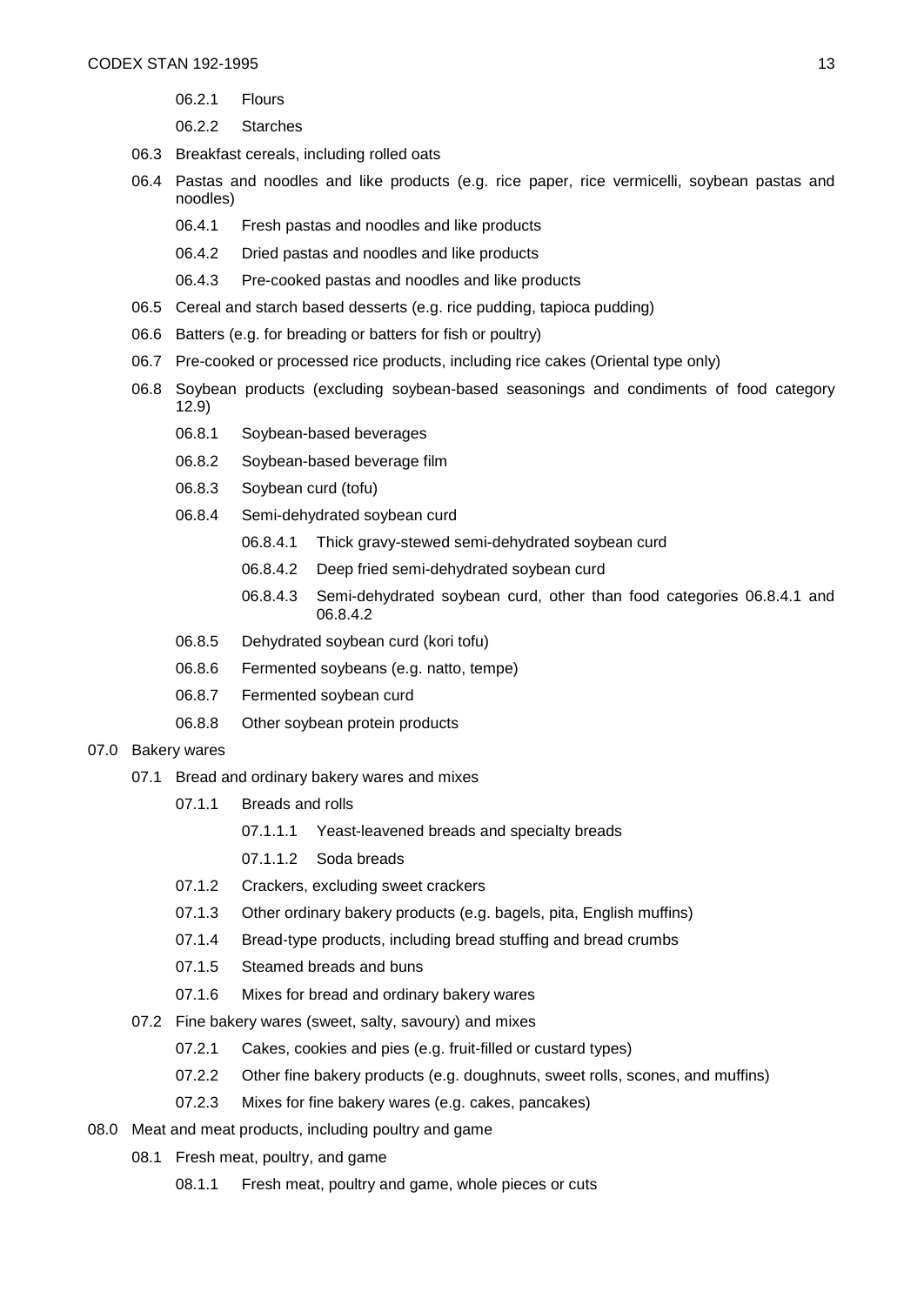- 08.1.2 Fresh meat, poultry and game, comminuted
- 08.2 Processed meat, poultry, and game products in whole pieces or cuts
	- 08.2.1 Non-heat treated processed meat, poultry, and game products in whole pieces or cuts
		- 08.2.1.1 Cured (including salted) non-heat treated processed meat, poultry, and game products in whole pieces or cuts
		- 08.2.1.2 Cured (including salted) and dried non-heat treated processed meat, poultry, and game products in whole pieces or cuts
		- 08.2.1.3 Fermented non-heat treated processed meat, poultry, and game products in whole pieces or cuts
	- 08.2.2 Heat-treated processed meat, poultry, and game products in whole pieces or cuts
	- 08.2.3 Frozen processed meat, poultry and game products in whole pieces or cuts
- 08.3 Processed comminuted meat, poultry, and game products
	- 08.3.1 Non-heat treated processed comminuted meat, poultry, and game products
		- 08.3.1.1 Cured (including salted) non-heat treated processed comminuted meat, poultry, and game products
		- 08.3.1.2 Cured (including salted) and dried non-heat treated processed comminuted meat, poultry, and game products
		- 08.3.1.3 Fermented non-heat treated processed comminuted meat, poultry, and game products
	- 08.3.2 Heat-treated processed comminuted meat, poultry, and game products
	- 08.3.3 Frozen processed comminuted meat, poultry, and game products
- 08.4 Edible casings (e.g. sausage casings)
- 09.0 Fish and fish products, including molluscs, crustaceans, and echinoderms
	- 09.1 Fresh fish and fish products, including molluscs, crustaceans, and echinoderms
		- 09.1.1 Fresh fish
		- 09.1.2 Fresh molluscs, crustaceans, and echinoderms
	- 09.2 Processed fish and fish products, including molluscs, crustaceans, and echinoderms
		- 09.2.1 Frozen fish, fish fillets, and fish products, including molluscs, crustaceans, and echinoderms
		- 09.2.2 Frozen battered fish, fish fillets and fish products, including molluscs, crustaceans, and echinoderms
		- 09.2.3 Frozen minced and creamed fish products, including molluscs, crustaceans, and echinoderms
		- 09.2.4 Cooked and/or fried fish and fish products, including molluscs, crustaceans, and echinoderms
			- 09.2.4.1 Cooked fish and fish products
			- 09.2.4.2 Cooked molluscs, crustaceans, and echinoderms
			- 09.2.4.3 Fried fish and fish products, including molluscs, crustaceans, and echinoderms
		- 09.2.5 Smoked, dried, fermented, and/or salted fish and fish products, including molluscs, crustaceans, and echinoderms
	- 09.3 Semi-preserved fish and fish products, including molluscs, crustaceans, and echinoderms
		- 09.3.1 Fish and fish products, including molluscs, crustaceans, and echinoderms, marinated and/or in jelly
		- 09.3.2 Fish and fish products, including molluscs, crustaceans and echinoderms, pickled and/or in brine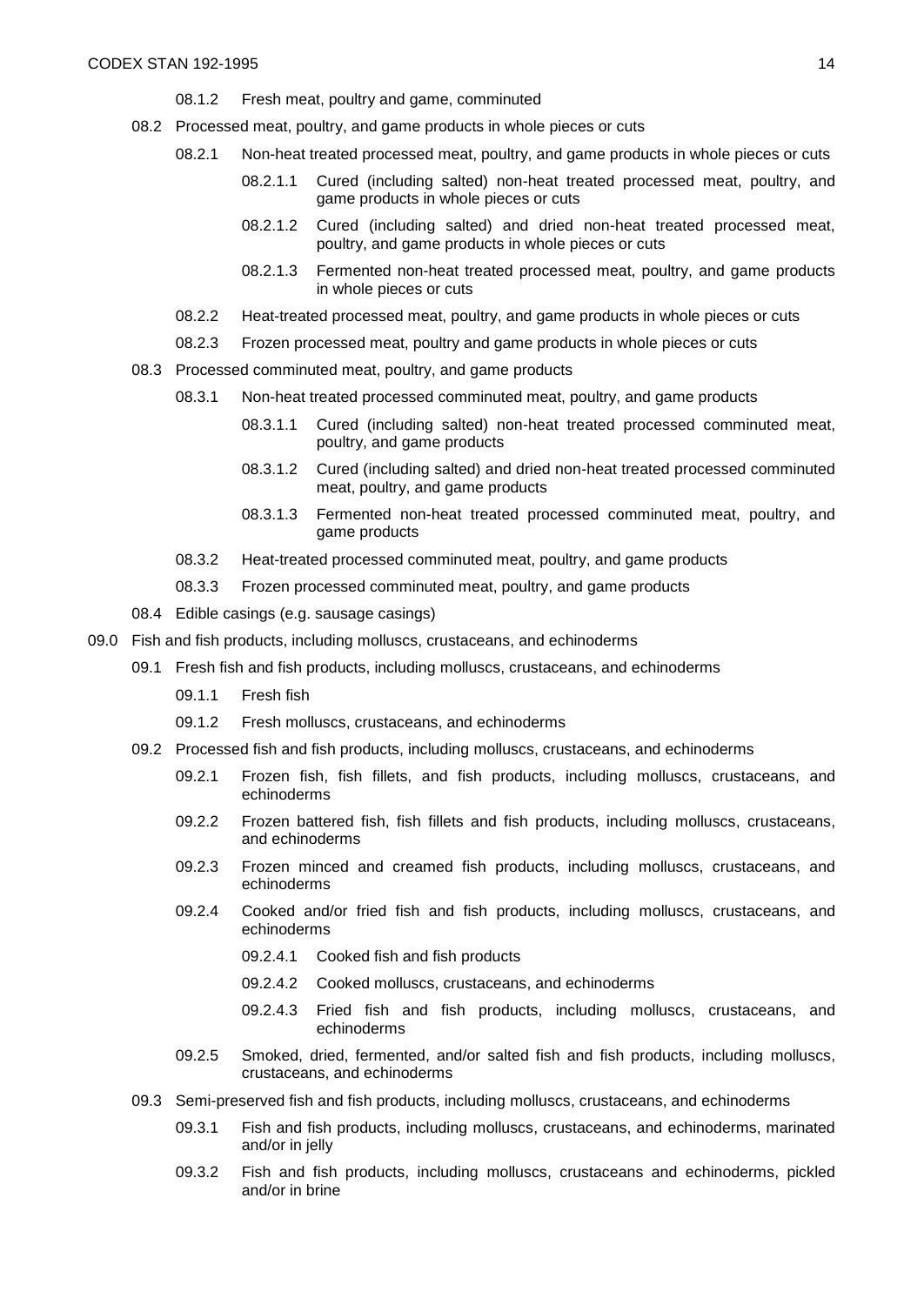- 09.3.3 Salmon substitutes, caviar and other fish roe products
- 09.3.4 Semi-preserved fish and fish products, including molluscs, crustaceans and echinoderms (e.g. fish paste), excluding products of food categories 09.3.1 - 09.3.3
- 09.4 Fully preserved, including canned or fermented fish and fish products, including molluscs, crustaceans, and echinoderms
- 10.0 Eggs and egg products
	- 10.1 Fresh eggs
	- 10.2 Egg products
		- 10.2.1 Liquid egg products
		- 10.2.2 Frozen egg products
		- 10.2.3 Dried and/or heat coagulated egg products
	- 10.3 Preserved eggs, including alkaline, salted, and canned eggs
	- 10.4 Egg-based desserts (e.g. custard)
- 11.0 Sweeteners, including honey
	- 11.1 Refined and raw sugars
		- 11.1.1 White sugar, dextrose anhydrous, dextrose monohydrate, fructose
		- 11.1.2 Powdered sugar, powdered dextrose
		- 11.1.3 Soft white sugar, soft brown sugar, glucose syrup, dried glucose syrup, raw cane sugar
			- 11.1.3.1 Dried glucose syrup used to manufacture sugar confectionery
			- 11.1.3.2 Glucose syrup used to manufacture sugar confectionery
		- 11.1.4 Lactose
		- 11.1.5 Plantation or mill white sugar
	- 11.2 Brown sugar excluding products of food category 11.1.3
	- 11.3 Sugar solutions and syrups, also (partially) inverted, including treacle and molasses, excluding products of food category 11.1.3
	- 11.4 Other sugars and syrups (e.g. xylose, maple syrup, sugar toppings)
	- 11.5 Honey
	- 11.6 Table-top sweeteners, including those containing high-intensity sweeteners
- 12.0 Salts, spices, soups, sauces, salads and protein products
	- 12.1 Salt and salt substitutes
		- 12.1.1 Salt
		- 12.1.2 Salt substitutes
	- 12.2 Herbs, spices, seasonings, and condiments (e.g. seasoning for instant noodles)
		- 12.2.1 Herbs and spices
		- 12.2.2 Seasonings and condiments
	- 12.3 Vinegars
	- 12.4 Mustards
	- 12.5 Soups and broths
		- 12.5.1 Ready-to-eat soups and broths, including canned, bottled, and frozen
		- 12.5.2 Mixes for soups and broths
	- 12.6 Sauces and like products
		- 12.6.1 Emulsified sauces and dips (e.g. mayonnaise, salad dressing, onion dips)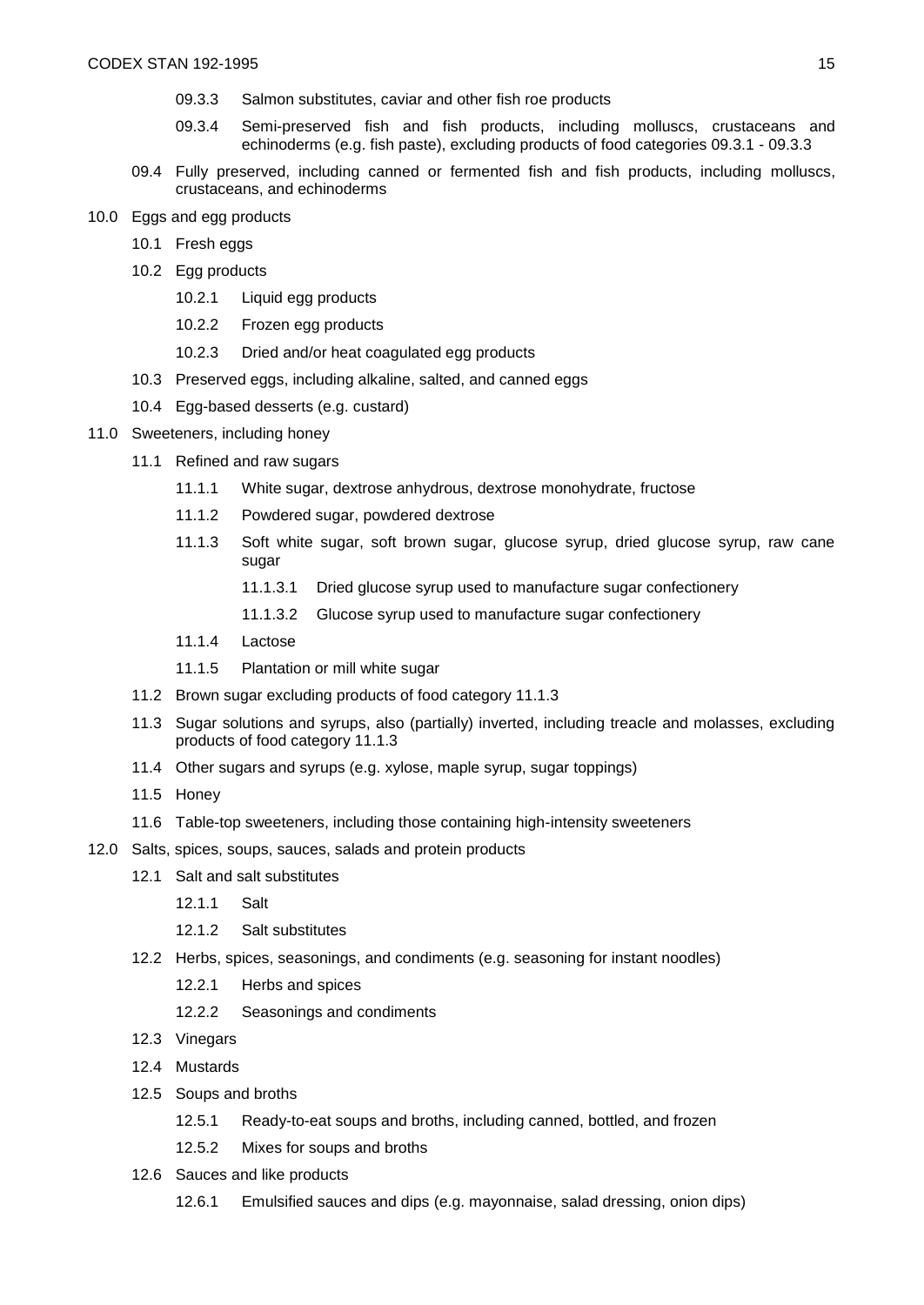- 12.6.2 Non-emulsified sauces (e.g. ketchup, cheese sauce, cream sauce, brown gravy)
- 12.6.3 Mixes for sauces and gravies
- 12.6.4 Clear sauces (e.g. fish sauce)
- 12.7 Salads (e.g. macaroni salad, potato salad) and sandwich spreads excluding cocoa-and nutbased spreads of food categories 04.2.2.5 and 05.1.3
- 12.8 Yeast and like products
- 12.9 Soybean-based seasonings and condiments
	- 12.9.1 Fermented soybean paste (e.g. miso)
	- 12.9.2 Soybean sauce
		- 12.9.2.1 Fermented soybean sauce
		- 12.9.2.2 Non-fermented soybean sauce
		- 12.9.2.3 Other soybean sauces
- 12.10 Protein products other than from soybeans
- 13.0 Foodstuffs intended for particular nutritional uses
	- 13.1 Infant formulae, follow-on formulae, and formulae for special medical purposes for infants
		- 13.1.1 Infant formulae
		- 13.1.2 Follow-up formulae
		- 13.1.3 Formulae for special medical purposes for infants
	- 13.2 Complementary foods for infants and young children
	- 13.3 Dietetic foods intended for special medical purposes (excluding products of food category 13.1)
	- 13.4 Dietetic formulae for slimming purposes and weight reduction
	- 13.5 Dietetic foods (e.g. supplementary foods for dietary use) excluding products of food categories 13.1- 13.4 and 13.6
	- 13.6 Food supplements
- 14.0 Beverages, excluding dairy products
	- 14.1 Non-alcoholic ("soft") beverages
		- 14.1.1 Waters
			- 14.1.1.1 Natural mineral waters and source waters
			- 14.1.1.2 Table waters and soda waters
		- 14.1.2 Fruit and vegetable juices
			- 14.1.2.1 Fruit juice
			- 14.1.2.2 Vegetable juice
			- 14.1.2.3 Concentrates for fruit juice
			- 14.1.2.4 Concentrates for vegetable juice
		- 14.1.3 Fruit and vegetable nectars
			- 14.1.3.1 Fruit nectar
			- 14.1.3.2 Vegetable nectar
			- 14.1.3.3 Concentrates for fruit nectar
			- 14.1.3.4 Concentrates for vegetable nectar
		- 14.1.4 Water-based flavoured drinks, including "sport," "energy," or "electrolyte" drinks and particulated drinks
			- 14.1.4.1 Carbonated water-based flavoured drinks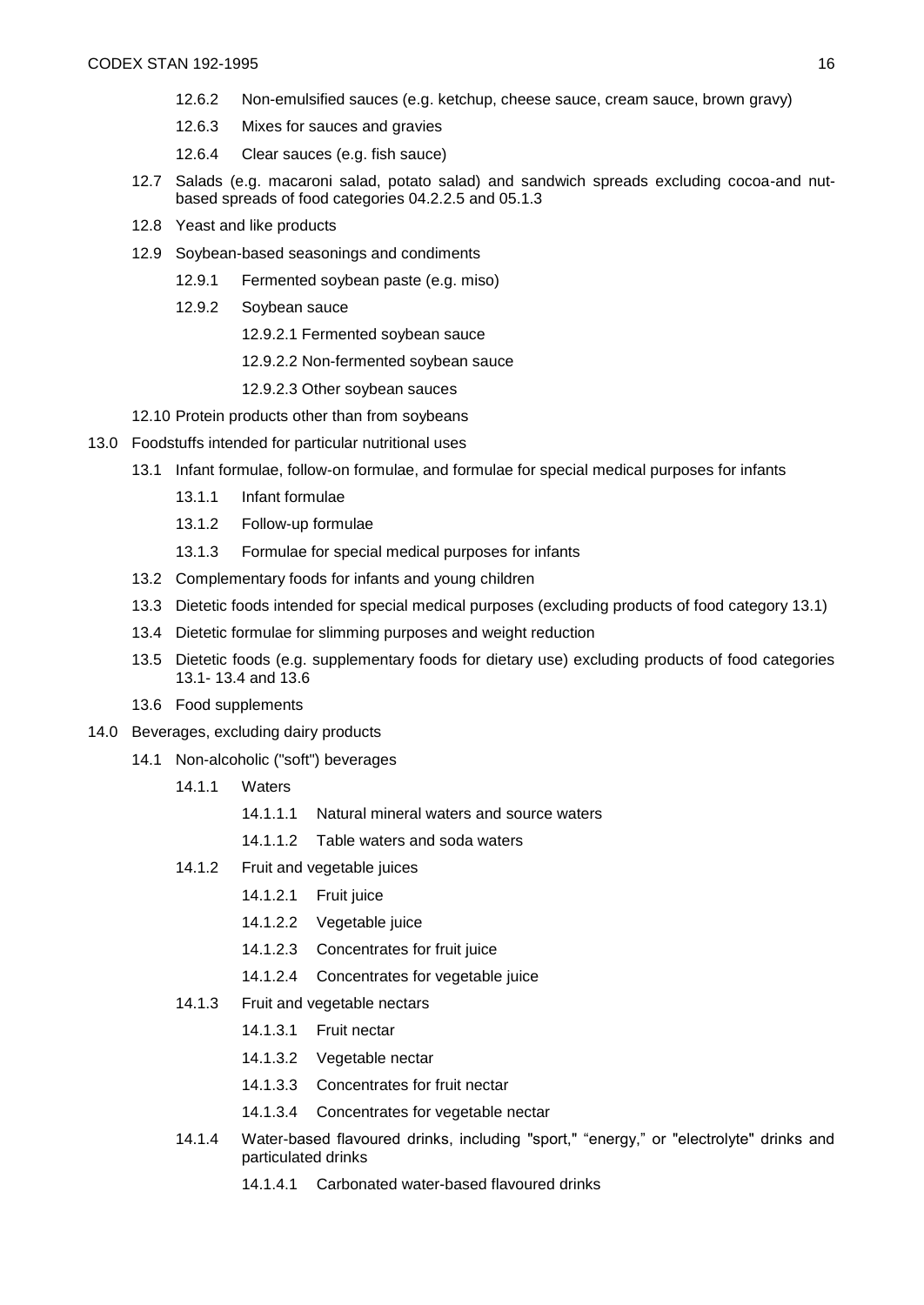- 14.1.4.2 Non-carbonated water-based flavoured drinks, including punches and ades
- 14.1.4.3 Concentrates (liquid or solid) for water-based flavoured drinks
- 14.1.5 Coffee, coffee substitutes, tea, herbal infusions, and other hot cereal and grain beverages, excluding cocoa
- 14.2 Alcoholic beverages, including alcohol-free and low-alcoholic counterparts
	- 14.2.1 Beer and malt beverages
	- 14.2.2 Cider and perry
	- 14.2.3 Grape wines
		- 14.2.3.1 Still grape wine
		- 14.2.3.2 Sparkling and semi-sparkling grape wines
		- 14.2.3.3 Fortified grape wine, grape liquor wine, and sweet grape wine
	- 14.2.4 Wines (other than grape)
	- 14.2.5 Mead
	- 14.2.6 Distilled spirituous beverages containing more than 15% alcohol
	- 14.2.7 Aromatized alcoholic beverages (e.g. beer, wine and spirituous cooler-type beverages, low-alcoholic refreshers)
- 15.0 Ready-to-eat savouries
	- 15.1 Snacks potato, cereal, flour or starch based (from roots and tubers, pulses and legumes)
	- 15.2 Processed nuts, including coated nuts and nut mixtures (with e.g. dried fruit)
	- 15.3 Snacks fish based
- 16. Prepared foods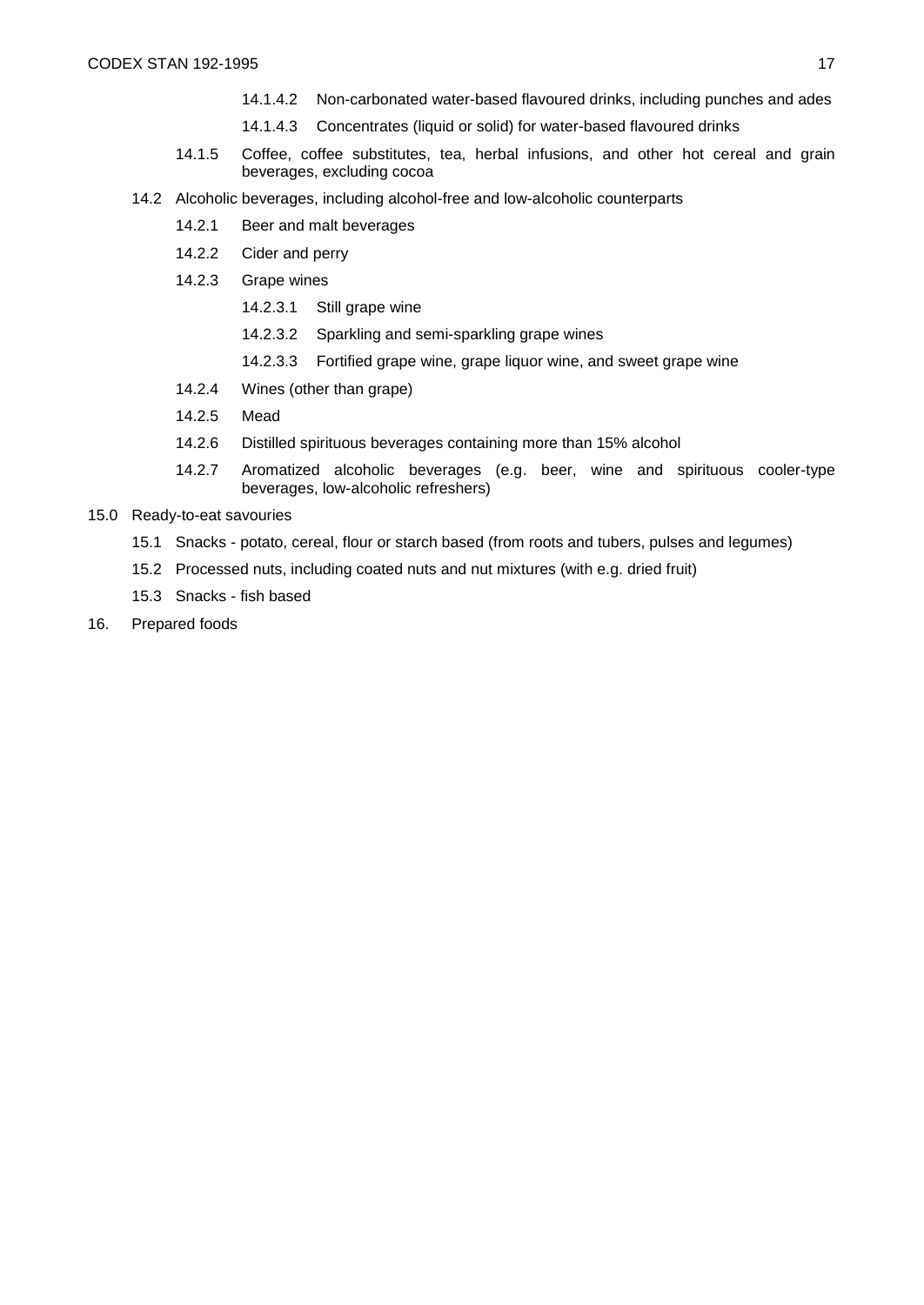## **PART II: Food Category Descriptors**

### 01.0 Dairy products and analogues, excluding products of food category 02.0:

Includes all types of dairy products that are derived from the milk of any milking animal (e.g. cow, sheep, goat, buffalo). In this category, a "plain" product is one that is not flavoured, nor contains fruit, vegetables or other non-dairy ingredients, nor is mixed with other non-dairy ingredients, unless permitted by relevant standards. Analogues are products in which milk fat has been partially or wholly replaced by vegetable fats or oils.

## 01.1 Milk and dairy-based drinks:

Includes all plain and flavoured fluid milk products based on skim, part-skim, low-fat and whole milk.

## 01.1.1 Milk and buttermilk (plain):

Includes plain fluid products only. Includes reconstituted plain milk that contains only dairy ingredients.

## 01.1.1.1 Milk (plain):

Fluid milk obtained from milking animals (e.g. cows, sheep, goats, buffalo). Milk is usually heat-treated by pasteurization, ultra-high temperature (UHT) treatment or sterilization.<sup>13</sup> Includes skim, part-skim, low-fat and whole milk.

## 01.1.1.2 Buttermilk (plain):

Buttermilk is the nearly milkfat-free fluid remaining from the butter-making process (i.e. the churning fermented or non-fermented milk and cream). Buttermilk is also produced by fermentation of fluid skim milk, either by spontaneous souring by the action of lactic acid-forming or aroma-forming bacteria, or by inoculation of heated milk with pure bacterial cultures (cultured buttermilk).<sup>14</sup> Buttermilk may be pasteurized or sterilized.

#### <span id="page-17-0"></span>01.1.2 Dairy-based drinks, flavoured and/or fermented (e.g. chocolate milk, cooca, eggnog, drinking yoghurt, whey-based drinks):

Includes all ready-to-drink flavoured and aromatized milk-based fluid beverages and their mixes, excluding mixes for cocoa (cocoa-sugar mixtures, category 05.1.1). Examples include: hot chocolate, chocolate malt drinks, strawberry-flavoured yoghurt drink, lactic acid bacteria drinks, and *lassi* (liquid obtained by whipping curd from the lactic acid fermentation of milk, and mixing with sugar or synthetic sweetener) .

01.2 Fermented and renneted milk products (plain), excluding food category 01.1.2 dairy-based drinks):

Includes all plain products based on skim, part-skim, low-fat and whole milk. Flavoured products are included in 01.1.2 (beverages) and 01.7 (desserts).

## 01.2.1 Fermented milks (plain):

Includes all plain products, including fluid fermented milk, acidified milk and cultured milk. Plain yoghurt, which does not contain flavours or colours, may be found in one of the sub-categories of 01.2.1 depending on whether it is heat-treated after fermentation or not.

## 01.2.1.1 Fermented milks (plain), not heat-treated after fermentation:

Includes fluid and non-fluid plain products, such as yoghurt.<sup>15</sup>

01.2.1.2 Fermented milks (plain), heat-treated after fermentation:

Products similar to that in 01.2.1.1, except that they have been heat-treated (e.g. sterilized or pasteurized) after fermentation.

#### 01.2.2 Renneted milk (plain):

Plain, coagulated milk produced by the action of milk coagulating enzymes. Includes curdled milk. Flavoured renneted milk products are found in category 01.7.

<sup>13</sup> <sup>13</sup> *Food Chemistry*, H.-D. Belitz & W. Grosch, Springer-Verlag, Heidelberg, 1987, p. 389.

 $^{14}$  Ibid. p. 392.

<sup>15</sup> The use of food additives other than stabilizers and thickeners for reconstitution and recombination, if permitted by national legislation in the country of sale, is not acceptable in plain fermented milks, as defined in the *Standard for Fermented Milks* (CODEX STAN 243-2003).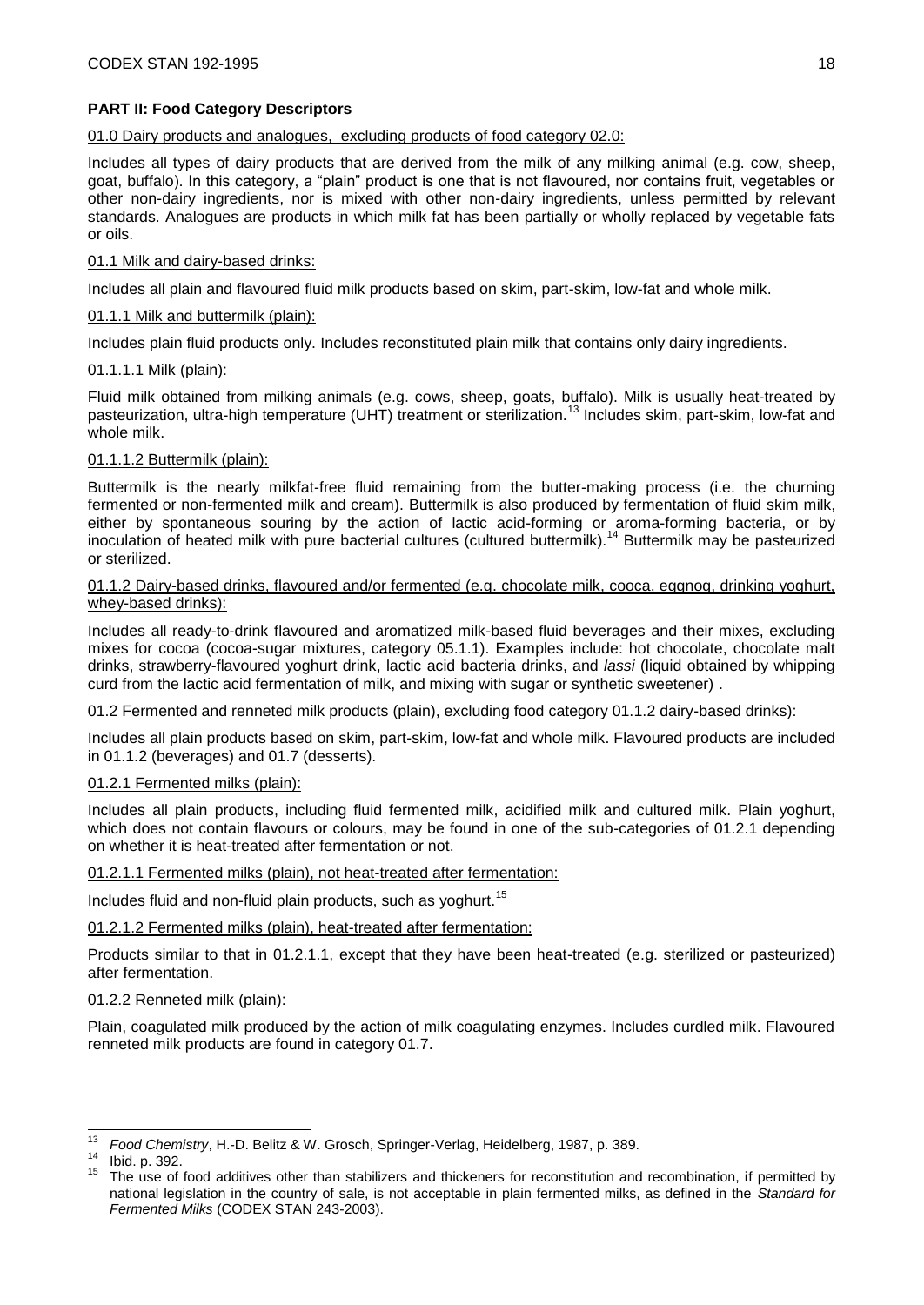## 01.3 Condensed milk and analogues (plain):

Includes plain and sweetened types of condensed milk, evaporated milk**,** and their analogues (including beverage whiteners). Includes products based on skim, part-skim, low-fat and whole milk, blends of evaporated skimmed milk and vegetable fat, and blends of sweetened condensed skimmed milk and vegetable fat.

## 01.3.1 Condensed milk (plain):

Condensed milk is obtained by partial removal of water from milk to which sugar may have been added. For evaporated milk, the water removal may be accomplished by heating.<sup>16</sup> Includes partially dehydrated milk, evaporated milk, sweetened condensed milk, and *khoa* (cow or buffalo milk concentrated by boiling) .

## 01.3.2 Beverage whiteners:

Milk or cream substitute consisting of a vegetable fat-water emulsion in water with milk protein and lactose or vegetable proteins for use in beverages such as coffee and tea. Also includes the same type of products in powdered form. Includes condensed milk analogues, blends of evaporated skimmed milk and vegetable fat and blends of sweetened condensed skimmed milk and vegetable fat.

## 01.4 Cream (plain) and the like:

Cream is a fluid dairy product, relatively high in fat content in comparison to milk. Includes all plain fluid, semi-fluid and semi-solid cream and cream analogue products. Flavoured cream products are found in 01.1.2 (beverages) and 01.7 (desserts).

## 01.4.1 Pasteurized cream (plain):

<span id="page-18-0"></span>Cream subjected to pasteurization by appropriate heat treatment or made from pasteurized milk.<sup>17</sup> Includes milk cream and "half-and-half."

## 01.4.2 Sterilized and UHT creams, whipping and whipped creams, and reduced fat creams (plain):

Includes every cream, regardless of fat content, which has undergone a higher heat-treatment than pasteurization. Also includes pasteurized creams with a reduced fat content, as well as every cream intended for whipping or being whipped. Sterilized cream is subjected to appropriate heat-treatment in the container in which it is presented to the consumer. Ultra-heat treated (UHT) or ultrapasteurized cream is subjected to the appropriate heat treatment (UHT or ultrapasteurization) in a continuous flow process and aseptically packaged. Cream may also be packaged under pressure (whipped cream).<sup>[17](#page-18-0)</sup> Includes whipping cream, heavy cream, whipped pasteurized cream, and whipped cream-type dairy toppings and fillings. Creams or toppings with partial or total replacement of milkfat by other fats are included in sub-category 01.4.4 (cream analogues).

#### 01.4.3 Clotted cream (plain):

Thickened, viscous cream formed from the action of milk coagulating enzymes. Includes sour cream (cream subjected to lactic acid fermentation achieved as described for buttermilk  $(01.1.1.2)$ .<sup>18</sup>

#### 01.4.4 Cream analogues:

Cream substitute consisting of a vegetable fat-water emulsion in liquid or powdered form for use other than as a beverage whitener (01.3.2). Includes instant whipped cream toppings and sour cream substitutes.

### 01.5 Milk powder and cream powder and powder analogues (plain):

Includes plain milk powders, cream powders, or combination of the two, and their analogues. Includes products based on skim, part-skim, low-fat and whole milk.

### 01.5.1 Milk powder and cream powder (plain):

Milk products obtained by partial removal of water from milk or cream and produced in a powdered form.<sup>19</sup> Includes casein and caseinates.<sup>20</sup>

### 01.5.2 Milk and cream powder analogues:

Products based on a fat-water emulsion and dried for use other than as a beverage whitener (01.3.2). Examples include imitation dry cream mix and blends of skimmed milk and vegetable fat in powdered form.

<sup>16</sup> <sup>16</sup> *Standard for Evaporated Milks* (CODEX STAN 281-1971).

<sup>17</sup> *Standard for Cream and Prepared Creams* (CODEX STAN 288-1976).

<sup>18</sup> *Food Chemistry*, H.-D. Belitz & W. Grosch, Springer-Verlag, Heidelberg, 1987, p. 393.

<sup>19</sup> *Standard for Milk Powders and Cream Powder* (CODEX STAN 207-1999).

<sup>20</sup> *Standard for Edible Casein Products* (CODEX STAN 290-1995).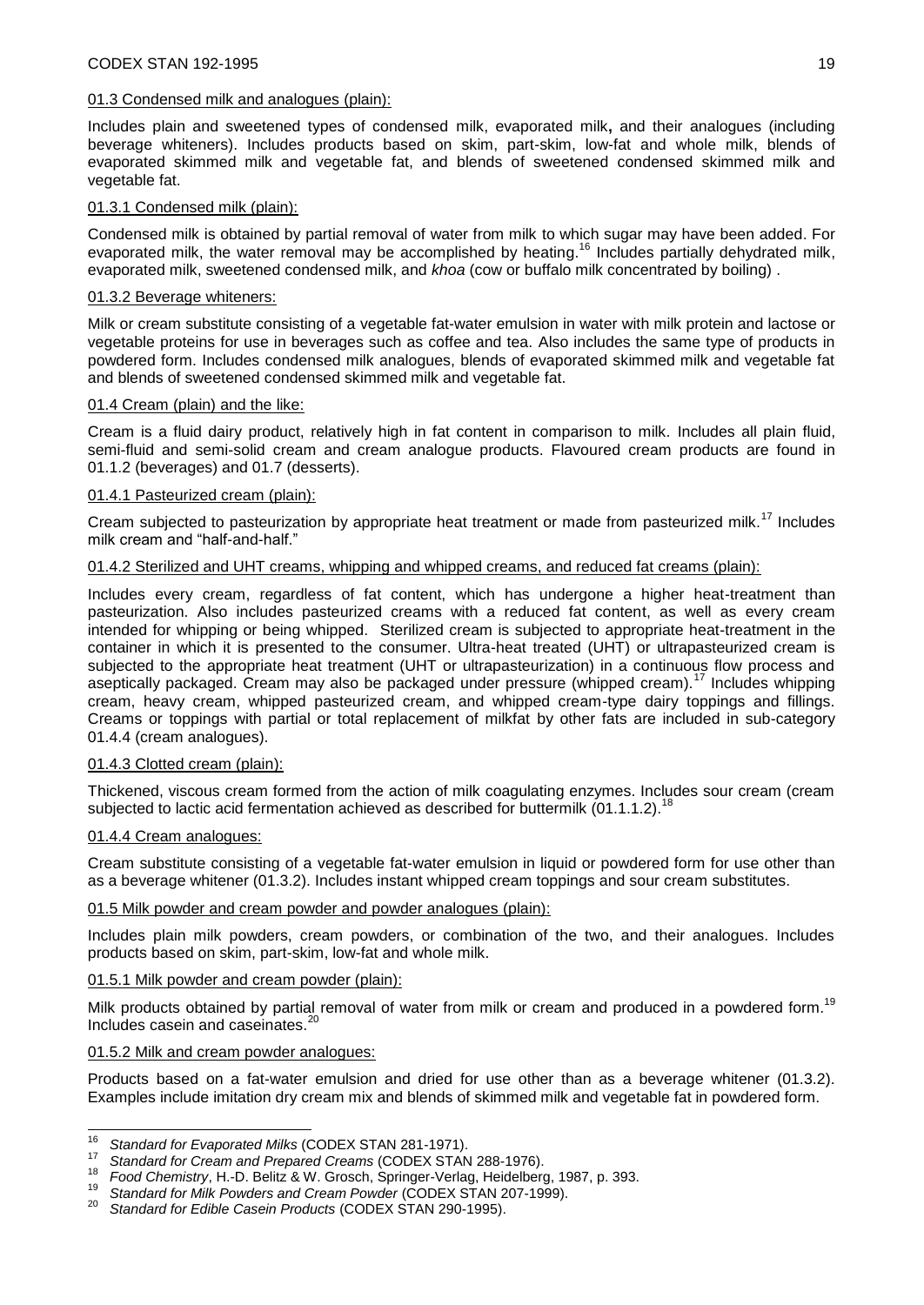#### 01.6 Cheese and analogues:

Cheese and cheese analogues are products that have water and fat included within a coagulated milkprotein structure. Products such as cheese sauce (12.6.2), cheese-flavoured snacks (15.1), and composite prepared foods containing cheese as an ingredient (e.g. macaroni and cheese; 16.0) are categorized elsewhere.

#### 01.6.1 Unripened cheese:

<span id="page-19-0"></span>Unripened cheese, including fresh cheese, is ready for consumption soon after manufacture.<sup>21</sup> Examples include cottage cheese (a soft, unripened, coagulated curd cheese), creamed cottage cheese (cottage cheese covered with a creaming mixture), $22$  cream cheese (rahmfrischkase, an uncured, soft spreadable cheese)<sup>23</sup> mozzarella and scamorza cheeses and *paneer* (milk protein coagulated by the addition of citric acid from lemon or lime juice or of lactic acid from whey, that is strained into a solid mass, and is used in vegetarian versions of, e.g. hamburgers). Includes the whole unripened cheese and unripened cheese rind (for those unripened cheeses with a "skin" such as mozzarella)**.** Most products are plain, however, some, such as cottage cheese and cream cheese, may be flavoured or contain ingredients such as fruit, vegetables or meat. Excludes ripened cream cheese, where cream is a qualifier for a high fat content.

## 01.6 2 Ripened cheese:

Ripened cheese is not ready for consumption soon after manufacture, but is held under such time and temperature conditions so as to allow the necessary biochemical and physical changes that characterize the specific cheese. For mould-ripened cheese, the ripening is accomplished primarily by the development of characteristic mould growth throughout the interior and/or on the surface of the cheese.<sup>21</sup> Ripened cheese may be soft (e.g. camembert), firm (e.g. edam, gouda), hard (e.g. cheddar), or extra-hard. Includes cheese in brine, which is a ripened semi-hard to soft cheese, white to yellowish in colour with a compact texture, and without actual rind that has been preserved in brine until presented to the consumer.<sup>24</sup>

#### 01.6.2.1 Ripened cheese, includes rind:

Refers to ripened (including mould-ripened) cheese, including rind, or any part thereof, such as cut, shredded, grated or sliced cheese. Examples of ripened cheese include: blue cheese, brie, gouda, havarti, hard grating cheese, and Swiss cheese.

#### 01.6.2.2 Rind of ripened cheese:

Refers to the rind only of the cheese. The rind of the cheese is the exterior portion of the cheese mass that initially has the same composition as the interior portion of the cheese, but which may dry after brining and ripening.<sup>25</sup>

### 01.6.2.3 Cheese powder (for reconstitution; e.g. for cheese sauces):

Dehydrated product prepared from a variety or processed cheese. Does not include grated or shredded cheese (01.6.2.1 for variety cheese; 01.6.4 for processed cheese). Product is intended either to be reconstituted with milk or water to prepare a sauce, or used as-is as an ingredient (e.g. with cooked macaroni, milk and butter to prepare a macaroni and cheese casserole). Includes spray-dried cheese.

### 01.6.3 Whey cheese:

<span id="page-19-1"></span>A solid or semi-solid product obtained by concentration of whey with or without the addition of milk, cream or other materials of milk origin, and moulding of the concentrated product.<sup>26</sup> Includes the whole cheese and the rind of the cheese. Different from whey protein cheese (01.6.6).

#### 01.6.4 Processed cheese:

Product with a very long shelf life obtained by melting and emulsifying cheese. Includes products manufactured by heating and emulsifying mixtures of cheese, milkfat, milk protein, milk powder, and water in different amounts. Products may contain other added ingredients, such as aromas, seasonings and fruit,

 $21$ <sup>21</sup> *Standard for Cheese* (CODEX STAN 283-1978).

Standard for Cottage Cheese (CODEX STAN 273-1968).

<sup>23</sup> *Standard for Cream Cheese* (CODEX STAN 275-1973).

<sup>24</sup> *Group Standard for Cheeses in Brine* (CODEX STAN 208-1999).

<sup>&</sup>lt;sup>25</sup> The rind is different from the coating of a cheese. The coating is either: (1) a film of synthetic or natural material, which helps to regulate the humidity during ripening and protects the cheese against microorganisms; or (2) a layer, primarily of wax, paraffin or plastic, which normally is impermeable to moisture, that protects the cheese after ripening against microorganisms and against physical damage during retail handling and that in some cases, contributes to the specific appearance of the cheese (e.g. coloured surface).

<sup>26</sup> *Standard for Whey Cheeses* (CODEX STAN 284-1971).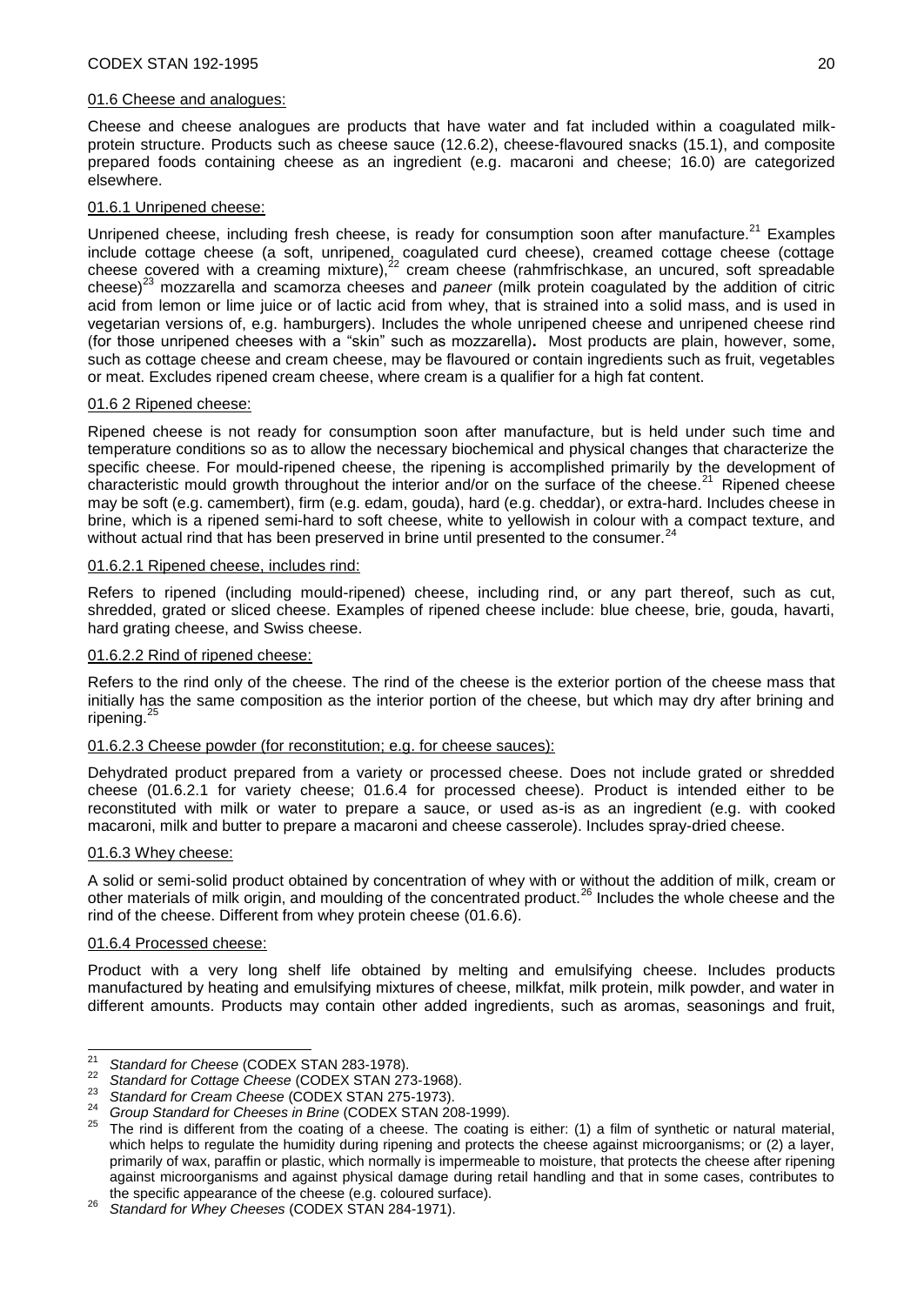vegetables and/or meat. Product may be spreadable or cut into slices and pieces.<sup>27</sup> The term "processed" does not mean cutting, grating, shredding, etc. of cheese. Cheese treated by these mechanical processes are included under food category 01.6.2 (Ripened cheese).

## 01.6.4.1 Plain processed cheese:

Processed cheese product that does not contain added flavours, seasonings, fruit, vegetables and/or meat. Examples include: American cheese, requeson.

## 01.6.4.2 Flavoured processed cheese, including containing fruit, vegetables, meat, etc.:

Processed cheese product that contains added flavours, seasonings, fruit, vegetables and/or meat. Examples include: neufchatel cheese spread with vegetables, pepper jack cheese, cheddar cheese spread with wine, and cheese balls (formed processed cheese coated in nuts, herbs or spices).

## 01.6.5 Cheese analogues:

Products that look like cheese, but in which milkfat has been partly or completely replaced by other fats. Includes imitation cheese, imitation cheese mixes, and imitation cheese powders.

## 01.6.6 Whey protein cheese:

Product containing the protein extracted from the whey component of milk. These products are principally made by coagulation of whey proteins.<sup>[26](#page-19-1)</sup> Example: ricotta cheese. Different from whey cheese (01.6.3).

## 01.7 Dairy-based desserts (e.g. pudding, fruit or flavoured yoghurt):

Includes ready-to-eat flavoured dairy dessert products and dessert mixes. Includes frozen dairy confections and novelties, and dairy-based fillings. Includes flavoured yoghurt (a milk product obtained by fermentation of milk and milk products to which flavours and ingredients (e.g. fruit, cocoa, coffee) have been added) that may or may not be heat-treated after fermentation.<sup>28</sup> Other examples include: ice cream (frozen dessert that may contain whole milk, skim milk products, cream or butter, sugar, vegetable oil, egg products, and fruit, cocoa, or coffee), ice milk (product similar to ice cream with reduced whole or skim milk content, or made with nonfat milk), jellied milk, frozen flavoured yoghurt, junket (sweet custard-like dessert made from flavoured milk set with rennet), dulce de leche (cooked milk with sugar and added ingredients such as coconut or chocolate),butterscotch pudding and chocolate mousse. Includes traditional milk-based sweets prepared from milk concentrated partially, from *khoa* (cow or buffalo milk concentrated by boiling), or *chhena* (cow or buffalo milk, heat coagulated aided by acids like citric acid, lactic acid, malic acid, etc), sugar or synthetic sweetener, and other ingredients (e.g. *maida* (refined wheat flour), flavours and colours (e.g. *peda*, *burfee*, milk cake, *gulab jamun*, *rasgulla*, *rasmalai*, *basundi*). These products are different from those in food category 03.0 (edible ices, including sherbet and sorbet) in that the foods in category 01.7 are dairy-based, while those in 03.0 are water-based and contain no dairy ingredients.

## 01.8 Whey and whey products, excluding whey cheeses:

Includes a variety of whey-based products in liquid and powdered forms.

## 01.8.1 Liquid whey and whey products, excluding whey cheeses:

Whey is the fluid separated from the curd after coagulation of milk, cream, skimmed milk or buttermilk with milk coagulating enzymes during the manufacture of cheese, casein or similar products. Acid whey is obtained after the coagulation of milk, cream, skimmed milk or buttermilk, mainly with acids of the type used for the manufacture of fresh cheese.<sup>29</sup>

## <span id="page-20-0"></span>01.8.2 Dried whey and whey products, excluding whey cheeses:

Whey powders are prepared by spray- or roller-drying whey or acid whey from which the major portion of the milkfat has been removed.<sup>[29](#page-20-0)</sup>

## 02.0 Fats and oils, and fat emulsions:

Includes all fat-based products that are derived from vegetable, animal or marine sources, or their mixtures.

02.1 Fats and oils essentially free from water:

<span id="page-20-1"></span>Edible fats and oils are foods composed mainly of triglycerides of fatty acids from vegetable, animal or marine sources.<sup>3</sup>

 $27$ <sup>27</sup> Food Chemistry, H.-D. Belitz & W. Grosch, Springer-Verlag, Heidelberg, 1987, pp. 400.

<sup>&</sup>lt;sup>28</sup> Standard for Fermented Milks (CODEX STAN 243-2003).

<sup>&</sup>lt;sup>29</sup> Standard for Whey Powders (CODEX STAN 289-1995).<br><sup>30</sup> Conoral Standard for Edible Eats and Oile Not Covered.

<sup>30</sup> *General Standard for Edible Fats and Oils Not Covered by Individual Standards* (CODEX STAN 19-1981).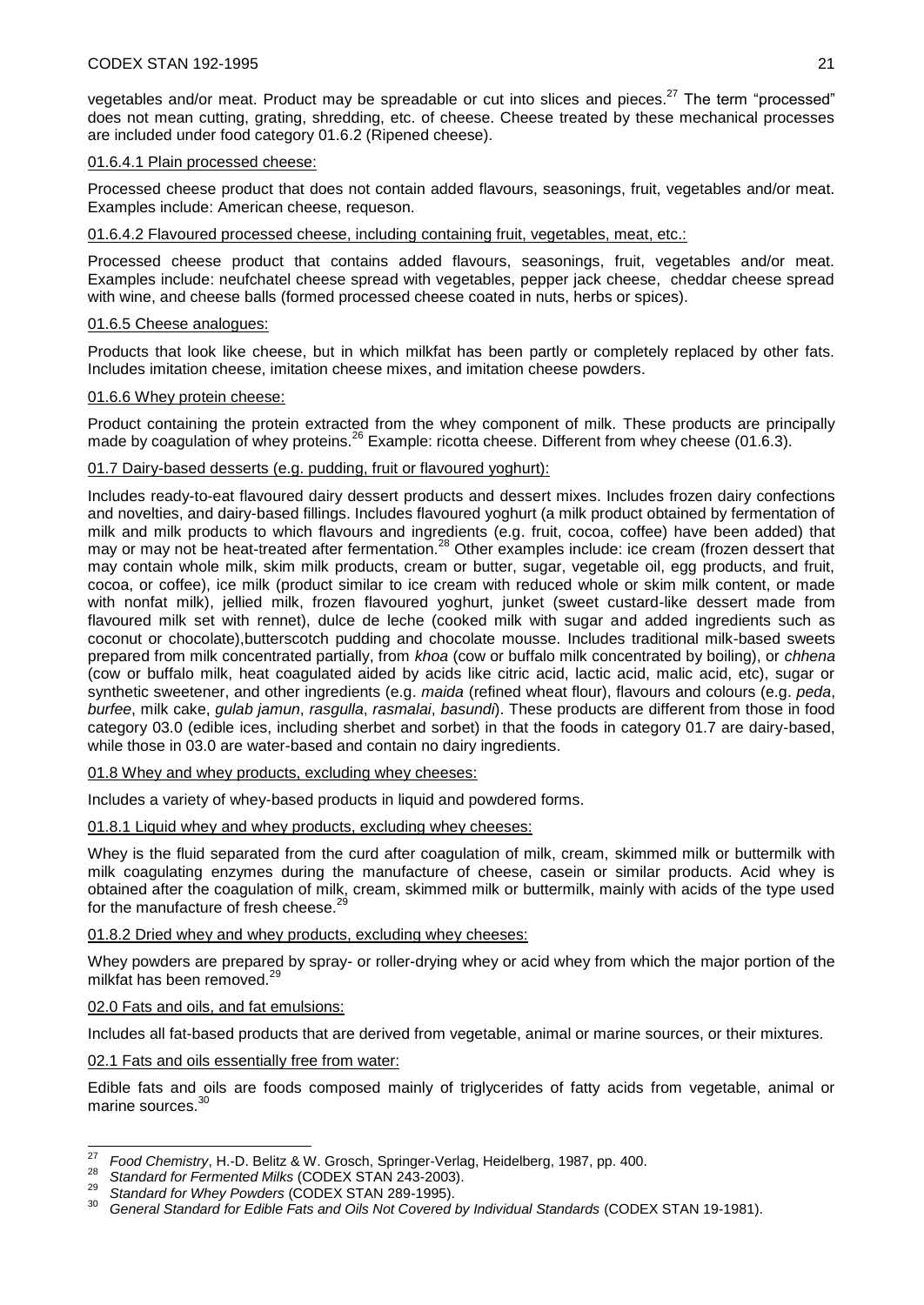## 02.1.1 Butter oil, anhydrous milkfat, ghee:

The milkfat products anhydrous milkfat, anhydrous butter oil and butter oil are products derived exclusively from milk and/or products obtained from milk by a process that almost completely removes water and nonfat solids. Ghee is a product obtained exclusively from milk, cream or butter by a process that almost completely removes water and nonfat solids; it has a specially developed flavour and physical structure.<sup>31</sup>

## 02.1.2 Vegetable oils and fats:

Edible fats and oils obtained from edible plant sources. Products may be from a single plant source or marketed and used as blended oils that are generally designated as edible, cooking, frying, table or salad oils.<sup>32</sup> Virgin oils are obtained by mechanical means (e.g. pressing or expelling), with application of heat only so as not to alter the natural composition of the oil. Virgin oils are suitable for consumption in the natural state. Cold pressed oils are obtained by mechanical means without application of heat. [30,3](#page-20-1)3 Examples include: virgin olive oil, cottonseed oil, peanut oil, and vanaspati.

### 02.1.3 Lard, tallow, fish oil, and other animal fats:

All animal fats and oils should be derived from animals in good health at the time of slaughter and intended for human consumption. Lard is fat rendered from the fatty tissue of swine. Edible beef fat is obtained from fresh bovine fatty tissue covering the abdominal cavity and surrounding the kidney and heart, and from other compact, undamaged fat tissues. Such fresh fat obtained at the time of slaughter is the "killing fat." Prime beef fat (premiere jus or oleo stock) is obtained by low-heat rendering (50-55°C) of killing fat and selected fat trimmings (cutting fat). Secunda beef fat is a product with typical beef fat odour and taste obtained by rendering (60-65 $^{\circ}$ C) and purifying beef fat. Rendered pork fat is fat obtained from the tissue and bones of swine. Edible tallow (dripping) is produced by the rendering of fatty tissue (excluding trimmings and cutting fat), attached muscles and bones of bovine animals or sheep. Fish oils are derived from suitable sources such as herring, sardines, sprat, and anchovies. <sup>34,35</sup> Other examples include: tallow and partially defatted beef or pork fatty tissue.

## 02.2 Fat emulsions mainly of type water-in-oil:

Include all emulsified products excluding fat-based counterparts of dairy products and dairy desserts.

## 02.2.1 Butter:

Butter is a fatty product consisting of a primarily water-in-oil emulsion derived exclusively from milk and/or products obtained from milk.<sup>3</sup>

## 02.2.2 Fat spreads, dairy fat spreads and blended spreads:

Includes fat spreads (emulsions principally of the type water and edible fats and oils), dairy fat spreads (emulsions principally of the type water-in-milkfat), and blended spreads (fat spreads blended with higher amounts of milkfat).<sup>37</sup> Examples include margarine (a spreadable or fluid water-in-oil emulsion produced mainly from edible fats and oils); products derived from butter (e.g. "butterine," a spreadable butter blend with vegetable oils)<sup>38</sup> blends of butter and margarine; and minarine (a spreadable water-in-oil emulsion produced principally from water and edible fats and oils that are not solely derived from milk). Also includes reduced fat-based products derived from milkfat or from animal or vegetable fats**,** including reduced-fat counterparts of butter, margarine, and their mixtures (e.g. three-quarter fat butter, three-quarter fat margarine, or three-quarter fat butter-margarine blends).

## 02.3 Fat emulsions mainly of type oil-in-water, including mixed and/or flavoured products based on fat emulsions:

Includes fat-based counterparts of dairy-based foods excluding dessert products. The fat portion of these products are derived from sources other than milkfat (e.g. vegetable fats and oils). Examples include: imitation milk (a fat-substituted milk produced from non-fat milk solids by addition of vegetable fats (coconut, safflower or corn oil);<sup>[14](#page-17-0)</sup> non-dairy whipped cream; non-dairy toppings; and vegetable cream. Mayonnaise is included in food category 12.6.1.

 $31$ <sup>31</sup> *Standard for Milkfat Products* (CODEX STAN 280-1973).

<sup>32</sup> *Food Chemistry*, H.-D. Belitz & W. Grosch, Springer-Verlag, Heidelberg, 1987, pp. 472-476.

<sup>33</sup> *Standard for Olive Oils and Olive Pomace Oils* (CODEX STAN 33-1981); and *Standard for Named Vegetable Oils* (CODEX STAN 210-1999).

<sup>34</sup> *Food Chemistry*, H.-D. Belitz & W. Grosch, Springer-Verlag, Heidelberg, 1987, pp. 472-476.

<sup>35</sup> *Standard for Named Animal Fats* (CODEX STAN 211-1999).

<sup>36</sup> *Standard for Butter* (CODEX STAN 279-1971).

<sup>37</sup> *Standard for Dairy Fat Spreads* (CODEX STAN 253-2006); and *Standard for Fat Spreads and Blended Spreads* (CODEX STAN 256-2007).

<sup>38</sup> *Food Chemistry*, H.-D. Belitz & W. Grosch, Springer-Verlag, Heidelberg, 1987, p. 395.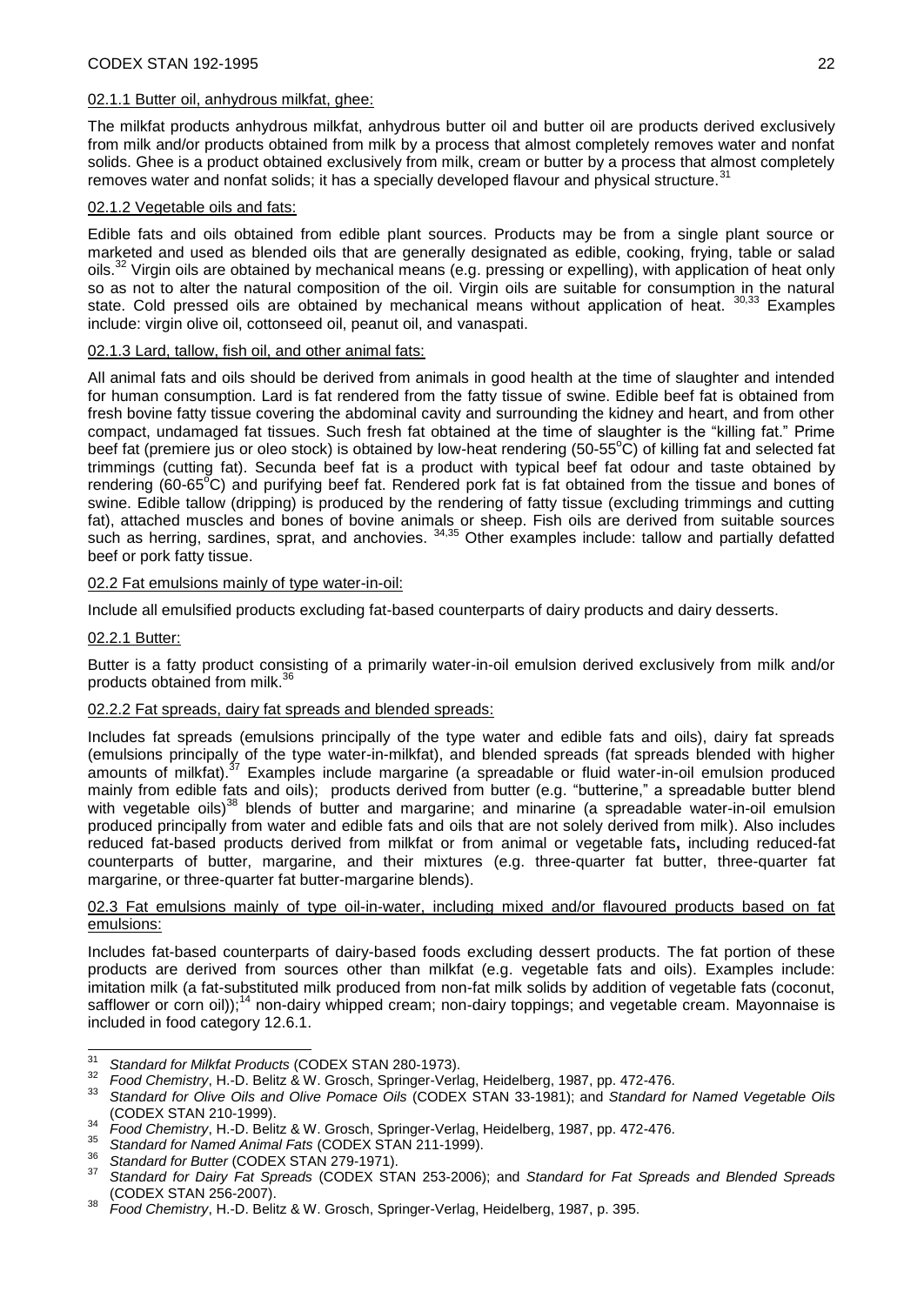## 02.4 Fat-based desserts excluding dairy-based dessert products of food category 01.7:

Includes fat-based counterparts of dairy-based desserts, which are found in category 01.7. Includes readyto-eat products and their mixes. Also includes non-dairy fillings for desserts. An example is an ice cream-like product made with vegetable fats.

## 03.0 Edible ices, including sherbet and sorbet:

This category includes water-based frozen desserts, confections and novelties, such as fruit sorbet, "Italian" style ice, and flavoured ice. Frozen desserts containing primarily dairy ingredients are included in food category 01.7.

## 04.0 Fruits and vegetables (including mushrooms and fungi, roots and tubers, pulses and legumes, and aloe vera), seaweeds, and nuts and seeds:

This major category is divided into two categories: 04.1(Fruit) and 04.2 (Vegetables (including mushrooms and fungi, roots and tubers, pulses and legumes, and aloe vera), seaweeds, and nuts and seeds). Each of these categories is further divided into sub-categories for fresh and processed products.

## 04.1 Fruit:

Includes all fresh (04.1.1) and processed (04.1.2) products.

## 04.1.1 Fresh fruit:

Fresh fruit is generally free of additives. However, fresh fruit that is coated or cut or peeled for presentation to the consumer may contain additives.

## 04.1.1.1 Untreated fresh fruit:

Raw fruit presented fresh from harvest.

## 04.1.1.2 Surface-treated fresh fruit:

The surfaces of certain fresh fruit are coated with glazes or waxes or are treated with other food additives that act as protective coatings and/or help to preserve the freshness and quality of the fruit. Examples include apples, oranges, dates, and longans.

## 04.1.1.3 Peeled or cut fresh fruit:

Fresh fruit that is cut or peeled and presented to the consumer, e.g. in a fruit salad. Includes fresh shredded or flaked coconut.

## 04.1.2 Processed fruit:

Includes all forms of processing other than peeling, cutting and surface treating fresh fruit.

## 04.1.2.1 Frozen fruit:

<span id="page-22-0"></span>Fruit that may or may not be blanched prior to freezing. The product may be frozen in a juice or sugar syrup.<sup>39</sup> Examples include frozen fruit salad and frozen strawberries.

## 04.1.2.2 Dried fruit:

Fruit from which water is removed to prevent microbial growth.<sup>[39](#page-22-0)</sup> Includes dried fruit leathers (fruit rolls) prepared by drying fruit purees. Examples include dried apple slices, raisins, dried shredded or flaked coconut, and prunes.

### 04.1.2.3 Fruit in vinegar, oil, or brine:

Includes pickled products such as pickled plums, mango pickles, lime pickles, pickled gooseberries, and pickled watermelon rind. Oriental pickled ("cured" or "preserved") fruit products are sometimes referred to as "candied" fruit.<sup>40</sup> These are not the candied fruit products of category 04.1.2.7 (i.e. dried, sugar coated fruit).

## 04.1.2.4 Canned or bottled (pasteurized) fruit:

Fully preserved product in which fresh fruit is cleaned and placed in cans or jars with natural juice or sugar syrup (including artificially sweetened syrup) and heat-sterilized or pasteurized.<sup>[39](#page-22-0)</sup> Includes products processed in retort pouches. Examples include: canned fruit salad, and applesauce in jars.

<sup>39</sup> <sup>39</sup> *Food Chemistry*, H.-D. Belitz & W. Grosch, Springer-Verlag, Heidelberg, 1987, pp. 613-617.

<sup>40</sup> *Asian Foods: Science and Technology*, C.Y.W. Ang, K.S. Liu, & Y.-W. Huang, Eds., Chapter 10: Fruit Products, J.X. Shi & B.S. Luh, Technomic Publishing Co., Lancaster PA 1999, p. 290.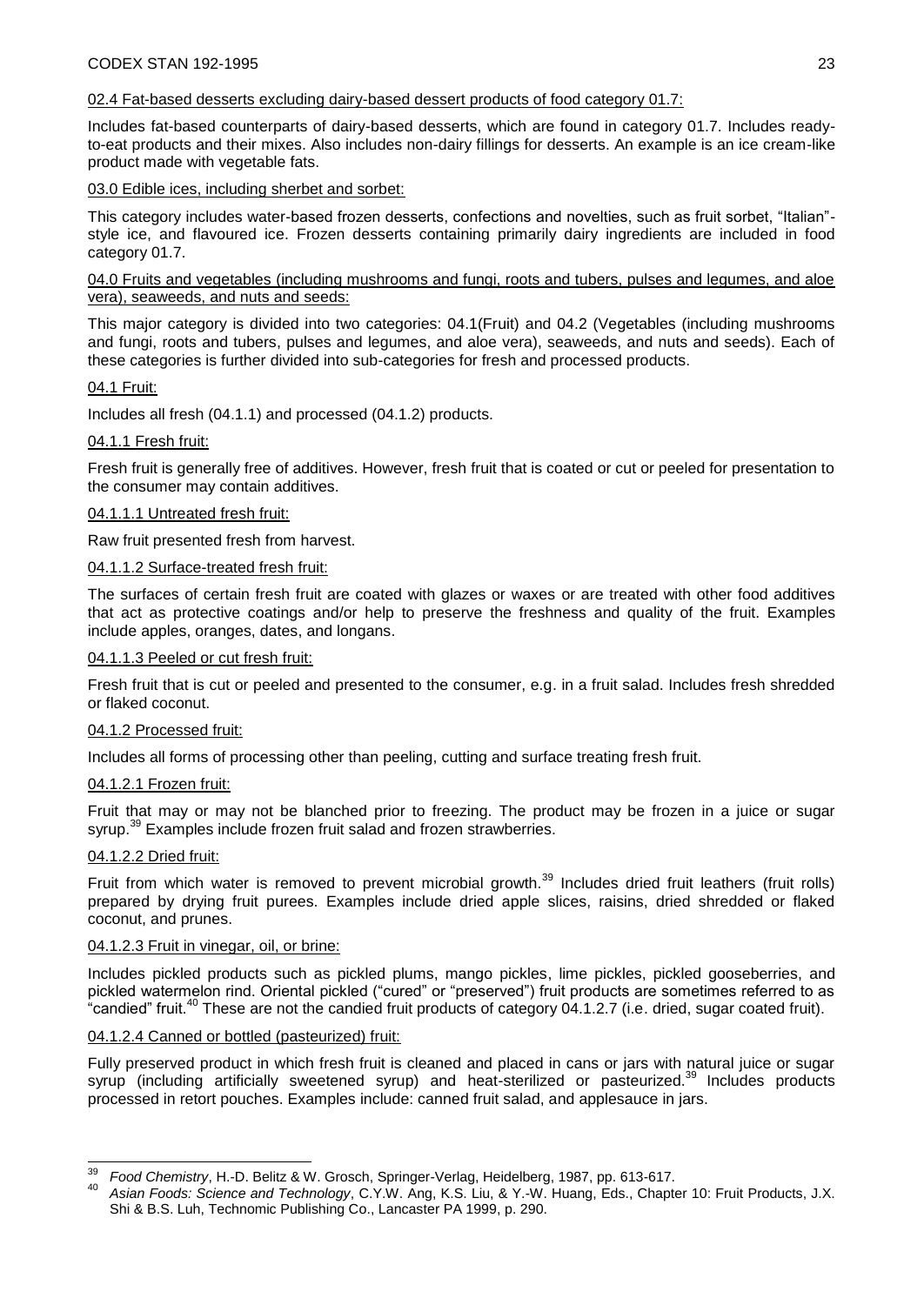#### 04.1.2.5 Jams, jellies, marmalades:

Jams, preserves and conserves are thick, spreadable products prepared by boiling whole fruit or pieces of fruit, fruit pulp or puree, with or without fruit juice or concentrated fruit juice, and sugar to thicken, and to which pectin and fruit pieces may be added. Jelly is a clear spreadable product prepared similarly to jam, except that it is has a smoother consistency and does not contain fruit pieces. Marmalade is a thick spreadable fruit slurry prepared from whole fruit, fruit pulp or puree (usually citrus), and boiled with sugar to thicken, to which pectin and fruit pieces and fruit peel pieces may be added. [39,4](#page-22-0)1 Includes dietetic counterparts made with non-nutritive high-intensity sweeteners. Examples include: orange marmalade, grape jelly, and strawberry jam.

### 04.1.2.6 Fruit-based spreads (e.g. chutney) excluding products of food category 04.1.2.5:

Includes all other fruit-based spreads, such as apple butter and lemon curd. Also includes condiment-type fruit products such as mango chutney and raisin chutney.

## 04.1.2.7 Candied fruit:

Includes glazed fruits (fruit treated with a sugar solution and dried), candied fruit (dried glazed fruit immersed in a sugar solution and dried so that the fruit is covered by a candy-like sugar shell), and crystallized fruit is prepared (dried glazed fruit rolled in icing or granulated sugar and dried).<sup>[39](#page-22-0)</sup> Examples include: cocktail (maraschino) cherries, candied citrus peel, candied citrons (e.g. used in holiday fruitcakes), and mostarda di frutta.

## 04.1.2.8 Fruit preparations, including pulp, purees, fruit toppings and coconut milk:

Fruit pulp is not usually intended for direct consumption. It is a slurry of lightly steamed and strained fresh fruit, with or without added preservatives. Fruit puree (e.g. mango puree, prune puree) is produced in the same way, but has a smoother, finer texture, and may be used as fillings for pastries, but is not limited to this use. Fruit sauce (e.g. pineapple sauce or strawberry sauce) is made from boiled fruit pulp with or without added sweeteners and may contain fruit pieces. Fruit sauce may be used as toppings for fine bakery wares and ice cream sundaes. Fruit syrup (e.g. blueberry syrup) is a more liquid form of fruit sauce that may be used as a topping e.g. for pancakes.<sup>[39](#page-22-0)</sup> Non-fruit toppings are included in category 05.4 (sugar- and chocolate-based toppings) and sugar syrups (e.g. maple syrup) are included in category 11.4. Coconut milk and coconut cream are products prepared using a significant amount of separated, whole, disintegrated macerated or comminuted fresh endosperm (kernel) of coconut palm and expelled, where most filterable fibers and residues are excluded, with or without coconut water, and/or with additional water. Coconut milk and coconut cream are treated by heat pasteurization, sterilization or ultrahigh temperature (UHT) processes. Coconut milk and coconut cream may also be produced in concentrated or skim (or "light") forms.<sup>42</sup> Examples of traditional foods in this sub-category are: tamarind concentrate (clean extract of tamarind fruit with not less than 65% total soluble solids), tamarind powder (tamarind paste mixed with tapioca starch), tamarind toffee (mixture of tamarind pulp, sugar, milk solids, antioxidants, flavours, stabilizers and preservatives), and fruit bars (a mixture of fruit (mango, pineapple, or guava) pulp mixed with sugar, flavours and preservatives, dried into a sheet).

## 04.1.2.9 Fruit-based desserts, incl. fruit-flavoured water-based desserts:

Includes the ready-to-eat products and mixes. Includes fruit-flavoured gelatine, rote gruze, frutgrod, fruit compote, nata de coco, and *mitsumame* (gelatine-like dessert of agar jelly, fruit pieces and syrup). This category does not include fine bakery wares containing fruit (categories 07.2.1 and 07.2.2), fruit-flavoured edible ices (category 03.0), or fruit-containing frozen dairy desserts (category 01.7).

#### 04.1.2.10 Fermented fruit products:

Type of pickled product produced by preservation in salt by lactic acid fermentation. Examples include: fermented plums.

## 04.1.2.11 Fruit fillings for pastries:

-

Includes the ready-to-eat products and mixes. Includes all type of fillings excluding purees (category 04.1.2.8). These fillings usually include whole fruit or fruit pieces. Examples include: cherry pie filling and raisin filling for oatmeal cookies.

<sup>41</sup> *Standard for Jams, Jellies and Marmalades* (CODEX STAN 196-2009).

<sup>42</sup> *Standard for Aqueous Coconut Products - Coconut Milk and Coconut Cream* (CODEX STAN 240-2003).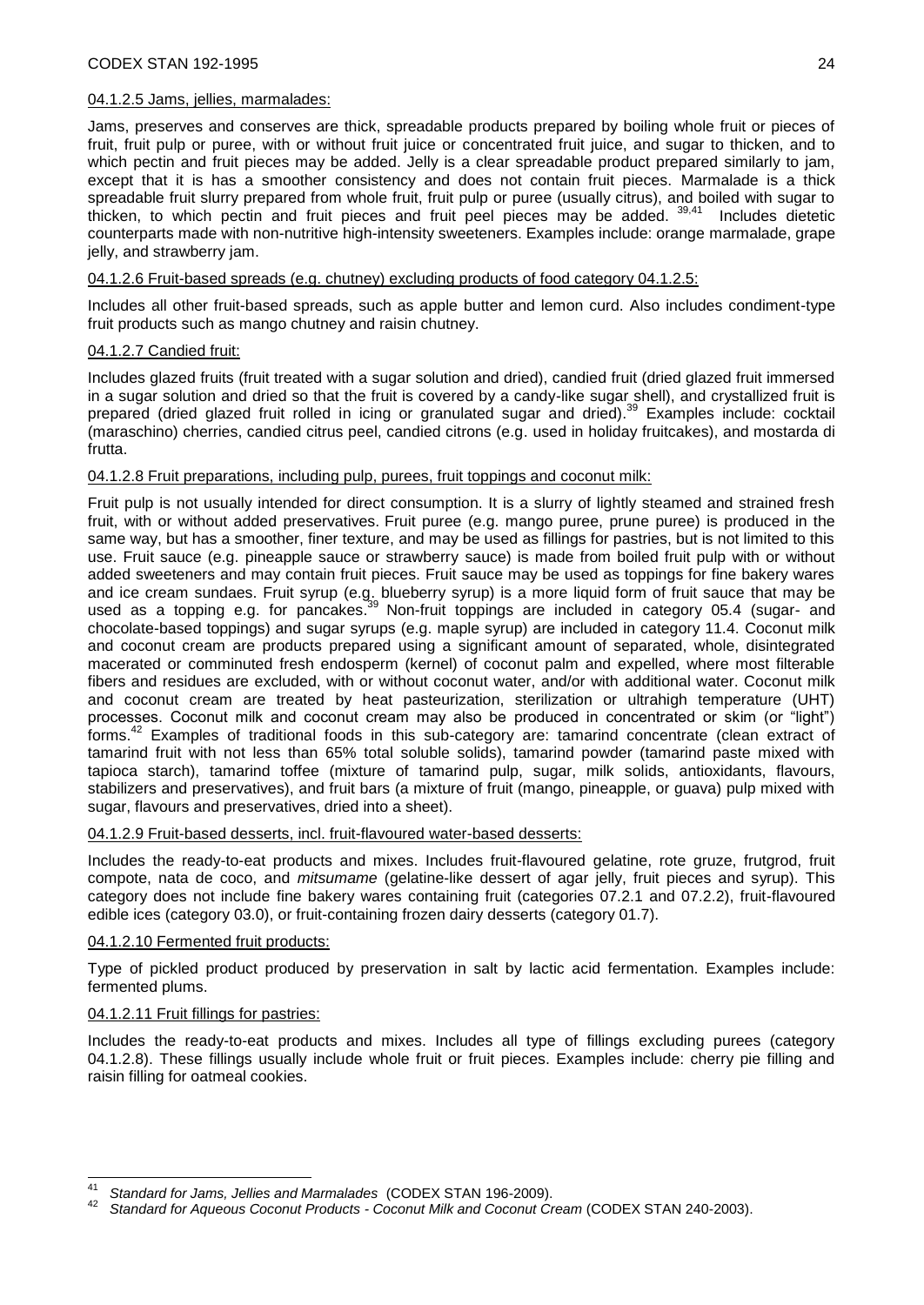04.1.2.12 Cooked fruit:

Fruit that is steamed, boiled, baked, or fried, with or without a coating, for presentation to the consumer. Examples include: baked apples, fried apple rings, and peach dumplings (baked peaches with a sweet dough covering).

04.2 Vegetables (including mushrooms and fungi, roots and tubers, pulses and legumes, and aloe vera), seaweeds, and nuts and seeds:

Includes all fresh (04.2.1) and processed (04.2.2) products.

04.2.1 Fresh vegetables (including mushrooms and fungi, roots and tubers, pulses and legumes, and aloe vera), seaweeds, and nuts and seeds:

Fresh vegetables are generally free of additives. However, fresh vegetables that are coated or cut or peeled for presentation to the consumer may contain additives.

04.2.1.1 Untreated fresh vegetables (including mushrooms and fungi, roots and tubers, pulses and legumes (including soybeans), and aloe vera), seaweeds, and nuts and seeds:

Raw vegetables presented fresh from harvest.

04.2.1.2 Surface-treated fresh vegetables (including mushrooms and fungi, roots and tubers, pulses and legumes, and aloe vera), seaweeds, and nuts and seeds:

The surfaces of certain fresh vegetables are coated with glazes or waxes or are treated with other food additives that act as protective coatings and/or help to preserve the freshness and quality of the vegetable. Examples include: avocados, cucumbers, green peppers and pistachio nuts.

04.2.1.3 Peeled, cut or shredded fresh vegetables (including mushrooms and fungi, roots and tubers, pulses and legumes, and aloe vera), seaweeds, and nuts and seeds:

Fresh vegetables, e.g. peeled raw potatoes, that are presented to the consumer to be cooked at home (e.g. in the preparation of hash brown potatoes).

04.2.2 Processed vegetables (including mushrooms and fungi, roots and tubers, pulses and legumes, and aloe vera), seaweeds, and nuts and seeds:

Includes all forms of processing other than peeling, cutting and surface treating fresh vegetables.

04.2.2.1 Frozen vegetables (including mushrooms and fungi, roots and tubers, pulses and legumes, and aloe vera), seaweeds, and nuts and seeds:

<span id="page-24-0"></span>Fresh vegetables are usually blanched and frozen.<sup>43</sup> Examples include: quick-frozen corn, quick-frozen French-fried potatoes, quick frozen peas, and quick frozen whole processed tomatoes.

04.2.2.2 Dried vegetables (including mushrooms and fungi, roots and tubers, pulses and legumes, and aloe vera), seaweeds, and nuts and seeds:

Products in which the natural water content has been reduced below that critical for growth for microorganisms without affecting the important nutrients. The product may or may not be intended for rehydration prior to consumption. Includes vegetable powders that are obtained from drying the juice, such as tomato powder and beet powder.<sup>[43](#page-24-0)</sup> Examples include: dried potato flakes and dried lentil. Examples of Oriental dried products include: dried sea tangle (kelp; *kombu*), dried sea tangle with seasoning (*shiokombu*), dried seaweed (*tororo-kombu*), dried gourd strips (*kampyo*), dried laver (*nori*), and dried laminariales (*wakame*).

04.2.2.3 Vegetables (including mushrooms and fungi, roots and tubers, pulses and legumes, and aloe vera) and seaweeds in vinegar, oil, brine, or soybean sauce:

Products prepared by treating raw vegetables with salt solution excluding fermented soybean products. Fermented vegetables, which are a type of pickled product, are classified in 04.2.2.7. Fermented soybean products are classified in 06.8.6, 06.8.7, 12.9.1, 12.9.2.1 and 12.9.2.3. Examples include: pickled cabbage, pickled cucumber, olives, pickled onions, mushrooms in oil, marinated artichoke hearts, achar, and piccalilli. Examples of Oriental-style pickled vegetables include: *tsukemono* such as rice bran pickled vegetables (*nuka-zuke*), *koji*-pickled vegetables (*koji-zuke*), sake lees-pickled vegetables (*kasu-zuke*), *miso*-pickled vegetables (*miso-zuke*), soybeansauce-pickled vegetables (*shoyu-zuke*), vinegar-pickled vegetables (*suzuke*) and brine-pickled vegetables (*shio-zuke).* Other examples include: pickled ginger, pickled garlic, and chilli pickles.

 $\overline{\phantom{a}}$ <sup>43</sup> *Food Chemistry*, H.-D. Belitz & W. Grosch, Springer-Verlag, Heidelberg, 1987, pp. 572-576.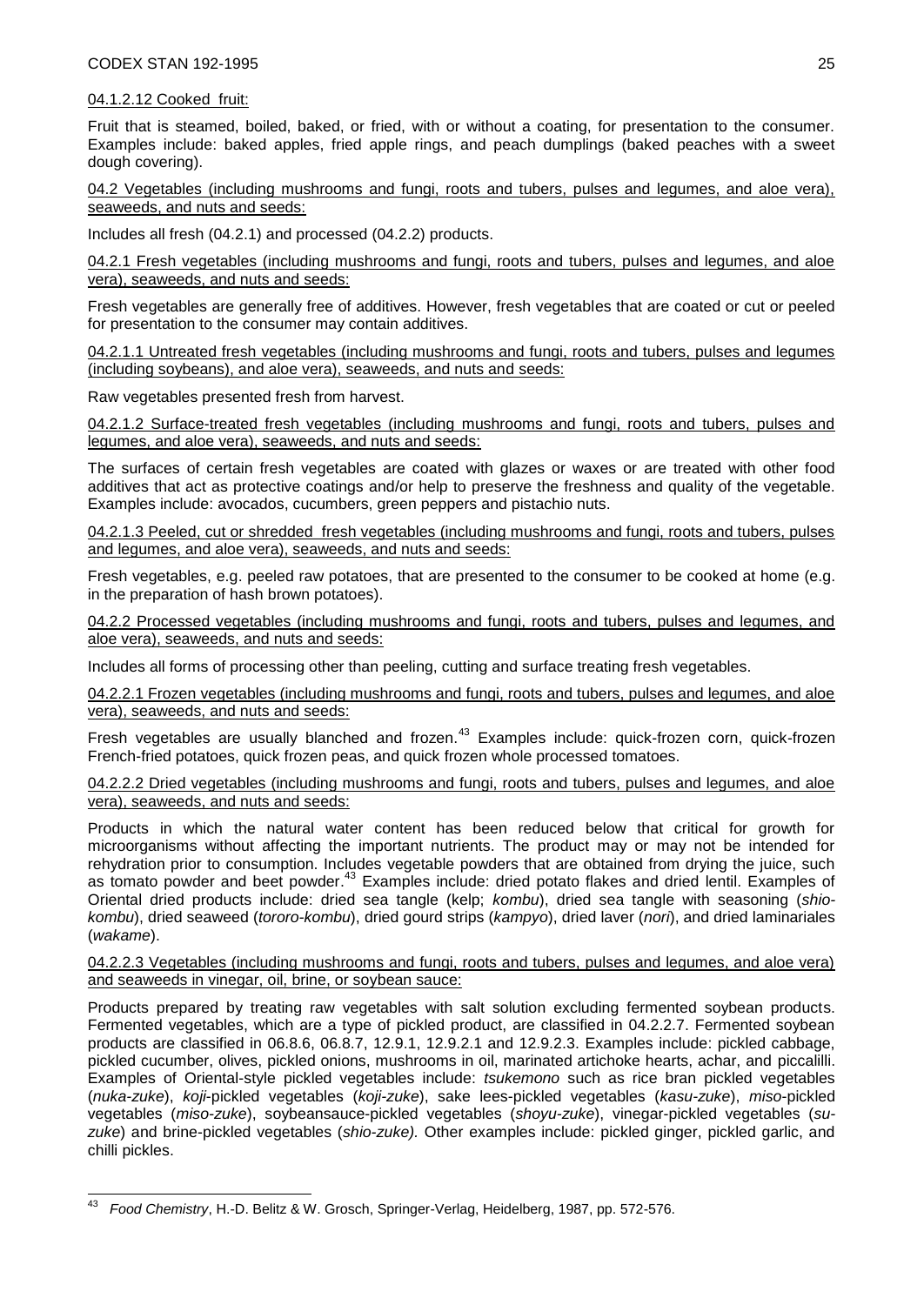04.2.2.4 Canned or bottled (pasteurized) or retort pouch vegetables (including mushrooms and fungi, roots and tubers, pulses and legumes, and aloe vera), and seaweeds,:

Fully preserved product in which fresh vegetables are cleaned, blanched, and placed in cans or jars in liquid (e.g. brine, water, oil or sauce), and heat-sterilized or pasteurized.[43](#page-24-0) Examples include: canned chestnuts, canned chestnut puree, asparagus packed in glass jars, canned and cooked pink beans, canned tomato paste (low acid), and canned tomatoes (pieces, wedges or whole).

04.2.2.5 Vegetable (including mushrooms and fungi, roots and tubers, pulses and legumes, and aloe vera), seaweed, and nut and seed purees and spreads (e.g. peanut butter):

Vegetable purees are finely dispersed slurries prepared from the concentration of vegetables, which may have been previously heat-treated (e.g. steamed). The slurries may be filtered prior to packaging. Purees contain lower amounts of solids than pastes (found in category 04.2.2.6).<sup>[43,4](#page-24-0)4</sup> Examples include: tomato puree, peanut butter (a spreadable paste made from roasted and ground peanuts by the addition of peanut oil), other nut butters (e.g. cashew butter), and pumpkin butter.

04.2.2.6 Vegetable (including mushrooms and fungi, roots and tubers, pulses and legumes, and aloe vera), seaweed, and nut and seed pulps and preparations (e.g. vegetable desserts and sauces, candied vegetables) other than food category 04.2.2.5:

Vegetable pastes and pulps are prepared as described for vegetable purees (category 04.2.2.5). However, pastes and pulps have a higher amount of solids, and are usually used as components of other foods (e.g. sauces). Examples include: potato pulp, horseradish pulp, aloe extract, salsa (e.g. chopped tomato, onion, peppers, spices and herbs), sweet red bean paste (*an*), sweet coffee bean paste (filling), tomato paste, tomato pulp, tomato sauce, crystallized ginger, and bean-based vegetable dessert (*namagashi*).

04.2.2.7 Fermented vegetable (including mushrooms and fungi, roots and tubers, pulses and legumes, and aloe vera) and seaweed products, excluding fermented soybean products of food category 06.8.6, 06.8.7, 12.9.1, 12.9.2.1 and 12.9.2.3:

Fermented vegetables are a type of pickled product, formed by the action of lactic acid bacteria, usually in the presence of salt.<sup>[43](#page-24-0)</sup> Traditional Oriental fermented vegetable products are prepared by air-drying vegetables and exposing them to ambient temperatures so as to allow the microorganisms to flourish; the vegetables are then sealed in an anaerobic environment and salt (to generate lactic acid), spices and seasonings are added.<sup>45</sup> Examples include: red pepper paste, fermented vegetable products (some *tsukemono* other than category 04.2.2.3), *kimchi* (fermented Chinese cabbage and vegetable preparation), and sauerkraut (fermented cabbage). Excludes fermented soybean products that are found in food categories 06.8.6 (fermented soybeans (e.g. *natto* and *tempe*)), 06.8.7 (fermented soybean curd), 12.9.1 (fermented soybean paste e.g. *miso*), 12.9.2.1 (fermented soybean sauce), and 12.9.2.3 (other soybean sauce).

04.2.2.8 Cooked or fried vegetables (including mushrooms and fungi, roots and tubers, pulses and legumes, and aloe vera) and seaweeds:

Vegetables that are steamed, boiled, baked, or fried, with or without a coating, for presentation to the consumer. Examples include: simmered beans, pre-fried potatoes, fried okra, and vegetables boiled down in soy sauce (*tsukudani*).

## 05.0 Confectionery:

Includes all cocoa and chocolate products (05.1), other confectionery products that may or may not contain cocoa (05.2), chewing gum (05.3), and decorations and icings (05.4), or foods produced solely with any combination of foods conforming to these sub-categories.

05.1 Cocoa products and chocolate products including imitations and chocolate substitutes:

This category is divided to reflect the variety of standardized and non-standardized cocoa- and chocolatebased products.

## 05.1.1 Cocoa mixes (powders) and cocoa mass/cake:

Includes a variety of products that are used in the manufacture of other chocolate products or in the preparation of cocoa-based beverages. Most cocoa products have their origin in the cocoa nib, which is obtained from cocoa beans that have been cleaned and freed from the shells. Cocoa mass is obtained from the mechanical disintegration of the nib. Depending on the desired finished chocolate product, the cocoa nib

 $44$ <sup>44</sup> *Standard for Processed Tomato Concentrates* (CODEX STAN 57-1981).

<sup>45</sup> *Asian Foods: Science and Technology*, C.Y.W. Ang, K.S. Liu, & Y.-W. Huang, Eds., Chapter 11: Vegetable Products, S.L. Wang, Technomic Publishing Co., Lancaster PA 1999, pp. 320-323.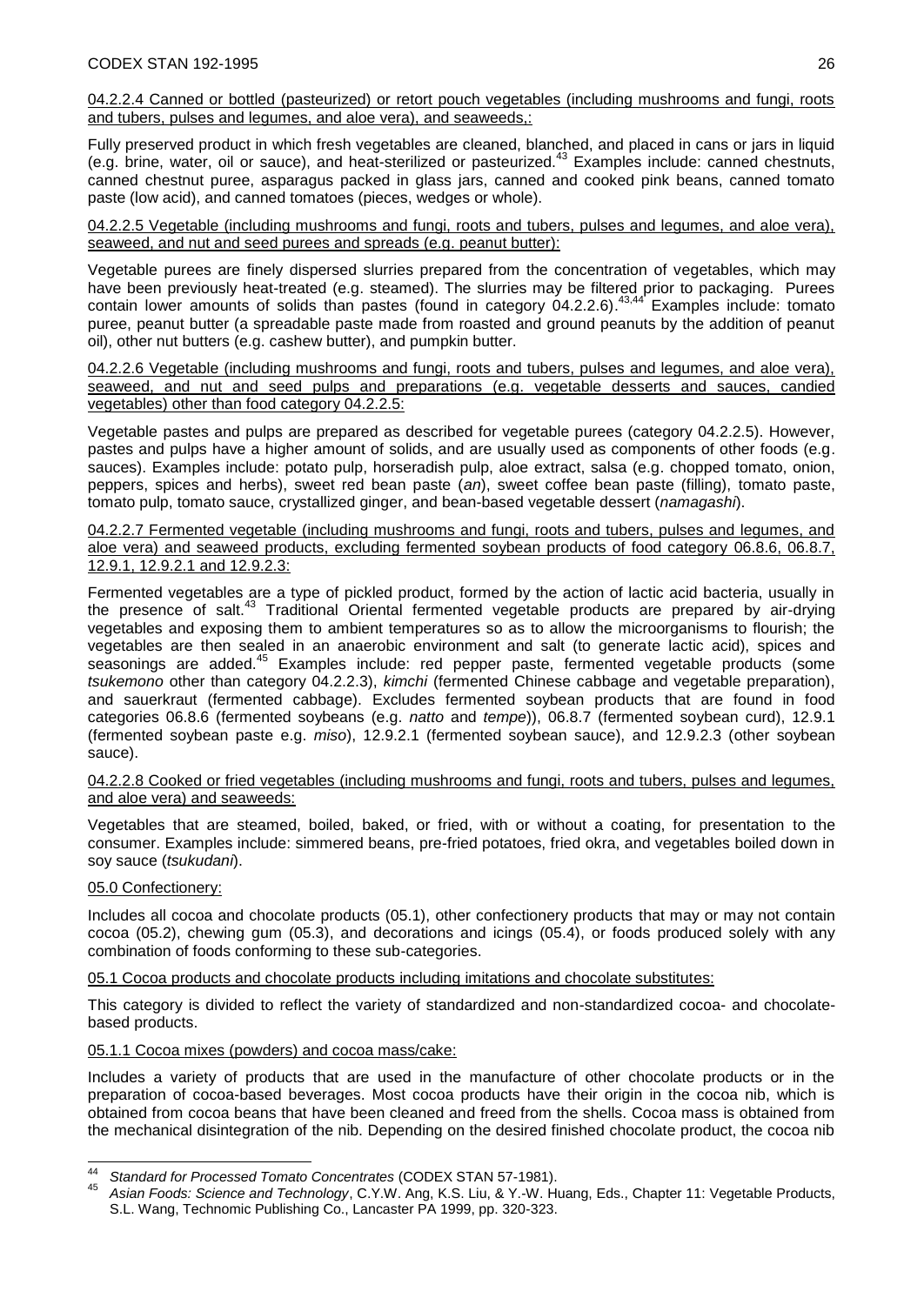or mass may be treated by an alkalinization process that mellows the flavour. Cocoa dust is the fraction of the cocoa bean produced as a product during winnowing and degerming. Cocoa powder is produced by reducing the fat content of cocoa mass or liquor by pressing (including expeller pressing) and molding into a cocoa press cake. The cocoa press cake is disintegrated and ground to cocoa powder. Cocoa liquor is a homogeneous flowing paste produced from the cocoa nib, which has been roasted, dried, disintegrated and milled. Cocoa-sugar mixtures contain only cocoa powder and sugar. Chocolate powder for beverages is made from cocoa liquor or cocoa powder and sugar to which flavouring (e.g. vanillin) may be added.<sup>46,47</sup> Examples include: drinking chocolate powder; breakfast cocoa; cocoa dust (fines), nibs, mass, press cake; chocolate liquor; cocoa mixes (powders for preparing the hot beverage); cocoa-sugar mixture; and dry mixes for sugar-cocoa confectionery. Finished cocoa beverages and chocolate milk are included in category 01.1.2, and most finished chocolate products are included in category 05.1.4.

## <span id="page-26-0"></span>05.1.2 Cocoa mixes (syrups):

Products that may be produced by adding a bacterial amylase to cocoa liquor. The enzyme prevents the syrup from thickening or setting by solubilizing and dextrinizing cocoa starch. Includes products such as chocolate syrup used to prepare chocolate milk or hot chocolate.<sup>[47](#page-26-0)</sup> Chocolate syrup differs from fudge sauce (e.g. for ice cream sundaes), which is found in category 05.4.

## 05.1.3 Cocoa-based spreads, including fillings:

Products in which cocoa is mixed with other ingredients (usually fat-based) to prepare a spreadable paste that is used as a spread for bread or as a filling for fine bakery wares. Examples include: cocoa butter,<sup>48</sup> fillings for bonbons and chocolates, chocolate pie filling, and nut-chocolate based spreads for bread (*Nutella*type product).

## 05.1.4 Cocoa and chocolate products:

Chocolate is produced from cocoa nibs, mass, press cake, powder, or liquor with or without addition of sugar, cocoa butter, aroma or flavouring substances, and optional ingredients (e.g. nuts).<sup>[47](#page-26-0)</sup> This category is for chocolate as defined in the *Standard for Chocolate and Chocolate Products* (CODEX STAN 87-1981), and for confectionery that uses chocolate that meets the standard and may contain other ingredients, for example chocolate-covered nuts and fruit (e.g. raisins). This category includes only the chocolate portion of any confectionery within the scope of food category 05.2. Examples include: bonbons, cocoa butter confectionery (composed of cocoa butter, milk solids and sugar), white chocolate, chocolate chips (e.g. for baking), milk chocolate, cream chocolate, sweet chocolate, bitter chocolate, enrobing chocolate, chocolate covered in a sugar-based "shell" or with coloured decorations, filled chocolate (chocolate with a texturally distinct center and external coating, excluding flour confectionery and pastry products of categories 07.2.1 and 07.2.2) and chocolate with added edible ingredients.<sup>49</sup> This category does not include yoghurt-, cereal-, and honey-covered nuts (category 15.2).

## 05.1.5 Imitation chocolate, chocolate substitute products:

Includes chocolate-like products that may or may not be cocoa-based, but have similar organoleptic properties as chocolate, such as carob chips, and cocoa-based products that contain greater than 5% vegetable fat (other than cocoa butter) that are excluded from the scope of the *Standard for Chocolate and Chocolate Products* (CODEX STAN 87-1981). These chocolate-like products may contain additional optional ingredients and may include filled confectionery. Examples include: compound chocolate, flavoured and coloured compound chocolate, compound chocolate coatings, and imitation chocolate covered nuts and fruit (e.g. raisins). This category includes only the chocolate-like portion of any confectionery within the scope of food category 05.2.

#### 05.2 Confectionery including hard and soft candy, nougats, etc. other than food categories 05.1, 05.3, and 05.4:

Includes all types of products that primarily contain sugar and their dietetic counterparts and may or may not contain cocoa. Includes hard candy (05.2.1), soft candy (05.2.2), and nougats and marzipans (05.2.3).

#### 05.2.1 Hard candy:

Products made from water and sugar (simple syrup), colour and flavour that may or may not have a filling, their dietetic counterparts, and products that may or may not contain cocoa. Includes: pastilles and lozenges

<sup>46</sup> <sup>46</sup> *Standard for Cocoa Powders (Cocoa) and Dry Mixtures of Cocoa and Sugars* (CODEX STAN 105-1981); *Standard for Cocoa (Cacao) Mass (Cocoa/Chocolate Liquor) and Cocoa Cake* (CODEX STAN 141-1981).

<sup>47</sup> *Food Chemistry*, H.-D. Belitz & W. Grosch, Springer-Verlag, Heidelberg, 1987, pp. 708-711.

<sup>48</sup> *Standard for Cocoa Butters* (CODEX STAN 86-1981).

<sup>49</sup> *Standard for Chocolate and Chocolate Products* (CODEX STAN 87-1981).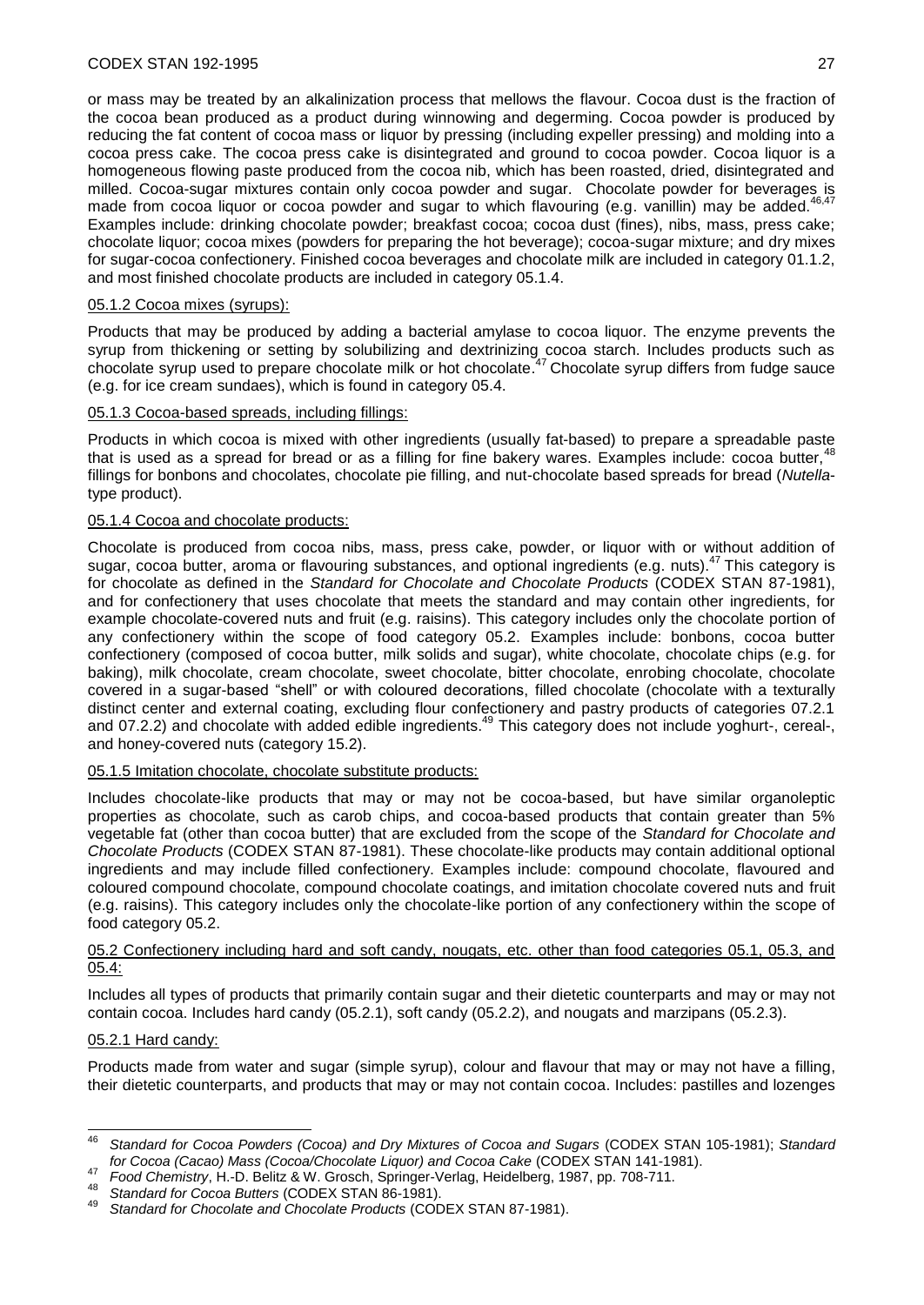(rolled, shaped and filled sweetened candy).<sup>50</sup> These types of products may be used as fillings for chocolate products within the scope of food categories 05.1.4 and 05.1.5.

## 05.2.2 Soft candy:

Products include soft, chewy products such as caramels (containing sugar syrup, fats, colour and flavour) and their dietetic counterparts; products that may or may not contain cocoa and milk (e.g. toffees and chocolate-flavoured caramels); jelly-based candies (e.g. jelly beans, jellied fruit paste covered in sugar, made from gelatin, pectin, colour and flavour); and licorice.**Error! Bookmark not defined.** Also included are halwa teheniaa and oriental specialties, such as sweet bean jelly (*yokan*) and agar jelly for *mitsumame*. These types of products may be used as fillings for chocolate products within the scope of food categories 05.1.4 and 05.1.5.

## 05.2.3 Nougats and marzipans:

Nougats consist of roasted ground nuts, sugar and cocoa and their dietetic counterparts, that may be consumed as is, or may be used as a filling for chocolate products within the scope of food categories 05.1.4 and 05.1.5. Marzipan consists of almond paste and sugar and their dietetic counterparts, that may be shaped and coloured for direct consumption, or may be used as a filling for chocolate products within the scope of food categories 05.1.4 and 05.1.5.<sup>50</sup>

## 05.3 Chewing gum:

Product made from natural or synthetic gum base containing flavours, sweeteners (nutritive or non-nutritive), aroma compounds, and other additives.<sup>50</sup> Includes bubble gum and breath-freshener gum products.

## 05.4 Decorations (e.g. for fine bakery wares), toppings (non-fruit) and sweet sauces:

Includes ready-to-eat icings and frostings for cakes, cookies, pies and bread and flour confectionery, as well as mixes for these products. Also includes sugar- and chocolate-based coatings for baked goods. Sweet sauces and toppings include butterscotch sauce for use, e.g. on ice cream. These sweet sauces are different than the syrups (e.g. maple, caramel, and flavoured syrups for fine bakery wares and ices) included in category 11.4. Fruit-based toppings are included in 04.1.2.8. Chocolate sauce is included in 05.1.2.

06.0 Cereals and cereal products derived from cereal grains, roots and tubers, pulses, legumes and pith or soft core of palm tree, excluding bakery wares of food category 07.0:

Includes unprocessed (06.1) and various processed forms of cereal and cereal-based products.

## 06.1 Whole, broken, or flaked grain, including rice:

Includes whole, husked, unprocessed cereals and grains. Examples include: barley, corn (maize), hops (for beer manufacture), oats, rice (including enriched, instant and parboiled), sorghum, soybeans, and wheat.

#### 06.2 Flours and starches (including soybean powder):

The basic milled products of cereal grains, roots, tubers, pulses, pith or softy core of palm tree or legumes sold as such or used as ingredients (e.g. in baked goods).

## 06.2.1 Flours:

Flour is produced from the milling of grain, cereals and tubers (e.g. cassava) and pith or soft core of palm tree. Includes flour pastes for bread and flour confectionery, flour for bread, pastries, noodles and pasta, and flour mixes (physical mixtures of flours from different cereal or grain sources, which are different from mixes for bakery goods (dry mixes containing flour and other ingredients, categories 07.1.6 (mixes for ordinary bakery wares) and 07.2.3 (mixes for fine bakery wares)). Examples include: durum wheat flour, self-rising flour, enriched flour, instantized flour, corn flour, corn meal, bran, farina, roasted soybean flour (kinako), konjac flour (devil's tongue jelly powder, konnayaku-ko), and maida (refined wheat flour) and sago flour.

### 06.2.2 Starches:

Starch is a glucose polymer occurring in granular form in certain plant species, notably seeds (e.g. cereals, pulses, corn, wheat, rice, beans, peas) and tubers (e.g. tapioca, potato). The polymer consists of linked anhydro-alpha-D-glucose units. Native starch is separated by processes that are specific for each raw material.

## 06.3 Breakfast cereals, including rolled oats:

Includes all ready-to-eat, instant, and regular hot breakfast cereal products. Examples include: granola-type breakfast cereals, instant oatmeal, farina, corn flakes, puffed wheat or rice, multi-grain (e.g. rice, wheat and

 $\overline{\phantom{a}}$ <sup>50</sup> *Food Chemistry*, H.-D. Belitz & W. Grosch, Springer-Verlag, Heidelberg, 1987, pp. 634-636.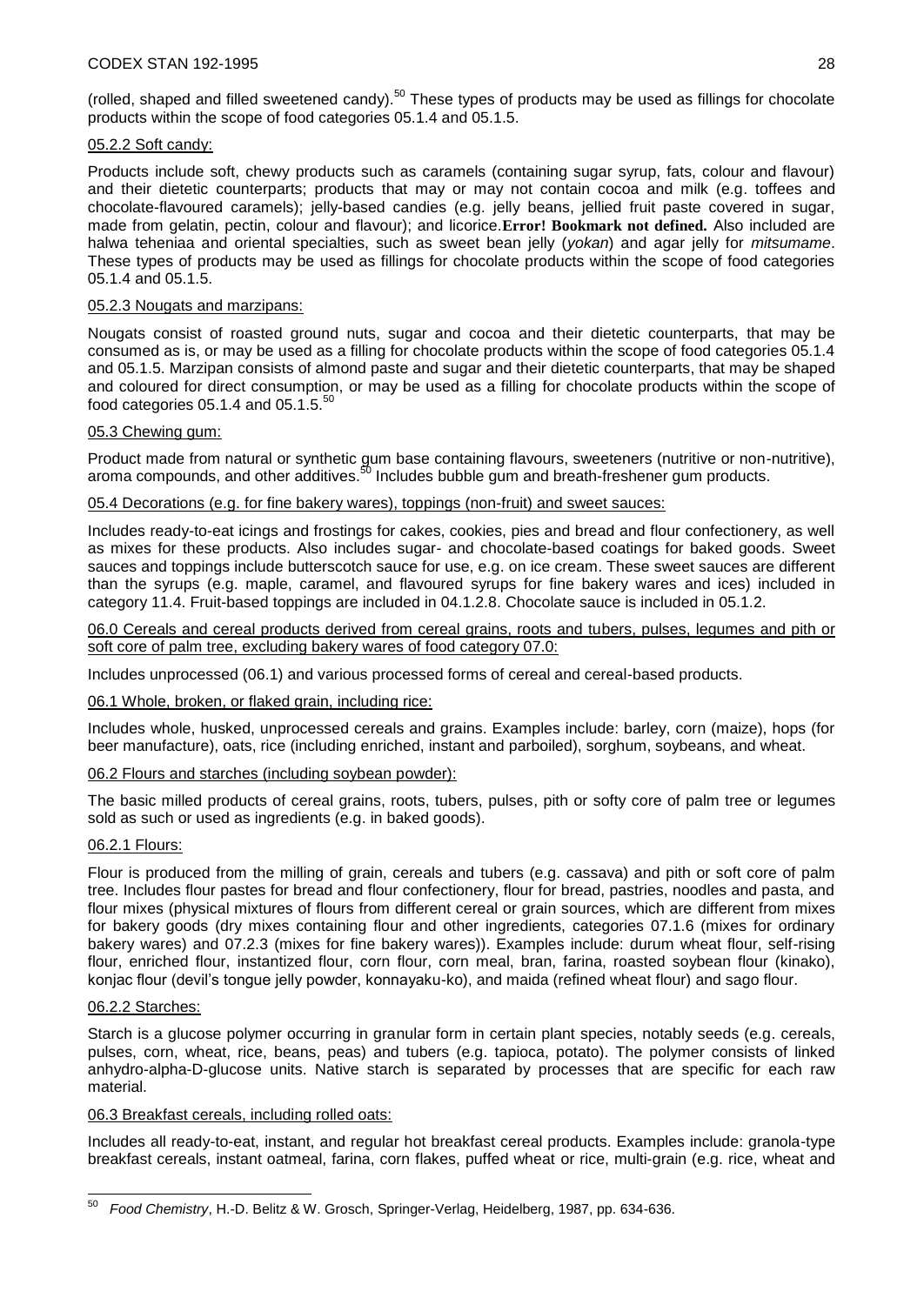corn) breakfast cereals, breakfast cereals made from soy or bran, and extruded-type breakfast cereals made from grain flour or powder.

### 06.4 Pastas and noodles and like products (e.g. rice paper, rice vermicelli, soybean pastas and noodles):

This food category was revised, with the understanding that there would be few, if any additives needed in dried pastas and noodles.<sup>51</sup> Includes all pasta, noodle and similar products.

## 06.4.1 Fresh pastas and noodles and like products:

Products that are untreated (i.e. not heated, boiled, steamed, cooked, pre-gelatinized or frozen) and are not dehydrated. These products are intended to be consumed soon after preparation. Examples include: unboiled noodles, and "skins" or crusts for spring rolls, wontons, and *shuo mai*.

## 06.4.2 Dried pastas and noodles and like products:

Products that are untreated (i.e. not heated, boiled, steamed, cooked, pre-gelatinized or frozen) and are dehydrated. Examples include dried forms of: spaghetti, bean vermicelli, rice vermicelli, macaroni, and rice noodles.

## 06.4.3 Pre-cooked pastas and noodles and like products:

Products that are treated (i.e. heated, boiled, steamed, cooked, pre-gelatinized or frozen). These products may be sold directly to the consumer (e.g. pre-cooked, chilled gnocchi to be heated prior to consumption), or may be the starch component of prepared meals (e.g. heat-and-serve frozen dinner entrees containing spaghetti, macaroni or noodles; canned spaghetti and meatballs entrée). Also includes instant noodles (*sokuseki-men*; e.g. pre-cooked ramen, udon, rice noodles), that are pre-gelatinized , heated and dried prior to sale to the consumer.

## 06.5 Cereal and starch based desserts (e.g. rice pudding, tapioca pudding):

Dessert products containing cereal, starch or grain as the main ingredient. Also includes cereal- or starch based fillings for desserts. Examples include: rice pudding, semolina pudding, tapioca pudding, rice flour dumplings (*dango*), a steamed yeast-fermented wheat flour dough dessert (*musipan*), and a starchy pudding based dessert (*namagashi*).

## 06.6 Batters (e.g. for breading or batters for fish or poultry):

Products containing flaked or ground cereal or grain that when combined with other ingredients (e.g. egg, water, milk) are used as a coating for fish or poultry. Products are usually sold as dry mix of the cereal or grain component. Examples include breading for *tempura* batter. Doughs (e.g. for bread) are found in 07.1.4, and other mixes (e.g. for bread or cakes) are found in 07.1.6 and 07.2.3, respectively.

06.7 Pre-cooked or processed rice products, including rice cakes (Oriental type only):

Products prepared from rice that is soaked, drained, steamed, kneaded and shaped into cake forms (e.g. Japanese *mochi*, Korean *teuck*).<sup>52</sup> Crisp snacks made from rice grains, also called "rice cakes" are categorized in 15.1, and dessert-type rice cakes are in 06.5. Category 06.7 would also include processed rice and enriched rice products, such as pre-cooked products that are sold canned, chilled or frozen; and processed rice products sold in retort pouches. This is to distinguish from category 06.1 (Whole, broken, or flaked grain, including rice) that is intended to include only whole, husked, unprocessed cereals and grains.

#### 06.8 Soybean products (excluding soybean-based seasonings and condiments of food category 12.9):

Includes dried, cooked, fried or fermented soybean products, and soybean curd products.

#### 06.8.1 Soybean-based beverages

Products prepared from dried soybeans that are soaked in water, pureed, boiled and strained, or prepared from soybean flour, soybean concentrate, or soybean isolate. In a number of countries this category includes products referred to as soybean milk. Soybean-based beverages may be consumed as is, or used to prepare other soybean products, such as those in food categories 06.8.2 (soybean-based beverage film), 06.8.3 (soybean curd (tofu)), 06.8.4 (semi-dehydrated soybean curd), and 06.8.5 (dehydrated soybean curd (kori tofu))53,54,55. Also includes soybean products, such as soybean-based beverage powder, which is sold as is,

<span id="page-28-1"></span><span id="page-28-0"></span><sup>51</sup>  $^{51}$  ALINORM 03/12, para. 55.

<sup>52</sup> *Asian Foods: Science and Technology*, C.Y.W. Ang, K.S. Liu, & Y.-W. Huang, Eds., Chapter 1: Rice Products, B.S. Luh, Technomic Publishing Co., Lancaster PA 1999, p. 16.

<sup>53</sup> *The Joy of Japanese Cooking*, K. Takahashi, Shufunomoto Col., Ltd., Japan, 1996, pp. 17-18 and 123-131.

<sup>54</sup> *Taste of Japan*, D. Richie, Kodansha International, Tokyo, Japan, 1992, pp, 34-35.

<sup>55</sup> Ibid., pp.141-153.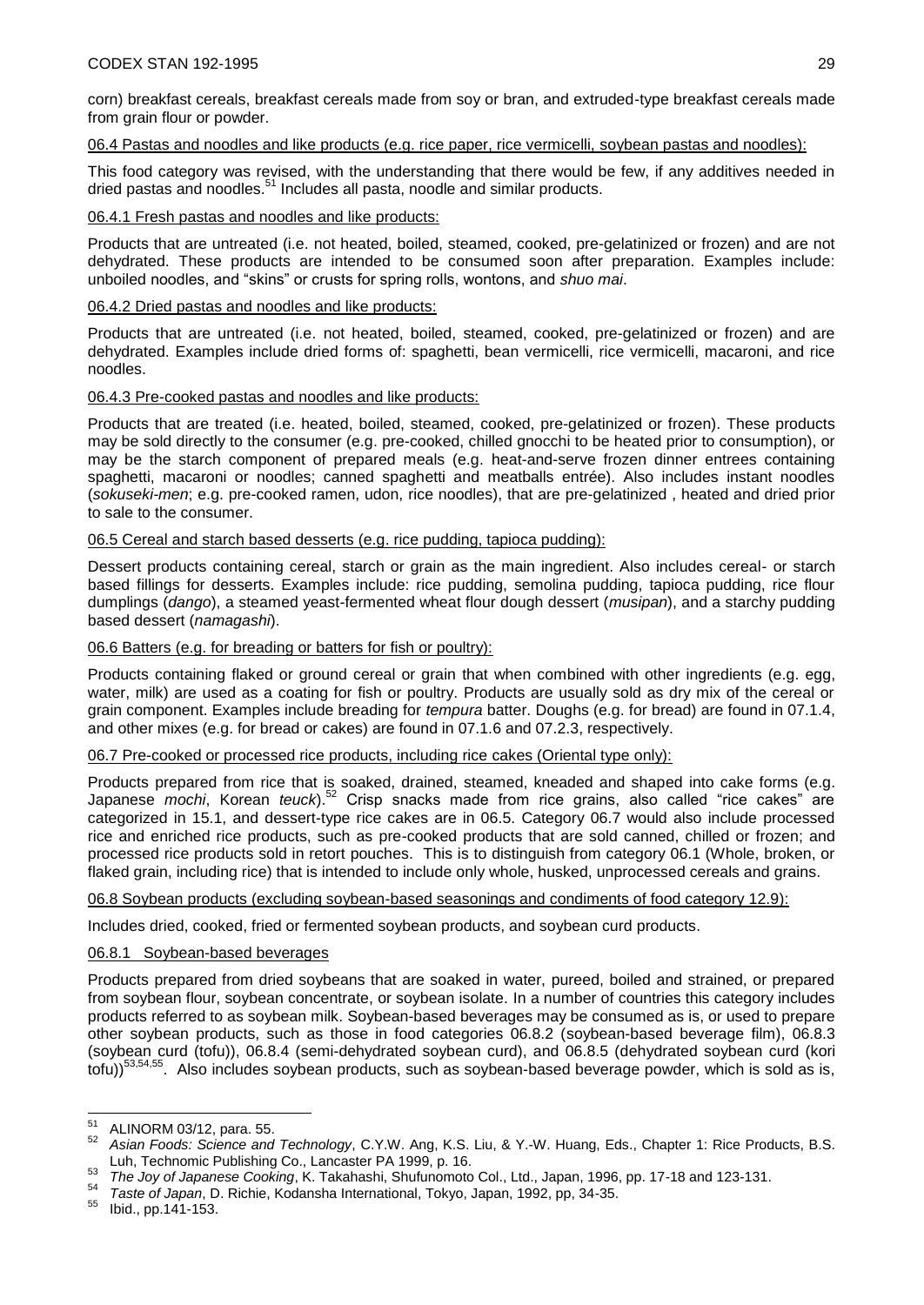<span id="page-29-0"></span>for reconstitution, or as a mix containing a coagulant that can be reconstituted by the consumer for preparation of home-made soft tofu.<sup>[53,](#page-28-0) 56</sup>

## 06.8.2 Soybean-based beverage film:

Film formed on the surface of boiling soybean-based beverage that is dried. It may be deep-fried or softened in water prior to use in soups or poached food. Also known as *fuzhu* or *yuba*. [56,5](#page-29-0)7,58

## 06.8.3 Soybean curd (tofu):

Soybean curd is prepared from dried soybeans that are soaked in water, pureed, and strained to produce soybean-based beverage, which is then made into a curd with a coagulant, and placed in a mould. Soybean curds may be of a variety of textures (e.g. soft, semi-firm, firm).  $53, 54$  $53, 54$ 

## 06.8.4 Semi-dehydrated soybean curd:

Soybean curd that has been pressed while being moulded into blocks so that some moisture has been removed, but so that it is not completely dried (see food category 06.8.5). Semi-dehydrated soybean curd typically contains 62% water, and has a chewy texture  $53$ .

## 06.8.4.1 Thick gravy-stewed semi-dehydrated soybean curd:

Partially dehydrated soybean curd that is cooked (stewed) with a thick sauce (e.g. miso sauce). The partially dehydrated soybean curd typically absorbs the sauce, and so regains its original texture.<sup>[53](#page-28-0)</sup>

## 06.8.4.2 Deep fried semi-dehydrated soybean curd:

Partially dehydrated soybean curd that is deep-fried. It may be consumed as such, or cooked (e.g. stewed in sauce) after frying [53,5](#page-28-0)9

## 06.8.4.3 Semi-dehydrated soybean curd, other than food categories 06.8.4.1 and 06.8.4.2:

Partially dehydrated soybean curd prepared other than by stewing in thick (e.g. miso) sauce or by deepfrying. Includes grilled products and mashed products that may be combined with other ingredients (e.g. to make a patty or a loaf). $\overline{5}$ 

## 06.8.5 Dehydrated soybean curd (kori tofu):

Soybean curd from which all moisture has been removed through the process of freezing, aging, and dehydrating. It may be reconstituted with water or sauce for consumption, or is used directly in prepared dishes. It may also be deep-fried or simmered in sauce.<sup>[53](#page-28-0)</sup>

#### 06.8.6 Fermented soybeans (e.g. natto, tempe):

The product is prepared from soybeans that have been steamed and fermented with certain fungi or bacteria (starter). The soft, whole beans have a distinctive aroma and taste. It includes products such as *dou chi* (China), *natto* (Japan), and *tempe* (Indonesia).

#### 06.8.7 Fermented soybean curd:

The product is prepared by forming soybean curd into a loaf during the fermentation process. It is a soft, flavoured product, either in red, rice-yellow, or grey-green.

#### 06.8.8 Other soybean protein products

Other products from soybeans composed mainly of soybean protein such as extruded, textured, concentrated, and isolated soybean protein.

#### 07.0 Bakery wares:

Includes categories for bread and ordinary bakery wares (07.1) and for sweet, salty and savoury fine bakery wares (07.2).

## 07.1 Bread and ordinary bakery wares and mixes:

Includes all types of non-sweet bakery products and bread-derived products.

#### 07.1.1 Breads and rolls:

Includes yeast-leavened and specialty breads and soda bread.

<sup>56</sup> <sup>56</sup> *World Food Japan*, Lonely Planet, 2002, p. 35.

<sup>57</sup> *Taste of Japan*, D. Richie, Kodansha International, Tokyo, Japan, 1992, pp. 168-169.

<sup>58</sup> *The Joy of Japanese Cooking*, K. Takahashi, Shufunomoto Col., Ltd., Japan, 1996, p. 31.

<sup>59</sup> *Asian Foods: Science and Technology*, C.Y.W. Ang, K.S. Liu, & Y.-W. Huang, Eds., Chapter 6: Oriental Soy Foods, K.S. Liu, Technomic Publishing Co., Lancaster PA 1999, pp. 162-163.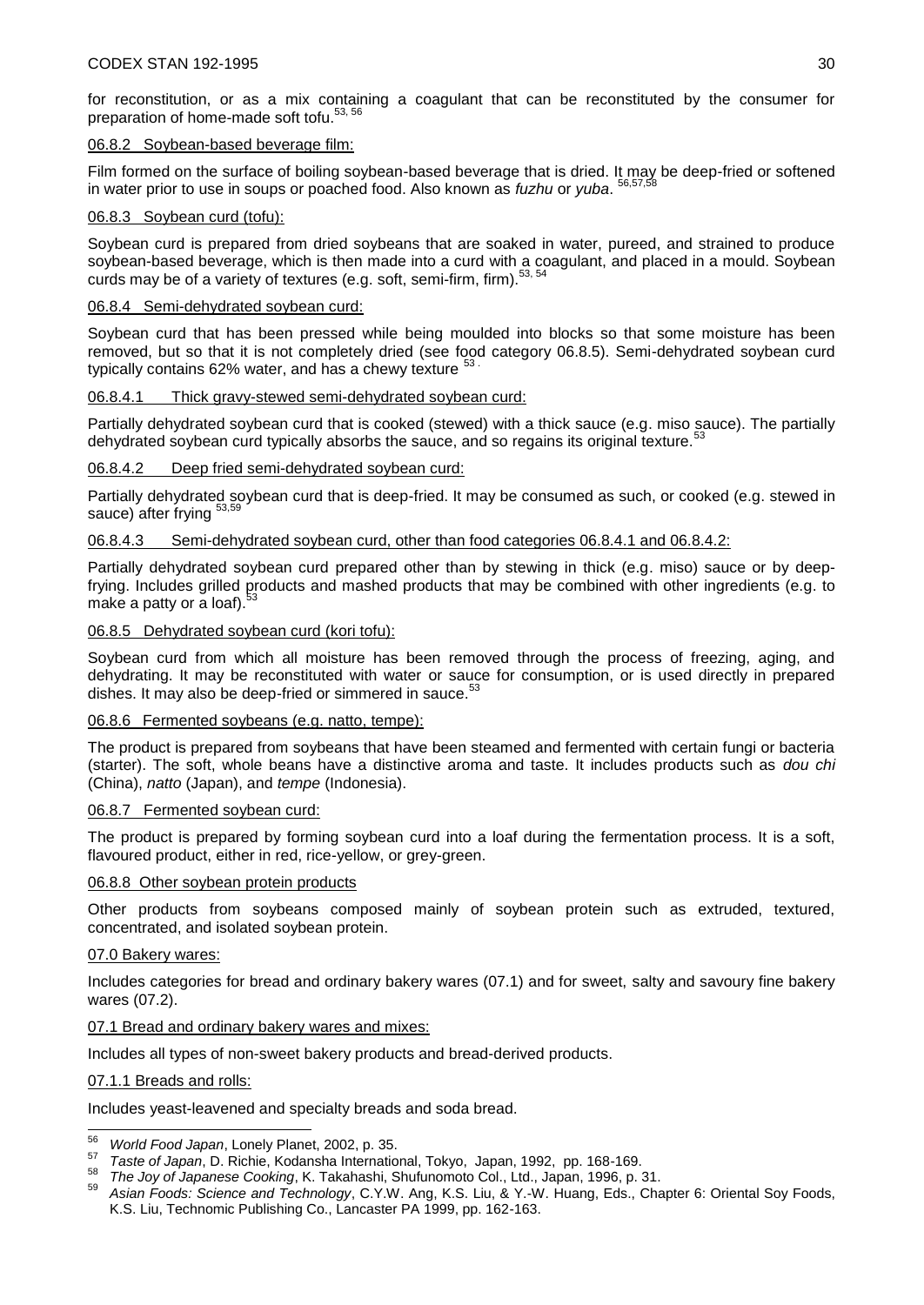### 07.1.1.1 Yeast-leavened breads and specialty breads:

Includes all types of non-sweet bakery products and bread-derived products. Examples include: white bread, rye bread, pumpernickel bread, raisin bread, whole wheat bread, pain courant francais, malt bread, hamburger rolls, whole wheat rolls, and milk rolls.

#### 07.1.1.2 Soda breads:

Includes soda breads.

#### 07.1.2 Crackers, excluding sweet crackers:

The term "cracker" refers to a thin, crisp wafer, usually of unsweetened dough. Flavoured crackers (e.g. cheese flavoured) that are consumed as snacks are in 15.1. Examples include: soda crackers, rye crisps, and matzohs.

### 07.1.3 Other ordinary bakery products (e.g. bagels, pita, English muffins):

Includes all other ordinary bakery wares, such as cornbread and biscuits. The term "biscuit" in this category refers to a small cake of shortened bread, leavened with baking powder or baking soda. It does not refer to the British "biscuit," which is a "cookie" or "sweet cracker" included in category 07.2.1.

#### 07.1.4 Bread-type products, including bread stuffing and bread crumbs:

Includes bread-based products such as croutons, bread stuffing and stuffing mixes, and prepared doughs (e.g. for biscuits). Bread mixes are included in category 07.1.6.

#### 07.1.5 Steamed breads and buns:

Oriental-style leavened wheat or rice products that are cooked in a steamer. Products may be made with or without filling. In China, products without filling are called steamed bread (*mantou*), and those with filling are called steamed buns (baozi or bao). Twisted rolls of various shapes (huajuan) may also be prepared.<sup>6</sup> Examples include: filled dumplings and steamed bun with meat, jam or other filling (*manjyu*).

#### 07.1.6 Mixes for bread and ordinary bakery wares:

Includes all the mixes containing the dry ingredients to which wet ingredients (e.g. water, milk, oil, butter, eggs) are added to prepare a dough for baked goods from food categories 07.1.1 to 07.1.5. Examples include: French bread mix, tin bread mix, panettone mix, ciabatta mix, among others. Mixes for fine bakery wares (e.g. cakes, cookies, pancakes) are found in category 07.2.3.

#### 07.2 Fine bakery wares (sweet, salty, savoury) and mixes:

Includes sub-categories for ready-to-eat products (07.2.1 and 07.2.2) as well as mixes (07.2.3) for preparing fine baked goods.

#### 07.2.1 Cakes, cookies and pies (e.g. fruit-filled or custard types):

The term "sweet cracker" or "sweet biscuit" used in this category refers to a cookie-like product that may be eaten as a dessert. Examples include: butter cake, cheesecake, fruit-filled cereal bars, pound cake (including *kasutera*), moist cake (type of starchy dessert (*namagashi*)), western cakes, moon cakes, sponge cake, fruitfilled pies (e.g. apple pie), oatmeal cookies, sugar cookies and British "biscuits" (cookies or sweet crackers).

#### 07.2.2 Other fine bakery products (e.g. doughnuts, sweet rolls, scones, and muffins):

Includes products that may be eaten as a dessert or as breakfast. Examples include: pancakes, waffles, filled sweet buns (*anpan*), Danish pastry, wafers or cones for ice cream, flour confectionery, and trifles.

## 07.2.3 Mixes for fine bakery wares (e.g. cakes, pancakes):

Mixes containing the dry ingredients to which wet ingredients (e.g. water, milk, oil, butter, eggs) are added to prepare a dough for fine baked goods. Examples include: cake mix, flour confectionery mix, pancake mix, pie mix, and waffle mix. Prepared dough is found in category 07.1.4. Mixes for ordinary bakery wares (e.g. bread) is found in category 07.1.6.

### 08.0 Meat and meat products, including poultry and game:

This category includes all types of meat, poultry, and game products, in pieces and cuts or comminuted, fresh (08.1) and processed (08.2 and 08.3).

<sup>60</sup> <sup>60</sup> *Asian Foods: Science and Technology*, C.Y.W. Ang, K.S. Liu, & Y.-W. Huang, Eds., Chapter 4: Wheat Products: 2. Breads, Cakes, Cookies, Pastries, and Dumplings, S. Huang, Technomic Publishing Co., Lancaster PA 1999, pp. 72- 73.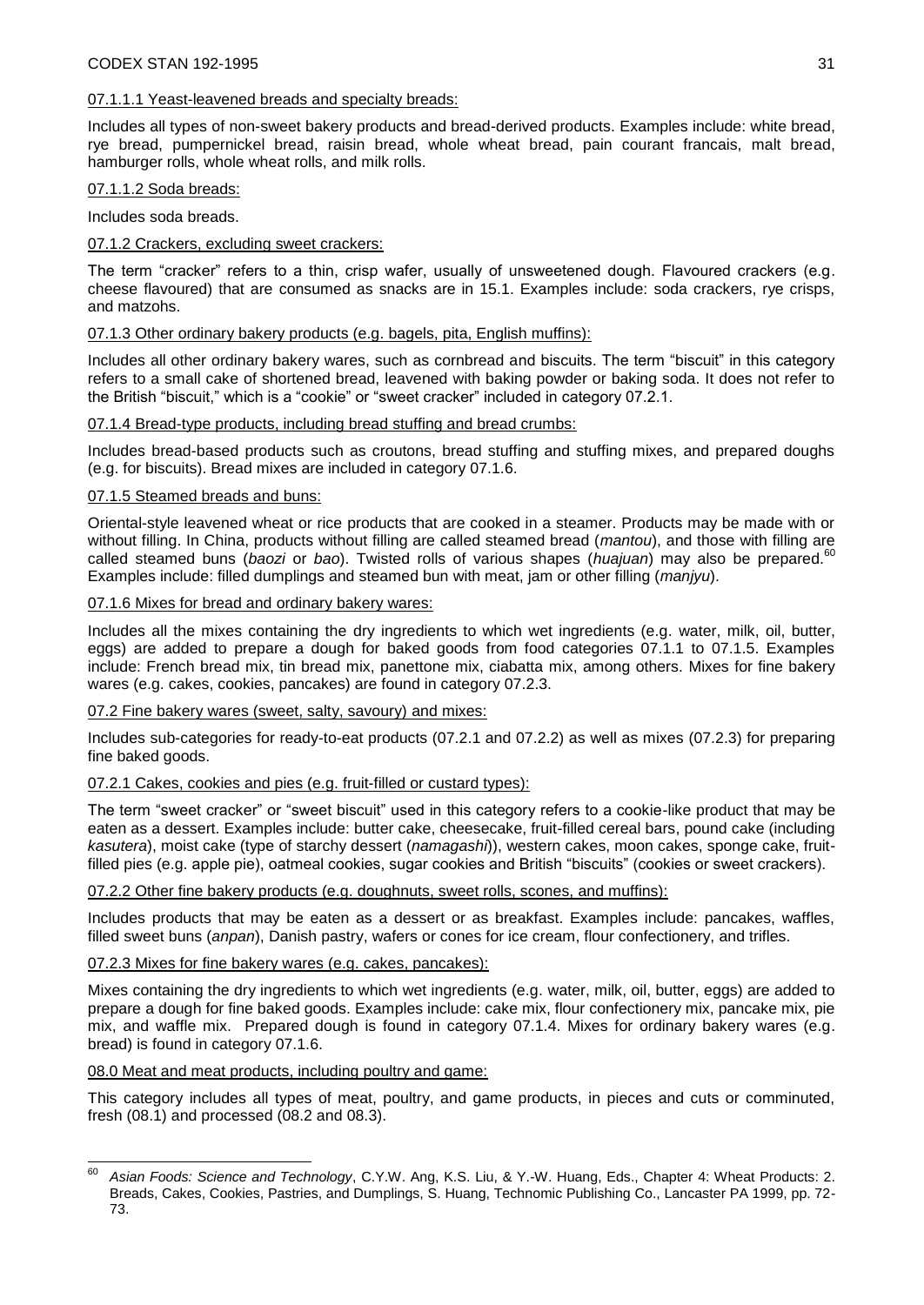#### 08.1 Fresh meat, poultry and game:

Fresh products are usually free of additives. However, in certain circumstances, additives are necessary. For example, colours are used for certification stamps on the surfaces of fresh cuts of meat, and are indicated in the Food Category System with a notation for "stamping, marking or branding the product." Additionally, coatings, such as glazes and spice rubs, may be applied to meat products prior to marketing to the consumer (e.g. glazed ham, and barbecued chicken). In the Food Category System, this is indicated with a notation for "use as a glaze or coating (surface treatment)." It should be noted that the coatings marketed *per se* are included in food categories 04.1.2.8 (fruit-based glazes, e.g. for ham) and 12.2 (spice rubs).

#### 08.1.1 Fresh meat, poultry and game, whole pieces or cuts:

Untreated raw meat, poultry and game carcasses and cuts. Examples include: beef, hog and pork carcasses; fresh beef blood; fresh whole chickens and chicken parts; fresh beef cuts (e.g. steaks); beef organs (e.g. heart, kidney); fresh tripe; and pork chops.

#### 08.1.2 Fresh meat, poultry and game, comminuted:

Untreated raw comminuted or mechanically deboned meat, poultry and game. Examples include: fresh beef (hamburger) patties; boerewors; fresh breakfast sausages; gehakt (chopped meat); loganiza (fresh, uncured sausage); fresh meatballs; mechanically deboned, ground and formed poultry pieces (with or without breading or coating); and fresh sausages (e.g. beef, Italian, and pork).

08.2 Processed meat, poultry, and game products in whole pieces or cuts:

Includes various treatments for non-heat treated meat cuts (08.2.1) and heat-treated meat cuts (08.3.2).

08.2.1 Non-heat treated processed meat, poultry and game products in whole pieces or cuts:

This category describes several treatment methods (e.g. curing, salting, drying, pickling) that preserve and extend the shelf life of meats.

#### 08.2.1.1 Cured (including salted) non-heat treated processed meat, poultry, and game products in whole pieces or cuts:

<span id="page-31-0"></span>Salted products are treated with sodium chloride. Dry cured (dry pickled) products are prepared by rubbing salt directly on the meat surface. Wet pickle cured products are prepared by submerging the meat in a brine solution. Pump cured products are prepared by injecting brine into the meat. Curing may also be achieved by addition of additives. Smoked products are also included here.<sup>61</sup> Examples include: bacon (cured, dry-cured, immersion-cured, pump-cured); side bacon; corned beef; marinated beef; and different types of Oriental pickled products: miso-pickled meat (*miso-zuke*), *koji*-pickled meat (*koji-zuke*), and soy sauce-pickled meat (*shoyu-zuke*).

### 08.2.1.2 Cured (including salted) and dried non-heat treated processed meat, poultry, and game products in whole pieces or cuts:

The meat cuts may be cured or salted as described for category 08.2.1.1, and then dried, or they may only be dried. Drying is achieved either in hot air or in vacuum.<sup>[61](#page-31-0)</sup> Examples include: dried salt pork, dehydrated meat, stuffed loin, Iberian ham, and prosciutto-type ham.

#### 08.2.1.3 Fermented non-heat treated processed meat, poultry, and game products in whole pieces or cuts:

Fermented products are a type of pickled product produced by the action of lactic acid bacteria in the presence of salt. Examples include: potted beef and pickled (fermented) pig's feet.

#### 08.2.2 Heat-treated processed meat, poultry, and game products in whole pieces or cuts:

Includes cooked (including cured and cooked, and dried and cooked), heat-treated (including sterilized) and canned meat cuts. Examples include: cured, cooked ham; cured, cooked pork shoulder; canned chicken meat; and meat pieces boiled in soy sauce (*tsukudani*).

#### 08.2.3 Frozen processed meat, poultry, and game products in whole pieces or cuts:

Includes raw and cooked meat cuts that have been frozen. Examples include: frozen whole chickens, frozen chicken parts, and frozen beef steaks.

#### 08.3 Processed comminuted meat, poultry, and game products:

Includes various treatments for non-heat treated products (08.3.1) and heat-treated products (08.3.2).

 $\overline{\phantom{a}}$ <sup>61</sup> *Food Chemistry*, H.-D. Belitz & W. Grosch, Springer-Verlag, Heidelberg, 1987, pp. 439-445.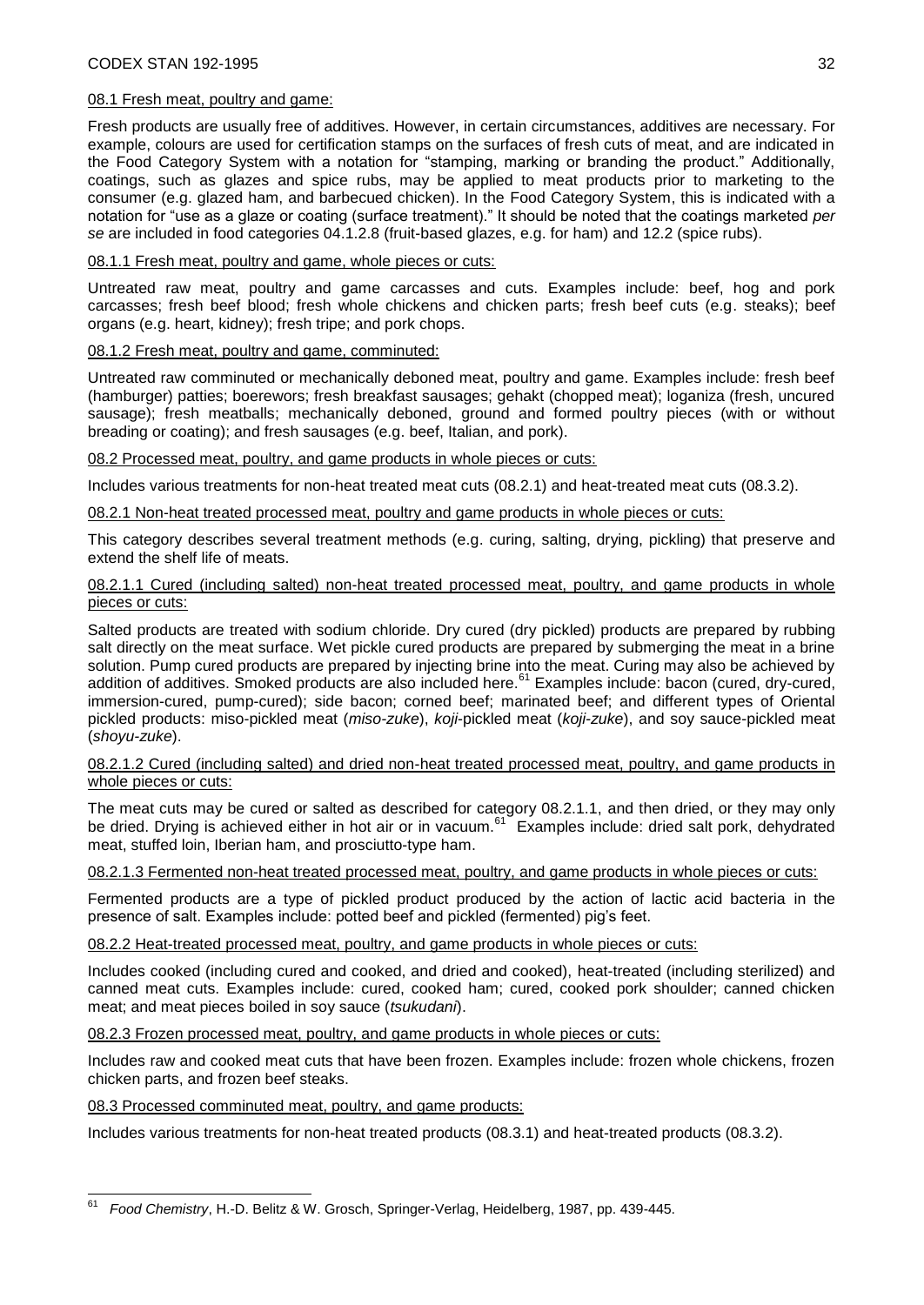## 08.3.1 Non-heat treated processed comminuted meat, poultry, and game products:

This category describes several treatment methods (e.g. curing, salting, drying, pickling) that preserve and extend the shelf life of comminuted and mechanically deboned meat products.

## 08.3.1.1 Cured (including salted) non-heat treated processed comminuted meat, poultry, and game products:

Salted products are treated with sodium chloride. Dry cured (dry pickled) products are prepared by rubbing salt directly on the meat surface. Wet pickle cured products are prepared by submerging the meat in a brine solution. Pump cured products are prepared by injecting brine into the meat. Curing may also be achieved by addition of additives. Also includes smoked products.<sup>[61](#page-31-0)</sup> Examples include: chorizos (spicy pork sausages), salami-type products, salchichon, tocino (fresh, cured sausage), pepperoni, and smoked sausage.

## 08.3.1.2 Cured (including salted) and dried non-heat treated processed comminuted meat, poultry, and game products:

The comminuted or mechanically deboned products may be cured or salted as described for category 08.3.1.1, and then dried, or they may only be dried. Drying is achieved either in hot air or in vacuum.<sup>[61](#page-31-0)</sup> Examples include: pasturmas, dried sausages, cured and dried sausages, beef jerky, Chinese sausages (including traditional cured or smoked pork sausage), and sobrasada.

## 08.3.1.3 Fermented non-heat treated processed comminuted meat, poultry, and game products:

Fermented products are a type of pickled product produced by the action of lactic acid bacteria in the presence of salt. Certain types of sausages may be fermented.

## 08.3.2 Heat-treated processed comminuted meat, poultry, and game products:

Includes cooked (including cured and cooked, and dried and cooked), heat-treated (including sterilized) and canned comminuted products. Examples include: pre-grilled beef patties; foie gras and pates; brawn and head cheese; cooked, cured chopped meat; chopped meat boiled in soy sauce (*tsukudani*); canned corned beef; luncheon meats; meat pastes; cooked meat patties; cooked salami-type products; cooked meatballs; saucises de strasbourg; breakfast sausages; brown-and-serve sausages; and terrines (a cooked chopped meat mixture).

## 08.3.3 Frozen processed comminuted meat, poultry, and game products:

Includes raw, partially cooked and fully cooked comminuted or mechanically deboned meat products that have been frozen. Examples include: frozen hamburger patties; frozen breaded or battered chicken fingers.

## 08.4 Edible casings (e.g. sausage casings):

Casings or tubing prepared from collagen, cellulose, or food-grade synthetic material or from natural sources (e.g. hog or sheep intestines) that contain the sausage mix.<sup>[61](#page-31-0)</sup>

## 09.0 Fish and fish products, including molluscs, crustaceans, and echinoderms:

This broad category is divided into categories for fresh fish (09.1) and various processed fish products (09.2 – 09.4). This category includes aquatic vertebrates (fish and aquatic mammals (e.g. whales)), aquatic invertebrates (e.g. jellyfish), as well as molluscs (e.g. clams, snails), crustaceans (e.g. shrimp, crab, lobster), and echinoderms (e.g. sea urchins, sea cucumbers). Fish products may be treated with coatings, such as glazes and spice rubs, prior to marketing to the consumer (e.g. glazed frozen fish fillets). In the Food Category System, this is indicated with a notation for "use as a glaze or coating (surface treatment)."

## 09.1 Fresh fish and fish products, including molluscs, crustaceans, and echinoderms:

The term "fresh" refers to fish and fish products that are untreated except for refrigeration, storage on ice, or freezing upon catching at sea or in lakes or other bodies of water in order to prevent decomposition and spoilage.<sup>62</sup>

## <span id="page-32-0"></span>091.1. Fresh fish:

Includes fresh whale meat, cod, salmon, trout, etc.; and fresh fish roe.

09.1.2 Fresh molluscs, crustaceans and echinoderms:

Includes fresh shrimp, clams, crabs, lobster, snails, etc.

## 09.2 Processed fish and fish products, including molluscs, crustaceans, and echinoderms:

This category refers to fish products that are frozen and may require further cooking, as well as ready-to-eat cooked, smoked, dried, fermented, and salted products.

<sup>-</sup> $62$  Ibid., pp. 464-468.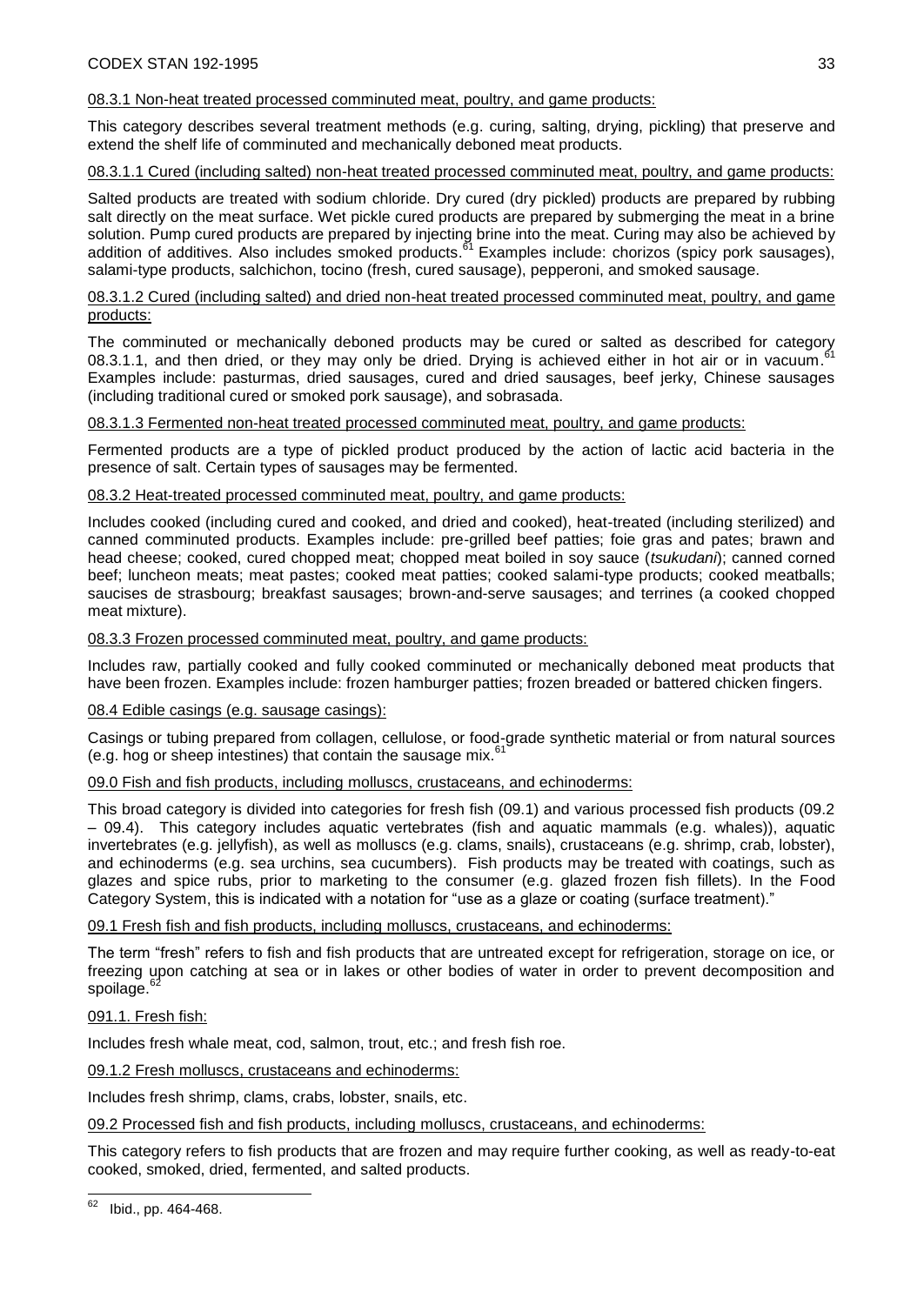### 09.2.1 Frozen fish, fish fillets, and fish products, including molluscs, crustaceans, and echinoderms:

Fresh, including partially cooked, fish subjected to freezing or quick-freezing at sea and on land for further processing.<sup>[62](#page-32-0)</sup> Examples include: frozen or deep frozen clams, cod fillets, crab, finfish, haddock, hake, lobster, minced fish, prawns and shrimp; frozen fish roe; frozen surimi; and frozen whale meat.

### 09.2.2 Frozen battered fish, fish fillets and fish products, including molluscs, crustaceans, and echinoderms:

Uncooked product prepared from fish or fish portions, with dressing in eggs and bread crumbs or batter. Examples include: frozen raw breaded or batter-coated shrimp; and frozen or quick-frozen breaded or battercoated fish fillets, fish portions and fish sticks (fish fingers). 63

## 09.2.3 Frozen minced and creamed fish products, including molluscs, crustaceans, and echinoderms:

Uncooked product prepared from minced fish pieces in cream-type sauce.

## 09.2.4 Cooked and/or fried fish and fish products, including molluscs, crustaceans, and echinoderms:

Includes all ready-to-eat cooked products as described in the sub-categories.

## 09.2.4.1 Cooked fish and fish products:

Cooked products include steamed, boiled or any other cooking method except frying (see 09.2.4.3). The fish may be whole, in portions or comminuted. Examples include: fish sausage; cooked fish products boiled down in soy sauce (*tsukudani*); cooked surimi product (*kamaboko*); crab-flavoured cooked *kamaboko* product (*kanikama*); cooked fish roe; cooked surimi; cooked, tube-shaped surimi product (*chikuwa*); and cooked fish and lobster paste (surimi-like products. Other fish paste (Oriental type) is found in 09.3.4.

## 09.2.4.2 Cooked molluscs, crustaceans, and echinoderms:

Cooked products include steamed, boiled or any other cooking method except frying (see 09.2.4.3). Examples include: cooked *crangon crangon* and *crangon vulgaris* (brown shrimp; cooked shrimp, clams and crabs.

#### 09.2.4.3 Fried fish and fish products, including molluscs, crustaceans, and echinoderms:

Ready-to-eat products prepared from fish or fish portions, with or without further dressing in eggs and bread crumbs or batter, that are fried, baked, roasted or barbecued, and then packaged or canned with or without sauce or oil.<sup>[62](#page-32-0)</sup> Examples include: ready-to-eat fried surimi, fried calamari, and fried soft-shell crabs.

## 09.2.5 Smoked, dried, fermented, and/or salted fish and fish products, including molluscs, crustaceans, and echinoderms:

Smoked fish are usually prepared from fresh deep frozen or frozen fish that are dried directly or after boiling, with or without salting, by exposing the fish to freshly-generated sawdust smoke. Dried fish are prepared by exposing the fish to sunlight or drying directly or after boiling in a special installation; the fish may be salted prior to drying. Salted fish are either rubbed with salt or placed in a salt solution. This manufacturing process is different from that described in food category 09.3 for marinated and pickled fish. Cured fish is prepared by salting and then smoking fish.[62](#page-32-0) Examples include: salted anchovies, shrimp, and shad; smoked chub, cuttlefish and octopus; fish ham; dried and salted species of the *Gadidae* species; smoked or salted fish paste and fish roe; cured and smoked sablefish, shad, and salmon; dried shellfish, dried bonito (*katsuobushi*), and boiled, dried fish (*niboshi*).

## 09.3 Semi-preserved fish and fish products, including molluscs, crustaceans, and echinoderms:

Includes products treated by methods such as marinating, pickling and partial cooking that have a limited shelf life.

### 09.3.1 Fish and fish products, including molluscs, crustaceans, and echinoderms, marinated and/or in jelly:

Marinated products are manufactured by soaking the fish in vinegar or wine with or without added salt and spices. They are packaged in jars or cans and have a limited shelf life. Products in jelly may be manufactured by tenderizing fish products by cooking or steaming, adding vinegar or wine, salt and preservatives, and solidifying in a jelly. Examples include: "rollmops" (a type of marinated herring), sea eel (dogfish) in jelly and fish aspic.<sup>[62](#page-32-0)</sup>

## 09.3.2 Fish and fish products, including molluscs, crustaceans, and echinoderms, pickled and/or in brine:

Pickled products are sometimes considered a type of marinated product. Pickling results from the treatment of the fish with a salt and vinegar or alcohol (e.g. wine) solution.<sup>[62](#page-32-0)</sup> Examples include: different types of

<sup>63</sup> <sup>63</sup> *Standard for Quick Frozen Fish Sticks (Fish Fingers), Fish Portions and Fish Fillets – Breaded and in Batter* (CODEX STAN 166-1989).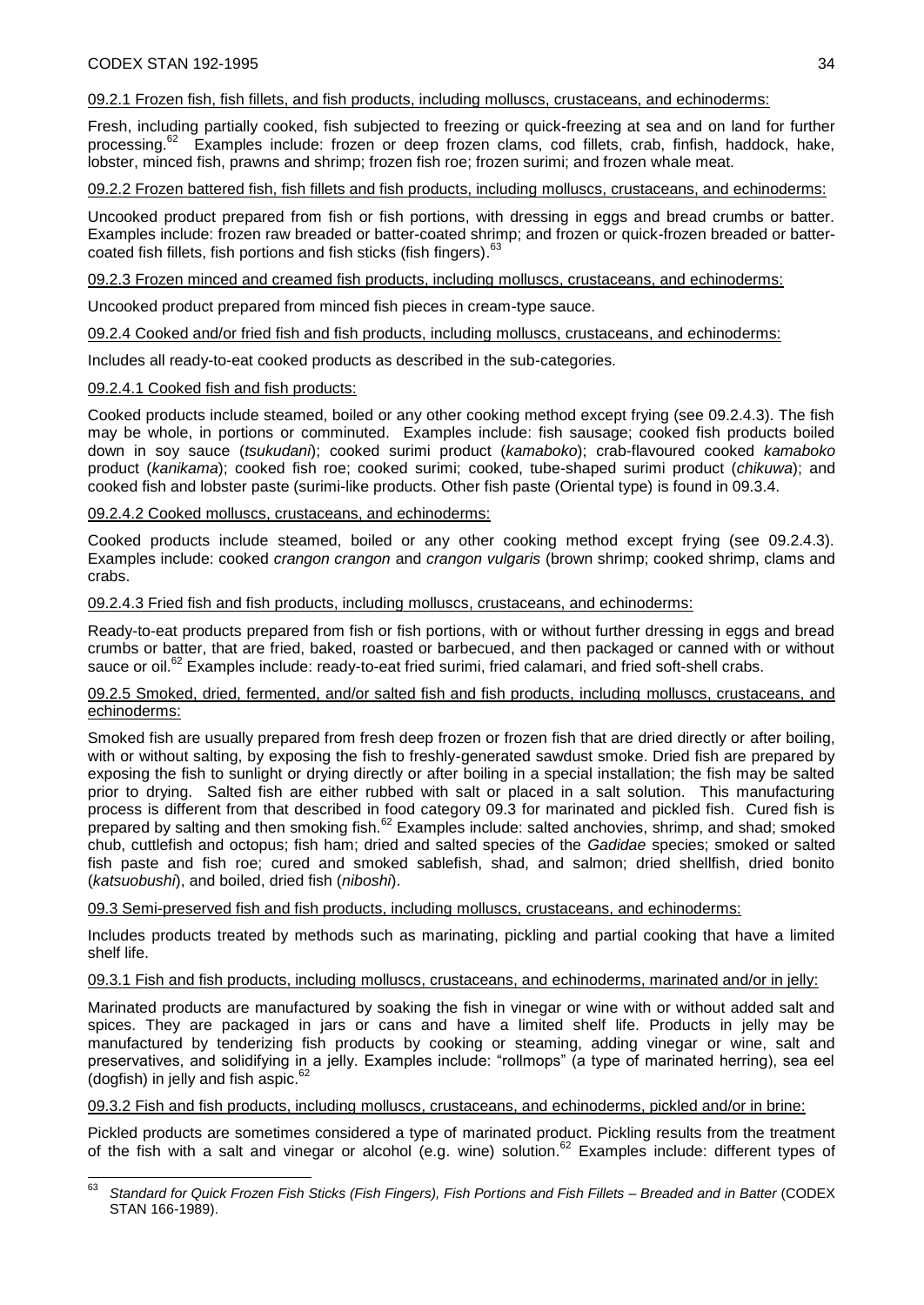Oriental pickled products: *koji*-pickled fish (*koji-zuke*), lees-pickled fish (*kasu-zuke*), *miso*-pickled fish (*misozuke*), soy sauce-pickled fish (*shoyu-zuke*), and vinegar-pickled fish (*su-zuke*); pickled whale meat; and pickled herring and sprat.

## 09.3.3 Salmon substitutes, caviar, and other fish roe products:

Roe is usually produced by washing, salting and allowing to ripen until transparent. The roe is then packaged in glass or other suitable containers. The term "caviar" refers only to the roe of the sturgeon species (e.g. beluga). Caviar substitutes are made of roe of various sea and freshwater fish (e.g. cod and herring) that are salted, spiced, dyed and may be treated with a preservative. [62](#page-32-0) Examples include: salted salmon roe (*sujiko*), processed, salted salmon roe (*ikura*), cod roe, salted cod roe (*tarako*) and lumpfish caviar. Occasionally, roe may be pasteurized. In this case, it is included in food category 09.4, since it is a fully preserved product. Roe products that are frozen, cooked or smoked are included in category 09.2.1, 09.2.4.1, and 09.2.5, respectively; fresh fish roe is found in category 09.1.1.

### 09.3.4 Semi-preserved fish and fish products, including molluscs, crustaceans, and echinoderms (e.g. fish paste), excluding products of food categories 09.3.1 – 0.9.3.3:

Examples include fish or crustacean pates and traditional Oriental fish paste. The latter is produced from fresh fish or the residue from fish sauce production, which is combined with other ingredients such as wheat flour, bran, rice or soybeans. The product may be further fermented.<sup>64</sup> Cooked fish or crustacean pastes (surimi-like products) are found in 09.2.4.1 and 09.2.4.2, respectively.

### 09.4 Fully preserved, including canned or fermented fish and fish products, including molluscs, crustaceans, and echinoderms:

Products with extended shelf life, manufactured by pasteurizing or steam retorting and packaging in vacuumsealed air-tight containers to ensure sterility. Products may be packed in their own juice or in added oil or sauce.<sup>62</sup> This category excludes fully cooked products (see category 09.2.4). Examples include: canned tuna, clams, crab, fish roe and sardines; gefilte fish balls; and surimi (heat-pasteurized).

## 10.0 Eggs and egg products:

Includes fresh in-shell eggs (10.1), products that may substitute for fresh eggs (10.2) and other egg products (10.3 and 10.4).

## 10.1 Fresh eggs:

Fresh in-shell eggs are not expected to contain additives. However, colours may be used for decorating, dyeing or stamping the exterior surfaces of shell eggs. In the Food Category System, a notation for "for decoration, stamping, marking or branding the product (surface treatment) accommodates this.

## 10.2 Egg products:

Products that may be used as replacement for fresh eggs in recipes or as a food (e.g. omelette). They are produced from fresh eggs by either (i) mixing and purifying the whole egg; or (ii) separating the egg white and yolk, and then mixing and purifying each separately. The purified whole egg, white or yolk is then further processed to produce liquid, frozen or dried eggs as described below.<sup>65</sup>

## 10.2.1 Liquid egg products:

The purified whole egg, egg yolk or egg white is pasteurized and chemically preserved (e.g. by addition of salt).

#### 10.2.2 Frozen egg products:

The purified whole egg, egg yolk or egg white is pasteurized and frozen.

#### 10.2.3 Dried and/or heat coagulated egg products:

Sugars are removed from the purified whole egg, egg yolk or egg white, which is then pasteurized and dried.

## 10.3 Preserved eggs, including alkaline, salted, and canned eggs:

Includes traditional Oriental preserved products, such as salt-cured duck eggs (*Hueidan*), and alkaline treated "thousand-year-old-eggs" (*pidan*).<sup>6</sup>

<sup>64</sup> <sup>64</sup> *Asian Foods: Science and Technology*, C.Y.W. Ang, K.S. Liu, & Y.-W. Huang, Eds., Chapter 9: Traditional Oriental Seafood Products, Y.-W. Huang & C.-Y Huang, Technomic Publishing Co., Lancaster PA 1999, p. 264.

<sup>65</sup> *Food Chemistry*, H.-D. Belitz & W. Grosch, Springer-Verlag, Heidelberg, 1987, pp. 411-414.

<sup>66</sup> *Asian Foods: Science and Technology*, C.Y.W. Ang, K.S. Liu, & Y.-W. Huang, Eds., Chapter 8: Traditional Poultry and Egg Products, T.C. Chen, Technomic Publishing Co., Lancaster PA 1999, pp. 240-244.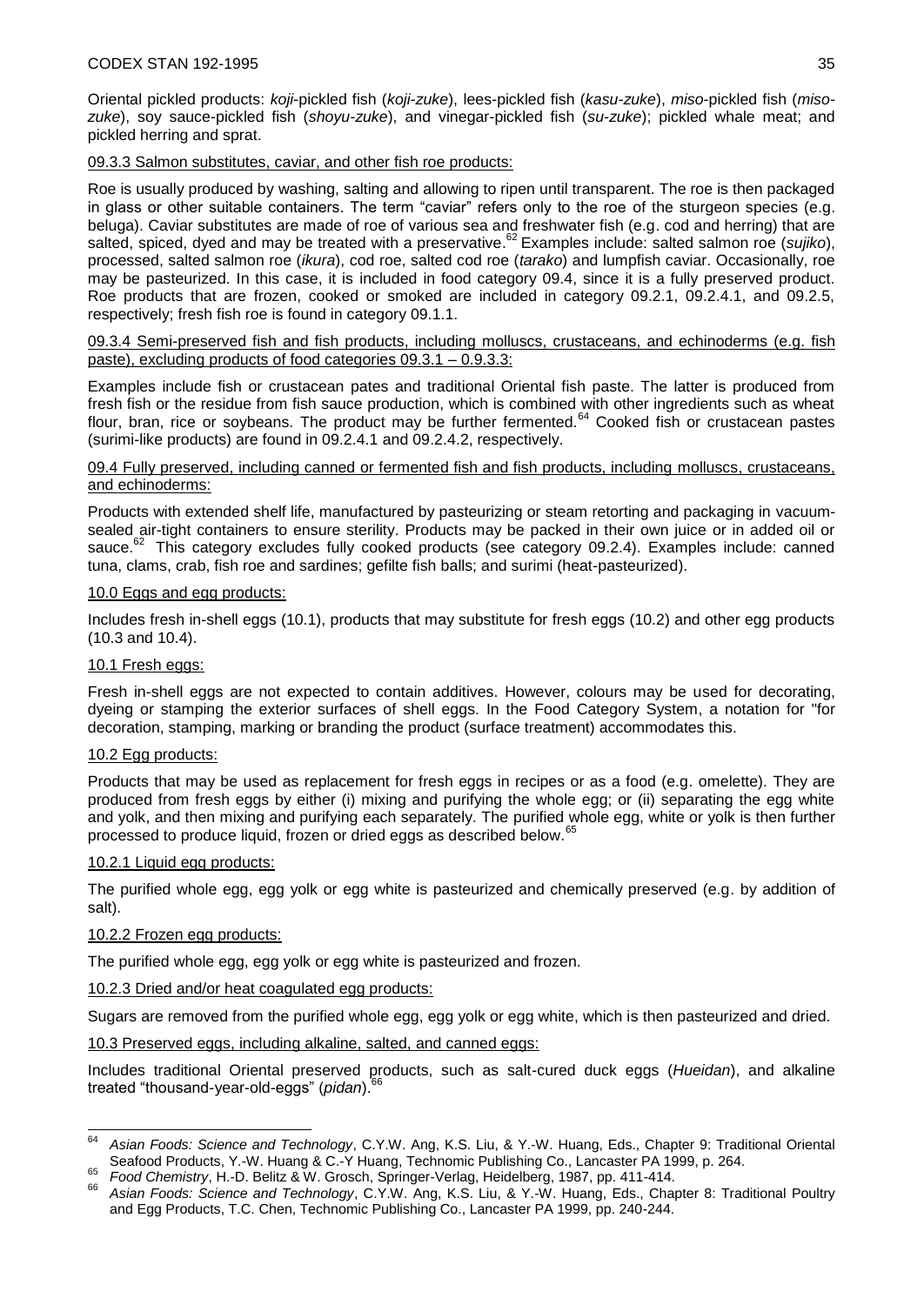## 10.4 Egg-based desserts (e.g. custard):

Includes ready-to-eat products and products to be prepared from a dry mix. Examples include: flan and egg custard. Also includes custard fillings for fine bakery wares (e.g. pies).

## 11.0 Sweeteners, including honey:

Includes all standardized sugars (11.1), non-standardized products (e.g. 11.2, 11.3, 11.4 and 11.6), and natural sweeteners (11.5 – honey).

## 11.1 Refined and raw sugars:

Nutritive sweeteners, such as fully or partially purified sucrose (derived from sugar beet and sugar cane), glucose (derived from starch), or fructose, that are included in sub-categories 11.1.1 to 11.1.5.

## 11.1.1 White sugar, dextrose anhydrous, dextrose monohydrate, fructose:

White sugar is purified and crystallized sucrose with a polarisation of not less than  $99.7^{\circ}$ Z. Dextrose anhydrous is purified and crystallized D-glucose without water of crystallization. Dextrose monohydrate is purified and crystallized D-glucose with one molecule of water of crystallization. Fructose is purified and crystallized D-fructose.<sup>6</sup>

## <span id="page-35-0"></span>11.1.2 Powdered sugar, powdered dextrose:

Powdered sugar (icing sugar) is finely pulverized white sugar with or without added anticaking agents. Powdered dextrose (icing dextrose) is finely pulverized dextrose anhydrous or dextrose monohydrate, or a mixture of the two, with or without added anticaking agents.<sup>[67](#page-35-0)</sup>

## 11.1.3 Soft white sugar, soft brown sugar, glucose syrup, dried glucose syrup, raw cane sugar:

<span id="page-35-1"></span>Soft white sugar is fine grain purified, moist sugar, that is white in colour. Soft brown sugar is fine grain moist sugar that is light to dark brown in colour. Glucose syrup is a purified concentrated aqueous solution of nutritive saccharides derived from starch and/or inulin.<sup>68</sup> Dried glucose syrup is glucose syrup from which water has been partially removed. Raw cane sugar is partially purified sucrose crystallized from partially purified cane juice without further purification.<sup>[67](#page-35-0)</sup>

## 11.1.3.1 Dried glucose syrup used to manufacture sugar confectionery:

Dried glucose syrup, as described in 11.1.3, used to manufacture candy products that are included in food category 05.2 (e.g. hard or soft candies).

## 11.1.3.2 Glucose syrup used to manufacture sugar confectionery:

Glucose syrup, as described in 11.1.3, used to manufacture candy products that are included in food category 05.2 (e.g. hard or soft candies).

## 11.1.4 Lactose:

A natural constituent of milk normally obtained from whey. It may be anhydrous, or contain one molecule of water of crystallization, or be a mixture of both forms.<sup>[67](#page-35-0)</sup>

### 11.1.5 Plantation or mill white sugar:

Purified and crystallized sucrose with a polarisation of not less than 99.5 $^{\circ}$ Z. $^{\circ}$ 7

#### 11.2 Brown sugar excluding products of food category 11.1.3:

Includes large-grain, brown or yellow lump sugars, such as Demerara sugar.

## 11.3 Sugar solutions and syrups, also (partially) inverted, including treacle and molasses, excluding products of food category 11.1.3:

Includes co-products of the sugar refining process (e.g. treacle and molasses), invert sugar (equimolar mixture of glucose and fructose produced from the hydrolysis of sucrose), $68$  and other sweeteners, such as high fructose corn syrup, high fructose inulin syrup and corn sugar.

#### 11.4 Other sugars and syrups (e.g. xylose, maple syrup, sugar toppings):

Includes all types of table syrups (e.g. maple syrup), syrups for fine bakery wares and ices (e.g. caramel syrup, flavoured syrups), and decorative sugar toppings (e.g. coloured sugar crystals for cookies).

<sup>67</sup> <sup>67</sup> *Standard for Sugars* (CODEX STAN 212-1999).

<sup>68</sup> *Food Chemistry*, H.-D. Belitz & W. Grosch, Springer-Verlag, Heidelberg, 1987, p. 631-633.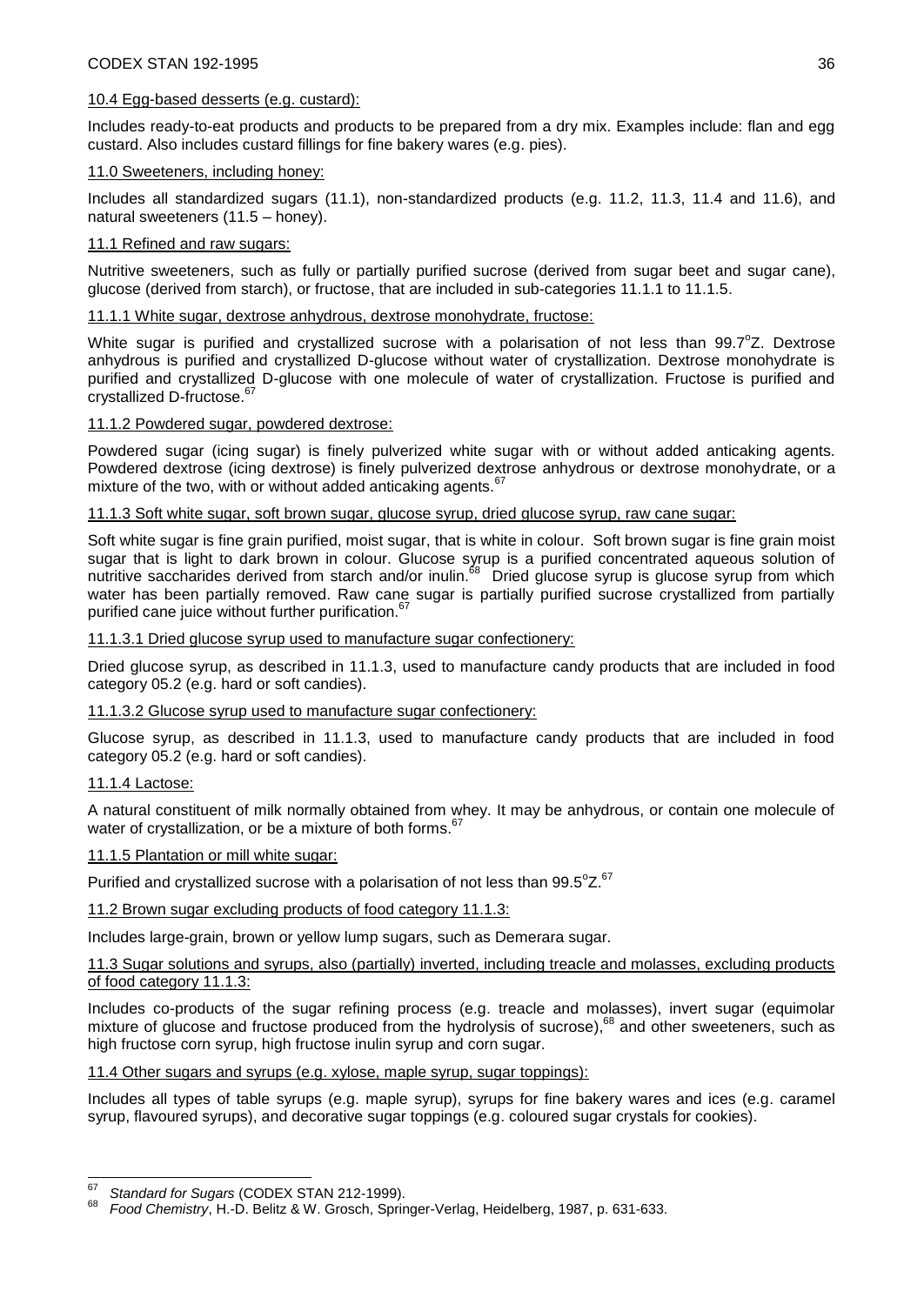## 11.5 Honey:

Honey is the natural sweet substance produced by honeybees from the nectar of blossoms or secretions of plants. The honeybees collect the nectar or secretions, transform it by combination with specific substances of the bees' own, and store it in a honeycomb to ripen and mature.<sup>69</sup> Examples of honey include wildflower honey and clover honey.

## 11.6 Table-top sweeteners, including those containing high-intensity sweeteners:

Includes products that are preparations of high-intensity sweeteners (e.g. acesulfame potassium) and/or of polyols (e.g. sorbitol) which may contain other additives and/or nutritive ingredients, such as carbohydrates. These products, which are sold to the final consumer, may be in powder, solid (e.g. tablets or cubes), or liquid form.

## 12.0 Salts, spices, soups, sauces, salads, protein products:

This is a broad category that includes substances added to food to enhance its aroma and taste (12.1 – salt and salt substitutes; 12.2 – herbs, spices, seasonings and condiments (e.g. seasoning for instant noodles); 12.3 – vinegars; and 12.4 - mustards), certain prepared foods (12.5 – soups and broths; 12.6 – sauces and like products; and 12.7 – salads (e.g. macaroni salad, potato salad) and sandwich spreads, excluding cocoaand nut-based spreads of food categories 04.2.2.5 and 05.1.3)), and products composed primarily of protein that are derived from soybeans or from other sources (e.g. milk, cereal, or vegetables) (12.9 - soybeanbased seasonings and condiments; and 12.10 – protein products other than from soybeans).

## 12.1 Salt and salt substitutes:

Includes salt (12.1.1.) and salt substitutes (12.1.2) used as seasoning for food.

12.1.1 Salt:

Primarily food-grade sodium chloride. Includes table salt, iodized and fluoride iodized salt, and dendritic salt.

## 12.1.2 Salt substitutes:

Salt substitutes are seasonings with reduced sodium content intended to be used on food in place of salt.

12.2 Herbs, spices, seasonings, and condiments (e.g. seasoning for instant noodles):

This category describes items whose use is intended to enhance the aroma and taste of food.

#### 12.2.1 Herbs and spices:

Herbs and spices are usually derived from botanical sources, and may be dehydrated, and either ground or whole. Examples of herbs include basil, oregano and thyme. Examples of spices include cumin and caraway seeds. Spices may also be found as blends in powder or paste form. Examples of spice blends include chilli seasoning, chilli paste, curry paste, curry roux, and dry cures or rubs that are applied to external surfaces of meat or fish.

#### 12.2.2 Seasonings and condiments:

Condiments include seasonings such as meat tenderizers, onion salt, garlic salt, Oriental seasoning mix (*dashi*), topping to sprinkle on rice (*furikake*, containing, e.g. dried seaweed flakes, sesame seeds and seasoning), and seasoning for noodles. The term "condiments" as used in the Food Category System does not include condiment sauces (e.g. ketchup, mayonnaise, mustard) or relishes.

### 12.3 Vinegars:

Liquid produced from fermentation of ethanol from a suitable source (e.g. wine, cider). Examples include, cider vinegar, wine vinegar, malt vinegar, spirit vinegar, grain vinegar, raisin vinegar, and fruit (wine) vinegar.<sup>70</sup>

## 12.4 Mustards:

Condiment sauce prepared from ground, often defatted mustard seed that is mixed into a slurry with water, vinegar, salt, oil and other spices and refined. Examples include Dijon mustard, and "hot" mustard (prepared from seeds with hulls).<sup>71</sup>

<sup>69</sup> <sup>69</sup> *Food Chemistry*, H.-D. Belitz & W. Grosch, Springer-Verlag, Heidelberg, 1987, p. 636. *Standard for Honey* (CODEX STAN 12-1981).

<sup>70</sup> *Food Chemistry*, H.-D. Belitz & W. Grosch, Springer-Verlag, Heidelberg, 1987, pp. 719-720.

Ibid., p. 718.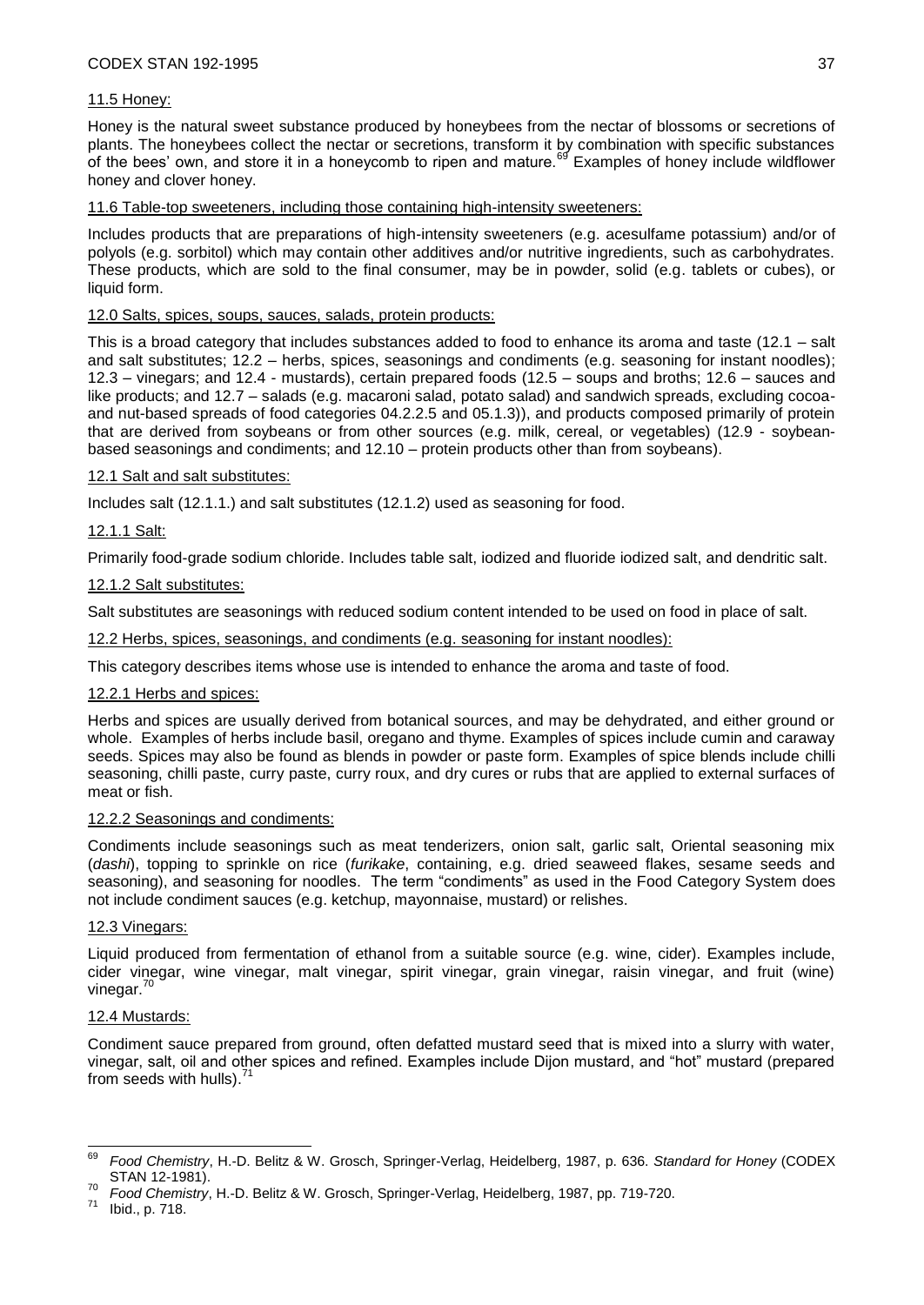### 12.5 Soups and broths:

Includes ready-to-eat soups and mixes. The finished products may be water- (e.g. consommé) or milk-based (e.g. chowder).

## 12.5.1 Ready-to-eat soups and broths, including canned, bottled, and frozen:

Water- or milk-based products consisting of vegetable, meat or fish broth with or without other ingredients (e.g. vegetables, meat, noodles). Examples include: bouillon, broths, consommés, water- and cream-based soups, chowders, and bisques.

## 12.5.2 Mixes for soups and broths:

Concentrated soup to be reconstituted with water and/or milk, with or without addition of other optional ingredients (e.g. vegetables, meat, noodles). Examples include: bouillon powders and cubes; powdered and condensed soups (e.g. *mentsuyu*); and stock cubes and powders.

## 12.6 Sauces and like products:

Includes ready-to-eat sauces, gravies and dressings, and mixes to be reconstituted before consumption. The ready-to eat products are divided into sub-categories for emulsified (12.6.1) and non-emulsified (12.6.2) products, whereas the sub-category for the mixes (12.6.3) encompasses both emulsified and non-emulsified sauce mixes.

## 12.6.1 Emulsified sauces and dips (e.g. mayonnaise, salad dressing, onion dips):

Sauces, gravies, dressings based and dips, at least in part, on a fat- or oil-in water emulsion. Examples include: salad dressing (e.g. French, Italian, Greek, ranch style), fat-based sandwich spreads (e.g. mayonnaise with mustard), salad cream, and fatty sauces and snack dips (e.g. bacon and cheddar dip, onion dip).

## 12.6.2 Non-emulsified sauces (e.g. ketchup, cheese sauce, cream sauce, brown gravy):

Include water-, coconut milk-, and milk-based sauces, gravies and dressings. Examples include: barbecue sauce, tomato ketchup, cheese sauce, Worcestershire sauce, Oriental thick Worcestershire sauce (*tonkatsu sauce*), chilli sauce, sweet and sour dipping sauce, and white (cream-based) sauce (sauce consisting primarily of milk or cream, with little added fat (e.g. butter) and flour, with or without seasoning or spices).

## 12.6.3 Mixes for sauces and gravies:

Concentrated product, usually in powdered form, to be mixed with water, milk, oil or other liquid to prepare a finished sauce or gravy. Examples include mixes for cheese sauce, hollandaise sauce, and salad dressing (e.g. Italian or ranch dressing).

## 12.6.4 Clear sauces (e.g. fish sauce):

Includes thin, non-emulsified clear sauces that may be water-based. These sauces may be used as condiments or ingredients rather than as finished gravy (for use e.g. on roast beef). Examples include: oyster sauce, and Thai fish sauce (*nam pla*).

#### 12.7 Salads (e.g. macaroni salad, potato salad) and sandwich spreads excluding cocoa- and nut-based spreads of food categories 04.2.2.5 and 05.1.3:

Includes prepared salads, milk-based sandwich spreads, non-standardized mayonnaise-like sandwich spreads, and dressing for coleslaw (cabbage salad).

## 12.8 Yeast and like products:

Includes baker's yeast and leaven used in the manufacture of baked goods. Includes the Oriental products *koji* (rice or wheat malted with *A. oryzae*) used in the production of alcoholic beverages.

## 12.9 Soybean-based seasonings and condiments:

Includes products that are derived from soybeans and other ingredients intended for use as seasonings and condiments, such as fermented soybean paste and soybean sauces.

## 12.9.1 Fermented soybean paste (e.g. miso):

The product is made of soybeans, salt, water and other ingredients, using the process of fermentation. The product includes *dou jiang* (China), *doenjang* (Republic of Korea), or *miso* (Japan), which maybe used in the preparation of soups or dressings, or as a seasoning.  $53,72$  $53,72$ 

<sup>-</sup><sup>72</sup> K.S. Liu, op.cit.., pp. 173-181.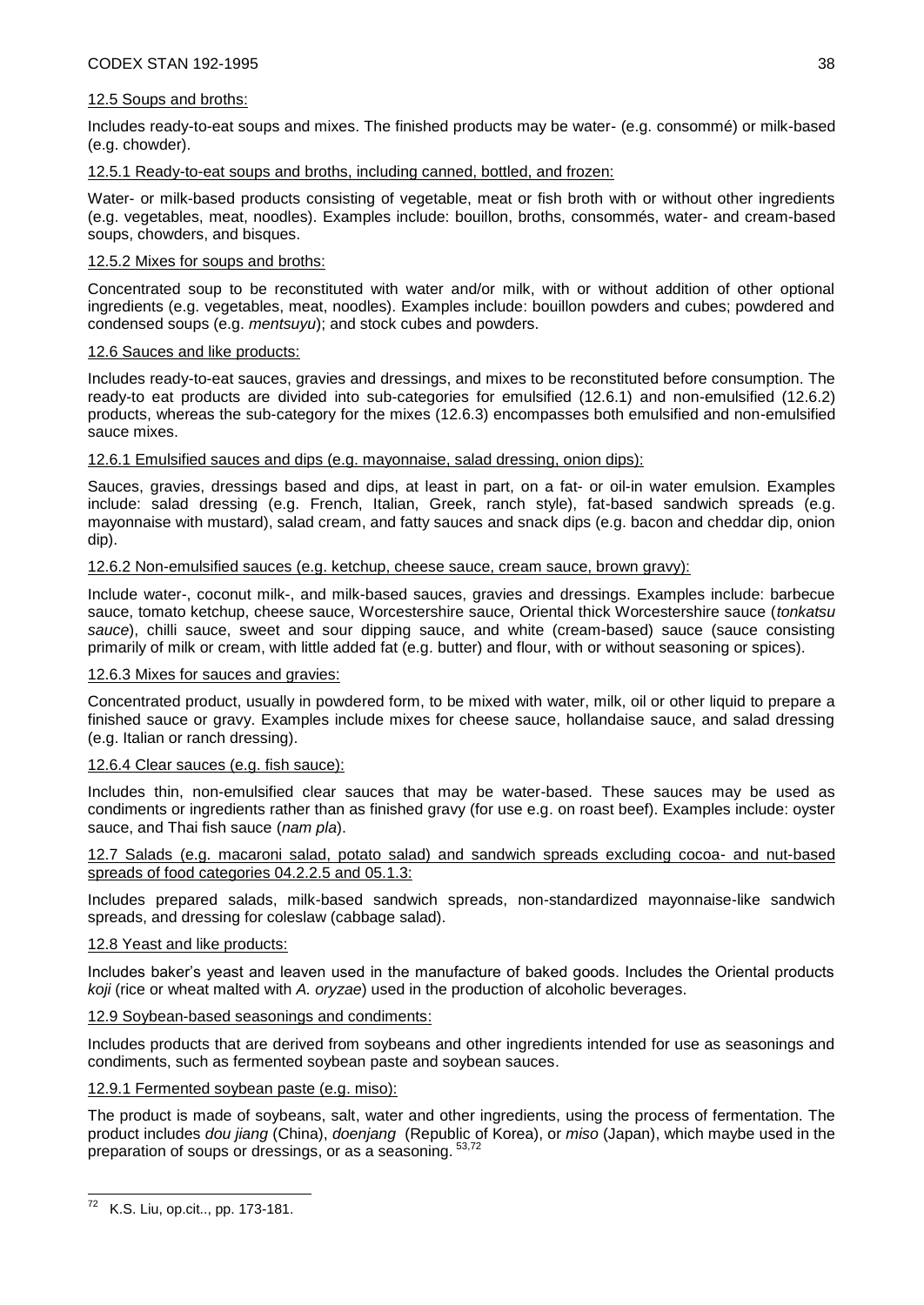### 12.9.2 Soybean sauce:

A liquid seasoning obtained by fermentation of soybeans, non-fermentation (e.g. hydrolysis) of soybeans, or by hydrolysis of vegetable protein.

## 12.9.2.1 Fermented soybean sauce:

A clear, non-emulsified sauce made of soybeans, cereal, salt and water by the fermentation process.

### 12.9.2.2 Non-fermented soybean sauces:

Non-fermented soybean sauce, which is also known as non-brewed soybean sauce, may be produced from vegetable proteins, such as defatted soybeans that are acid-hydrolyzed (e.g. with hydrochloric acid), neutralized (e.g. with sodium carbonate), and filtered.<sup>7</sup>

## 12.9.2.3 Other soybean sauce:

Non-emulsified sauce made from fermented soybean sauce and/or non-fermented soybean sauce, with or without sugar, with or without caramelization process.

## 12.10 Protein products other than from soybeans:

Includes, for example, milk protein, cereal protein and vegetable protein analogues or substitutes for standard products, such as meat, fish or milk. Examples include: vegetable protein analogues, *fu* (a mixture of gluten (vegetable protein) and flour that is sold dried (baked) or raw, and is used as an ingredient, e.g. in miso soup) and proteinaceou*s* meat and fish substitutes.

## 13.0 Foodstuffs intended for particular nutritional uses:

Foods for special dietary use are specially processed or formulated to satisfy particular dietary requirements that exist because of a particular physical or physiological condition and/or specific disease and disorder. The composition of these foods must differ significantly from the composition of ordinary foods of comparable nature, if such foods exist.<sup>74</sup> Dietetic foods other than those in 13.0 are included in the categories for their standard counterparts.

## 13.1 Infant formulae, follow-up formulae, and formulae for special medical purposes for infants:

Foods that are intended for infants and for young children as defined in the sub-categories 13.1.1**,** 13.1.2, and 13.1.3.

## 13.1.1 Infant formulae:

A human milk substitute for infants (aged no more than 12 months) that is specifically formulated to provide the sole source of nutrition during the first months of life up to the introduction of appropriate complementary feeding. Product is in a liquid form, either as a ready-to-eat product, or is reconstituted from a powder. Products, other than those under food category 13.1.3, may be, hydrolyzed protein and/or amino acid-based, or milk-based.

## 13.1.2 Follow-up formulae:

Food intended for use as a liquid part of the complementary feeding of infants (aged at least 6 months) and for young children (aged 1-3 years).<sup>76</sup> They may be ready-to-eat or in a powdered form to be reconstituted with water. Products, other than those under food category13.1.3, may be soy based hydrolyzed protein and/or amino acid-based, or milk-based.

### 13.1.3 Formulae for special medical purposes intended for infants:

Foods for special dietary use that are specially processed or formulated and presented for the dietary management of infants and may be used only under medical supervision. They are intended for the exclusive or partial feeding of infants with limited or impaired capacity to take, digest, absorb or metabolize ordinary infant formulae or certain nutrients contained therein, or who have other special medicallydetermined nutrient requirement, whose dietary management cannot be achieved only by modification of the normal diet, by other foods for special dietary uses, or by a combination of the two.<sup>77</sup>

<span id="page-38-0"></span><sup>73</sup>  $\frac{73}{74}$  Ibid., pp. 181-187.

<sup>74</sup> *General Standard for Labelling of and Claims for Prepackaged Foods for Special Dietary Use* (CODEX STAN 146- 1985).

 $75$  For example, diet soda is found in 14.1.4.1, and low-joule jam is found in 04.1.2.5.

<sup>&</sup>lt;sup>76</sup> Standard for Follow-Up Formula (CODEX STAN 156-1987).<br><sup>77</sup> Standard for the Lobelling of and Claims for Foods for Speci

<sup>77</sup> *Standard for the Labelling of and Claims for Foods for Special Medical Purposes* (CODEX STAN 180-1991).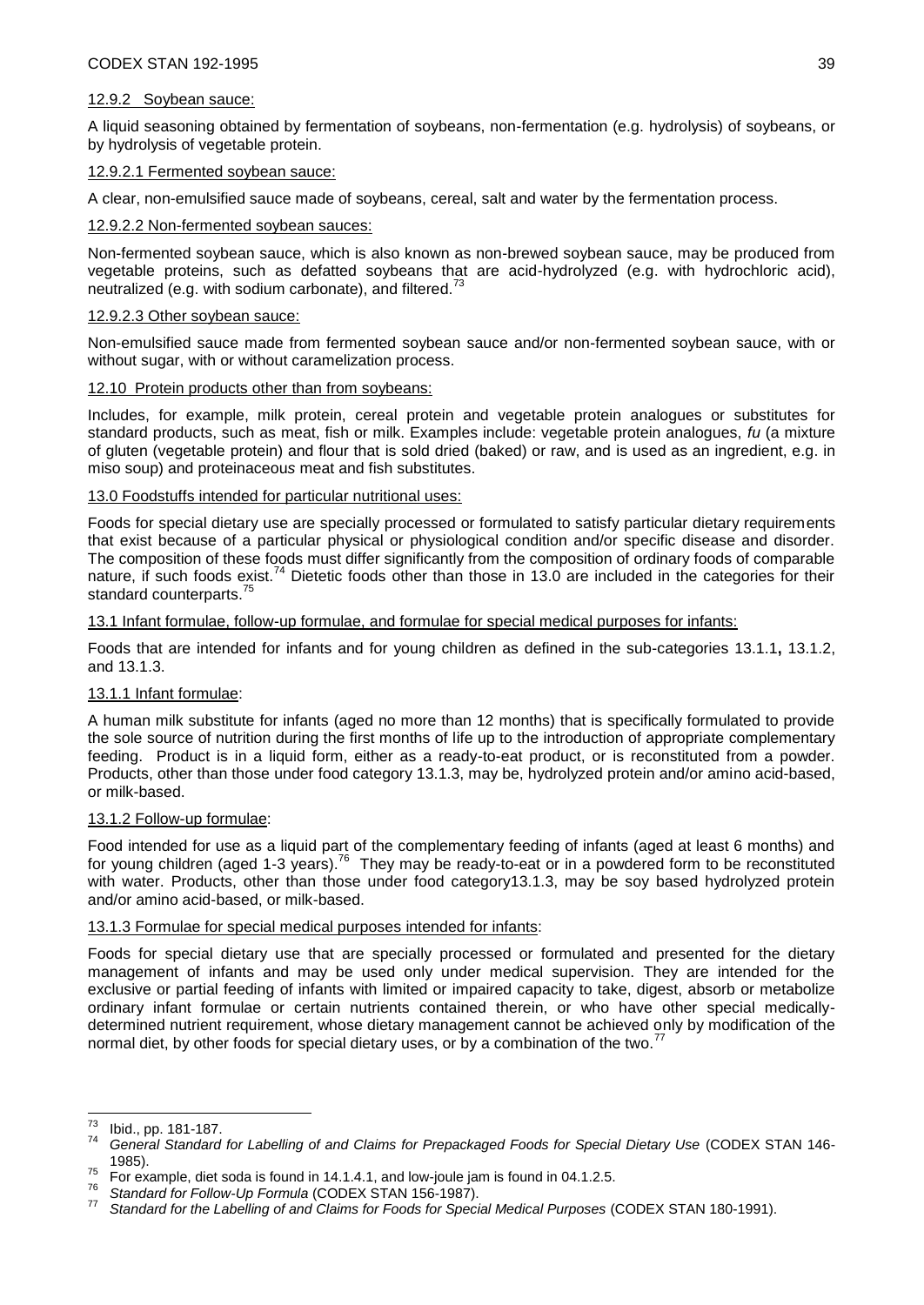## 13.2 Complementary foods for infants and young children:

Foods that are intended for infants 6 months of age and older, and for progressive adaptation of infants and children to ordinary food. Products may be ready-to-eat or in powder form to be reconstituted with water, milk, or other suitable liquid.<sup>78</sup> These foods exclude infant formulae (13.1.1), follow-up formulae (13.1.2), and formulae for special medical purposes (13.1.3).<sup>79</sup> Examples include: cereal-, fruit-, vegetable-, and meatbased "baby foods" for infants, "toddler foods," and "junior foods"; lactea flour, biscuits and rusks for children.

## 13.3 Dietetic foods intended for special medical purposes (excluding products of food category 13.1):

Foods for special dietary use that are specially processed or formulated and presented for the dietary management of patients and may be used only under medical supervision. They are intended for the exclusive or partial feeding of patients with limited or impaired capacity to take, digest, absorb or metabolize ordinary foods or certain nutrients contained therein, or who have other special medically-determined nutrient requirement, whose dietary management cannot be achieved only by modification of the normal diet, by other foods for special dietary uses, or by a combination of the two.<sup>7</sup>

## 13.4 Dietetic formulae for slimming purposes and weight reduction:

Formula foods that when presented as "ready-to-eat" or when prepared in conformity with the directions for use are specifically presented as replacements for all or part of the total daily diet.<sup>80</sup> Includes products with reduced caloric content such as those that are low in sugar and/or fat, sugar- or fat-free, or contain sugarand/or fat-substitutes.

## 13.5 Dietetic foods (e.g, supplementary foods for dietary use) excluding products of food categories 13.1 - 13.4 and 13.6:

Products of high nutritional content, in liquid or solid form (e.g. protein bars), to be used by individuals as part of a balanced diet to provide supplemental nutrition. Products are not intended to be used for purposes of weight loss or as part of a medical regimen.

## 13.6 Food supplements:

Includes vitamin and mineral supplements in unit dose forms such as capsules, tablets, powders, solutions, etc. where national jurisdictions regulate these products as food.<sup>8</sup>

## 14.0 Beverages, excluding dairy products:

This major category is divided into the broad categories of non-alcoholic (14.1) and alcoholic (14.2) beverages. Dairy-based beverages are included in 01.1.2.

## 14.1 Non-alcoholic ("soft") beverages:

This broad category includes waters and carbonated waters (14.1.1), fruit and vegetable juices (14.1.2), fruit and vegetable nectars (14.1.3), water-based flavoured carbonated and non-carbonated drinks (14.1.4), and water-based brewed or steeped beverages such as coffee and tea (14.1.5).

## 14.1.1 Waters:

Includes natural waters (14.1.1.1) and other bottled waters (14.1.1.2), each of which may be non-carbonated or carbonated.

## 14.1.1.1 Natural mineral waters and source waters:

Waters obtained directly at the source and packaged close to the source; are characterized by the presence of certain mineral salts in relative proportions and trace elements or other constituents. Natural mineral water may be naturally carbonated (with carbon dioxide from the source), carbonated (with added carbon dioxide of another origin), decarbonated (with less carbon dioxide than present in the water at the source so it does not spontaneously give off carbon dioxide under conditions of standard temperature and pressure), or fortified (with carbon dioxide from the source), and non-carbonated (contains no free carbon dioxide).<sup>82</sup>

## 14.1.1.2 Table waters and soda waters:

Includes waters other than natural source waters that may be carbonated by addition of carbon dioxide and may be processed by filtration, disinfection, or other suitable means. These waters may contain added

<sup>78</sup> <sup>78</sup> *Standard for Processed Cereal-Based Foods for Infants and Children* (CODEX STAN 74-1981).

<sup>79</sup> *Standard for Canned Baby Foods* (CODEX STAN 073-1981).

<sup>80</sup> *Standard for Formula Foods for Use in Weight Control Diets* (CODEX STAN 181-1991) and *Standard for Formula Foods for use in Very Low Energy Diets for Weight Reduction* (CODEX STAN 203-1995).

<sup>81</sup> *Guidelines for Vitamin and Mineral Food Supplements* (CAC/GL 55-2005*)*.

<sup>82</sup> *Standard for Natural Mineral Waters* (CODEX STAN 108-1981).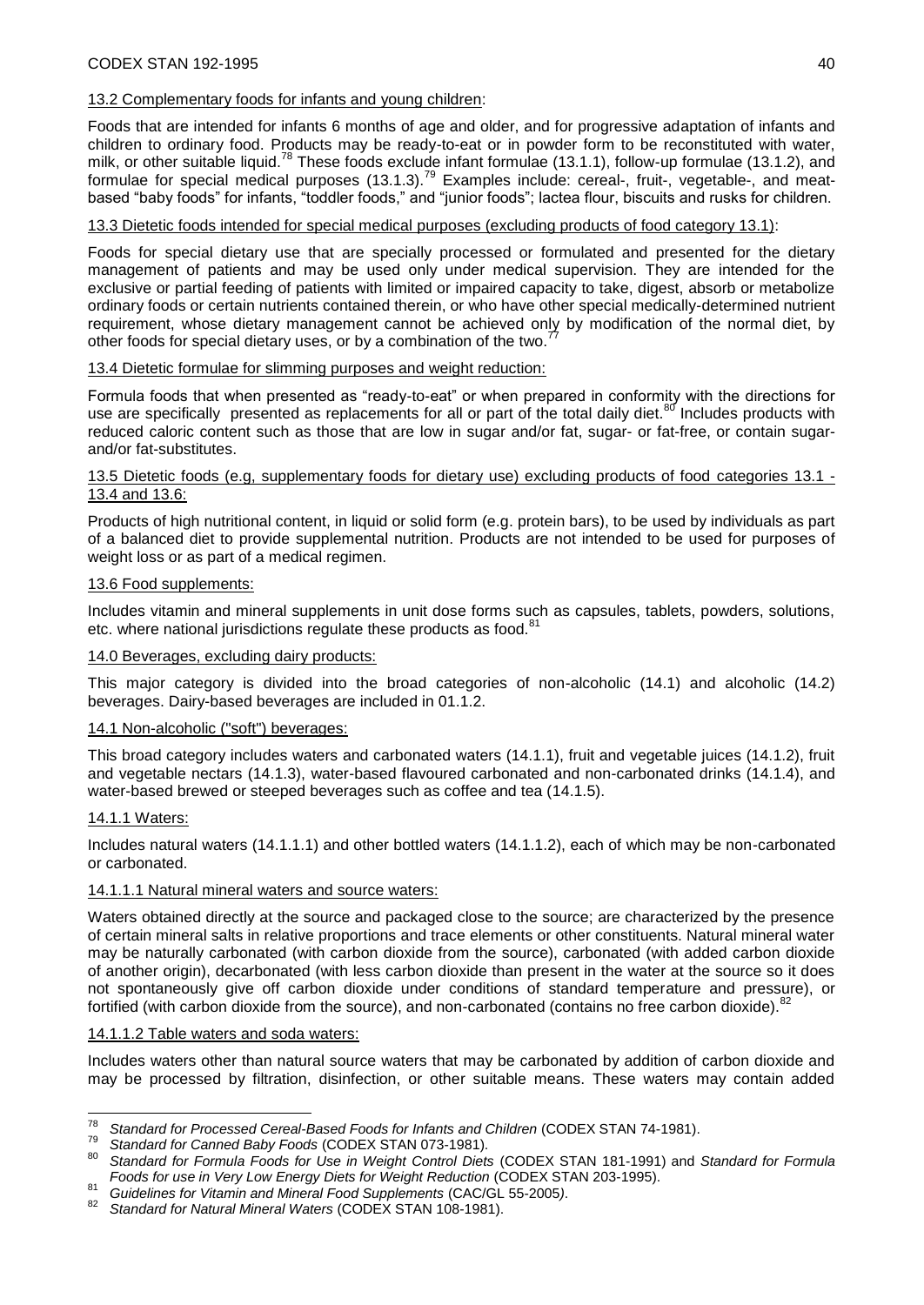mineral salts. Carbonated and non-carbonated waters containing flavours are found in category 14.1.4. Examples are table water, bottled water with or without added minerals, purified water, seltzer water, club soda, and sparkling water.

### 14.1.2 Fruit and vegetable juices:

This category applies only to fruit and vegetable juices. Beverages based on fruit and vegetable juices are found in food category 14.1.4.2. Fruit-vegetable juice blends have separate classifications for each component (i.e. fruit juice (14.1.2.1) and vegetable juice (14.1.2.3)).

## 14.1.2.1 Fruit juice:

Fruit juice is the unfermented but fermentable liquid obtained from the edible part of sound, appropriately mature and fresh fruit or of fruit maintained in sound condition by suitable means. The juice is prepared by suitable processes, which maintain the essential physical, chemical, organoleptical and nutritional characteristics of the juices of the fruit from which it comes. The juice may be cloudy or clear, and may have restored (to the normal level attained in the same kind of fruit) aromatic substances and volatile flavour components, all of which must be obtained by suitable physical means, and all of which must have been recovered from the same kind of fruit. Pulp and cells obtained by suitable physical means from the same kind of fruit may be added. A single juice is obtained from one kind of fruit. A mixed juice is obtained by blending two or more juices or juices and purees, from different kinds of fruit. Fruit juice may be obtained, e.g. by directly expressing the juice by mechanical extraction processes, by reconstituting concentrated fruit juice (food category 14.1.2.3) with water, or in limited situations by water extraction of the whole fruit (e.g. prune juice from dried prunes).<sup>83</sup> Examples include: orange juice, apple juice, black currant juice, lemon juice, orange-mango juice and coconut water.

## <span id="page-40-0"></span>14.1.2.2 Vegetable juice:

Vegetable juice is the liquid unfermented but fermentable product intended for direct consumption obtained by mechanical expression, crushing, grinding, and/or sieving of one or more sound fresh vegetables or vegetables preserved exclusively by physical means. The juice may be clear, turbid, or pulpy. It may have been concentrated and reconstituted with water. Products may be based on a single vegetable (e.g. carrot) or blends of vegetables (e.g. carrots, celery).

## 14.1.2.3 Concentrates for fruit juice:

Concentrated fruit juice is the product that complies with the definition given in food category 14.1.2.1. It is prepared by the physical removal of water from fruit juice in an amount to increase the Brix level to a value at least 50% greater than that established for reconstituted juice from the same fruit. In the production of juice that is to be concentrated, suitable processes are used, and may be combined, with simultaneous diffusion of the pulp cells or fruit pulp by water, provided that the water-extracted soluble fruit solids are added in-line to the primary juice, before the concentration procedure. Fruit juice concentrates may have restored (to the normal level attained in the same kind of fruit) aromatic substances and volatile flavour components, all of which must be obtained by suitable physical means, and all of which must be recovered from the same kind of fruit. Pulp and cells obtained by suitable physical means from the same kind of fruit may be added.<sup>[83](#page-40-0)</sup> Sold in liquid, syrup and frozen forms for the preparation of a ready-to-drink juice by addition of water. Examples include: frozen orange juice concentrate, and lemon juice concentrate.

#### 14.1.2.4 Concentrates for vegetable juice:

Prepared by the physical removal of water from vegetable juice. Sold in liquid, syrup and frozen forms for the preparation of a ready-to-drink juice by addition of water. Includes carrot juice concentrate.

## 14.1.3 Fruit and vegetable nectars:

Fruit and vegetable nectars are beverages produced from purees, juices, or concentrates of either, blended with water and sugar, honey, syrups, and/or sweeteners.<sup>[83](#page-40-0)</sup> Fruit-vegetable nectar blends are reported under their components (i.e. fruit nectar (14.1.3.1) and vegetable nectar (14.1.3.2)).

### 14.1.3.1 Fruit nectar:

Fruit nectar is the unfermented but fermentable product obtained by adding water with or without the addition of sugar, honey, syrups, and/or sweeteners to fruit juice, concentrated fruit juice, fruit purees or concentrated fruit purees, or a mixture of those products. Aromatic substances, volatile flavour components, pulp and cells, all of which must have been recovered from the same kind of fruit and obtained by suitable physical means, may be added. Products may be based on a single fruit or on fruit blends.<sup>[83](#page-40-0)</sup> Examples include: pear nectar and peach nectar.

 $\overline{\phantom{a}}$ <sup>83</sup> *General Standard for Fruit Juices and Nectars* (CODEX STAN 247-2005).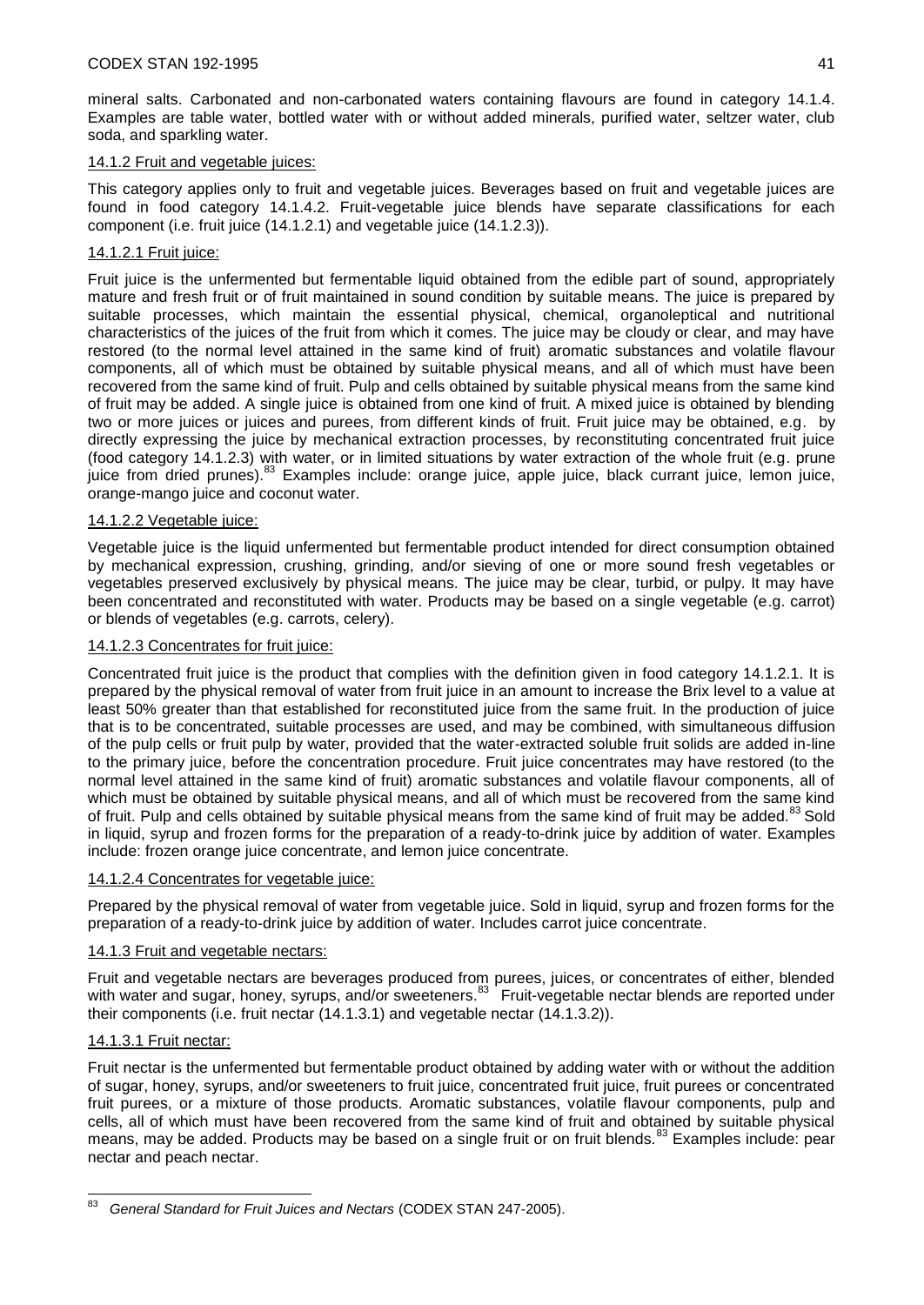### 14.1.3.2 Vegetable nectar:

Product obtained by adding water with or without the addition of sugar, honey, syrups, and/or sweeteners to vegetable juice or concentrated vegetable juice, or a mixture of those products. Products may be based on a single vegetable or on a blend of vegetables.

## 14.1.3.3 Concentrates for fruit nectar:

Prepared by the physical removal of water from fruit nectar or its starting materials.<sup>[83](#page-40-0)</sup> Sold in liquid, syrup and frozen forms for the preparation of a ready-to-drink nectar by addition of water. Examples: pear nectar concentrate and peach nectar concentrate.

## 14.1.3.4 Concentrates for vegetable nectar:

Prepared by the physical removal of water from vegetable nectar. Sold in liquid, syrup and frozen forms for the preparation of ready-to-drink nectars by addition of water.

## 14.1.4 Water-based flavoured drinks, including "sport," "energy," or "electrolyte" drinks and particulated drinks:

Includes all carbonated and non-carbonated varieties and concentrates. Includes products based on fruit and vegetable juices.<sup>84</sup> Also, includes coffee-, tea- and herbal-based drinks.

## 14.1.4.1 Carbonated water-based flavoured drinks:

Includes water-based flavoured drinks with added carbon dioxide with nutritive, non-nutritive and/or intense sweeteners and other permitted food additives. Includes *gaseosa* (water-based drinks with added carbon dioxide, sweetener, and flavour), and sodas such as colas, pepper-types, root beer, lemon-lime, and citrus types, both diet/light and regular types. These beverages may be clear, cloudy, or may contain particulated matter (e.g. fruit pieces). Includes so-called "energy" drinks that are carbonated and contain high levels of nutrients and other ingredients (e.g. caffeine, taurine, carnitine).

## 14.1.4.2 Non-carbonated water-based flavoured drinks, including punches and ades:

Include water-based flavoured drinks without added carbon dioxide, fruit and vegetable juice-based drinks (e.g. almond, aniseed, coconut-based drinks, and ginseng drink), fruit flavoured ades (e.g. lemonade, orangeade), squashes (citrus-based soft drinks), capile groselha, lactic acid beverage, ready-to-drink coffee and tea drinks with or without milk or milk solids, and herbal-based drinks (e.g. iced tea, fruit-flavoured iced tea, chilled canned cappuccino drinks) and "sports" drinks containing electrolytes. These beverages may be clear or contain particulated matter (e.g. fruit pieces), and may be unsweetened or sweetened with sugar or a non-nutritive high-intensity sweetener. Includes so-called "energy" drinks that are non-carbonated and contain high levels of nutrients and other ingredients (e.g. caffeine, taurine, carnitine).

## 14.1.4.3 Concentrates (liquid or solid) for water-based flavoured drinks:

Include powder, syrup, liquid and frozen concentrates for the preparation of carbonated or non-carbonated water-based non-alcoholic beverages by addition of water or carbonated water. Examples include: fountain syrups (e.g. cola syrup), fruit syrups for soft drinks, frozen or powdered concentrate for lemonade and iced tea mixes.

## 14.1.5 Coffee, coffee substitutes, tea, herbal infusions, and other hot cereal and grain beverages, excluding cocoa:

Includes the ready-to-drink products (e.g. canned), and their mixes and concentrates. Examples include: chicory-based hot beverages (postum), rice tea, mate tea, and mixes for hot coffee and tea beverages (e.g. instant coffee, powder for hot cappuccino beverages). Treated coffee beans for the manufacture of coffee products are also included. Ready-to-drink cocoa is included in category 01.1.2, and cocoa mixes in 05.1.1.

14.2 Alcoholic beverages, including alcohol-free and low-alcoholic counterparts:

The alcohol-free and low-alcoholic counterparts are included in the same category as the alcoholic beverage.

## 14.2.1 Beer and malt beverages:

-

Alcoholic beverages brewed from germinated barley (malt), hops, yeast, and water. Examples include: ale, brown beer, weiss beer, pilsner, lager beer, oud bruin beer, Obergariges Einfachbier, light beer, table beer, malt liquor, porter, stout, and barleywine.<sup>85</sup>

<sup>84</sup> Fruit and vegetable juices *per se* are found in 14.1.2.1 and 14.1.2.2, respectively.

<sup>85</sup> *Food Chemistry*, H.-D. Belitz & W. Grosch, Springer-Verlag, Heidelberg, 1987, p. 644.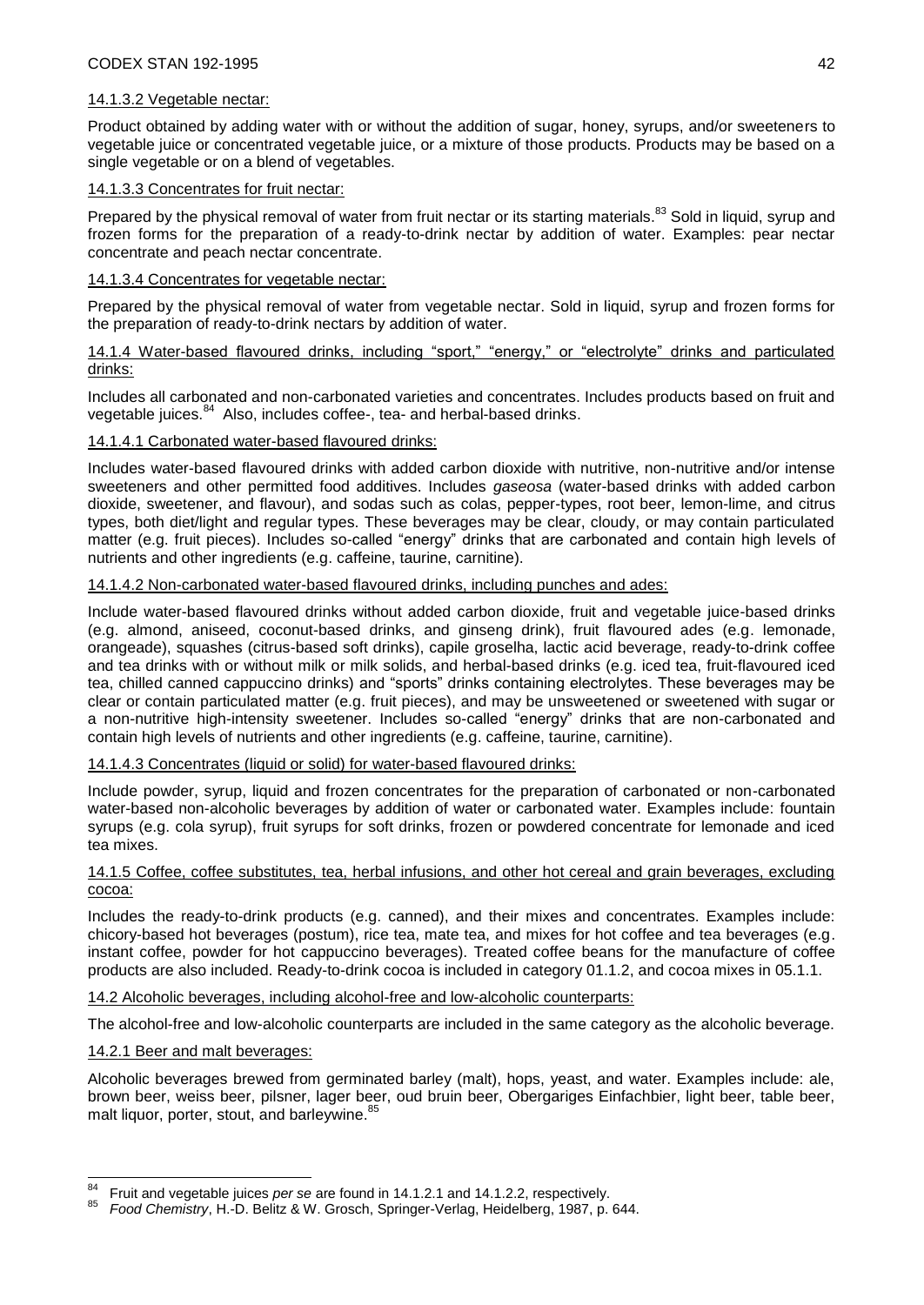## 14.2.2 Cider and perry:

<span id="page-42-0"></span>Fruit wines made from apples (cider) and pears (perry). Also includes cider bouche.<sup>86</sup>

## 14.2.3 Grape wines:

Alcoholic beverage obtained exclusively from the partial or complete alcoholic fermentation of fresh grapes, whether crushed or not, or of grape must (juice). <sup>87</sup>

## 14.2.3.1 Still grape wine:

Grape wine (white, red, rosé, or blush, dry or sweet) that may contain up to a maximum 0.4g/100 ml (4000 mg/kg) carbon dioxide at 20 $\degree$ C.

## 14.2.3.2 Sparkling and semi-sparkling grape wines:

Grape wines in which carbonation is produced during the fermentation process, either by bottle fermentation or closed tank fermentation. Also includes carbonated wine whose carbon dioxide is partially or totally of exogenous origin. Examples include: spumante, and "cold duck" wine. [86](#page-42-0)

## 14.2.3.3 Fortified grape wine, grape liquor wine, and sweet grape wine:

Grape wines produced either by: (i) the fermentation of grape must (juice) of high sugar concentration; or (ii) by the blending of concentrated grape juice with wine; or (iii) the mixture of fermented must with alcohol. Examples include: grape dessert wine.<sup>[86](#page-42-0)</sup>

## 14.2.4 Wines (other than grape):

Includes wines made from fruit other than grapes, apples and pears,<sup>88</sup> and from other agricultural products, including grain (e.g. rice). These wines may be still or sparkling. Examples include: rice wine (*sake*), and sparkling and still fruit wines.

## 14.2.5 Mead:

Alcoholic liquor made from fermented honey, malt and spices, or just of honey. Includes honey wine.<sup>[86](#page-42-0)</sup>

## 14.2.6 Distilled spirituous beverages containing more than 15% alcohol:

Includes all distilled spirituous beverages derived from grain (e.g. corn, barley, rye, wheat), tubers (e.g. potato), fruit (e.g. grapes, berries) or sugar cane that contain greater than 15% alcohol. Examples include: aperitifs, brandy (distilled wine), cordials, liqueurs (including emulsified liqueurs), bagaceira belha (grappa from Portugal; bagaceira is a drink distilled from *bagaço* (pressed skins, seeds and stalks of the grapes)), eau de vie (a brandy), gin, grappa (Italian brandy distilled from the residues of pressed wine), marc (brandy distilled from grape or apple residue), korn (grain spirit (*schnapps*) of Germany, usually derived from rye (*Roggen*), sometimes from wheat (*Weizen*) or both (*Getreide*); also labelled as *Kornbrantt* or *Kornbranttwein*) <sup>89</sup>, mistela (also *mistelle* (France) and *jeropico* (South Africa); unfermented grape juice fortified with grape alcohol), ouzo (Greek spirit drink flavoured with aniseed), rum, tsikoudia (grape marc spirit from Crete), tsipouro (grape marc spirit from certain regions in Greece), wienbrand (style of grape brandy devised by Hugo Asbach, Rudesheim, Germany; literally, "burnt wine")<sup>[89](#page-42-1)</sup>, cachaça (Brazilian liquor made from fermented distilled sugar cane juice) <sup>90</sup>, tequila, whiskey, and vodka.<sup>[86,9](#page-42-0)1,92</sup>

## <span id="page-42-3"></span><span id="page-42-2"></span><span id="page-42-1"></span>14.2.7 Aromatized alcoholic beverages (e.g. beer, wine and spirituous cooler-type beverages, low-alcoholic refreshers):

Includes all non-standardized alcoholic beverage products. Although most of these products contain less than 15% alcohol, some traditional non-standardized aromatized products may contain up to 24% alcohol. Examples include aromatized wine, cider and perry; aperitif wines; americano; batidas (drinks made from *cachaça,* fruit juice or coconut milk and, optionally, sweetened condensed milk)[90](#page-42-2); bitter soda and bitter vino; clarea (also claré or clary; a mixture of honey, white wine and spices; it is closely related to *hippocras*, which is made with red wine); jurubeba alcoholic drinks (beverage alcohol product made from the *Solanum paniculatum* plant indigenous to the north of Brazil and other parts of South America); negus (sangria; a hot drink made with port wine, sugar, lemon and spice); sod, saft, and sodet; vermouth; zurra (in Southern Spain, a sangria made with peaches or nectarines; also the Spanish term for a spiced wine made of cold or

<sup>86</sup>  $\frac{86}{87}$  Ibid. pp. 669-679.

 $^{87}$  Ibid. p, 654. OIV – International Code of Oenological Practices

<sup>&</sup>lt;sup>88</sup> Grape wines are included in 14.2.3; and apple wine (cider) and pear wine (perry) are included in 14.2.2.

<sup>89</sup> *The Wordswoth Dictionary of Drink*, N. Halley, Wordsworth Ltd., Hertfordshire, England, 1996.

<sup>90</sup> *Insight Guide: Rio de Janeiro*, APA Publications, GmBH & Co., Verlag KG, Singapore, 2000, p. 241.

<sup>91</sup> *OIV Lexique de la Vigne*.

See also: Glossary of Portuguese Terms at: www.bar-do-binho.com/help.htm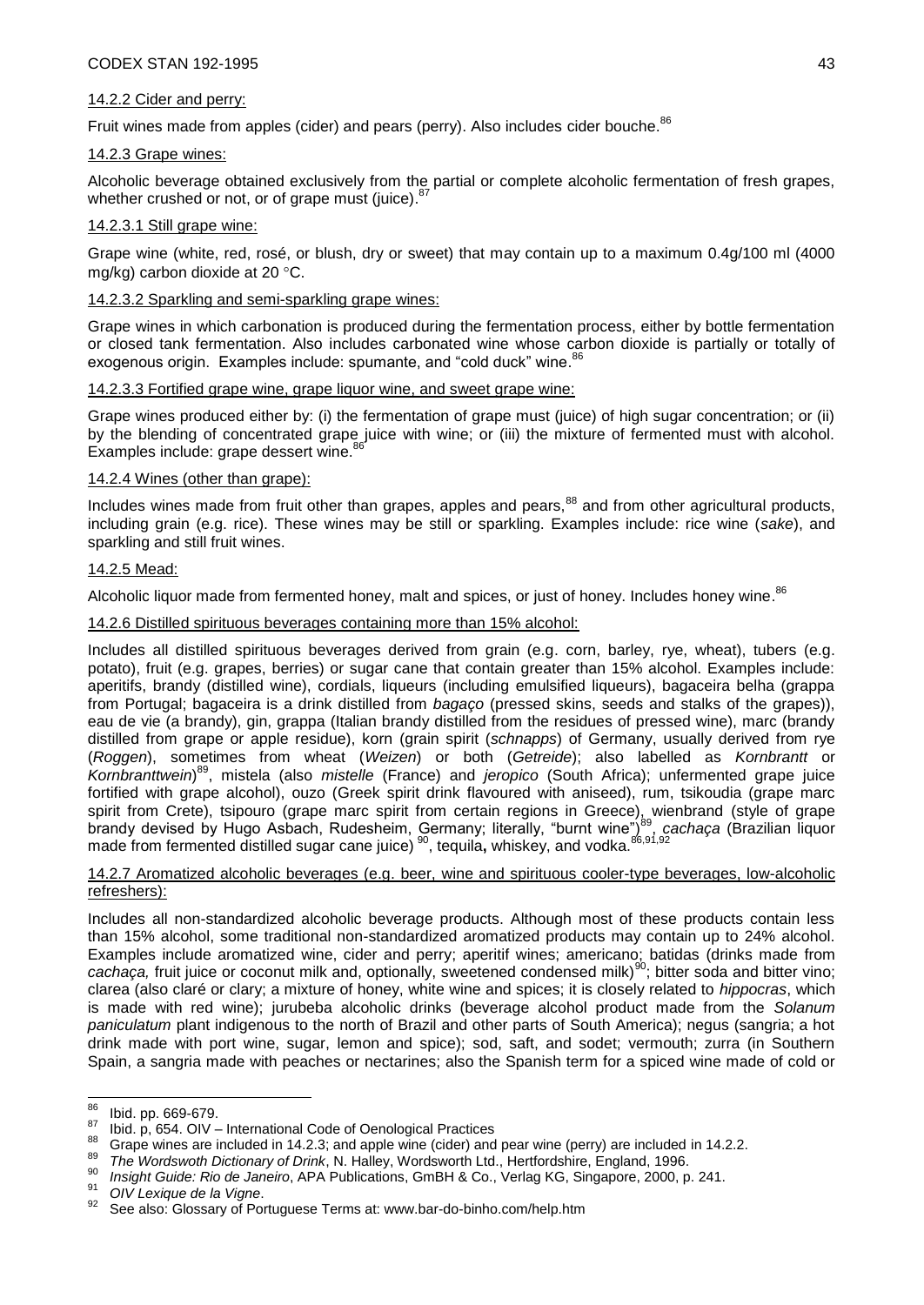warm wine, sugar, lemon, oranges or spices); *amazake* (a sweet low-alcoholic beverages (<1% alcohol) made from rice by *koji*; *mirin* (a sweet alcoholic beverage (<10% alcohol) made from a mixture of *shoochuu* (a spirituous beverage), rice and *koji*); "malternatives," and prepared cocktails (mixtures of liquors, liqueurs, wines, essences, fruit and plant extracts, etc. marketed as ready-to-drink products or mixes). Cooler-type beverages are composed of beer, malt beverage, wine or spirituous beverage, fruit juice(s), and soda water (if carbonated).  $86,91,93$  $86,91,93$  $86,91,93$ 

## 15.0 Ready-to-eat savouries:

Includes all types of savoury snack foods.

## 15.1 Snacks - potato, cereal, flour or starch based (from roots and tubers, pulses and legumes):

Includes all savoury snacks, with or without added flavourings, but excludes unsweetened crackers (category 07.1.2). Examples include potato chips, popcorn, pretzels, rice crackers (*senbei*), flavoured crackers (e.g. cheese-flavoured crackers), *bhujia* (*namkeen*; snack made of a mixture of flours, maize, potatoes, salt, dried fruit, peanuts, spices, colours, flavours, and antioxidants*)*, and *papads* (prepared from soaked rice flour or from black gram or cow pea flour, mixed with salt and spices, and formed into balls or flat cakes).

## 15.2 Processed nuts, including coated nuts and nut mixtures (with e.g. dried fruit):

Includes all types of whole nuts processed by, e.g. dry-roasting, roasting, marinating or boiling, either in-shell or shelled, salted or unsalted. Yoghurt-, cereal-, and honey-covered nuts, and dried fruit-nut-and-cereal snacks (e.g. "trail mixes") are classified here. Chocolate-covered nuts are classified in 05.1.4, and nuts covered in imitation chocolate are included in 05.1.5.

## 15.3 Snacks - fish based:

This describes savoury crackers with fish, fish products or fish flavouring. Dried fish *per se* that may be consumed as a snack is assigned to food category 09.2.5, and dried meat snacks (e.g. beef jerky, pemmican) are assigned to food category 08.3.1.2.

## 16.0 Prepared foods:

These foods are not included in the other food categories (01-15) and should be considered on a case-bycase basis. Prepared foods are mixtures of multiple components (e.g. meat, sauce, grain, cheese, vegetables); the components are included in other food categories. Prepared foods require minimal preparation by the consumer (e.g. heating, thawing, rehydrating). Provisions for additives will be listed in this food category in the GSFA only if the additive is needed: (i) solely to have a technological function in the prepared food as sold to the consumer; or (ii) at a use level that has an intentional technological function in the prepared food that exceeds the use level that can be accounted for by carry-over from the individual components.

 $\overline{a}$ <sup>93</sup> Alexis Lichinne's New Encyclopedia of Wine and Spirits, 3<sup>rd</sup> Ed. See also: rain-tree.com/jurubeba.htm, [www.florilegium.org/files/BEVERAGES/Clarea-d-Agua-art.html,](http://www.florilegium.org/files/BEVERAGES/Clarea-d-Agua-art.html) and wine.about.com/food/wine/library/types/bl\_sangria.htm.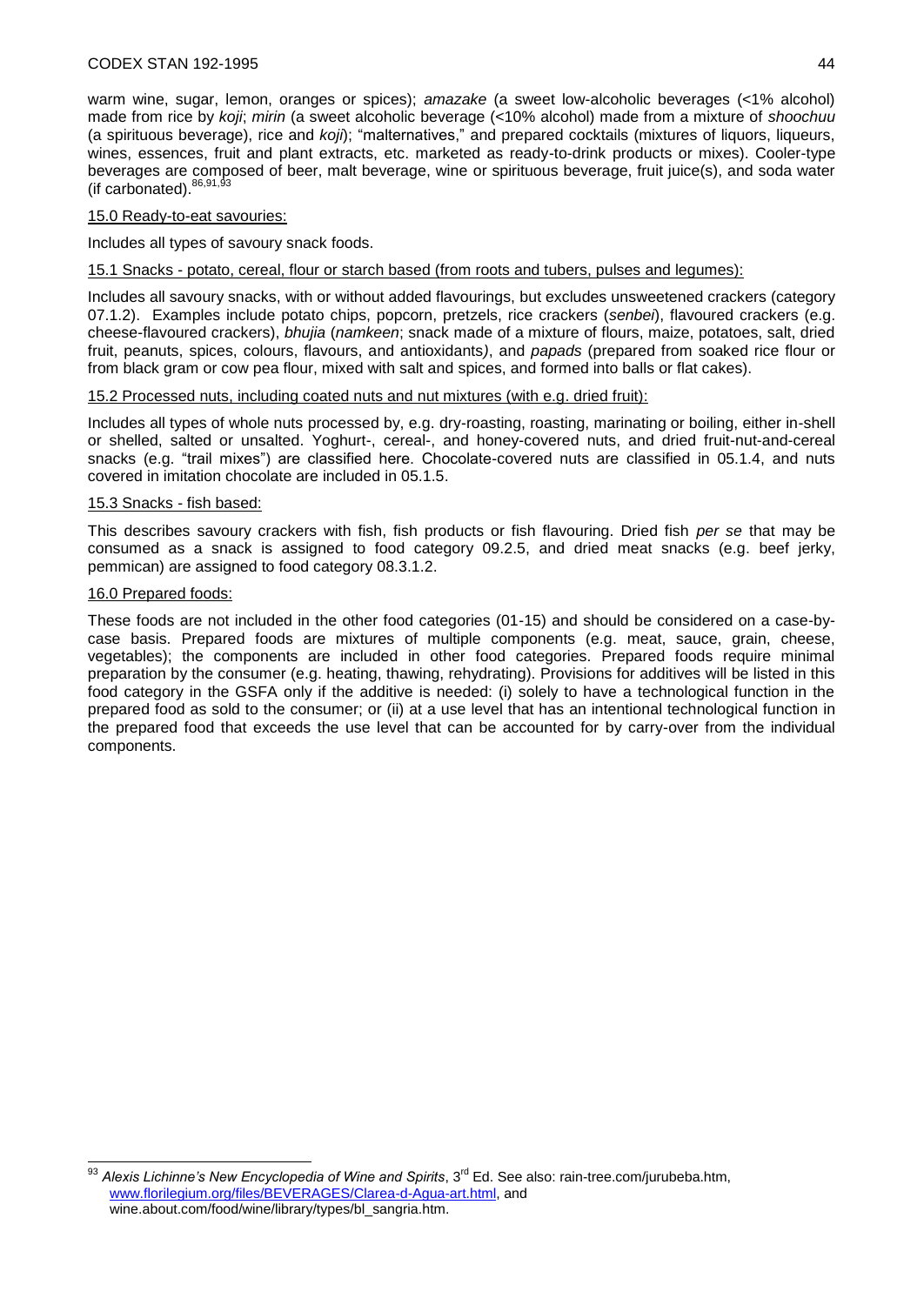**ANNEX C**

## **CROSS-REFERENCE OF CODEX STANDARDISED FOODS WITH THE FOOD CATEGORY SYSTEM USED FOR THE ELABORATION OF THE GSFA**

## **Annex C sorted by Codex Standard Number**

| <b>Standard No</b> | <b>Codex Standard Title</b>                                                                                                  | Food Cat. No. |
|--------------------|------------------------------------------------------------------------------------------------------------------------------|---------------|
| 3-1981             | <b>Canned Salmon</b>                                                                                                         | 09.4          |
| 12-1981            | Honey                                                                                                                        | 11.5          |
| 13-1981            | <b>Preserved Tomatoes</b>                                                                                                    | 04.2.2.4      |
| 17-1981            | <b>Canned Applesauce</b>                                                                                                     | 04.1.2.4      |
| 19-1981            | Edible Fats and Oils Not Covered by Individual Standards (General<br>Standard)                                               | 02.1          |
| 33-1981            | Olive Oil, Virgin and Refined, and Refined Olive Pomace Oil, Olive<br>Oils and Olive Pomace Oils                             | 02.1.2        |
| 36-1981            | Quick-Frozen Finfish, Uneviscerated and Eviscerated                                                                          | 09.2.1        |
| 37-1981            | <b>Canned Shrimps or Prawns</b>                                                                                              | 09.4          |
| 38-1981            | Edible Fungi and Fungi Products (concentrate, dried concentrate or<br>extract)                                               | 04.2.2.6      |
| 38-1981            | Edible Fungi and Fungi Products (edible fungi)                                                                               | 04.2.1.1      |
| 38-1981            | Edible Fungi and Fungi Products (fermented)                                                                                  | 04.2.2.7      |
| 38-1981            | Edible Fungi and Fungi Products (fungus products)                                                                            | 04.2.2        |
| 38-1981            | Edible Fungi and Fungi Products (incl. freeze dried, fungus grits and<br>fungus powder)                                      | 04.2.2.2      |
| 38-1981            | Edible Fungi and Fungi Products (quick frozen)                                                                               | 04.2.2.1      |
| 038-1981           | Edible Fungi and Fungi Products (salted, pickled or in vegetable oil)                                                        | 04.2.2.3      |
| 38-1981            | Edible Fungi and Fungi Products (sterilized)                                                                                 | 04.2.2.4      |
| 39-1981            | Dried Edible Fungi                                                                                                           | 04.2.2.2      |
| 40R-1981           | Fresh Fungus "Chanterelle" (Regional Standard)                                                                               | 04.2.1.1      |
| 41-1981            | <b>Quick Frozen Peas</b>                                                                                                     | 04.2.2.1      |
| 42-1981            | <b>Canned Pineapple</b>                                                                                                      | 04.1.2.4      |
| 52-1981            | <b>Quick Frozen Strawberries</b>                                                                                             | 04.1.2.1      |
| 53-1981            | Special Dietary Foods with Low-Sodium Content, including salt<br>substitutes (salt substitutes)                              | 12.1.2        |
| 53-1981            | Special Dietary Foods with Low-Sodium Content, including salt<br>substitutes (special dietary foods with low sodium content) | 13.0          |
| 57-1981            | Processed Tomato Concentrates (canned tomato paste)                                                                          | 04.2.2.4      |
| 57-1981            | Processed Tomato Concentrates (tomato puree)                                                                                 | 04.2.2.5      |
| 57-1981            | Processed Tomato Concentrates (tomato paste)                                                                                 | 04.2.2.6      |
| 60-1981            | <b>Canned Raspberries</b>                                                                                                    | 04.1.2.4      |
| 62-1987            | <b>Canned Strawberries</b>                                                                                                   | 04.1.2.4      |
| 66-1981            | <b>Table Olives</b>                                                                                                          | 04.2.2.3      |
| 67-1981            | Raisins                                                                                                                      | 04.1.2.2      |
| 69-1981            | <b>Quick Frozen Raspberries</b>                                                                                              | 04.1.2.1      |
| 70-1981            | Canned Tuna and Bonito                                                                                                       | 09.4          |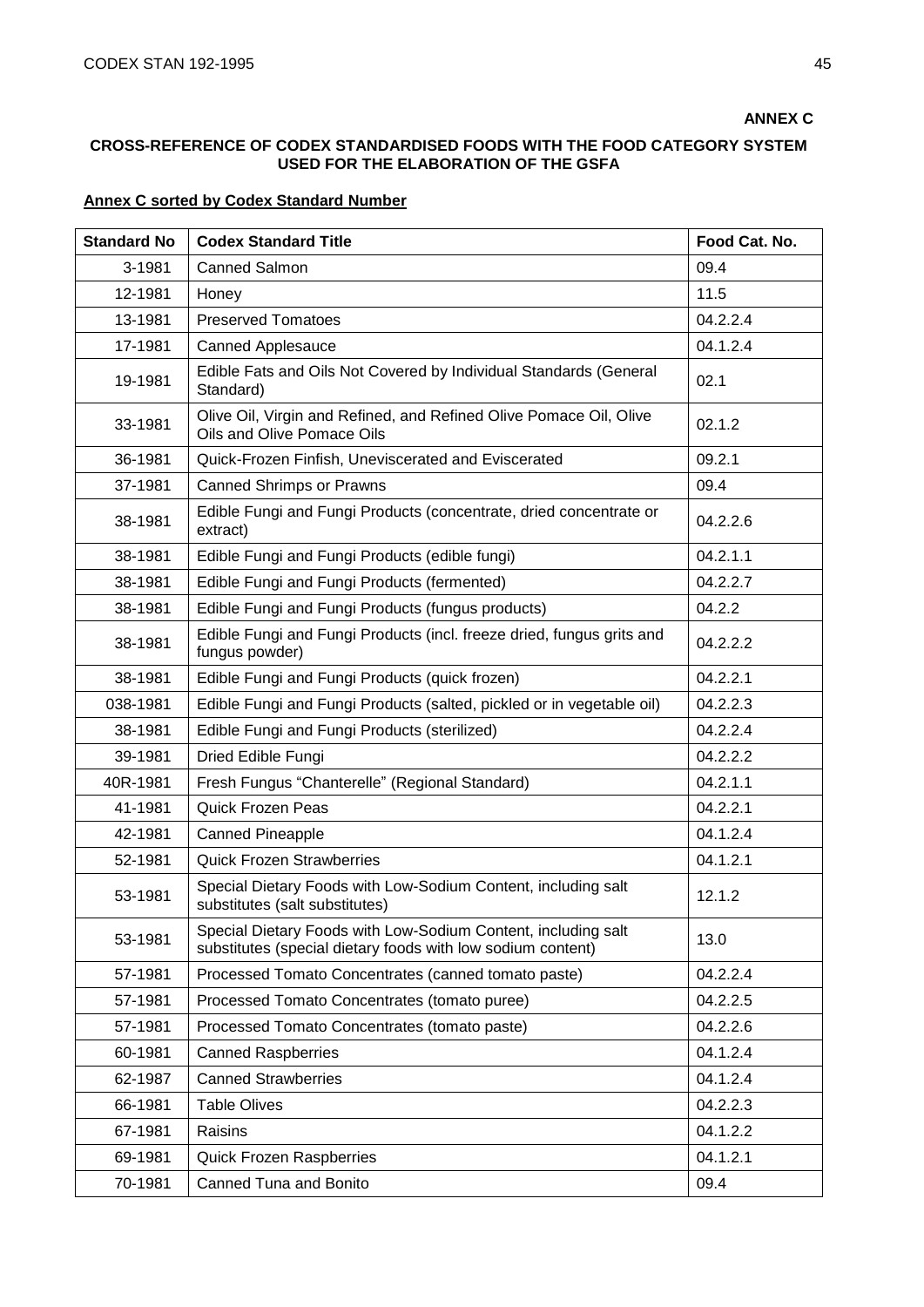| <b>Standard No</b> | <b>Codex Standard Title</b>                                                                                                                 | Food Cat. No. |
|--------------------|---------------------------------------------------------------------------------------------------------------------------------------------|---------------|
| 72-1981            | Infant Formula and Formula for Special Dietary Purposes Intended for<br>Infants (infant formula)                                            | 13.1.1        |
| 72-1981            | Infant formula and Formula for Special Dietary Purposes Intended for<br>Infants (formula for special dietary purposes intended for infants) | 13.1.3        |
| 73-1981            | <b>Canned Baby Foods</b>                                                                                                                    | 13.2          |
| 74-1981            | Processed Cereal-Based Foods for Infants and Children                                                                                       | 13.2          |
| 75-1981            | <b>Quick Frozen Peaches</b>                                                                                                                 | 04.1.2.1      |
| 76-1981            | <b>Quick Frozen Bilberries</b>                                                                                                              | 04.1.2.1      |
| 77-1981            | Quick Frozen Spinach                                                                                                                        | 04.2.2.1      |
| 78-1981            | <b>Canned Fruit Cocktail</b>                                                                                                                | 04.1.2.4      |
| 86-1981            | Cocoa Butters                                                                                                                               | 05.1.3        |
| 87-1981            | <b>Chocolate and Chocolate Products</b>                                                                                                     | 05.1.4        |
| 88-1981            | <b>Canned Corned Beef</b>                                                                                                                   | 08.3.2        |
| 89-1981            | Luncheon Meat                                                                                                                               | 08.3.2        |
| 90-1981            | <b>Canned Crab Meat</b>                                                                                                                     | 09.4          |
| 92-1981            | Quick Frozen Shrimps or Prawns                                                                                                              | 09.2.1        |
| 94-1981            | Canned Sardines and Sardine-Type Products                                                                                                   | 09.4          |
| 95-1981            | <b>Quick Frozen Lobsters</b>                                                                                                                | 09.2.1        |
| 96-1981            | <b>Cooked Cured Ham</b>                                                                                                                     | 08.2.2        |
| 97-1981            | <b>Cooked Cured Pork Shoulder</b>                                                                                                           | 08.2.2        |
| 98-1981            | <b>Cooked Cured Chopped Meat</b>                                                                                                            | 08.3.2        |
| 99-1981            | <b>Canned Tropical Fruit Salad</b>                                                                                                          | 04.1.2.4      |
| 103-1981           | <b>Quick Frozen Blueberries</b>                                                                                                             | 04.1.2.1      |
| 105-1981           | Cocoa Powders (Cocoa) and Dry Mixtures of Cocoa and Sugar                                                                                   | 05.1.1        |
| 108-1981           | <b>Natural Mineral Waters</b>                                                                                                               | 14.1.1.1      |
| 110-1981           | Quick Frozen Broccoli                                                                                                                       | 04.2.2.1      |
| 111-1981           | <b>Quick Frozen Cauliflower</b>                                                                                                             | 04.2.2.1      |
| 112-1981           | Quick Frozen Brussels Sprouts                                                                                                               | 04.2.2.1      |
| 113-1981           | Quick Frozen Green Beans and Wax Beans                                                                                                      | 04.2.2.1      |
| 114-1981           | <b>Quick Frozen French-Fried Potatoes</b>                                                                                                   | 04.2.2.1      |
| 115-1981           | <b>Pickled Cucumbers (Cucumber Pickles)</b>                                                                                                 | 04.2.2.3      |
| 117-1981           | <b>Bouillon and Consommés</b>                                                                                                               | 12.5          |
| 118-1981           | Foods for Special Dietary Use for Persons Intolerant to Gluten                                                                              | 13.3          |
| 119-1981           | <b>Canned Finfish</b>                                                                                                                       | 09.4          |
| 130-1981           | <b>Dried Apricots</b>                                                                                                                       | 04.1.2.2      |
| 131-1981           | <b>Unshelled Pistachio Nuts</b>                                                                                                             | 04.2.1.1      |
| 141-1983           | Cocoa (Cacao) Mass (Cocoa/Chocolate Liquor) and Cocoa Cake                                                                                  | 05.1.1        |
| 143-1985           | Dates (coated)                                                                                                                              | 04.1.1.2      |
| 143-1985           | Dates (fresh)                                                                                                                               | 04.1.1.1      |
| 145-1985           | Canned Chestnuts and Canned Chestnut Puree                                                                                                  | 04.2.2.4      |
| 150-1985           | Food Grade Salt                                                                                                                             | 12.1.1        |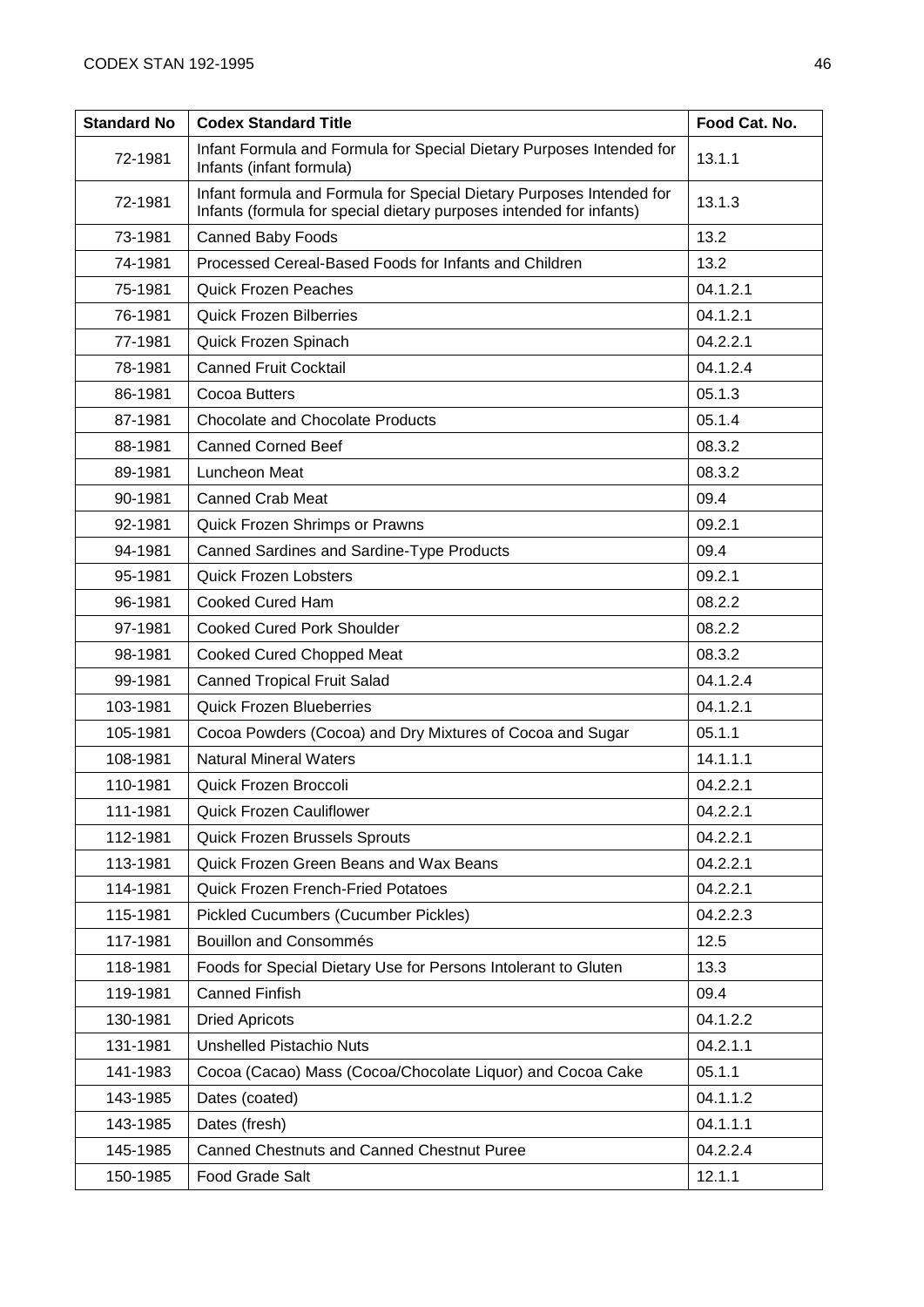| <b>Standard No</b> | <b>Codex Standard Title</b>                                                                             | Food Cat. No. |
|--------------------|---------------------------------------------------------------------------------------------------------|---------------|
| 151-1985           | Gari                                                                                                    | 04.2.2.7      |
| 152-1985           | <b>Wheat Flour</b>                                                                                      | 06.2.1        |
| 153-1985           | Maize (Corn)                                                                                            | 06.1          |
| 154-1985           | Whole Maize (Corn) Meal                                                                                 | 06.2.1        |
| 155-1985           | Degermed Maize (Corn) Meal and Maize (Corn) Grits                                                       | 06.2.1        |
| 156-1987           | Follow-Up Formula                                                                                       | 13.1.2        |
| 160-1987           | Mango Chutney                                                                                           | 04.1.2.6      |
| 163-1987           | Wheat Protein Products, Including Wheat Gluten                                                          | 12.10         |
| 165-1989           | Quick Frozen Blocks of Fish Fillets, Minced Fish Flesh and Mixtures<br>of Fillets and Minced Fish Flesh | 09.2.1        |
| 166-1989           | Quick Frozen Fish Sticks (Fish Fingers), Fish Portions and Fish Fillets<br>- Breaded and in Batter      | 09.2.2        |
| 167-1989           | Salted Fish and Dried Salted Fish of the Gadidae Family of Fishes                                       | 09.2.5        |
| 169-1989           | Whole and Decorticated Pearl Millet Grains                                                              | 06.1          |
| 170-1989           | <b>Pearl Millet Flour</b>                                                                               | 06.2.1        |
| 171-1989           | <b>Certain Pulses</b>                                                                                   | 04.2.1.1      |
| 172-1989           | Sorghum Grains                                                                                          | 06.1          |
| 173-1989           | Sorghum Flour                                                                                           | 06.2.1        |
| 174-1989           | Vegetable Protein Products                                                                              | 12.10         |
| 175-1989           | Soy Protein Products                                                                                    | 06.8.8        |
| 176-1989           | Edible Cassava Flour                                                                                    | 06.2.1        |
| 177-1991           | <b>Grated Desiccated Coconut</b>                                                                        | 04.1.2.2      |
| 178-1991           | Durum Wheat Semolina and Durum Wheat Flour                                                              | 06.2.1        |
| 181-1991           | Formula Foods for Use in Weight Control Diets                                                           | 13.4          |
| 182-1993           | Pineapple                                                                                               | 04.1.1.1      |
| 183-1993           | Papaya                                                                                                  | 04.1.1.1      |
| 184-1993           | Mango                                                                                                   | 04.1.1.1      |
| 185-1993           | Nopal                                                                                                   | 04.2.1.1      |
| 186-1993           | Prickly pear                                                                                            | 04.2.1.1      |
| 187-1993           | Carambola                                                                                               | 04.1.1.1      |
| 188-1993           | Baby Corn                                                                                               | 04.2.1.1      |
| 189-1993           | <b>Dried Shark Fins</b>                                                                                 | 09.2.5        |
| 190-1995           | Quick Frozen Fish Fillets                                                                               | 09.2.1        |
| 191-1995           | Quick Frozen Raw Squid                                                                                  | 09.2.1        |
| 196-1995           | Litchi                                                                                                  | 04.1.1.1      |
| 197-1995           | Avocado                                                                                                 | 04.2.1.1      |
| 198-1995           | Rice                                                                                                    | 06.1          |
| 199-1995           | Wheat and Durum Wheat                                                                                   | 06.1          |
| 200-1995           | Peanuts                                                                                                 | 04.2.1.1      |
| 201-1995           | Oats                                                                                                    | 06.1          |
| 202-1995           | Couscous                                                                                                | 06.1          |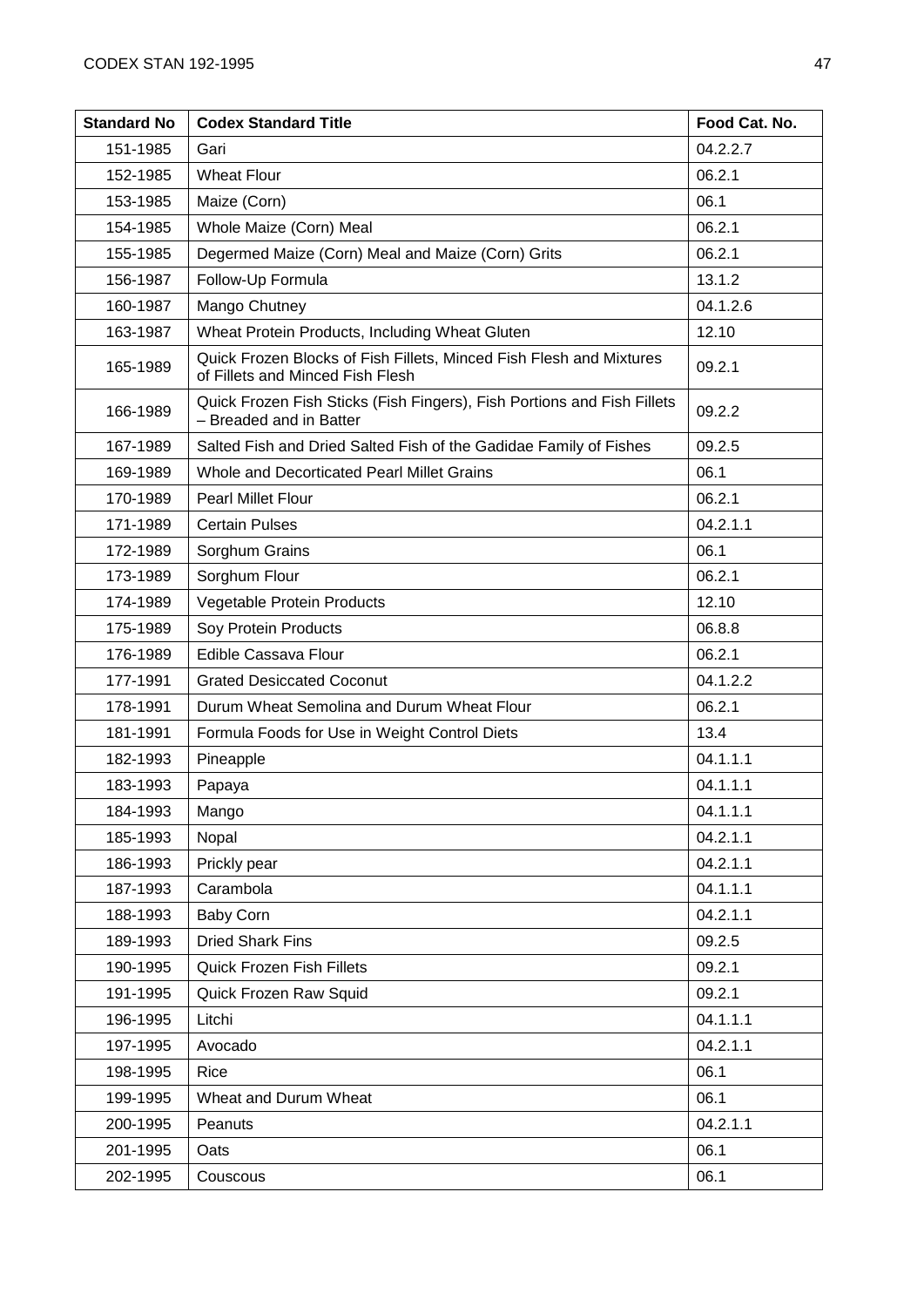| <b>Standard No</b> | <b>Codex Standard Title</b>                                                             | Food Cat. No. |
|--------------------|-----------------------------------------------------------------------------------------|---------------|
| 203-1995           | Formula Foods for Use in Very Low Energy Diets for Weight<br>Reduction                  | 13.4          |
| 204-1997           | Mangosteens                                                                             | 04.1.1.1      |
| 205-1997           | <b>Bananas</b>                                                                          | 04.1.1.1      |
| 207-1999           | Milk Powders and Cream Powders                                                          | 01.5.1        |
| 208-1999           | <b>Cheeses in Brine</b>                                                                 | 01.6.2.1      |
| 210-1999           | Named Vegetable Oils                                                                    | 02.1.2        |
| 211-1999           | <b>Named Animal Fats</b>                                                                | 02.1.3        |
| 212-1999           | Sugars (glucose syrup, dried glucose, soft white sugar, brown sugar,<br>raw cane sugar) | 11.1.3        |
| 212-1999           | Sugars (lactose)                                                                        | 11.1.4        |
| 212-1999           | Sugars (plantation or white mill sugar)                                                 | 11.1.5        |
| 212-1999           | Sugars (powdered sugar and powdered dextrose)                                           | 11.1.2        |
| 212-1999           | Sugars (white sugar, dextrose anhydrous, dextrose monohydrate,<br>fructose)             | 11.1.1        |
| 213-1999           | Limes                                                                                   | 04.1.1.1      |
| 214-1999           | Pumelos (Citrus grandi)                                                                 | 04.1.1.1      |
| 215-1999           | Guavas                                                                                  | 04.1.1.1      |
| 216-1999           | Chayotes                                                                                | 04.1.1.1      |
| 217-1999           | <b>Mexican Limes</b>                                                                    | 04.1.1.1      |
| 218-1999           | Ginger                                                                                  | 04.2.1.1      |
| 219-1999           | Grapefruits (Citrus paradisi)                                                           | 04.1.1.1      |
| 220-1999           | Longans                                                                                 | 04.1.1.1      |
| 221-2001           | Unripened Cheese, including Fresh Cheese                                                | 01.6.1        |
| 222-2001           | Crackers from Marine and Freshwater Fish, Crustaceans and<br><b>Molluscan Shellfish</b> | 09.2.5        |
| 223-2001           | Kimchi                                                                                  | 04.2.2.7      |
| 224-2001           | Tannia                                                                                  | 04.2.1.1      |
| 225-2001           | Asparagus                                                                               | 04.2.1.1      |
| 226-2001           | Cape Gooseberry                                                                         | 04.1.1.1      |
| 227-2001           | Bottled/Packaged Drinking Waters (other than natural mineral water)                     | 14.1.1.2      |
| 236-2003           | <b>Boiled Dried Salted Anchovies</b>                                                    | 09.2.5        |
| 237-2003           | Pitahayas                                                                               | 04.1.1.1      |
| 238-2003           | Sweet Cassava                                                                           | 04.2.1.1      |
| 240-2003           | Aqueous Coconut Products (coconut milk and coconut cream)                               | 04.1.2.8      |
| 241-2003           | <b>Canned Bamboo Shoots</b>                                                             | 04.2.2.4      |
| 242-2003           | <b>Canned Stone Fruits</b>                                                              | 04.1.2.4      |
| 243-2003           | Fermented Milks (flavoured, heat treated and non-heat treated)                          | 01.7          |
| 243-2003           | Fermented Milks (plain)                                                                 | 01.2.1        |
| 243-2003           | Fermented Milks (plain, heat treated)                                                   | 01.2.1.2      |
| 243-2003           | Fermented Milks (plain, non-heat treated)                                               | 01.2.1.1      |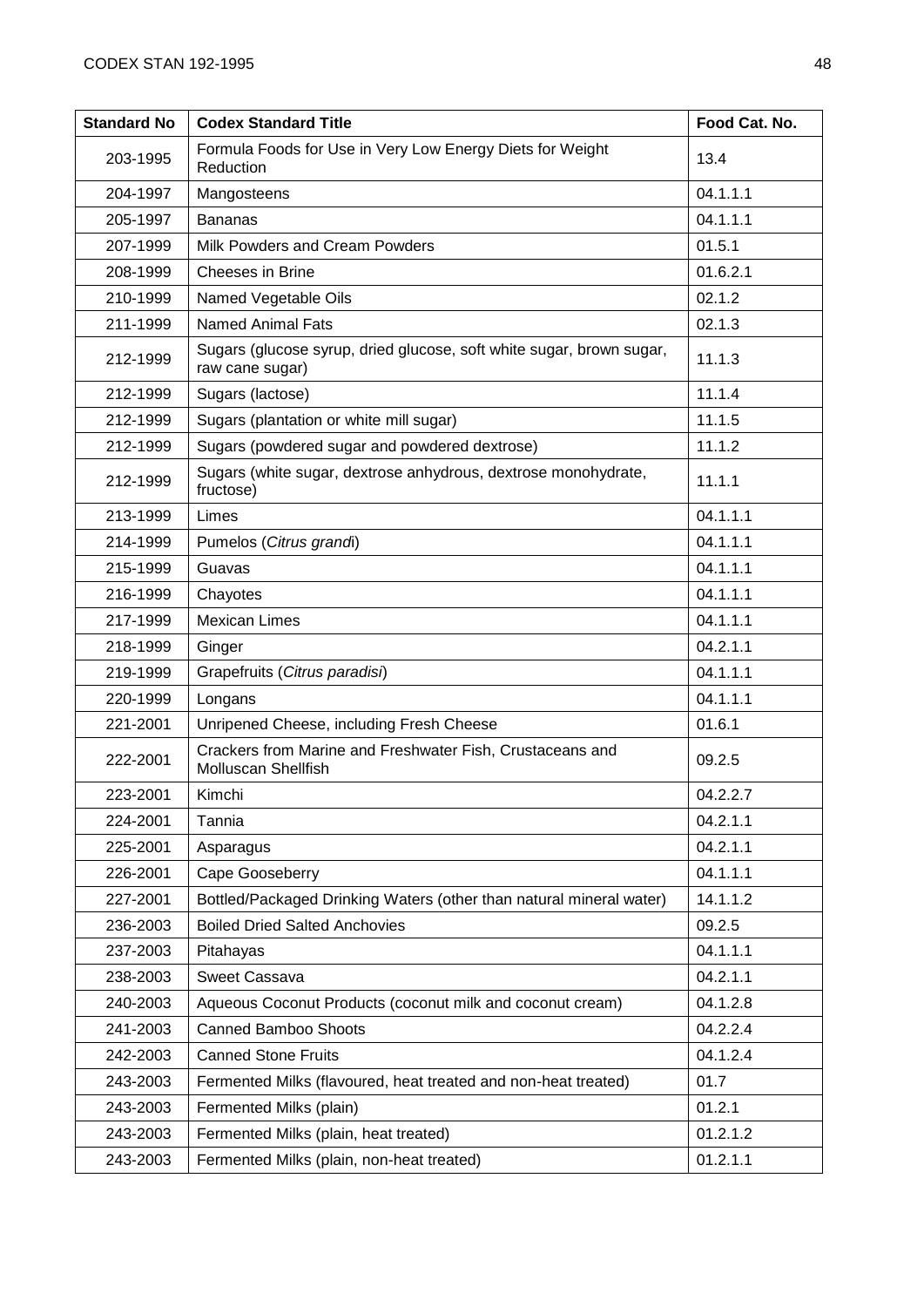| <b>Standard No</b> | <b>Codex Standard Title</b>                                                                               | Food Cat. No. |
|--------------------|-----------------------------------------------------------------------------------------------------------|---------------|
| 243-2003           | Fermented milks (drinks based on fermented milk, plain or flavoured,<br>heat treated or not heat treated) | 01.1.2        |
| 244-2004           | Salted Atlantic Herring and Salted Sprat                                                                  | 09.2.5        |
| 245-2004           | Oranges                                                                                                   | 04.1.1.1      |
| 246-2005           | Rambutan                                                                                                  | 04.1.1.1      |
| 247-2005           | Fruit Juices and Nectars (fruit juices)                                                                   | 14.1.2.1      |
| 247-2005           | Fruit Juices and Nectars (concentrates for fruit juice)                                                   | 14.1.2.3      |
| 247-2005           | Fruit Juices and Nectars (fruit nectars)                                                                  | 14.1.3.1      |
| 247-2005           | Fruit Juices and Nectars (concentrates for fruit nectars)                                                 | 14.1.3.3      |
| 249-2006           | <b>Instant Noodles</b>                                                                                    | 06.4.3        |
| 250-2006           | Blend of Evaporated Skimmed Milk and Vegetable Fat                                                        | 01.3.2        |
| 251-2006           | Blend of Skimmed Milk and Vegetable Fat in Powdered Form                                                  | 01.5.2        |
| 252-2006           | Blend of Sweetened Condensed Milk and Vegetable Fat                                                       | 01.3.2        |
| 253-2006           | Dairy Fat Spreads                                                                                         | 02.2.2        |
| 254-2007           | <b>Certain Canned Citrus Fruits</b>                                                                       | 04.1.2.4      |
| 255-2007           | <b>Table Grapes</b>                                                                                       | 04.1.1.1      |
| 256-2007           | Fat Spreads and Blended Spreads                                                                           | 02.2.2        |
| 257R-2007          | Canned Humus with Tehena (Regional Standard)                                                              | 04.2.2.4      |
| 258R-2007          | Canned Foul Medames (Regional Standard)                                                                   | 04.2.2.4      |
| 259R-2007          | Tehena (Regional Standard)                                                                                | 04.2.2.6      |
| 260-2007           | Pickled Fruits and Vegetables (pickled fruits)                                                            | 04.1.2.3      |
| 260-2007           | Pickled Fruits and Vegetables (fermented fruits)                                                          | 04.1.2.10     |
| 260-2007           | Pickled Fruits and Vegetables (pickled vegetables)                                                        | 04.2.2.3      |
| 260-2007           | Pickled Fruits and Vegetables (fermented vegetables)                                                      | 04.2.2.7      |
| 262-2007           | Mozzarella                                                                                                | 01.6.1        |
| 263-1966           | Cheddar                                                                                                   | 01.6.2.1      |
| 264-1966           | Danbo                                                                                                     | 01.6.2.1      |
| 265-1966           | Edam                                                                                                      | 01.6.2.1      |
| 266-1966           | Gouda                                                                                                     | 01.6.2.1      |
| 267-1966           | Havarti                                                                                                   | 01.6.2.1      |
| 268-1966           | Samsoe                                                                                                    | 01.6.2.1      |
| 269-1967           | Emmental                                                                                                  | 01.6.2.1      |
| 270-1968           | <b>Tilsiter</b>                                                                                           | 01.6.2.1      |
| 271-1968           | Saint Paulin                                                                                              | 01.6.2.1      |
| 272-1968           | Provolone                                                                                                 | 01.6.2.1      |
| 273-1968           | <b>Cottage Cheese</b>                                                                                     | 01.6.1        |
| 274-1969           | Coulommiers                                                                                               | 01.6.2.1      |
| 275-1973           | Cream Cheese (Rahmfrischkäse)                                                                             | 01.6.1        |
| 276-1973           | Camembert                                                                                                 | 01.6.2.1      |
| 277-1973           | <b>Brie</b>                                                                                               | 01.6.2.1      |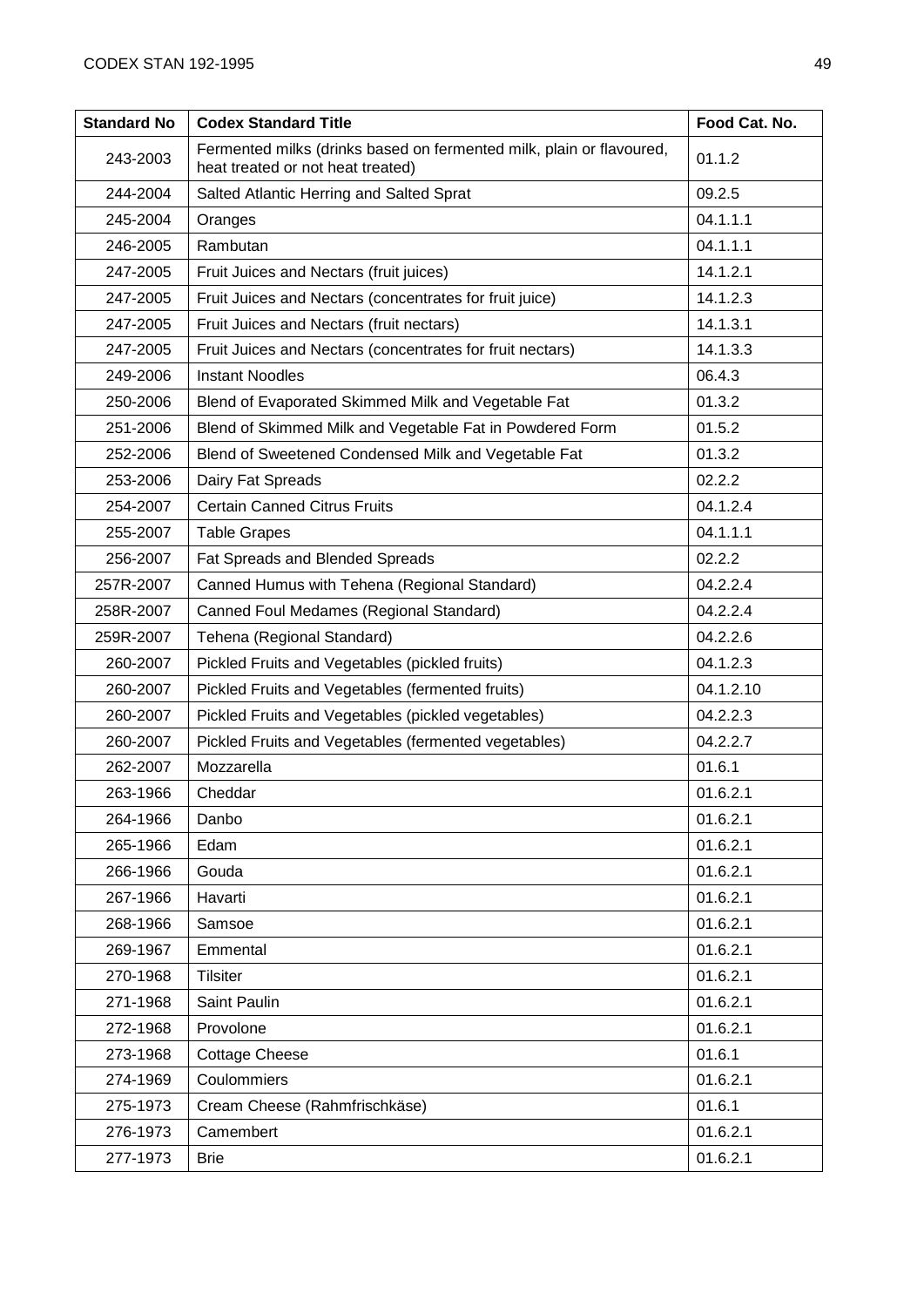| <b>Standard No</b> | <b>Codex Standard Title</b>                                                                                      | Food Cat. No. |
|--------------------|------------------------------------------------------------------------------------------------------------------|---------------|
| 278-1978           | <b>Extra Hard Grating Cheese</b>                                                                                 | 01.6.2.1      |
| 279-1971           | <b>Butter</b>                                                                                                    | 02.2.1        |
| 280-1973           | <b>Milkfat Products</b>                                                                                          | 02.1.1        |
| 281-1971           | Evaporated milks                                                                                                 | 01.3.1        |
| 282-1971           | <b>Sweetened Condensed Milks</b>                                                                                 | 01.3.1        |
| 283-1978           | Cheese (ripened, including mould ripened)                                                                        | 01.6.2.1      |
| 283-1978           | Cheese (unripened, including fresh cheese) - See also CODEX<br>STAN 221-2001                                     | 01.6.1        |
| 284-1971           | Whey Cheeses (whey cheese)                                                                                       | 01.6.3        |
| 284-1971           | Whey Cheeses (whey protein cheese)                                                                               | 01.6.6        |
| 288-1976           | Cream and Prepared Creams (fermented cream, acidified cream)                                                     | 01.4.3        |
| 288-1976           | Cream and Prepared Creams (reconstituted cream, recombined<br>cream, prepackaged liquid cream)                   | 01.4.1        |
| 288-1976           | Cream and Prepared Creams (whipping cream, cream packaged<br>under pressure, whipped cream)                      | 01.4.2        |
| 289-1995           | Whey powders                                                                                                     | 01.8.2        |
| 290-1995           | <b>Edible Casein Products</b>                                                                                    | 01.5.1        |
| 291-2010           | Sturgeon caviar                                                                                                  | 09.3.3        |
| 292-2008           | Raw and Live Bivalve Molluscs (live)                                                                             | 09.1.2        |
| 292-2008           | Raw and Live Bivalve Molluscs (raw, chilled shucked)                                                             | 09.1.2        |
| 292-2008           | Raw and Live Bivalve Molluscs (raw, frozen)                                                                      | 09.2.1        |
| 293-2008           | Tomatoes                                                                                                         | 04.2.1.1      |
| 294R-2009          | Gochujang (Regional Standard)                                                                                    | 04.2.2.7      |
| 296-2009           | Jams, Jellies and Marmalades                                                                                     | 04.1.2.5      |
| 297-2009           | <b>Certain Canned Vegetables</b>                                                                                 | 04.2.2.4      |
| 298R-2009          | Fermented Soybean Paste (Regional Standard)                                                                      | 12.9.1        |
| 299-2010           | Apples                                                                                                           | 04.1.1.1      |
| 300-2010           | Bitter cassava                                                                                                   | 04.2.1.1      |
| 301R-2011          | Edible Sago Flour (Regional Standard)                                                                            | 06.2.1        |
| 302-2011           | <b>Fish Sauce</b>                                                                                                | 12.6.4        |
| 303-2011           | <b>Tree Tomatoes</b>                                                                                             | 04.2.1.1      |
| 304R-2011          | Culantro Coyote (Regional Standard)                                                                              | 04.2.1.1      |
| 305R-2011          | Lucuma (Regional Standard)                                                                                       | 04.1.1.1      |
| 306R-2011          | Chilli Sauce (Regional Standard)                                                                                 | 12.6.2        |
| 307-2011           | Chilli Peppers                                                                                                   | 04.2.1.1      |
| 308R-2011          | Harissa (Regional Standard)                                                                                      | 04.2.2.6      |
| 309R-2011          | Halwa Tehenia (Regional Standard)                                                                                | 05.2.2        |
| 310-2013           | Pomegranate                                                                                                      | 04.1.1.1      |
| 311-2013           | Smoke Fish, Smoke-Flavoured Fish and Smoke-Dried Fish                                                            | 09.2.5        |
| 312-2013           | Live Abalone and Raw Fresh Chilled or Frozen Abalone for Direct<br>Consumption or for Further Processing (fresh) | 09.1.2        |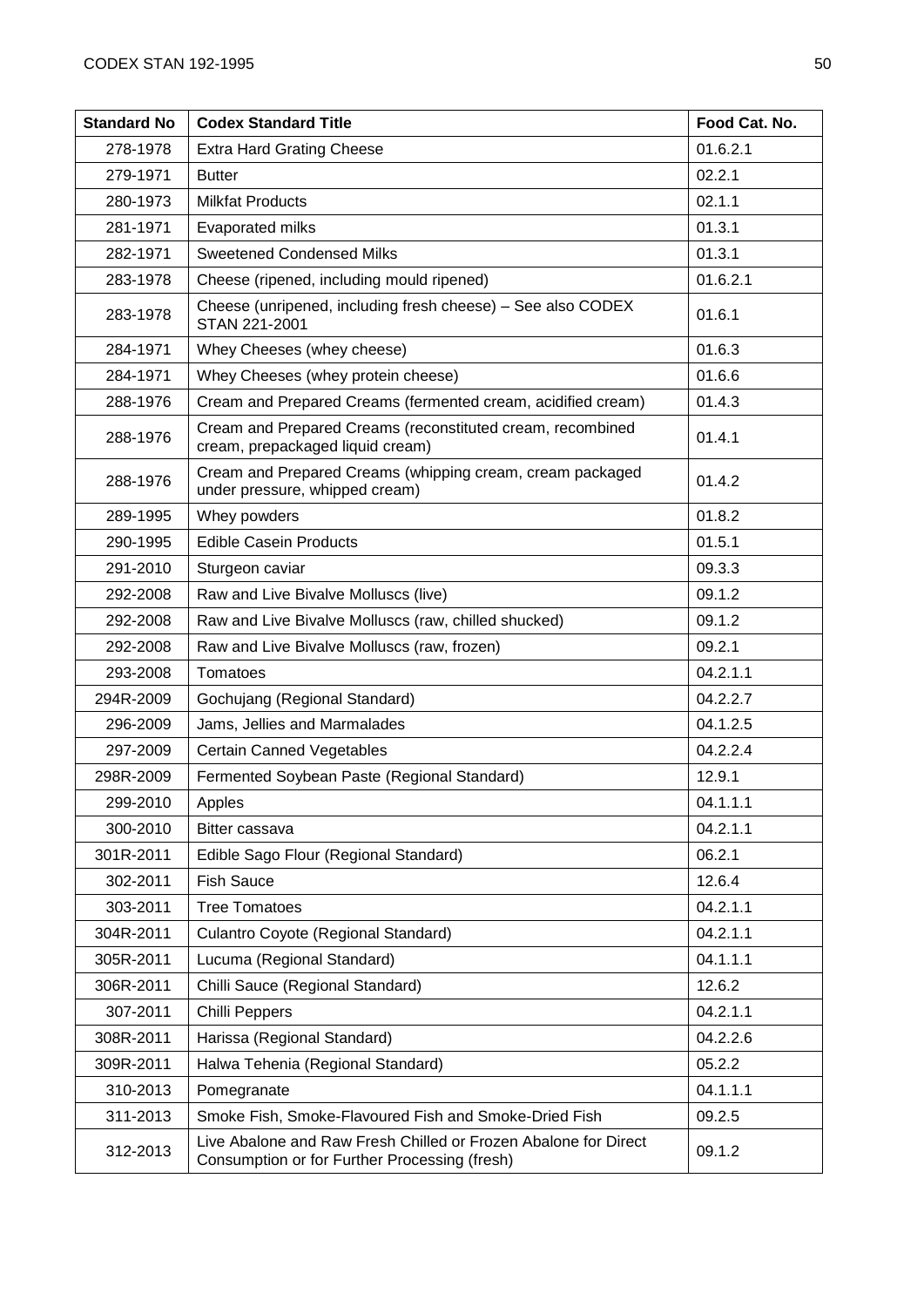| <b>Standard No</b> | <b>Codex Standard Title</b>                                                                                                               | Food Cat. No. |
|--------------------|-------------------------------------------------------------------------------------------------------------------------------------------|---------------|
| 312-2013           | Live Abalone and Raw Fresh Chilled or Frozen Abalone for Direct<br>Consumption or for Further Processing (frozen)                         | 09.2.1        |
| 313R-2013          | Tempe (Regional Standard)                                                                                                                 | 06.8.6        |
| 314R-2013          | Date Paste (Regional Standard)                                                                                                            | 04.1.2.8      |
| 315-2014           | Fresh and Quick Frozen Raw Scallop Products (fresh)                                                                                       | 09.1.2        |
| 315-2014           | Fresh and Quick Frozen Raw Scallop Products (frozen)                                                                                      | 09.2.1        |
| 316-2014           | <b>Passion Fruit</b>                                                                                                                      | 04.1.1.1      |
| 317-2014           | Durian                                                                                                                                    | 04.1.1.1      |
| 318-2014           | Okra                                                                                                                                      | 04.2.1.1      |
| 319-2015           | <b>Certain Canned Fruits</b>                                                                                                              | 04.1.2.4      |
| 320-2015           | Quick Frozen Vegetables                                                                                                                   | 04.2.2.1      |
| 321-2015           | Ginseng Products (Dried Ginseng, Dried Steamed Ginseng, Ginseng<br>Extract in Powdered Form, Steamed Ginseng Extract in Powdered<br>Form) | 04.2.2.2      |
| 321-2015           | Ginseng Products (Ginseng Extract, Steamed Ginseng Extract)                                                                               | 04.2.2.6      |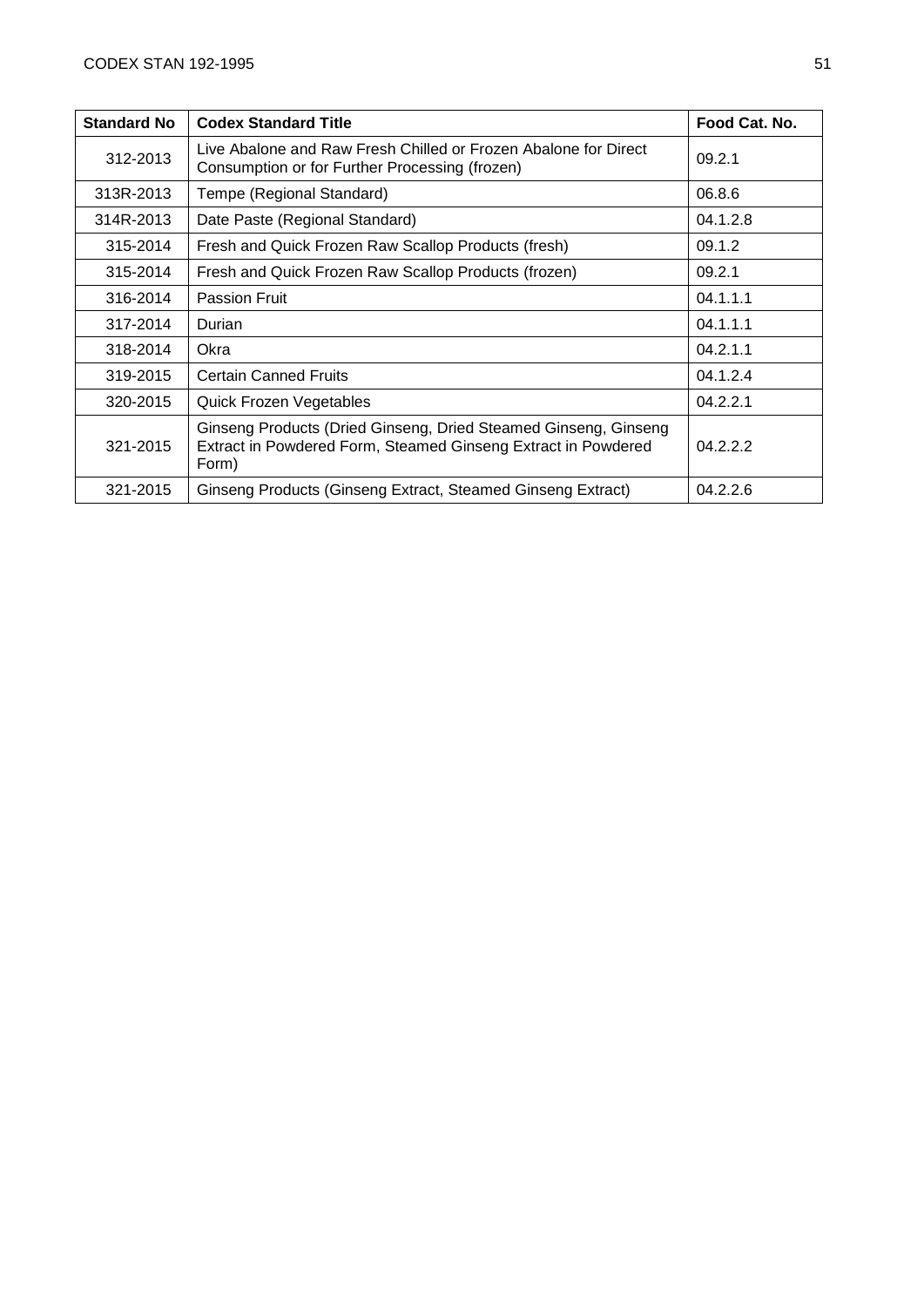# **Annex C sorted by Codex Standard Title**

| <b>Standard No</b> | <b>Codex Standard Title</b>                                         | Food Cat. No. |
|--------------------|---------------------------------------------------------------------|---------------|
| 299-2010           | Apples                                                              | 04.1.1.1      |
| 240-2003           | Aqueous Coconut Products (coconut milk and coconut cream)           | 04.1.2.8      |
| 225-2001           | Asparagus                                                           | 04.2.1.1      |
| 197-1995           | Avocado                                                             | 04.2.1.1      |
| 188-1993           | <b>Baby Corn</b>                                                    | 04.2.1.1      |
| 205-1997           | <b>Bananas</b>                                                      | 04.1.1.1      |
| 300-2010           | Bitter cassava                                                      | 04.2.1.1      |
| 250-2006           | Blend of Evaporated Skimmed Milk and Vegetable Fat                  | 01.3.2        |
| 251-2006           | Blend of Skimmed Milk and Vegetable Fat in Powdered Form            | 01.5.2        |
| 252-2006           | Blend of Sweetened Condensed Milk and Vegetable Fat                 | 01.3.2        |
| 236-2003           | <b>Boiled Dried Salted Anchovies</b>                                | 09.2.5        |
| 227-2001           | Bottled/Packaged Drinking Waters (other than natural mineral water) | 14.1.1.2      |
| 117-1981           | <b>Bouillon and Consommés</b>                                       | 12.5          |
| 277-1973           | <b>Brie</b>                                                         | 01.6.2.1      |
| 279-1971           | <b>Butter</b>                                                       | 02.2.1        |
| 276-1973           | Camembert                                                           | 01.6.2.1      |
| 17-1981            | <b>Canned Applesauce</b>                                            | 04.1.2.4      |
| 73-1981            | <b>Canned Baby Foods</b>                                            | 13.2          |
| 241-2003           | <b>Canned Bamboo Shoots</b>                                         | 04.2.2.4      |
| 145-1985           | <b>Canned Chestnuts and Canned Chestnut Puree</b>                   | 04.2.2.4      |
| 88-1981            | <b>Canned Corned Beef</b>                                           | 08.3.2        |
| 90-1981            | <b>Canned Crab Meat</b>                                             | 09.4          |
| 119-1981           | <b>Canned Finfish</b>                                               | 09.4          |
| 258R-2007          | Canned Foul Medames (Regional Standard)                             | 04.2.2.4      |
| 78-1981            | <b>Canned Fruit Cocktail</b>                                        | 04.1.2.4      |
| 257R-2007          | Canned Humus with Tehena (Regional Standard)                        | 04.2.2.4      |
| 42-1981            | <b>Canned Pineapple</b>                                             | 04.1.2.4      |
| 60-1981            | <b>Canned Raspberries</b>                                           | 04.1.2.4      |
| 3-1981             | <b>Canned Salmon</b>                                                | 09.4          |
| 94-1981            | Canned Sardines and Sardine-Type Products                           | 09.4          |
| 37-1981            | <b>Canned Shrimps or Prawns</b>                                     | 09.4          |
| 242-2003           | <b>Canned Stone Fruits</b>                                          | 04.1.2.4      |
| 62-1987            | <b>Canned Strawberries</b>                                          | 04.1.2.4      |
| 99-1981            | <b>Canned Tropical Fruit Salad</b>                                  | 04.1.2.4      |
| 70-1981            | Canned Tuna and Bonito                                              | 09.4          |
| 226-2001           | Cape Gooseberry                                                     | 04.1.1.1      |
| 187-1993           | Carambola                                                           | 04.1.1.1      |
| 254-2007           | <b>Certain Canned Citrus Fruits</b>                                 | 04.1.2.4      |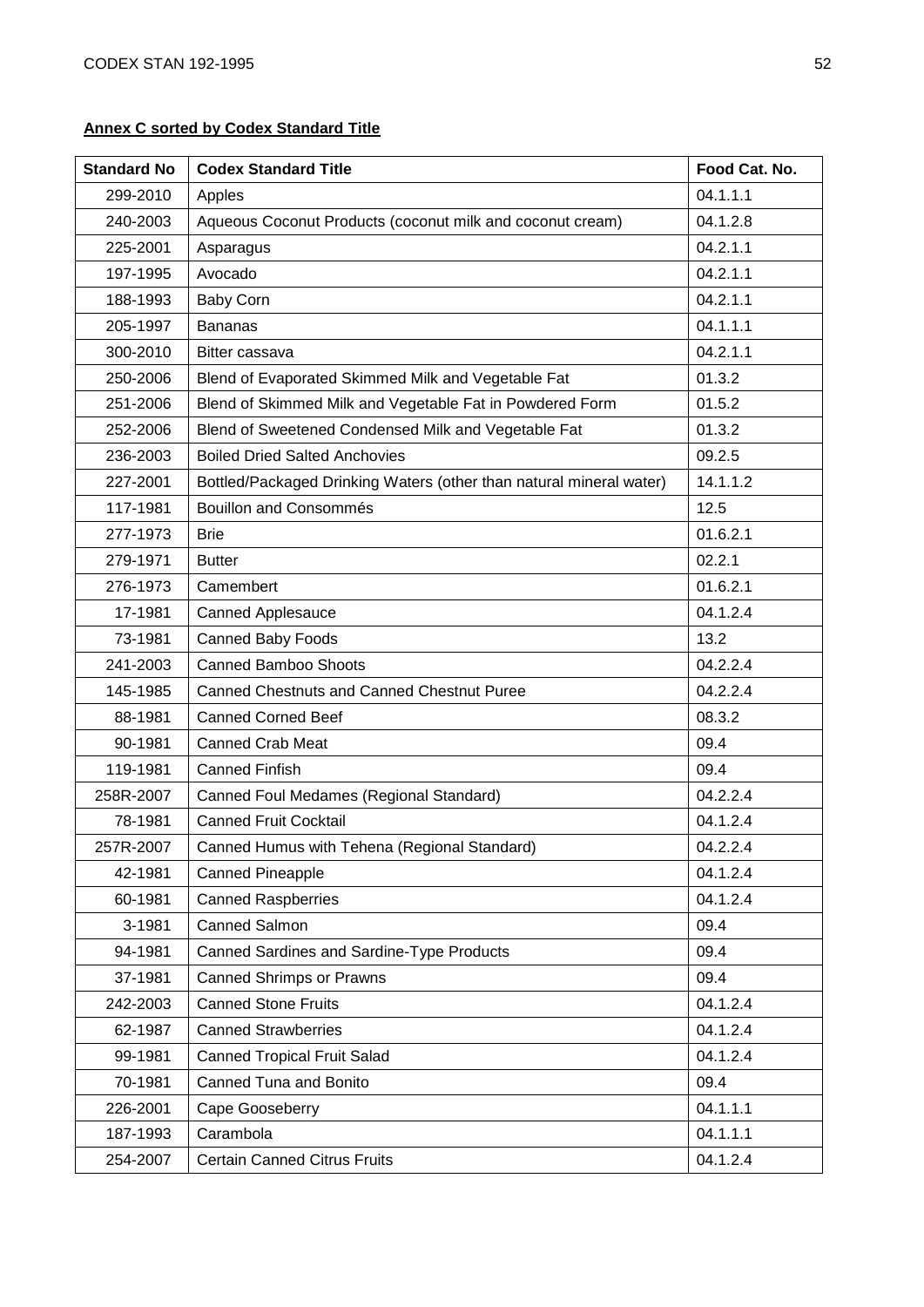| <b>Standard No</b> | <b>Codex Standard Title</b>                                                                    | Food Cat. No. |
|--------------------|------------------------------------------------------------------------------------------------|---------------|
| 319-2015           | <b>Certain Canned Fruits</b>                                                                   | 04.1.2.4      |
| 297-2009           | <b>Certain Canned Vegetables</b>                                                               | 04.2.2.4      |
| 171-1989           | <b>Certain Pulses</b>                                                                          | 04.2.1.1      |
| 216-1999           | Chayotes                                                                                       | 04.1.1.1      |
| 263-1966           | Cheddar                                                                                        | 01.6.2.1      |
| 283-1978           | Cheese (ripened, including mould ripened)                                                      | 01.6.2.1      |
| 283-1978           | Cheese (unripened, including fresh cheese) - See also CODEX<br>STAN 221-2001                   | 01.6.1        |
| 208-1999           | <b>Cheeses in Brine</b>                                                                        | 01.6.2.1      |
| 307-2011           | Chilli Peppers                                                                                 | 04.2.1.1      |
| 306R-2011          | Chilli Sauce (Regional Standard)                                                               | 12.6.2        |
| 87-1981            | <b>Chocolate and Chocolate Products</b>                                                        | 05.1.4        |
| 141-1983           | Cocoa (Cacao) Mass (Cocoa/Chocolate Liquor) and Cocoa Cake                                     | 05.1.1        |
| 86-1981            | Cocoa Butters                                                                                  | 05.1.3        |
| 105-1981           | Cocoa Powders (Cocoa) and Dry Mixtures of Cocoa and Sugar                                      | 05.1.1        |
| 98-1981            | <b>Cooked Cured Chopped Meat</b>                                                               | 08.3.2        |
| 96-1981            | Cooked Cured Ham                                                                               | 08.2.2        |
| 97-1981            | <b>Cooked Cured Pork Shoulder</b>                                                              | 08.2.2        |
| 273-1968           | <b>Cottage Cheese</b>                                                                          | 01.6.1        |
| 274-1969           | Coulommiers                                                                                    | 01.6.2.1      |
| 202-1995           | Couscous                                                                                       | 06.1          |
| 222-2001           | Crackers from Marine and Freshwater Fish, Crustaceans and<br><b>Molluscan Shellfish</b>        | 09.2.5        |
| 288-1976           | Cream and Prepared Creams (fermented cream, acidified cream)                                   | 01.4.3        |
| 288-1976           | Cream and Prepared Creams (reconstituted cream, recombined<br>cream, prepackaged liquid cream) | 01.4.1        |
| 288-1976           | Cream and Prepared Creams (whipping cream, cream packaged<br>under pressure, whipped cream)    | 01.4.2        |
| 275-1973           | Cream Cheese (Rahmfrischkäse)                                                                  | 01.6.1        |
| 304R-2011          | Culantro Coyote (Regional Standard)                                                            | 04.2.1.1      |
| 253-2006           | Dairy Fat Spreads                                                                              | 02.2.2        |
| 264-1966           | Danbo                                                                                          | 01.6.2.1      |
| 314R-2013          | Date Paste (Regional Standard)                                                                 | 04.1.2.8      |
| 143-1985           | Dates (coated)                                                                                 | 04.1.1.2      |
| 143-1985           | Dates (fresh)                                                                                  | 04.1.1.1      |
| 155-1985           | Degermed Maize (Corn) Meal and Maize (Corn) Grits                                              | 06.2.1        |
| 130-1981           | <b>Dried Apricots</b>                                                                          | 04.1.2.2      |
| 39-1981            | Dried Edible Fungi                                                                             | 04.2.2.2      |
| 189-1993           | <b>Dried Shark Fins</b>                                                                        | 09.2.5        |
| 317-2014           | Durian                                                                                         | 04.1.1.1      |
| 178-1991           | Durum Wheat Semolina and Durum Wheat Flour                                                     | 06.2.1        |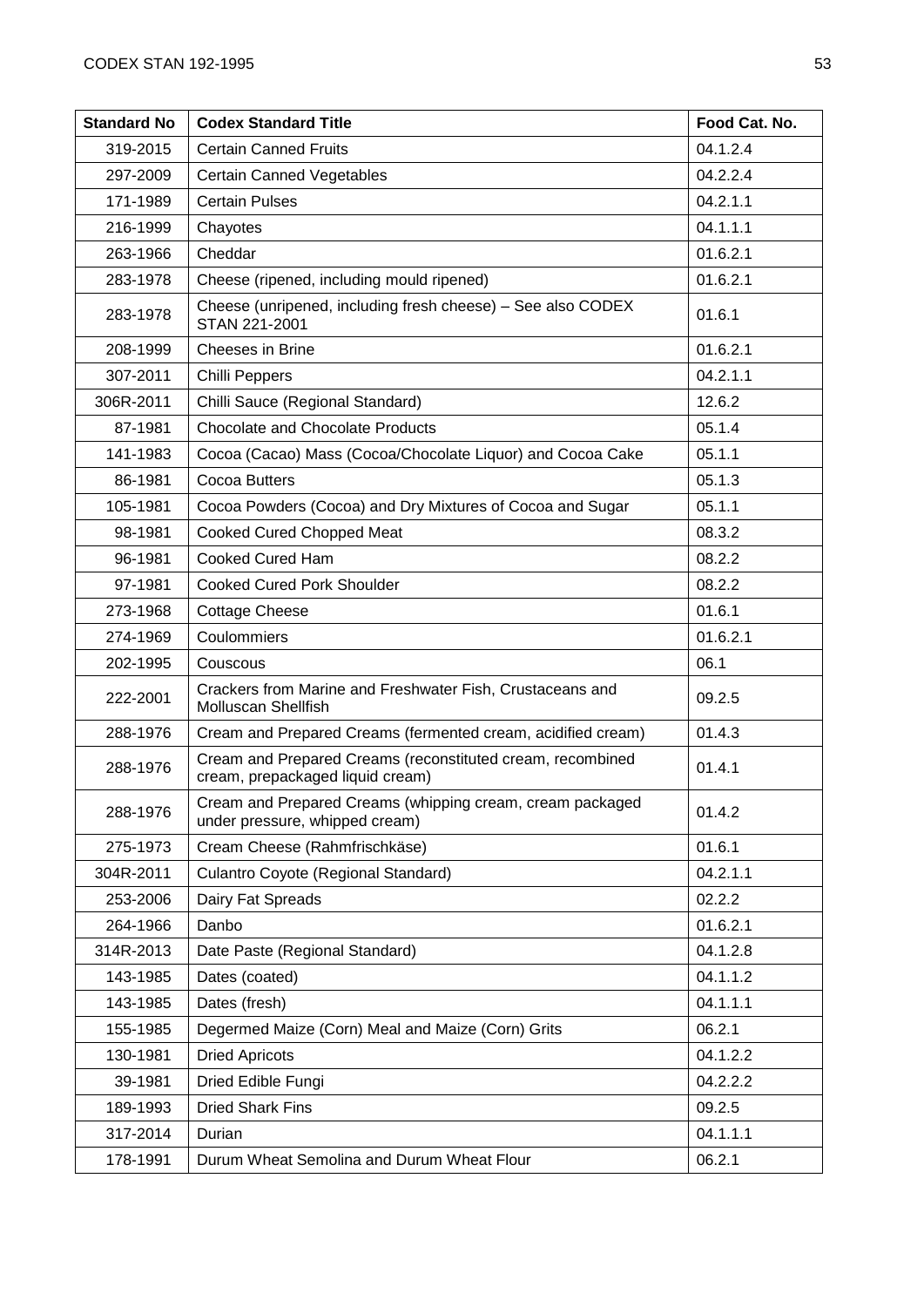| <b>Standard No</b> | <b>Codex Standard Title</b>                                                                               | Food Cat. No. |
|--------------------|-----------------------------------------------------------------------------------------------------------|---------------|
| 265-1966           | Edam                                                                                                      | 01.6.2.1      |
| 290-1995           | <b>Edible Casein Products</b>                                                                             | 01.5.1        |
| 176-1989           | Edible Cassava Flour                                                                                      | 06.2.1        |
| 19-1981            | Edible Fats and Oils Not Covered by Individual Standards (General<br>Standard)                            | 02.1          |
| 38-1981            | Edible Fungi and Fungi Products (concentrate, dried concentrate or<br>extract)                            | 04.2.2.6      |
| 38-1981            | Edible Fungi and Fungi Products (edible fungi)                                                            | 04.2.1.1      |
| 38-1981            | Edible Fungi and Fungi Products (fermented)                                                               | 04.2.2.7      |
| 38-1981            | Edible Fungi and Fungi Products (fungus products)                                                         | 04.2.2        |
| 38-1981            | Edible Fungi and Fungi Products (incl. freeze dried, fungus grits and<br>fungus powder)                   | 04.2.2.2      |
| 38-1981            | Edible Fungi and Fungi Products (quick frozen)                                                            | 04.2.2.1      |
| 038-1981           | Edible Fungi and Fungi Products (salted, pickled or in vegetable oil)                                     | 04.2.2.3      |
| 38-1981            | Edible Fungi and Fungi Products (sterilized)                                                              | 04.2.2.4      |
| 301R-2011          | Edible Sago Flour (Regional Standard)                                                                     | 06.2.1        |
| 269-1967           | Emmental                                                                                                  | 01.6.2.1      |
| 281-1971           | Evaporated milks                                                                                          | 01.3.1        |
| 278-1978           | <b>Extra Hard Grating Cheese</b>                                                                          | 01.6.2.1      |
| 256-2007           | Fat Spreads and Blended Spreads                                                                           | 02.2.2        |
| 243-2003           | Fermented milks (drinks based on fermented milk, plain or flavoured,<br>heat treated or not heat treated) | 01.1.2        |
| 243-2003           | Fermented Milks (flavoured, heat treated and non-heat treated)                                            | 01.7          |
| 243-2003           | Fermented Milks (plain)                                                                                   | 01.2.1        |
| 243-2003           | Fermented Milks (plain, heat treated)                                                                     | 01.2.1.2      |
| 243-2003           | Fermented Milks (plain, non-heat treated)                                                                 | 01.2.1.1      |
| 298R-2009          | Fermented Soybean Paste (Regional Standard)                                                               | 12.9.1        |
| 302-2011           | <b>Fish Sauce</b>                                                                                         | 12.6.4        |
| 156-1987           | Follow-Up Formula                                                                                         | 13.1.2        |
| 150-1985           | Food Grade Salt                                                                                           | 12.1.1        |
| 118-1981           | Foods for Special Dietary Use for Persons Intolerant to Gluten                                            | 13.3          |
| 203-1995           | Formula Foods for Use in Very Low Energy Diets for Weight<br>Reduction                                    | 13.4          |
| 181-1991           | Formula Foods for Use in Weight Control Diets                                                             | 13.4          |
| 315-2014           | Fresh and Quick Frozen Raw Scallop Products (fresh)                                                       | 09.1.2        |
| 315-2014           | Fresh and Quick Frozen Raw Scallop Products (frozen)                                                      | 09.2.1        |
| 40R-1981           | Fresh Fungus "Chanterelle" (Regional Standard)                                                            | 04.2.1.1      |
| 247-2005           | Fruit Juices and Nectars (concentrates for fruit juice)                                                   | 14.1.2.3      |
| 247-2005           | Fruit Juices and Nectars (concentrates for fruit nectars)                                                 | 14.1.3.3      |
| 247-2005           | Fruit Juices and Nectars (fruit juices)                                                                   | 14.1.2.1      |
| 247-2005           | Fruit Juices and Nectars (fruit nectars)                                                                  | 14.1.3.1      |
| 151-1985           | Gari                                                                                                      | 04.2.2.7      |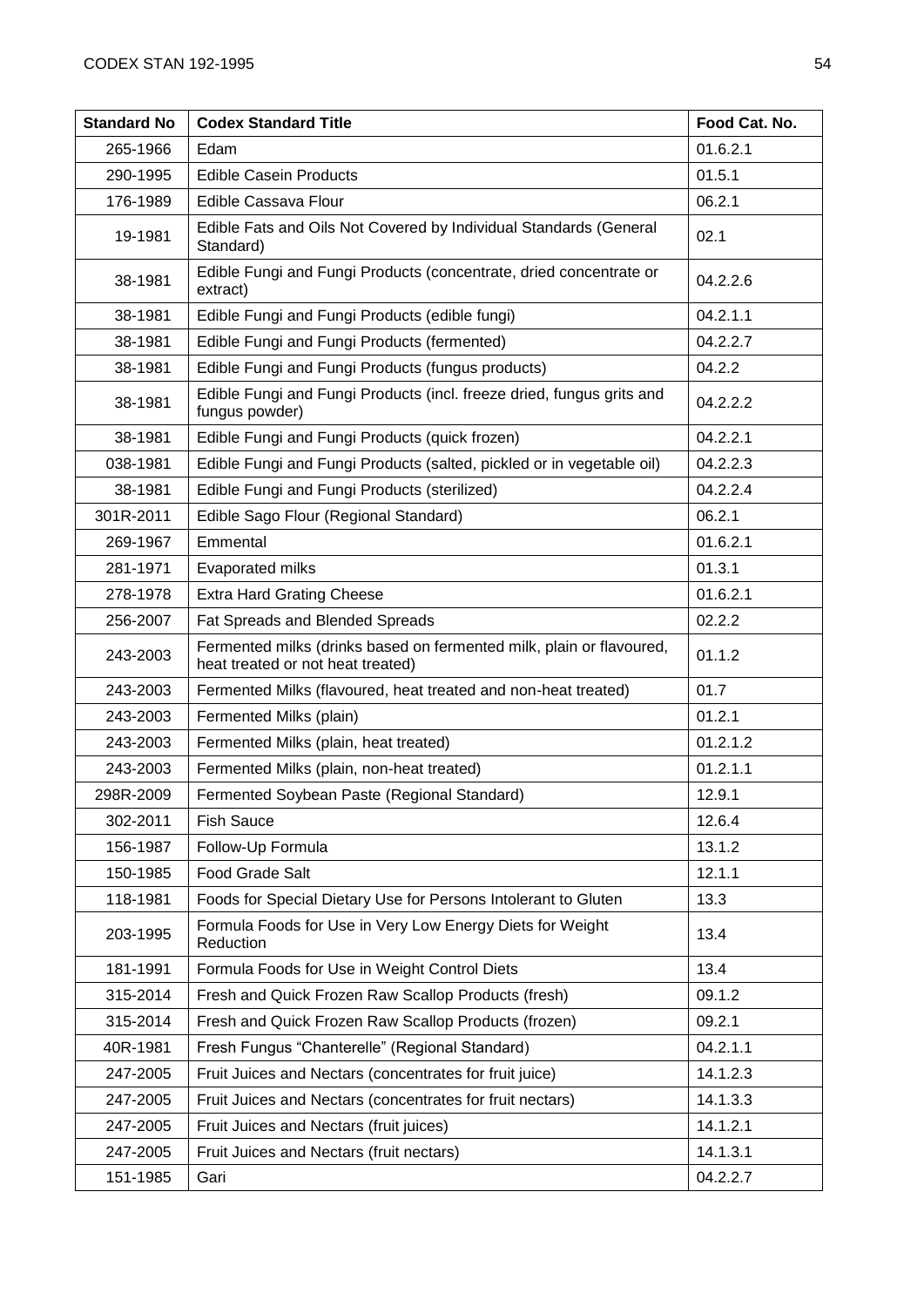| <b>Standard No</b> | <b>Codex Standard Title</b>                                                                                                                 | Food Cat. No. |
|--------------------|---------------------------------------------------------------------------------------------------------------------------------------------|---------------|
| 218-1999           | Ginger                                                                                                                                      | 04.2.1.1      |
| 321-2015           | Ginseng Products (Dried Ginseng, Dried Steamed Ginseng, Ginseng<br>Extract in Powdered Form, Steamed Ginseng Extract in Powdered<br>Form)   | 04.2.2.2      |
| 321-2015           | Ginseng Products (Ginseng Extract, Steamed Ginseng Extract)                                                                                 | 04.2.2.6      |
| 294R-2009          | Gochujang (Regional Standard)                                                                                                               | 04.2.2.7      |
| 266-1966           | Gouda                                                                                                                                       | 01.6.2.1      |
| 219-1999           | Grapefruits (Citrus paradisi)                                                                                                               | 04.1.1.1      |
| 177-1991           | <b>Grated Desiccated Coconut</b>                                                                                                            | 04.1.2.2      |
| 215-1999           | Guavas                                                                                                                                      | 04.1.1.1      |
| 309R-2011          | Halwa Tehenia (Regional Standard)                                                                                                           | 05.2.2        |
| 308R-2011          | Harissa (Regional Standard)                                                                                                                 | 04.2.2.6      |
| 267-1966           | Havarti                                                                                                                                     | 01.6.2.1      |
| 12-1981            | Honey                                                                                                                                       | 11.5          |
| 72-1981            | Infant Formula and Formula for Special Dietary Purposes Intended for<br>Infants (infant formula)                                            | 13.1.1        |
| 72-1981            | Infant formula and Formula for Special Dietary Purposes Intended for<br>Infants (formula for special dietary purposes intended for infants) | 13.1.3        |
| 249-2006           | <b>Instant Noodles</b>                                                                                                                      | 06.4.3        |
| 296-2009           | Jams, Jellies and Marmalades                                                                                                                | 04.1.2.5      |
| 223-2001           | Kimchi                                                                                                                                      | 04.2.2.7      |
| 213-1999           | Limes                                                                                                                                       | 04.1.1.1      |
| 196-1995           | Litchi                                                                                                                                      | 04.1.1.1      |
| 312-2013           | Live Abalone and Raw Fresh Chilled or Frozen Abalone for Direct<br>Consumption or for Further Processing (fresh)                            | 09.1.2        |
| 312-2013           | Live Abalone and Raw Fresh Chilled or Frozen Abalone for Direct<br>Consumption or for Further Processing (frozen)                           | 09.2.1        |
| 220-1999           | Longans                                                                                                                                     | 04.1.1.1      |
| 305R-2011          | Lucuma (Regional Standard)                                                                                                                  | 04.1.1.1      |
| 89-1981            | Luncheon Meat                                                                                                                               | 08.3.2        |
| 153-1985           | Maize (Corn)                                                                                                                                | 06.1          |
| 184-1993           | Mango                                                                                                                                       | 04.1.1.1      |
| 160-1987           | Mango Chutney                                                                                                                               | 04.1.2.6      |
| 204-1997           | Mangosteens                                                                                                                                 | 04.1.1.1      |
| 217-1999           | <b>Mexican Limes</b>                                                                                                                        | 04.1.1.1      |
| 207-1999           | Milk Powders and Cream Powders                                                                                                              | 01.5.1        |
| 280-1973           | <b>Milkfat Products</b>                                                                                                                     | 02.1.1        |
| 262-2007           | Mozzarella                                                                                                                                  | 01.6.1        |
| 211-1999           | <b>Named Animal Fats</b>                                                                                                                    | 02.1.3        |
| 210-1999           | Named Vegetable Oils                                                                                                                        | 02.1.2        |
| 108-1981           | <b>Natural Mineral Waters</b>                                                                                                               | 14.1.1.1      |
| 185-1993           | Nopal                                                                                                                                       | 04.2.1.1      |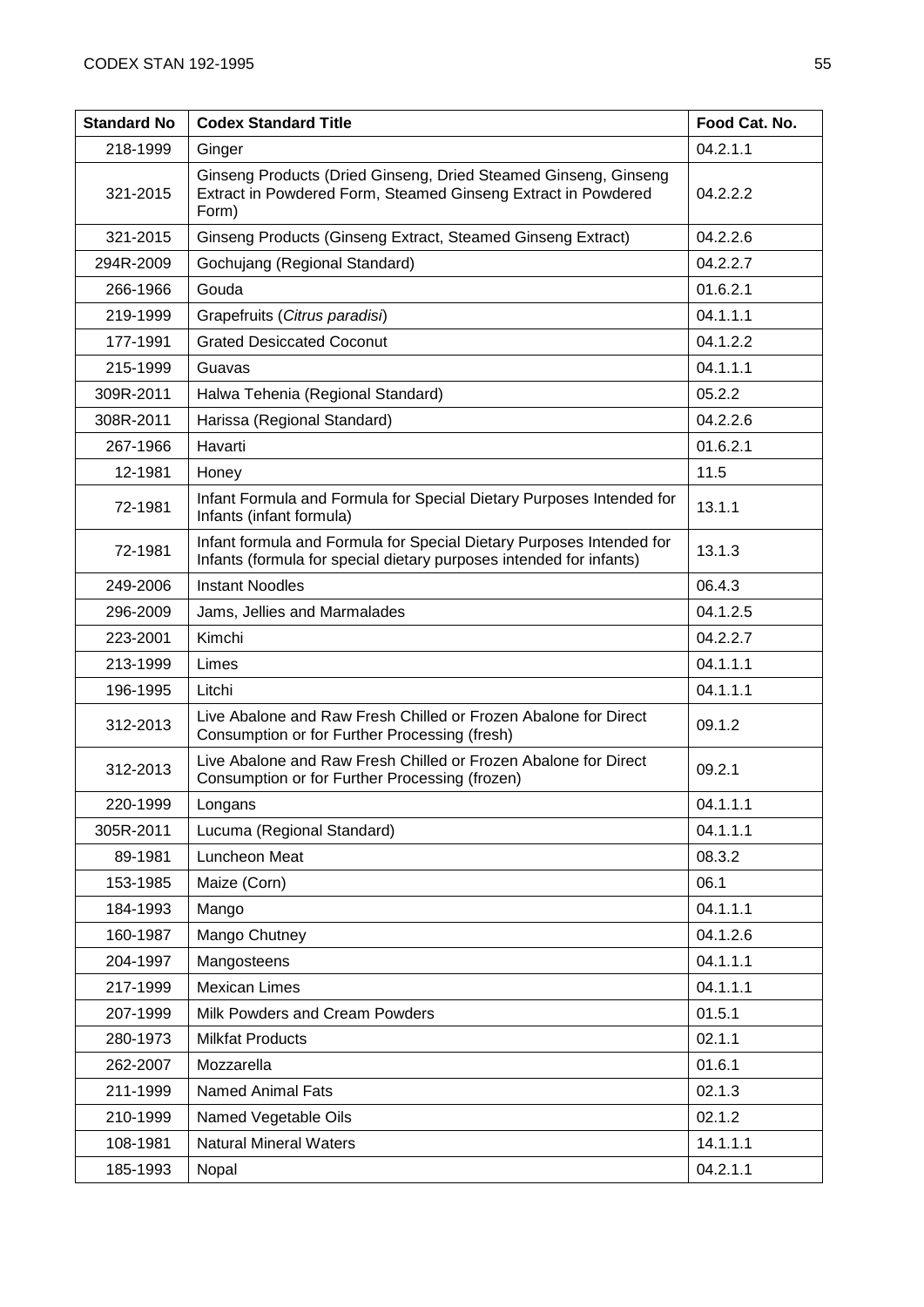| <b>Standard No</b> | <b>Codex Standard Title</b>                                                                             | Food Cat. No. |
|--------------------|---------------------------------------------------------------------------------------------------------|---------------|
| 201-1995           | Oats                                                                                                    | 06.1          |
| 318-2014           | Okra                                                                                                    | 04.2.1.1      |
| 33-1981            | Olive Oil, Virgin and Refined, and Refined Olive Pomace Oil, Olive<br>Oils and Olive Pomace Oils        | 02.1.2        |
| 245-2004           | Oranges                                                                                                 | 04.1.1.1      |
| 183-1993           | Papaya                                                                                                  | 04.1.1.1      |
| 316-2014           | <b>Passion Fruit</b>                                                                                    | 04.1.1.1      |
| 200-1995           | Peanuts                                                                                                 | 04.2.1.1      |
| 170-1989           | <b>Pearl Millet Flour</b>                                                                               | 06.2.1        |
| 115-1981           | <b>Pickled Cucumbers (Cucumber Pickles)</b>                                                             | 04.2.2.3      |
| 260-2007           | Pickled Fruits and Vegetables (fermented fruits)                                                        | 04.1.2.10     |
| 260-2007           | Pickled Fruits and Vegetables (fermented vegetables)                                                    | 04.2.2.7      |
| 260-2007           | Pickled Fruits and Vegetables (pickled fruits)                                                          | 04.1.2.3      |
| 260-2007           | Pickled Fruits and Vegetables (pickled vegetables)                                                      | 04.2.2.3      |
| 182-1993           | Pineapple                                                                                               | 04.1.1.1      |
| 237-2003           | Pitahayas                                                                                               | 04.1.1.1      |
| 310-2013           | Pomegranate                                                                                             | 04.1.1.1      |
| 13-1981            | <b>Preserved Tomatoes</b>                                                                               | 04.2.2.4      |
| 186-1993           | Prickly pear                                                                                            | 04.2.1.1      |
| 74-1981            | Processed Cereal-Based Foods for Infants and Children                                                   | 13.2          |
| 57-1981            | Processed Tomato Concentrates (canned tomato paste)                                                     | 04.2.2.4      |
| 57-1981            | Processed Tomato Concentrates (tomato paste)                                                            | 04.2.2.6      |
| 57-1981            | Processed Tomato Concentrates (tomato puree)                                                            | 04.2.2.5      |
| 272-1968           | Provolone                                                                                               | 01.6.2.1      |
| 214-1999           | Pumelos (Citrus grandi)                                                                                 | 04.1.1.1      |
| 76-1981            | <b>Quick Frozen Bilberries</b>                                                                          | 04.1.2.1      |
| 165-1989           | Quick Frozen Blocks of Fish Fillets, Minced Fish Flesh and Mixtures<br>of Fillets and Minced Fish Flesh | 09.2.1        |
| 103-1981           | <b>Quick Frozen Blueberries</b>                                                                         | 04.1.2.1      |
| 110-1981           | Quick Frozen Broccoli                                                                                   | 04.2.2.1      |
| 112-1981           | Quick Frozen Brussels Sprouts                                                                           | 04.2.2.1      |
| 111-1981           | <b>Quick Frozen Cauliflower</b>                                                                         | 04.2.2.1      |
| 190-1995           | Quick Frozen Fish Fillets                                                                               | 09.2.1        |
| 166-1989           | Quick Frozen Fish Sticks (Fish Fingers), Fish Portions and Fish Fillets<br>- Breaded and in Batter      | 09.2.2        |
| 114-1981           | <b>Quick Frozen French-Fried Potatoes</b>                                                               | 04.2.2.1      |
| 113-1981           | Quick Frozen Green Beans and Wax Beans                                                                  | 04.2.2.1      |
| 95-1981            | <b>Quick Frozen Lobsters</b>                                                                            | 09.2.1        |
| 75-1981            | <b>Quick Frozen Peaches</b>                                                                             | 04.1.2.1      |
| 41-1981            | <b>Quick Frozen Peas</b>                                                                                | 04.2.2.1      |
| 69-1981            | <b>Quick Frozen Raspberries</b>                                                                         | 04.1.2.1      |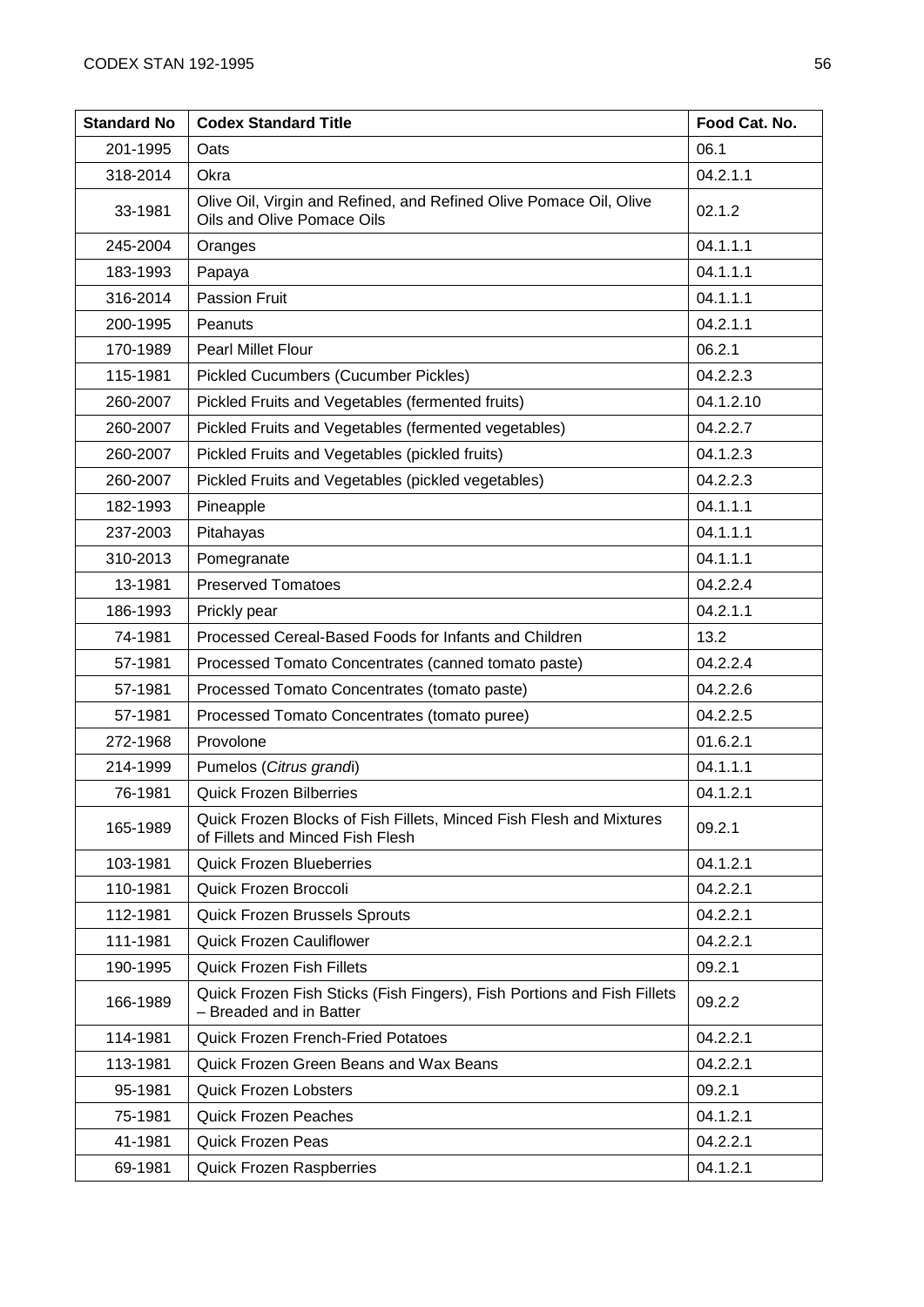| <b>Standard No</b> | <b>Codex Standard Title</b>                                                                                                  | Food Cat. No. |
|--------------------|------------------------------------------------------------------------------------------------------------------------------|---------------|
| 191-1995           | Quick Frozen Raw Squid                                                                                                       | 09.2.1        |
| 92-1981            | Quick Frozen Shrimps or Prawns                                                                                               | 09.2.1        |
| 77-1981            | Quick Frozen Spinach                                                                                                         | 04.2.2.1      |
| 52-1981            | <b>Quick Frozen Strawberries</b>                                                                                             | 04.1.2.1      |
| 320-2015           | Quick Frozen Vegetables                                                                                                      | 04.2.2.1      |
| 36-1981            | Quick-Frozen Finfish, Uneviscerated and Eviscerated                                                                          | 09.2.1        |
| 67-1981            | Raisins                                                                                                                      | 04.1.2.2      |
| 246-2005           | Rambutan                                                                                                                     | 04.1.1.1      |
| 292-2008           | Raw and Live Bivalve Molluscs (live)                                                                                         | 09.1.2        |
| 292-2008           | Raw and Live Bivalve Molluscs (raw, chilled shucked)                                                                         | 09.1.2        |
| 292-2008           | Raw and Live Bivalve Molluscs (raw, frozen)                                                                                  | 09.2.1        |
| 198-1995           | Rice                                                                                                                         | 06.1          |
| 271-1968           | Saint Paulin                                                                                                                 | 01.6.2.1      |
| 244-2004           | Salted Atlantic Herring and Salted Sprat                                                                                     | 09.2.5        |
| 167-1989           | Salted Fish and Dried Salted Fish of the Gadidae Family of Fishes                                                            | 09.2.5        |
| 268-1966           | Samsoe                                                                                                                       | 01.6.2.1      |
| 311-2013           | Smoke Fish, Smoke-Flavoured Fish and Smoke-Dried Fish                                                                        | 09.2.5        |
| 173-1989           | Sorghum Flour                                                                                                                | 06.2.1        |
| 172-1989           | Sorghum Grains                                                                                                               | 06.1          |
| 175-1989           | Soy Protein Products                                                                                                         | 06.8.8        |
| 53-1981            | Special Dietary Foods with Low-Sodium Content, including salt<br>substitutes (salt substitutes)                              | 12.1.2        |
| 53-1981            | Special Dietary Foods with Low-Sodium Content, including salt<br>substitutes (special dietary foods with low sodium content) | 13.0          |
| 291-2010           | Sturgeon caviar                                                                                                              | 09.3.3        |
| 212-1999           | Sugars (glucose syrup, dried glucose, soft white sugar, brown sugar,<br>raw cane sugar)                                      | 11.1.3        |
| 212-1999           | Sugars (lactose)                                                                                                             | 11.1.4        |
| 212-1999           | Sugars (plantation or white mill sugar)                                                                                      | 11.1.5        |
| 212-1999           | Sugars (powdered sugar and powdered dextrose)                                                                                | 11.1.2        |
| 212-1999           | Sugars (white sugar, dextrose anhydrous, dextrose monohydrate,<br>fructose)                                                  | 11.1.1        |
| 238-2003           | Sweet Cassava                                                                                                                | 04.2.1.1      |
| 282-1971           | <b>Sweetened Condensed Milks</b>                                                                                             | 01.3.1        |
| 255-2007           | <b>Table Grapes</b>                                                                                                          | 04.1.1.1      |
| 66-1981            | <b>Table Olives</b>                                                                                                          | 04.2.2.3      |
| 224-2001           | Tannia                                                                                                                       | 04.2.1.1      |
| 259R-2007          | Tehena (Regional Standard)                                                                                                   | 04.2.2.6      |
| 313R-2013          | Tempe (Regional Standard)                                                                                                    | 06.8.6        |
| 270-1968           | <b>Tilsiter</b>                                                                                                              | 01.6.2.1      |
| 293-2008           | Tomatoes                                                                                                                     | 04.2.1.1      |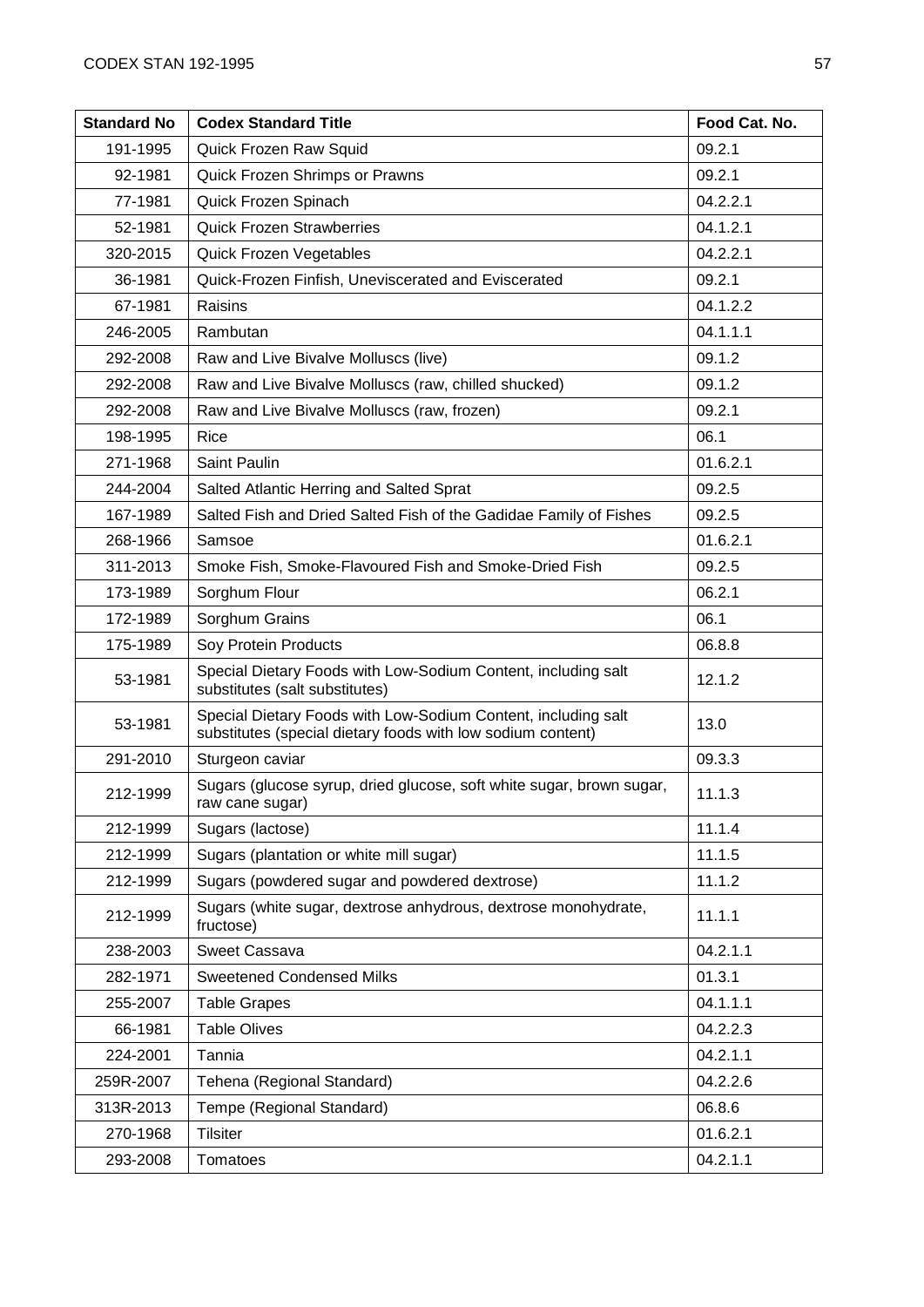| <b>Standard No</b> | <b>Codex Standard Title</b>                    | Food Cat. No. |
|--------------------|------------------------------------------------|---------------|
| 303-2011           | <b>Tree Tomatoes</b>                           | 04.2.1.1      |
| 221-2001           | Unripened Cheese, including Fresh Cheese       | 01.6.1        |
| 131-1981           | Unshelled Pistachio Nuts                       | 04.2.1.1      |
| 174-1989           | Vegetable Protein Products                     | 12.10         |
| 199-1995           | Wheat and Durum Wheat                          | 06.1          |
| 152-1985           | <b>Wheat Flour</b>                             | 06.2.1        |
| 163-1987           | Wheat Protein Products, Including Wheat Gluten | 12.10         |
| 284-1971           | Whey Cheeses (whey cheese)                     | 01.6.3        |
| 284-1971           | Whey Cheeses (whey protein cheese)             | 01.6.6        |
| 289-1995           | Whey powders                                   | 01.8.2        |
| 169-1989           | Whole and Decorticated Pearl Millet Grains     | 06.1          |
| 154-1985           | Whole Maize (Corn) Meal                        | 06.2.1        |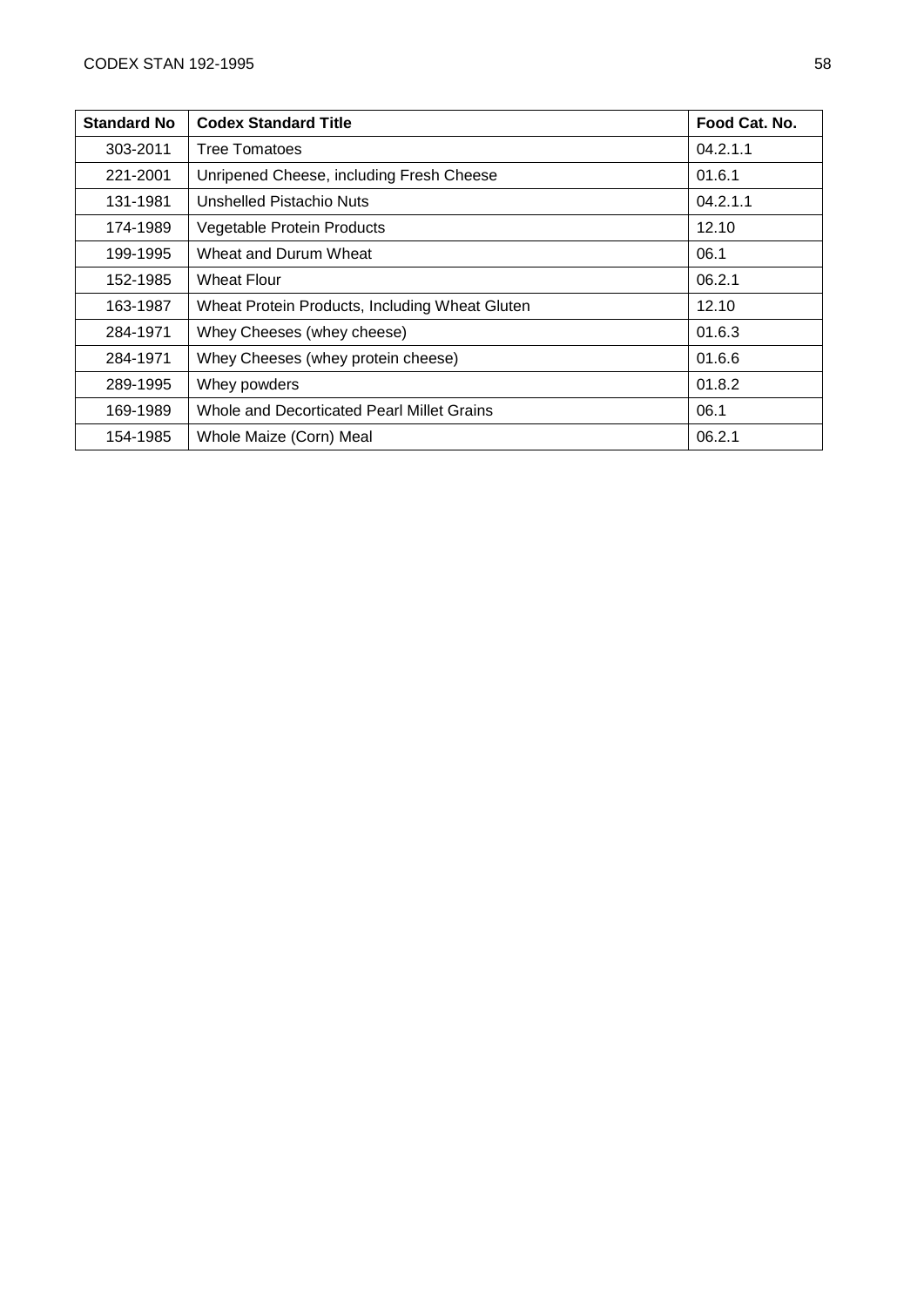# **Annex C sorted by GSFA Food Category Number**

| <b>Standard No</b> | <b>Codex Standard Title</b>                                                                               | Food Cat. No. |
|--------------------|-----------------------------------------------------------------------------------------------------------|---------------|
| 243-2003           | Fermented milks (drinks based on fermented milk, plain or flavoured,<br>heat treated or not heat treated) | 01.1.2        |
| 243-2003           | Fermented Milks (plain)                                                                                   | 01.2.1        |
| 243-2003           | Fermented Milks (plain, non-heat treated)                                                                 | 01.2.1.1      |
| 243-2003           | Fermented Milks (plain, heat treated)                                                                     | 01.2.1.2      |
| 281-1971           | Evaporated milks                                                                                          | 01.3.1        |
| 282-1971           | <b>Sweetened Condensed Milks</b>                                                                          | 01.3.1        |
| 250-2006           | Blend of Evaporated Skimmed Milk and Vegetable Fat                                                        | 01.3.2        |
| 252-2006           | Blend of Sweetened Condensed Milk and Vegetable Fat                                                       | 01.3.2        |
| 288-1976           | Cream and Prepared Creams (reconstituted cream, recombined<br>cream, prepackaged liquid cream)            | 01.4.1        |
| 288-1976           | Cream and Prepared Creams (whipping cream, cream packaged<br>under pressure, whipped cream)               | 01.4.2        |
| 288-1976           | Cream and Prepared Creams (fermented cream, acidified cream)                                              | 01.4.3        |
| 207-1999           | Milk Powders and Cream Powders                                                                            | 01.5.1        |
| 290-1995           | <b>Edible Casein Products</b>                                                                             | 01.5.1        |
| 251-2006           | Blend of Skimmed Milk and Vegetable Fat in Powdered Form                                                  | 01.5.2        |
| 221-2001           | Unripened Cheese, including Fresh Cheese                                                                  | 01.6.1        |
| 262-2007           | Mozzarella                                                                                                | 01.6.1        |
| 273-1968           | <b>Cottage Cheese</b>                                                                                     | 01.6.1        |
| 275-1973           | Cream Cheese (Rahmfrischkäse)                                                                             | 01.6.1        |
| 283-1978           | Cheese (unripened, including fresh cheese) - See also CODEX<br>STAN 221-2001                              | 01.6.1        |
| 208-1999           | Cheeses in Brine                                                                                          | 01.6.2.1      |
| 263-1966           | Cheddar                                                                                                   | 01.6.2.1      |
| 264-1966           | Danbo                                                                                                     | 01.6.2.1      |
| 265-1966           | Edam                                                                                                      | 01.6.2.1      |
| 266-1966           | Gouda                                                                                                     | 01.6.2.1      |
| 267-1966           | Havarti                                                                                                   | 01.6.2.1      |
| 268-1966           | Samsoe                                                                                                    | 01.6.2.1      |
| 269-1967           | Emmental                                                                                                  | 01.6.2.1      |
| 270-1968           | <b>Tilsiter</b>                                                                                           | 01.6.2.1      |
| 271-1968           | Saint Paulin                                                                                              | 01.6.2.1      |
| 272-1968           | Provolone                                                                                                 | 01.6.2.1      |
| 274-1969           | Coulommiers                                                                                               | 01.6.2.1      |
| 276-1973           | Camembert                                                                                                 | 01.6.2.1      |
| 277-1973           | <b>Brie</b>                                                                                               | 01.6.2.1      |
| 278-1978           | <b>Extra Hard Grating Cheese</b>                                                                          | 01.6.2.1      |
| 283-1978           | Cheese (ripened, including mould ripened)                                                                 | 01.6.2.1      |
| 284-1971           | Whey Cheeses (whey cheese)                                                                                | 01.6.3        |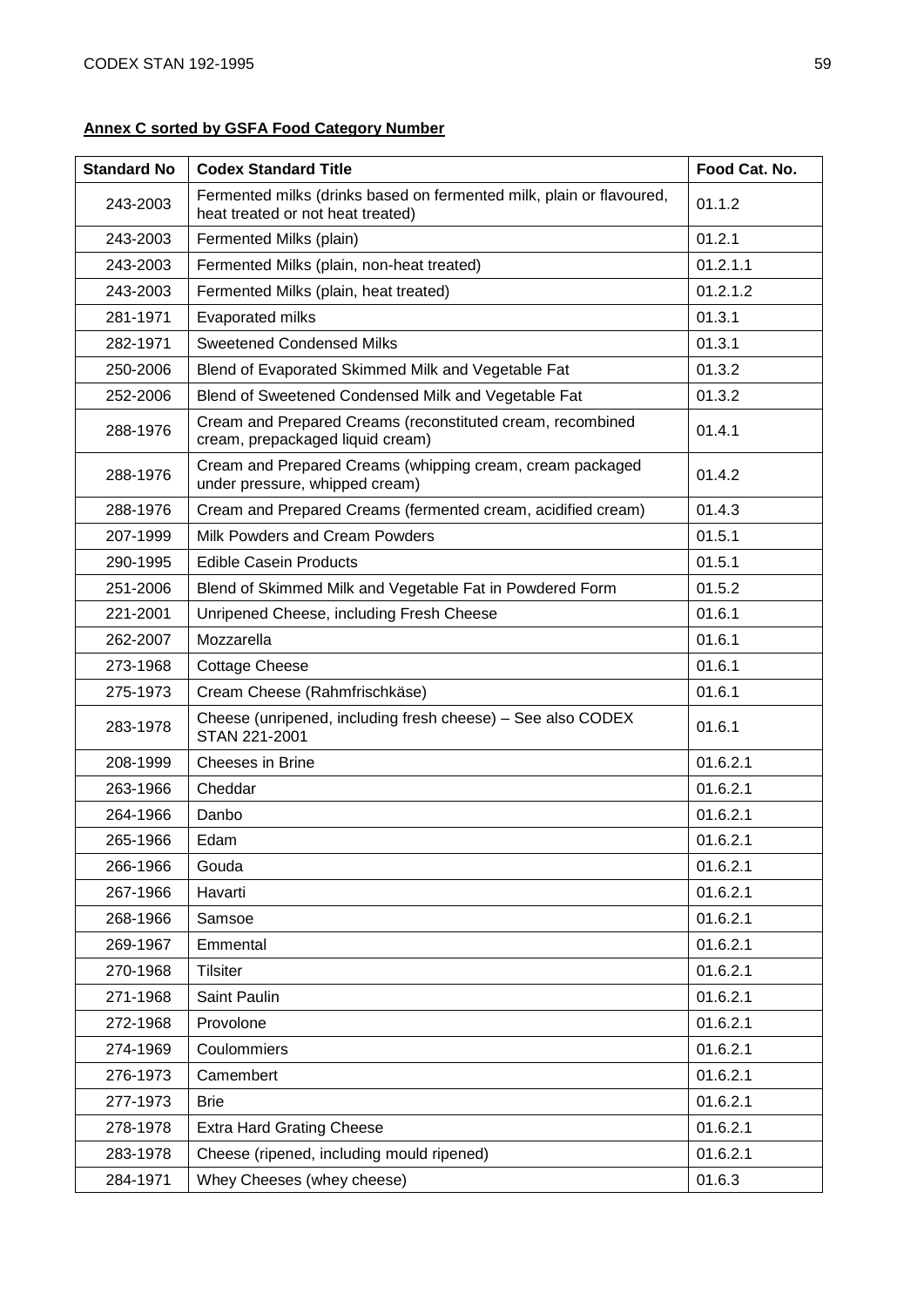| <b>Standard No</b> | <b>Codex Standard Title</b>                                                                      | Food Cat. No. |
|--------------------|--------------------------------------------------------------------------------------------------|---------------|
| 284-1971           | Whey Cheeses (whey protein cheese)                                                               | 01.6.6        |
| 243-2003           | Fermented Milks (flavoured, heat treated and non-heat treated)                                   | 01.7          |
| 289-1995           | Whey powders                                                                                     | 01.8.2        |
| 19-1981            | Edible Fats and Oils Not Covered by Individual Standards (General<br>Standard)                   | 02.1          |
| 280-1973           | <b>Milkfat Products</b>                                                                          | 02.1.1        |
| 33-1981            | Olive Oil, Virgin and Refined, and Refined Olive Pomace Oil, Olive<br>Oils and Olive Pomace Oils | 02.1.2        |
| 210-1999           | Named Vegetable Oils                                                                             | 02.1.2        |
| 211-1999           | <b>Named Animal Fats</b>                                                                         | 02.1.3        |
| 279-1971           | <b>Butter</b>                                                                                    | 02.2.1        |
| 253-2006           | Dairy Fat Spreads                                                                                | 02.2.2        |
| 256-2007           | Fat Spreads and Blended Spreads                                                                  | 02.2.2        |
| 143-1985           | Dates (fresh)                                                                                    | 04.1.1.1      |
| 182-1993           | Pineapple                                                                                        | 04.1.1.1      |
| 183-1993           | Papaya                                                                                           | 04.1.1.1      |
| 184-1993           | Mango                                                                                            | 04.1.1.1      |
| 187-1993           | Carambola                                                                                        | 04.1.1.1      |
| 196-1995           | Litchi                                                                                           | 04.1.1.1      |
| 204-1997           | Mangosteens                                                                                      | 04.1.1.1      |
| 205-1997           | <b>Bananas</b>                                                                                   | 04.1.1.1      |
| 213-1999           | Limes                                                                                            | 04.1.1.1      |
| 214-1999           | Pumelos (Citrus grandi)                                                                          | 04.1.1.1      |
| 215-1999           | Guavas                                                                                           | 04.1.1.1      |
| 216-1999           | Chayotes                                                                                         | 04.1.1.1      |
| 217-1999           | <b>Mexican Limes</b>                                                                             | 04.1.1.1      |
| 219-1999           | Grapefruits (Citrus paradisi)                                                                    | 04.1.1.1      |
| 220-1999           | Longans                                                                                          | 04.1.1.1      |
| 226-2001           | Cape Gooseberry                                                                                  | 04.1.1.1      |
| 237-2003           | Pitahayas                                                                                        | 04.1.1.1      |
| 245-2004           | Oranges                                                                                          | 04.1.1.1      |
| 246-2005           | Rambutan                                                                                         | 04.1.1.1      |
| 255-2007           | <b>Table Grapes</b>                                                                              | 04.1.1.1      |
| 299-2010           | Apples                                                                                           | 04.1.1.1      |
| 305R-2011          | Lucuma (Regional Standard)                                                                       | 04.1.1.1      |
| 310-2013           | Pomegranate                                                                                      | 04.1.1.1      |
| 316-2014           | Passion Fruit                                                                                    | 04.1.1.1      |
| 317-2014           | Durian                                                                                           | 04.1.1.1      |
| 143-1985           | Dates (coated)                                                                                   | 04.1.1.2      |
| 52-1981            | <b>Quick Frozen Strawberries</b>                                                                 | 04.1.2.1      |
| 69-1981            | <b>Quick Frozen Raspberries</b>                                                                  | 04.1.2.1      |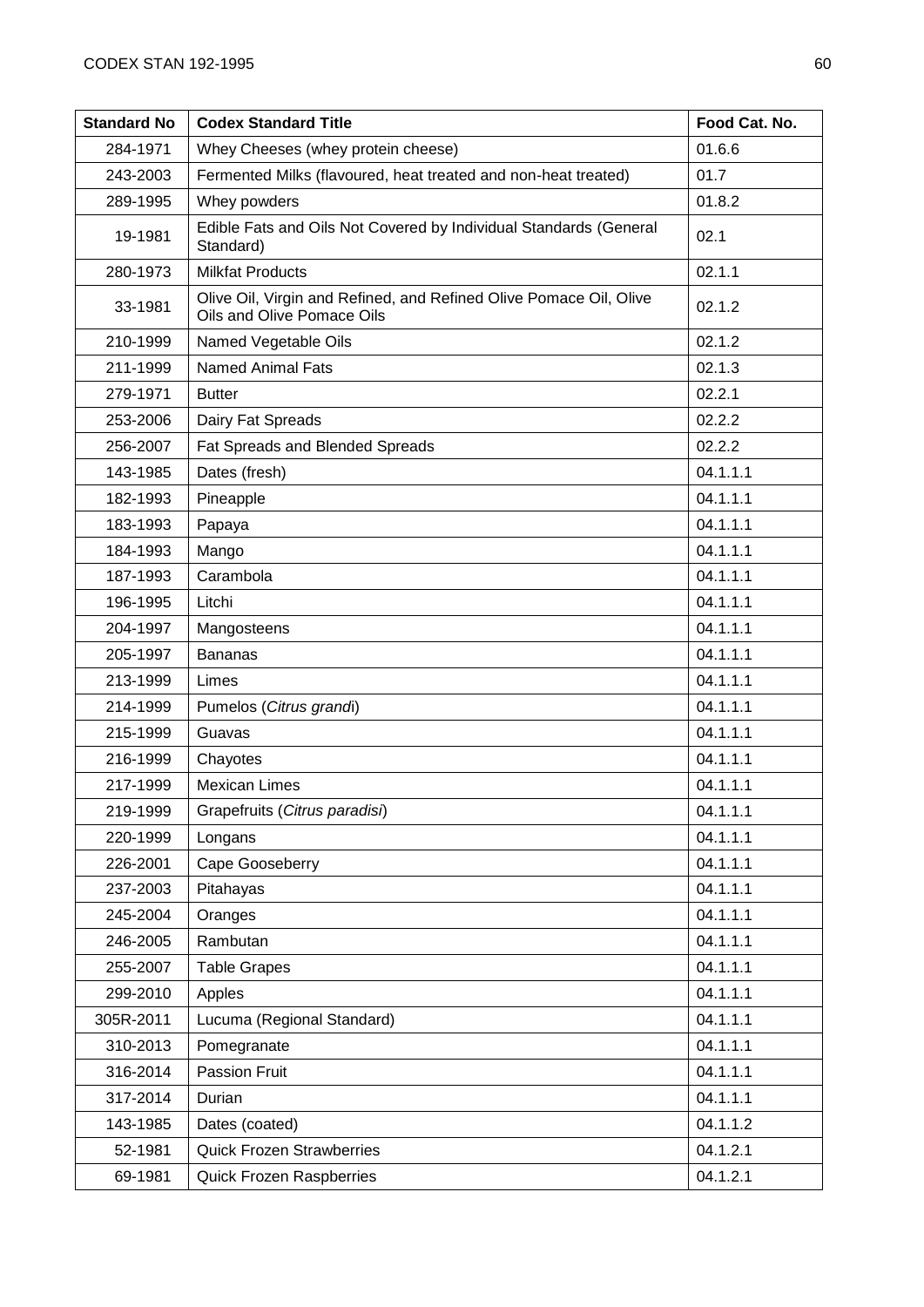| <b>Standard No</b> | <b>Codex Standard Title</b>                               | Food Cat. No. |
|--------------------|-----------------------------------------------------------|---------------|
| 75-1981            | <b>Quick Frozen Peaches</b>                               | 04.1.2.1      |
| 76-1981            | <b>Quick Frozen Bilberries</b>                            | 04.1.2.1      |
| 103-1981           | <b>Quick Frozen Blueberries</b>                           | 04.1.2.1      |
| 260-2007           | Pickled Fruits and Vegetables (fermented fruits)          | 04.1.2.10     |
| 67-1981            | Raisins                                                   | 04.1.2.2      |
| 130-1981           | <b>Dried Apricots</b>                                     | 04.1.2.2      |
| 177-1991           | <b>Grated Desiccated Coconut</b>                          | 04.1.2.2      |
| 260-2007           | Pickled Fruits and Vegetables (pickled fruits)            | 04.1.2.3      |
| 17-1981            | <b>Canned Applesauce</b>                                  | 04.1.2.4      |
| 42-1981            | <b>Canned Pineapple</b>                                   | 04.1.2.4      |
| 60-1981            | <b>Canned Raspberries</b>                                 | 04.1.2.4      |
| 62-1987            | <b>Canned Strawberries</b>                                | 04.1.2.4      |
| 78-1981            | <b>Canned Fruit Cocktail</b>                              | 04.1.2.4      |
| 99-1981            | <b>Canned Tropical Fruit Salad</b>                        | 04.1.2.4      |
| 242-2003           | <b>Canned Stone Fruits</b>                                | 04.1.2.4      |
| 254-2007           | <b>Certain Canned Citrus Fruits</b>                       | 04.1.2.4      |
| 319-2015           | <b>Certain Canned Fruits</b>                              | 04.1.2.4      |
| 296-2009           | Jams, Jellies and Marmalades                              | 04.1.2.5      |
| 160-1987           | Mango Chutney                                             | 04.1.2.6      |
| 240-2003           | Aqueous Coconut Products (coconut milk and coconut cream) | 04.1.2.8      |
| 314R-2013          | Date Paste (Regional Standard)                            | 04.1.2.8      |
| 38-1981            | Edible Fungi and Fungi Products (edible fungi)            | 04.2.1.1      |
| 40R-1981           | Fresh Fungus "Chanterelle" (Regional Standard)            | 04.2.1.1      |
| 131-1981           | <b>Unshelled Pistachio Nuts</b>                           | 04.2.1.1      |
| 171-1989           | <b>Certain Pulses</b>                                     | 04.2.1.1      |
| 185-1993           | Nopal                                                     | 04.2.1.1      |
| 186-1993           | Prickly pear                                              | 04.2.1.1      |
| 188-1993           | <b>Baby Corn</b>                                          | 04.2.1.1      |
| 197-1995           | Avocado                                                   | 04.2.1.1      |
| 200-1995           | Peanuts                                                   | 04.2.1.1      |
| 218-1999           | Ginger                                                    | 04.2.1.1      |
| 224-2001           | Tannia                                                    | 04.2.1.1      |
| 225-2001           | Asparagus                                                 | 04.2.1.1      |
| 238-2003           | <b>Sweet Cassava</b>                                      | 04.2.1.1      |
| 293-2008           | Tomatoes                                                  | 04.2.1.1      |
| 300-2010           | Bitter cassava                                            | 04.2.1.1      |
| 303-2011           | <b>Tree Tomatoes</b>                                      | 04.2.1.1      |
| 304R-2011          | Culantro Coyote (Regional Standard)                       | 04.2.1.1      |
| 307-2011           | Chilli Peppers                                            | 04.2.1.1      |
| 318-2014           | Okra                                                      | 04.2.1.1      |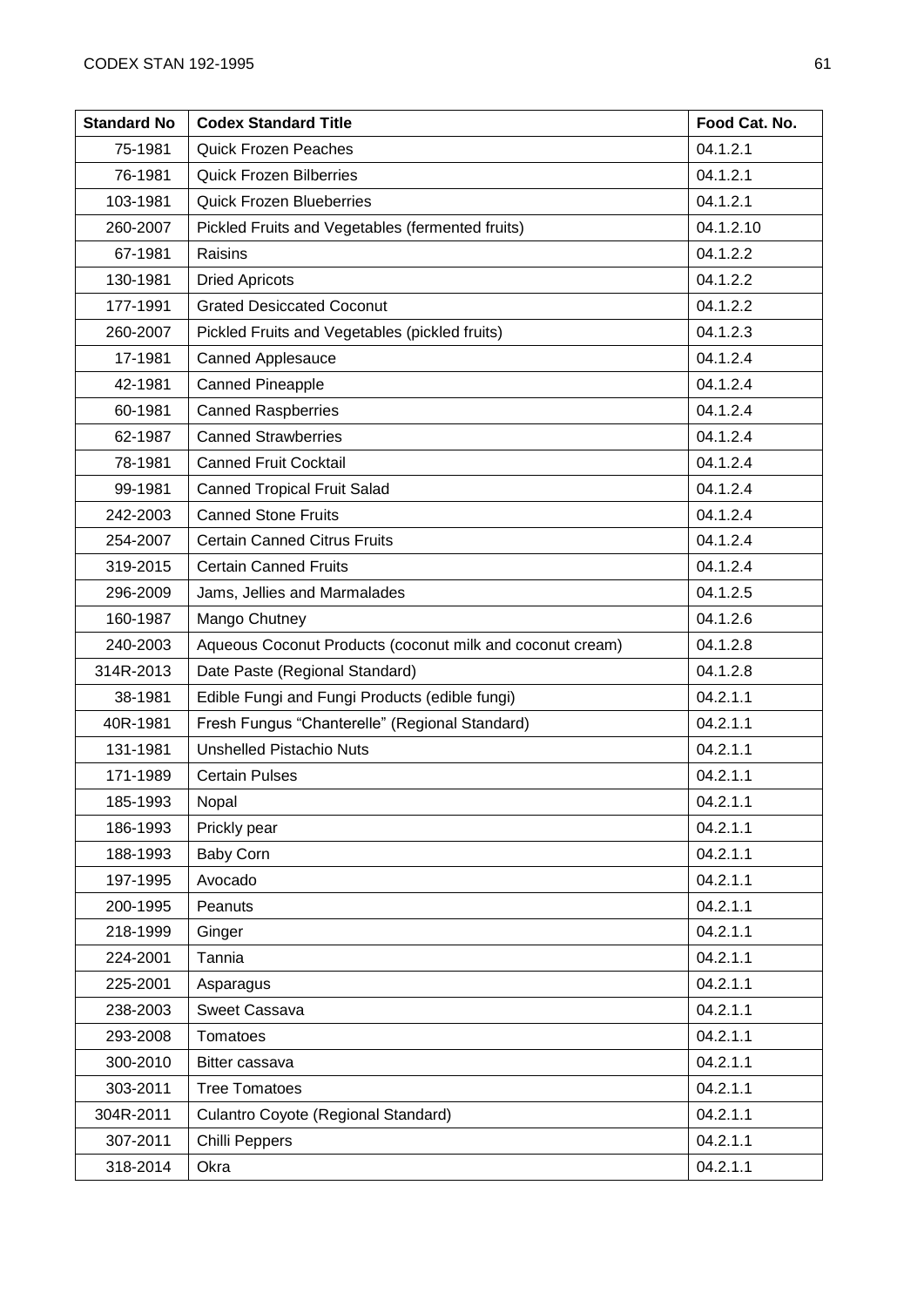| <b>Standard No</b> | <b>Codex Standard Title</b>                                                                                                               | Food Cat. No. |
|--------------------|-------------------------------------------------------------------------------------------------------------------------------------------|---------------|
| 38-1981            | Edible Fungi and Fungi Products (fungus products)                                                                                         | 04.2.2        |
| 38-1981            | Edible Fungi and Fungi Products (quick frozen)                                                                                            | 04.2.2.1      |
| 41-1981            | <b>Quick Frozen Peas</b>                                                                                                                  | 04.2.2.1      |
| 77-1981            | Quick Frozen Spinach                                                                                                                      | 04.2.2.1      |
| 110-1981           | Quick Frozen Broccoli                                                                                                                     | 04.2.2.1      |
| 111-1981           | <b>Quick Frozen Cauliflower</b>                                                                                                           | 04.2.2.1      |
| 112-1981           | Quick Frozen Brussels Sprouts                                                                                                             | 04.2.2.1      |
| 113-1981           | Quick Frozen Green Beans and Wax Beans                                                                                                    | 04.2.2.1      |
| 114-1981           | <b>Quick Frozen French-Fried Potatoes</b>                                                                                                 | 04.2.2.1      |
| 320-2015           | Quick Frozen Vegetables                                                                                                                   | 04.2.2.1      |
| 38-1981            | Edible Fungi and Fungi Products (incl. freeze dried, fungus grits and<br>fungus powder)                                                   | 04.2.2.2      |
| 39-1981            | Dried Edible Fungi                                                                                                                        | 04.2.2.2      |
| 321-2015           | Ginseng Products (Dried Ginseng, Dried Steamed Ginseng, Ginseng<br>Extract in Powdered Form, Steamed Ginseng Extract in Powdered<br>Form) | 04.2.2.2      |
| 038-1981           | Edible Fungi and Fungi Products (salted, pickled or in vegetable oil)                                                                     | 04.2.2.3      |
| 66-1981            | <b>Table Olives</b>                                                                                                                       | 04.2.2.3      |
| 115-1981           | <b>Pickled Cucumbers (Cucumber Pickles)</b>                                                                                               | 04.2.2.3      |
| 260-2007           | Pickled Fruits and Vegetables (pickled vegetables)                                                                                        | 04.2.2.3      |
| 13-1981            | <b>Preserved Tomatoes</b>                                                                                                                 | 04.2.2.4      |
| 38-1981            | Edible Fungi and Fungi Products (sterilized)                                                                                              | 04.2.2.4      |
| 57-1981            | Processed Tomato Concentrates (canned tomato paste)                                                                                       | 04.2.2.4      |
| 145-1985           | <b>Canned Chestnuts and Canned Chestnut Puree</b>                                                                                         | 04.2.2.4      |
| 241-2003           | <b>Canned Bamboo Shoots</b>                                                                                                               | 04.2.2.4      |
| 257R-2007          | Canned Humus with Tehena (Regional Standard)                                                                                              | 04.2.2.4      |
| 258R-2007          | Canned Foul Medames (Regional Standard)                                                                                                   | 04.2.2.4      |
| 297-2009           | <b>Certain Canned Vegetables</b>                                                                                                          | 04.2.2.4      |
| 57-1981            | Processed Tomato Concentrates (tomato puree)                                                                                              | 04.2.2.5      |
| 38-1981            | Edible Fungi and Fungi Products (concentrate, dried concentrate or<br>extract)                                                            | 04.2.2.6      |
| 57-1981            | Processed Tomato Concentrates (tomato paste)                                                                                              | 04.2.2.6      |
| 259R-2007          | Tehena (Regional Standard)                                                                                                                | 04.2.2.6      |
| 308R-2011          | Harissa (Regional Standard)                                                                                                               | 04.2.2.6      |
| 321-2015           | Ginseng Products (Ginseng Extract, Steamed Ginseng Extract)                                                                               | 04.2.2.6      |
| 38-1981            | Edible Fungi and Fungi Products (fermented)                                                                                               | 04.2.2.7      |
| 151-1985           | Gari                                                                                                                                      | 04.2.2.7      |
| 223-2001           | Kimchi                                                                                                                                    | 04.2.2.7      |
| 260-2007           | Pickled Fruits and Vegetables (fermented vegetables)                                                                                      | 04.2.2.7      |
| 294R-2009          | Gochujang (Regional Standard)                                                                                                             | 04.2.2.7      |
| 105-1981           | Cocoa Powders (Cocoa) and Dry Mixtures of Cocoa and Sugar                                                                                 | 05.1.1        |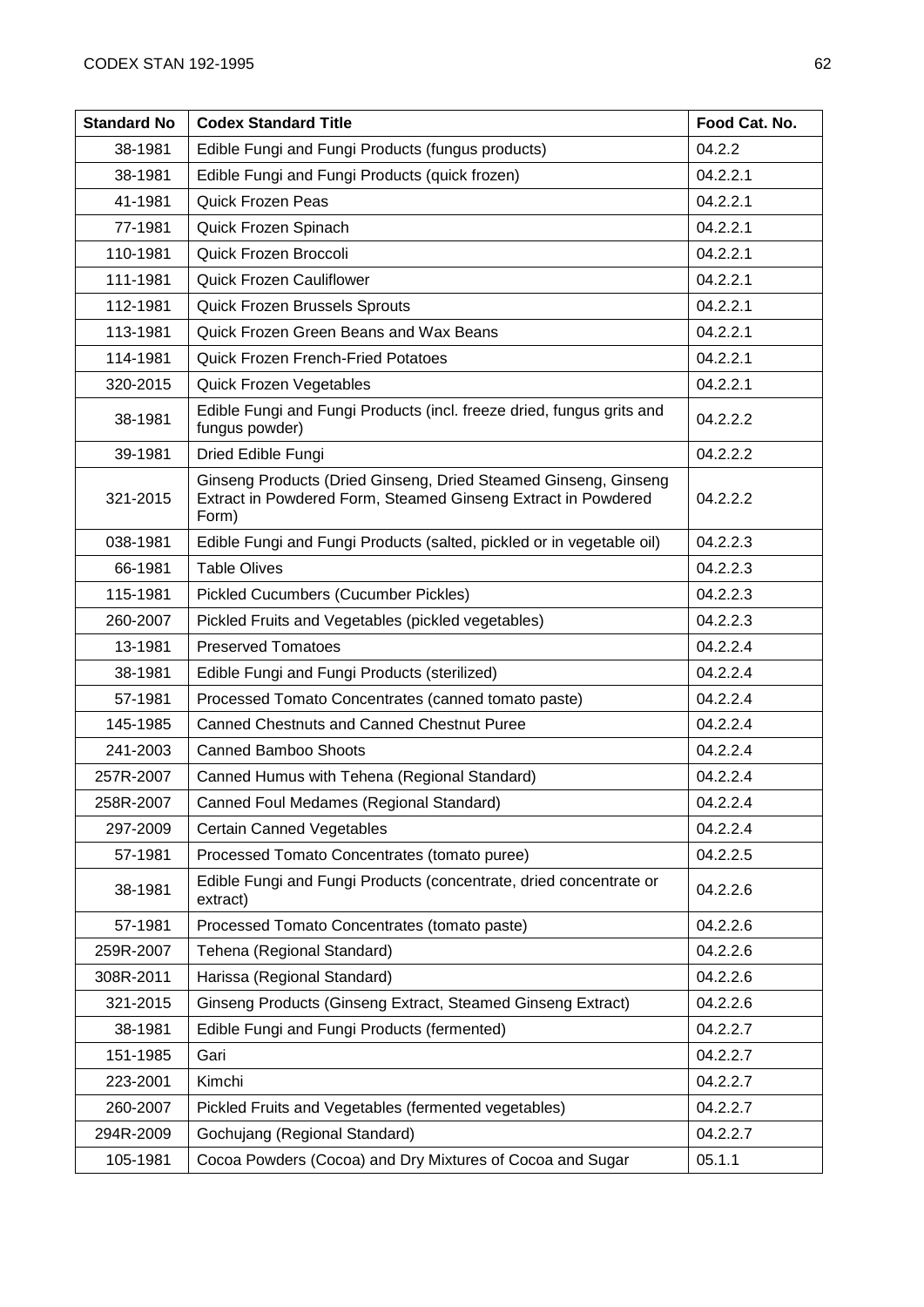| <b>Standard No</b> | <b>Codex Standard Title</b>                                                                                      | Food Cat. No. |
|--------------------|------------------------------------------------------------------------------------------------------------------|---------------|
| 141-1983           | Cocoa (Cacao) Mass (Cocoa/Chocolate Liquor) and Cocoa Cake                                                       | 05.1.1        |
| 86-1981            | Cocoa Butters                                                                                                    | 05.1.3        |
| 87-1981            | <b>Chocolate and Chocolate Products</b>                                                                          | 05.1.4        |
| 309R-2011          | Halwa Tehenia (Regional Standard)                                                                                | 05.2.2        |
| 153-1985           | Maize (Corn)                                                                                                     | 06.1          |
| 169-1989           | Whole and Decorticated Pearl Millet Grains                                                                       | 06.1          |
| 172-1989           | Sorghum Grains                                                                                                   | 06.1          |
| 198-1995           | Rice                                                                                                             | 06.1          |
| 199-1995           | Wheat and Durum Wheat                                                                                            | 06.1          |
| 201-1995           | Oats                                                                                                             | 06.1          |
| 202-1995           | Couscous                                                                                                         | 06.1          |
| 152-1985           | <b>Wheat Flour</b>                                                                                               | 06.2.1        |
| 154-1985           | Whole Maize (Corn) Meal                                                                                          | 06.2.1        |
| 155-1985           | Degermed Maize (Corn) Meal and Maize (Corn) Grits                                                                | 06.2.1        |
| 170-1989           | <b>Pearl Millet Flour</b>                                                                                        | 06.2.1        |
| 173-1989           | Sorghum Flour                                                                                                    | 06.2.1        |
| 176-1989           | Edible Cassava Flour                                                                                             | 06.2.1        |
| 178-1991           | Durum Wheat Semolina and Durum Wheat Flour                                                                       | 06.2.1        |
| 301R-2011          | Edible Sago Flour (Regional Standard)                                                                            | 06.2.1        |
| 249-2006           | <b>Instant Noodles</b>                                                                                           | 06.4.3        |
| 313R-2013          | Tempe (Regional Standard)                                                                                        | 06.8.6        |
| 175-1989           | Soy Protein Products                                                                                             | 06.8.8        |
| 96-1981            | <b>Cooked Cured Ham</b>                                                                                          | 08.2.2        |
| 97-1981            | <b>Cooked Cured Pork Shoulder</b>                                                                                | 08.2.2        |
| 88-1981            | <b>Canned Corned Beef</b>                                                                                        | 08.3.2        |
| 89-1981            | Luncheon Meat                                                                                                    | 08.3.2        |
| 98-1981            | <b>Cooked Cured Chopped Meat</b>                                                                                 | 08.3.2        |
| 292-2008           | Raw and Live Bivalve Molluscs (live)                                                                             | 09.1.2        |
| 292-2008           | Raw and Live Bivalve Molluscs (raw, chilled shucked)                                                             | 09.1.2        |
| 312-2013           | Live Abalone and Raw Fresh Chilled or Frozen Abalone for Direct<br>Consumption or for Further Processing (fresh) | 09.1.2        |
| 315-2014           | Fresh and Quick Frozen Raw Scallop Products (fresh)                                                              | 09.1.2        |
| 36-1981            | Quick-Frozen Finfish, Uneviscerated and Eviscerated                                                              | 09.2.1        |
| 92-1981            | Quick Frozen Shrimps or Prawns                                                                                   | 09.2.1        |
| 95-1981            | <b>Quick Frozen Lobsters</b>                                                                                     | 09.2.1        |
| 165-1989           | Quick Frozen Blocks of Fish Fillets, Minced Fish Flesh and Mixtures<br>of Fillets and Minced Fish Flesh          | 09.2.1        |
| 190-1995           | <b>Quick Frozen Fish Fillets</b>                                                                                 | 09.2.1        |
| 191-1995           | Quick Frozen Raw Squid                                                                                           | 09.2.1        |
| 292-2008           | Raw and Live Bivalve Molluscs (raw, frozen)                                                                      | 09.2.1        |
| 312-2013           | Live Abalone and Raw Fresh Chilled or Frozen Abalone for Direct                                                  | 09.2.1        |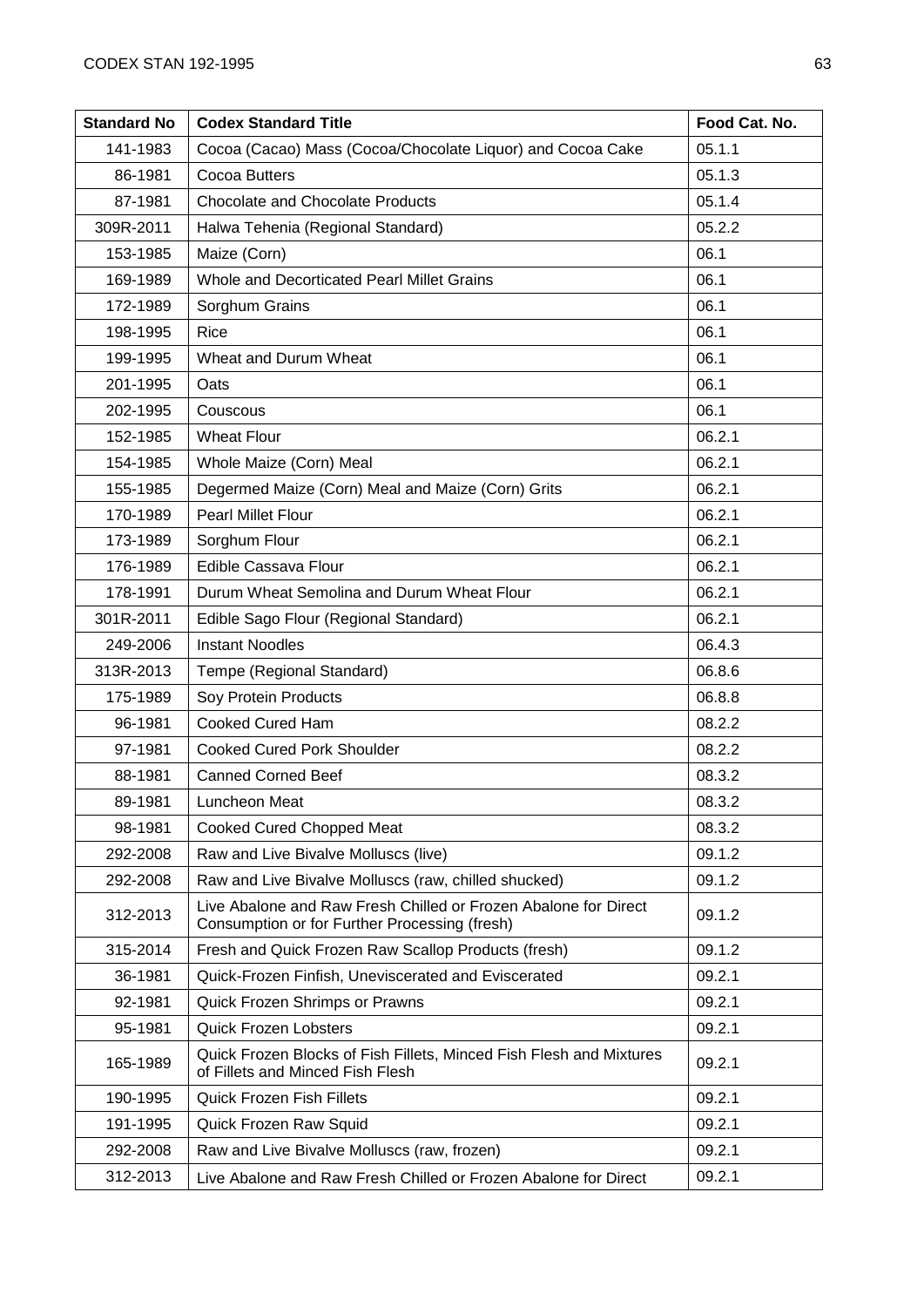| <b>Standard No</b> | <b>Codex Standard Title</b>                                                                                                                 | Food Cat. No. |
|--------------------|---------------------------------------------------------------------------------------------------------------------------------------------|---------------|
|                    | Consumption or for Further Processing (frozen)                                                                                              |               |
| 315-2014           | Fresh and Quick Frozen Raw Scallop Products (frozen)                                                                                        | 09.2.1        |
| 166-1989           | Quick Frozen Fish Sticks (Fish Fingers), Fish Portions and Fish Fillets<br>- Breaded and in Batter                                          | 09.2.2        |
| 167-1989           | Salted Fish and Dried Salted Fish of the Gadidae Family of Fishes                                                                           | 09.2.5        |
| 189-1993           | <b>Dried Shark Fins</b>                                                                                                                     | 09.2.5        |
| 222-2001           | Crackers from Marine and Freshwater Fish, Crustaceans and<br><b>Molluscan Shellfish</b>                                                     | 09.2.5        |
| 236-2003           | <b>Boiled Dried Salted Anchovies</b>                                                                                                        | 09.2.5        |
| 244-2004           | Salted Atlantic Herring and Salted Sprat                                                                                                    | 09.2.5        |
| 311-2013           | Smoke Fish, Smoke-Flavoured Fish and Smoke-Dried Fish                                                                                       | 09.2.5        |
| 291-2010           | Sturgeon caviar                                                                                                                             | 09.3.3        |
| 3-1981             | <b>Canned Salmon</b>                                                                                                                        | 09.4          |
| 37-1981            | <b>Canned Shrimps or Prawns</b>                                                                                                             | 09.4          |
| 70-1981            | <b>Canned Tuna and Bonito</b>                                                                                                               | 09.4          |
| 90-1981            | <b>Canned Crab Meat</b>                                                                                                                     | 09.4          |
| 94-1981            | Canned Sardines and Sardine-Type Products                                                                                                   | 09.4          |
| 119-1981           | <b>Canned Finfish</b>                                                                                                                       | 09.4          |
| 212-1999           | Sugars (white sugar, dextrose anhydrous, dextrose monohydrate,<br>fructose)                                                                 | 11.1.1        |
| 212-1999           | Sugars (powdered sugar and powdered dextrose)                                                                                               | 11.1.2        |
| 212-1999           | Sugars (glucose syrup, dried glucose, soft white sugar, brown sugar,<br>raw cane sugar)                                                     | 11.1.3        |
| 212-1999           | Sugars (lactose)                                                                                                                            | 11.1.4        |
| 212-1999           | Sugars (plantation or white mill sugar)                                                                                                     | 11.1.5        |
| 12-1981            | Honey                                                                                                                                       | 11.5          |
| 150-1985           | Food Grade Salt                                                                                                                             | 12.1.1        |
| 53-1981            | Special Dietary Foods with Low-Sodium Content, including salt<br>substitutes (salt substitutes)                                             | 12.1.2        |
| 163-1987           | Wheat Protein Products, Including Wheat Gluten                                                                                              | 12.10         |
| 174-1989           | Vegetable Protein Products                                                                                                                  | 12.10         |
| 117-1981           | <b>Bouillon and Consommés</b>                                                                                                               | 12.5          |
| 306R-2011          | Chilli Sauce (Regional Standard)                                                                                                            | 12.6.2        |
| 302-2011           | <b>Fish Sauce</b>                                                                                                                           | 12.6.4        |
| 298R-2009          | Fermented Soybean Paste (Regional Standard)                                                                                                 | 12.9.1        |
| 53-1981            | Special Dietary Foods with Low-Sodium Content, including salt<br>substitutes (special dietary foods with low sodium content)                | 13.0          |
| 72-1981            | Infant Formula and Formula for Special Dietary Purposes Intended for<br>Infants (infant formula)                                            | 13.1.1        |
| 156-1987           | Follow-Up Formula                                                                                                                           | 13.1.2        |
| 72-1981            | Infant formula and Formula for Special Dietary Purposes Intended for<br>Infants (formula for special dietary purposes intended for infants) | 13.1.3        |
| 73-1981            | <b>Canned Baby Foods</b>                                                                                                                    | 13.2          |